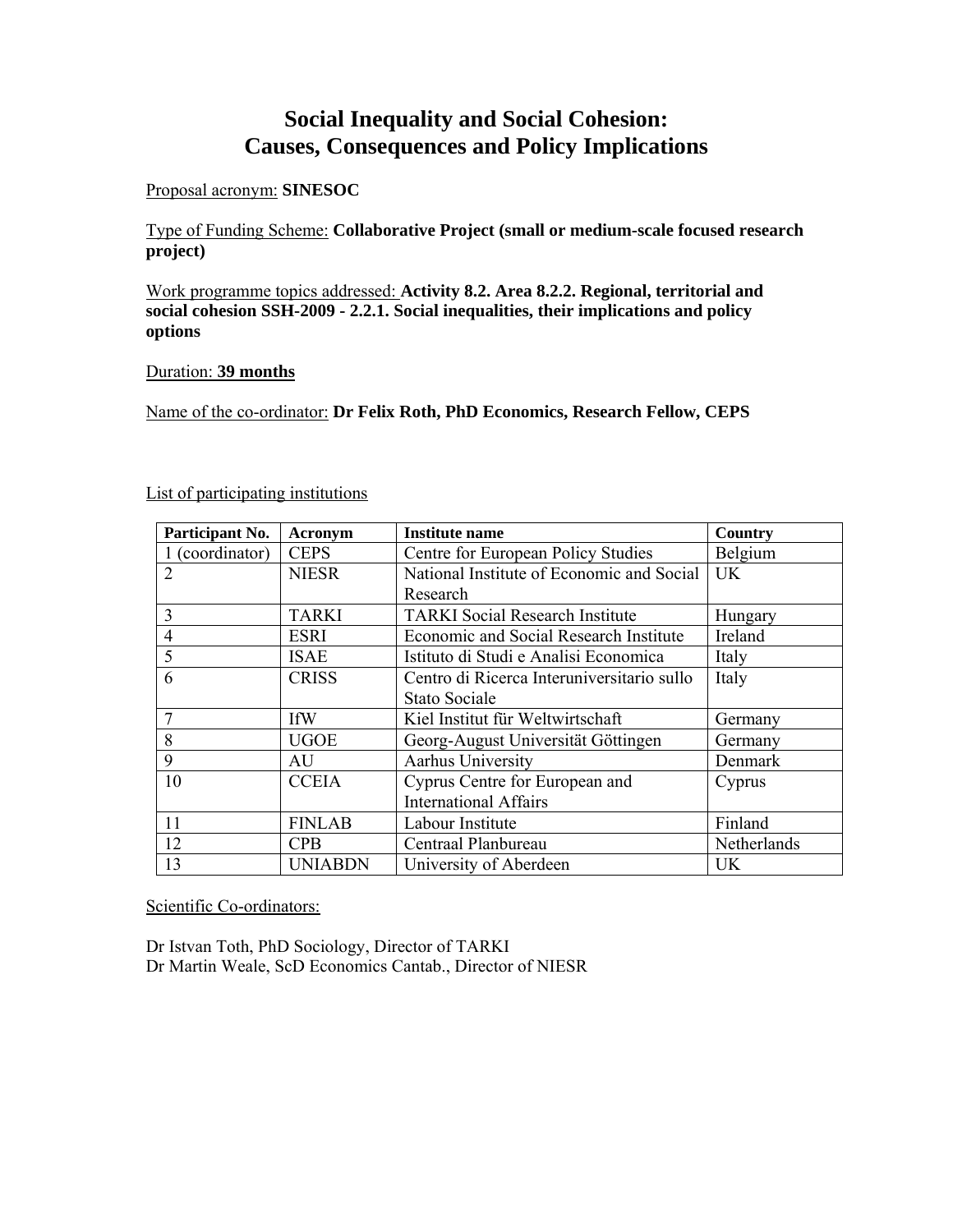# Abstract

The research is designed to undertake a policy-oriented, multi-dimensional study of inequality in the EU and in other advanced countries. It will address inequality in all of its manifestations – economic, social and educational and in health and gender – exploring changes over time as well as differences across countries. It will also identify the extent to which initial conditions and institutional arrangements affect inequality, the implications of inequality and the appropriate response to it. Attention will be paid to inequality of opportunity in general and specific examples of this phenomenon, the circumstances of women and inter-generational transmission of economic, educational and health inequality from parents to children. It will study the social, political and cultural consequences of these different aspects of inequality and identify how socio-economic characteristics interact with developments of institutional settings. Finally it will provide a policy-oriented synthesis of the findings, identifying the long-term impacts of inequality and the policies that can be adopted to correct inequality. The research will contribute to achieving the Commission's Social Agenda. Some of its work will address the question of increasing the quality and productivity of work by identifying barriers to the take-up of education and training; it will also contribute to identifying ways of building a more cohesive society with equal opportunities for all.

Keywords: Economic Inequality, Social Inequality, Inter-generational Transmission of Inequality, Social Cohesion.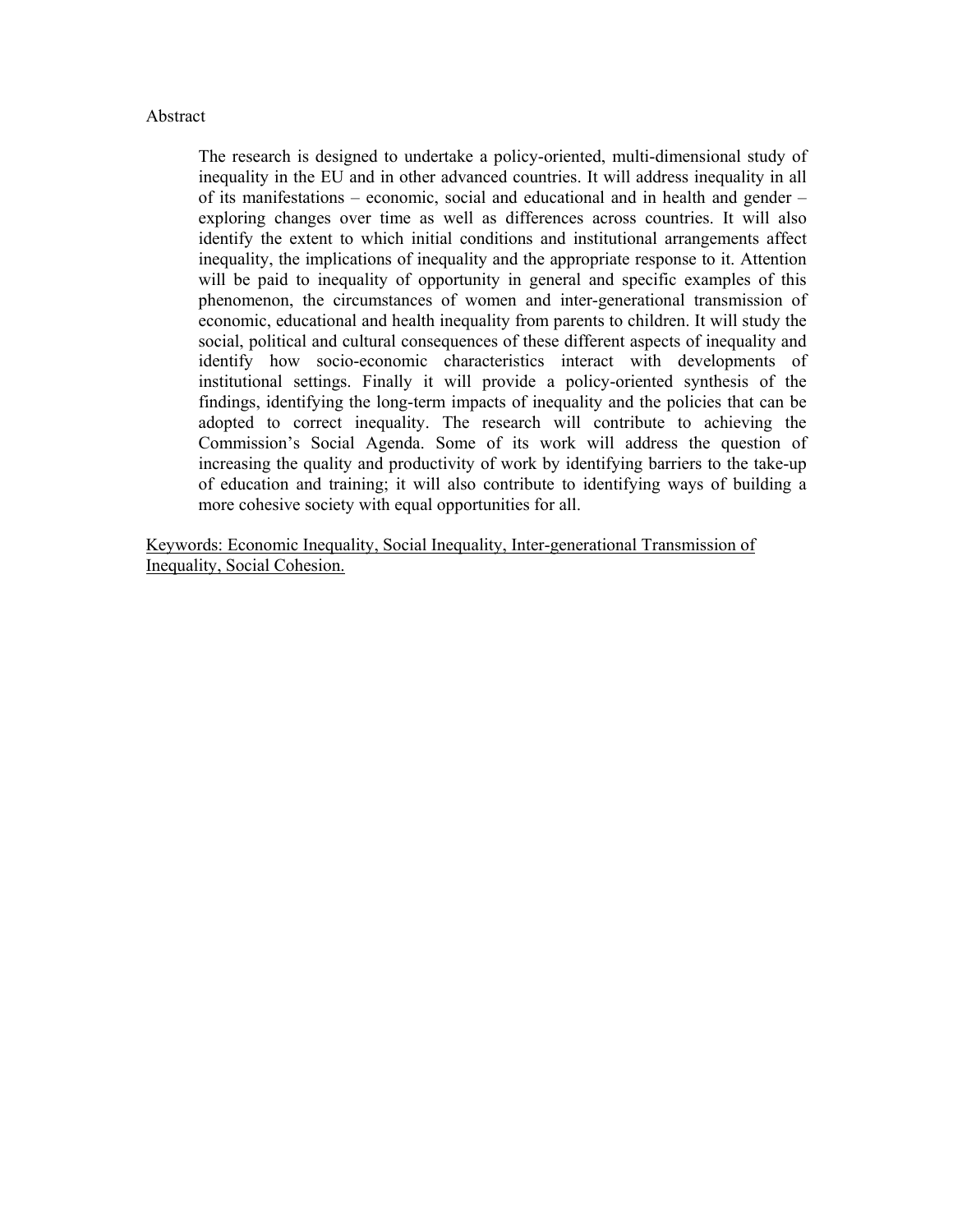# **Table of Contents**

| 1.1  |                                                                         |  |
|------|-------------------------------------------------------------------------|--|
|      |                                                                         |  |
|      |                                                                         |  |
|      |                                                                         |  |
|      |                                                                         |  |
| 1.2  |                                                                         |  |
| 13   |                                                                         |  |
| 1.4  |                                                                         |  |
|      |                                                                         |  |
| 21   |                                                                         |  |
| 2.2  |                                                                         |  |
| 2.3. |                                                                         |  |
| 24   |                                                                         |  |
|      |                                                                         |  |
| 3.1  |                                                                         |  |
| 3.2  | Dissemination and/or exploitation of project results, and management of |  |
|      |                                                                         |  |
|      |                                                                         |  |
|      |                                                                         |  |
|      |                                                                         |  |
|      | Appendices: Information Sheet and Consent Form                          |  |
|      |                                                                         |  |
|      |                                                                         |  |
|      |                                                                         |  |
|      |                                                                         |  |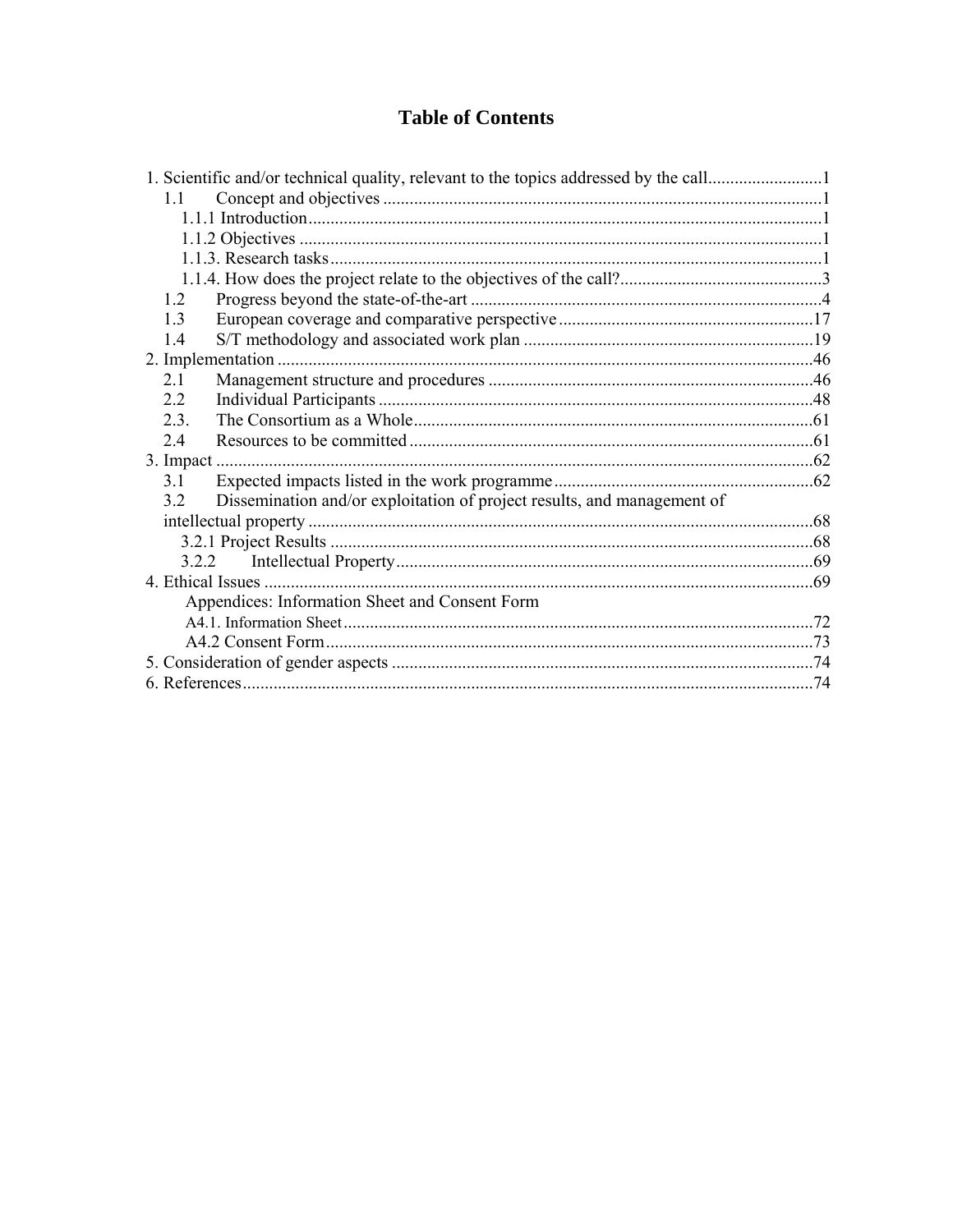# **1. Scientific and/or technical quality, relevant to the topics addressed by the call**

# *1.1 Concept and objectives*

# **1.1.1 Introduction**

The central purpose of this project is to examine inequality in the context provided by the 2005 Social Agenda as part of the Lisbon Strategy but also in broader terms, identifying factors that contribute to long-term persistence of inequality. It will also assess how the situation in Europe compares with that in other advanced countries. While widening inequality is a trend that has been observed in a number of EU countries, the project will examine how far initial conditions and institutional arrangements affect both the implications of inequality and the appropriate response to it.

The concept of inequality studied is broad in scope, with attention paid to economic inequality, education and health inequality, gender inequality and the social, political and cultural consequences of these different aspects of inequality. This reflects the recognition of European countries and institutions that inequality is a multi-dimensional concept that goes far beyond simple monetary issues (Atkinson, 2006).

# **1.1.2 Objectives**

The objectives of SINESOC are to:

- 1. Undertake an evidence-based assessment of inequalities in the European countries in a comparative perspective
- 2. Study inequality in a broad sense, with attention paid to economic inequality, education and health inequality, gender inequality and social inequality
- 3. Identify factors that contribute to long-term persistence of inequality
- 4. Assess how the situation in Europe compares with that in other advanced countries
- 5. Examine the welfare implications of high inequality on objective and subjective measures of well-being
- 6. Examine how far initial conditions and institutional arrangements affect both the implications of inequality and the appropriate response to it
- 7. Study the social, political and cultural consequences of these different aspects of inequality and identify how socio-economic characteristics interact with developments of institutional settings
- 8. Provide a policy-oriented synthesis of the findings, identifying the long-term impacts of inequality and the policies that can be adopted to correct inequality.

#### **1.1.3 Research tasks**

The pursuit of these objectives will involve the implementation of a wide range of research tasks, which will be divided into three multi-disciplinary strands.

1. Strand A is descriptive: it offers a comparative assessment of inequality and investigates levels of inequality and its welfare consequences in different countries as measured by a number of different dimensions. Methodological improvements to existing means of comparison will add value to this work and provide a sounder basis for future comparisons and assessments of progress.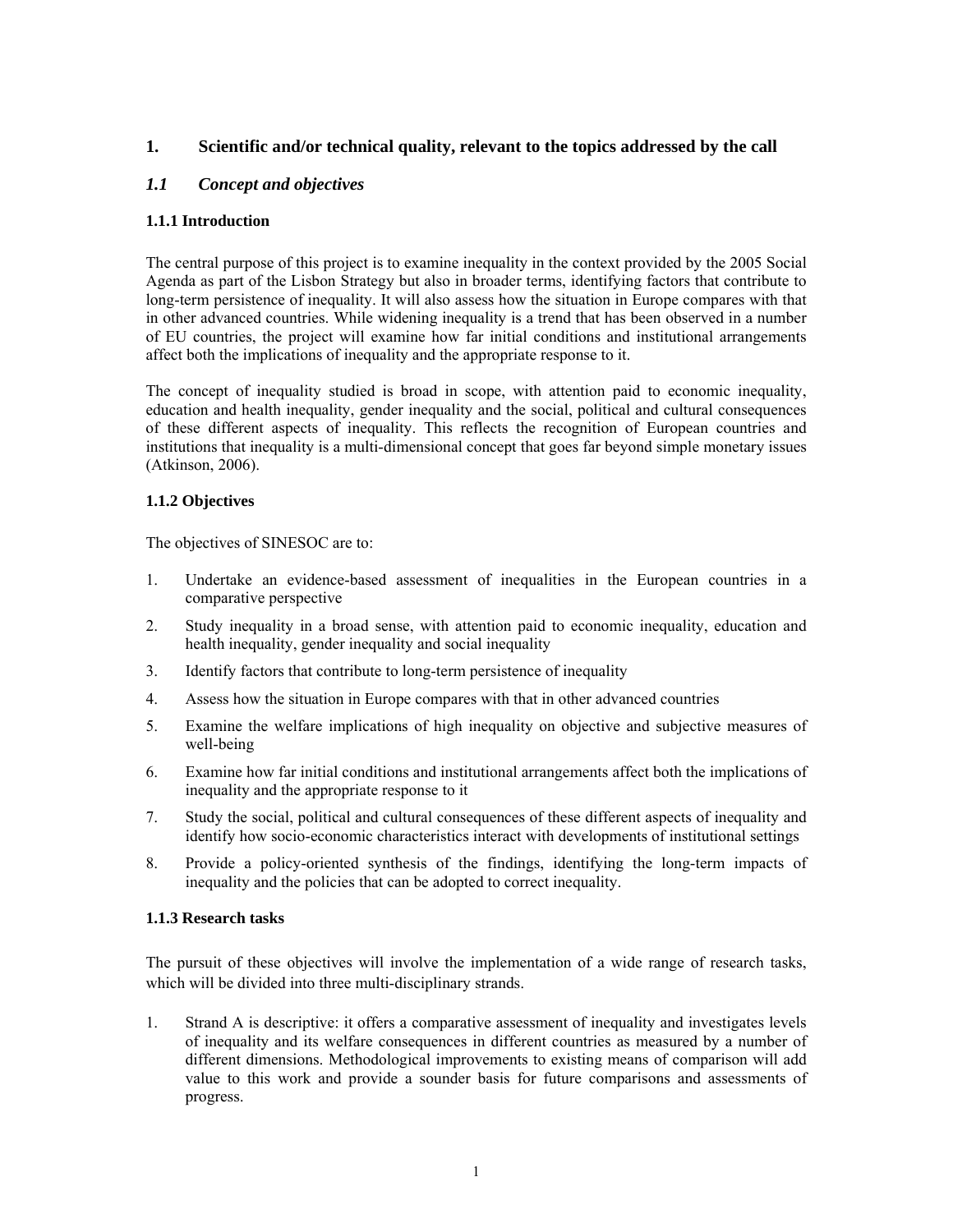- 2. Strand B is devoted to explanatory tasks: it aims to identify drivers of inequality. These include inter-generational transmission of education and health inequalities, labour market institutions, and possible forms of myopic behaviour by households, identifiable differences in preferences and tax fraud and evasion.
- 3. Strand C examines some immediate cultural and behavioural consequences of increased inequality, paying particular attention to their effect on trust, civic participation, voter turnout, social unrest, political stability and levels of confidence in the market economy.

By design there are a number of threads running across the three different strands. For example, in strand A there will be an assessment of health inequality. Strand B will look at the inter-generational transmission of health inequality and in strand C some of the social consequence of health inequality will be investigated. To give another example, improved measures of comparison of economic inequality will be developed in strand A and their implications for views on the consequences of inequality and the demand for redistribution will be assessed in strand C.

In order to fulfil our goals concerning the implications and long-run consequences of increased inequality, the fourth (cross-cutting) strand D will provide forward-looking policy analysis and it also intends to provide a framework for efficient management and quality assurance of the project.

Research Tasks grouped in strand A (Measurement of Inequality) include:

- Cross-country comparison of the evolution of overall inequality and its major dimensions. Analysing the relationship between changes to income inequality and changing population and employment patterns, identifying also the impact of movements in top incomes and the pressures that give rise to these. Exploring movements in health and educational inequality and their relationship with income inequality.
- Exploring and identifying methodological options in the measurement of inequality and assessing the impact of inequality on convergence of well-being, both in economic terms and as measured subjectively. In particular, it is necessary to analyse whether comparisons between different countries and comparisons over time are best done using standard measures of income and standard purchasing power parities. Analysing whether different patterns of household composition to influence assessments of the way in which relative poverty levels change over time and how they compare in countries with different social systems. Using information from consumption patterns to examine the effects of tax evasion on inequality and using distribution-adjusted and subjective well-being measures to study the impact of rising inequality on well-being convergence across space and time with the EU and with other regions.
- Examining the nature of inequality, both with specific reference to the gender pay gap and, more generally, with reference to the distinction between equality of outcome and equality of opportunity.

Research Tasks grouped in Strand B (Drivers of Inequality) include:

- Exploring the role of inequality of opportunity as a source of overall inequality using both broad measures of access to services such as child care and health services, and more specific analysis of the links between parents' jobs and incomes and those of their children, exploring in particular the link between returns to education and family background and the connection between industrial structure and inequality.
- Analysing the transmission of health status from one generation to the next, examining in particular whether persistence in health status in families is transmitted directly in childhood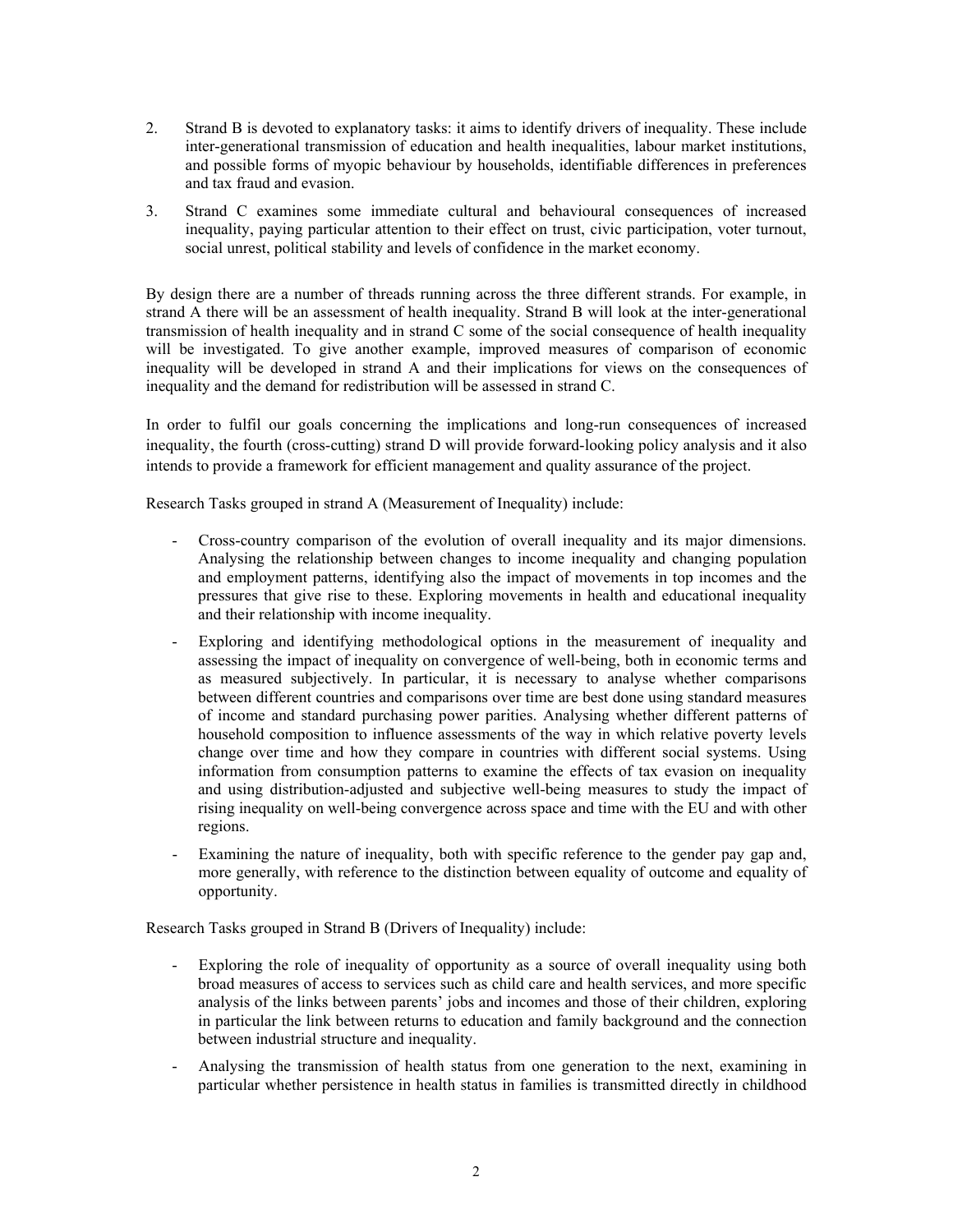or indirectly in adulthood through the inter-generational transmission of economic disadvantage.

- Explaining two ways in which myopia may be a source of inequality. The first is whether it influences people's willingness to undergo post-compulsory education and the second is whether and how it influences people's willingness to save for retirement and thus income inequality between old and young people and also, given the existence of state benefits, the distribution of income of old people.
- Investigating the extent to which inequality in the labour market is determined by international trade and technological change and how far it is driven by the interactions between education and training. It will also study the way the incentives to undergo education and training depend on other labour market institutions such as minimum wages.
- Indicate long-term mechanisms by which policy and social pressures can influence socioeconomic inequalities. They will make it possible for us to identify where policy action is needed and where it is most likely to be effective in addressing structural causes of inequality in society;

Research tasks grouped in strand C (Consequences of Inequality) include:

- An analysis of the effects of increased inequality on social cohesion, social and systemic trust, as well as political and civic participation in the various European societies will be studied. It is to be shown how far increased inequality contributes to the break-up of trust relations, having an immediate consequence on social cohesion. The impact on alternative indicators of social cohesion such as political stability, participation in social unrest, crime rates and levels of confidence in market economies will also be researched.
- An analysis of how the increase of inequalities induces differential evaluations among people positioned in various parts of the income distribution and social structure. To understand how the perceptions and individual evaluations are assumed to have a direct effect on the demand for redistribution, inducing long-term shifts in welfare arrangements and in political structures.

Research tasks grouped in strand D (Policy, Management, Evaluation and Dissemination)

Strand D will be (in addition to providing efficient management, quality assurance and dissemination) devoted to provide a synthesis of the findings from research results of strands A to C to answer the following questions:

- What are the key drivers of inequality and what are the most effective means by which policy-makers can minimise the extent of inequality in free democratic societies?
- What are the social, political and cultural implications of accepting high levels of economic and social inequality?

#### **1.1.4. How does the project relate to the objectives of the call?**

The aims of the project can be directly associated with the relevant keywords contained in the call for proposals, as outlined in the table below.

| <b>Keywords contained in the call</b>    | <b>Project responses</b>                                                                            |  |  |  |
|------------------------------------------|-----------------------------------------------------------------------------------------------------|--|--|--|
|                                          | Address challenges associated with rising The project is comparative in nature: the work            |  |  |  |
|                                          | inequalities within contemporary high-income   packages are intended to cover the broadest possible |  |  |  |
|                                          | societies, such as those of Europe, the US, set of countries, including the EU27 and some of        |  |  |  |
| Canada, Japan, Australia and New Zealand | developed non-European countries.                                                                   |  |  |  |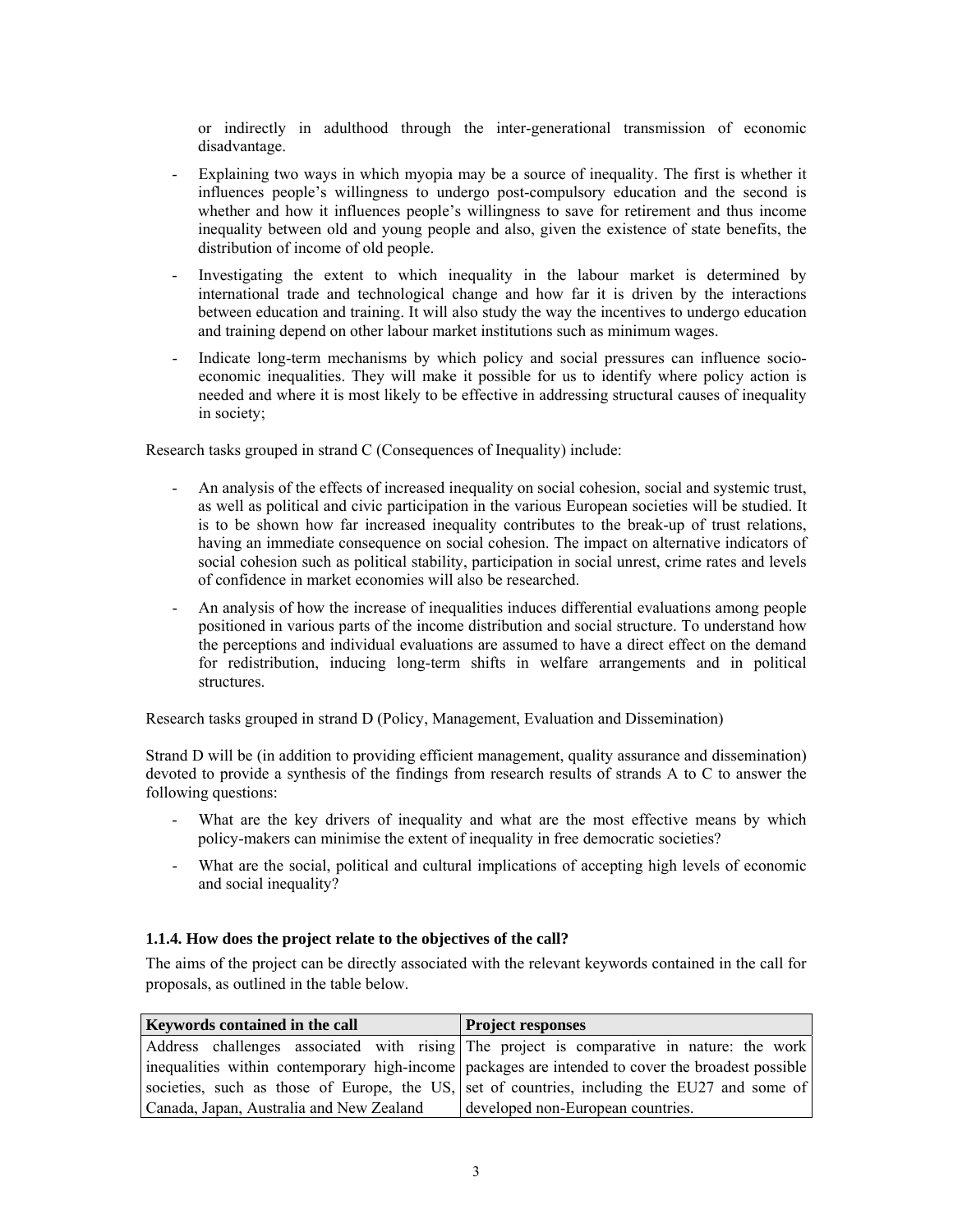| Understand the key aspects of increased                                                          | Strand B is devoted to analysis of the main drivers                                          |
|--------------------------------------------------------------------------------------------------|----------------------------------------------------------------------------------------------|
| inequality and its impacts on society and                                                        | of inequality. Each work package is summarised in a                                          |
| identify policy options for various actors                                                       | policy brief to highlight policy choices<br>and                                              |
|                                                                                                  | alternatives.                                                                                |
| Research should address the social, cultural and                                                 | Inequalities in access to education is a main thread                                         |
| political impact of the increase of income and                                                   | running through the project, together with health                                            |
| wealth and the emergence of new, or newly                                                        | inequality, which seems to emerge as a major form                                            |
| significant, forms of inequality, such as in                                                     | of inequality in ageing societies. The analysed                                              |
| access to education                                                                              | impacts of rising inequality include the changing                                            |
|                                                                                                  | demand for redistribution, together with potential                                           |
|                                                                                                  | risks of fragmentation and break-ups in social                                               |
|                                                                                                  | cohesion.                                                                                    |
|                                                                                                  | The policy lessons that can be learned from The terms of reference of the policy briefs will |
| these different societies, both for public policy require these to be brought out in the briefs. |                                                                                              |
| and for other societal actors, should be                                                         |                                                                                              |
| identified                                                                                       |                                                                                              |
| Achieve co-operation within and between                                                          | The consortium covers a multi-disciplinary research                                          |
| disciplines to the degree which is<br>most                                                       | community as well as a territorially balanced                                                |
| appropriate for the issues addressed                                                             | research group from various parts of Europe,                                                 |
|                                                                                                  | drawing their local expertise on all major welfare                                           |
|                                                                                                  | regimes in Europe.                                                                           |
| Involve, as appropriate, users and stakeholders                                                  | The project will hold two conferences to which                                               |
| in the implementation of the project                                                             | stakeholders and users of the research will be                                               |
|                                                                                                  | invited. They will also be invited to working group                                          |
|                                                                                                  | meetings as appropriate.                                                                     |
| Define and pursue appropriate strategies for                                                     | All deliverables are fully available for the broadest                                        |
| making the data generated in the project                                                         | public and specific summary policy briefs will be                                            |
| available to the broader research community                                                      | published to inform the specialised and the policy-                                          |
|                                                                                                  | making audience.                                                                             |

# *1.2 Progress beyond the state-of-the-art*

## **1.2.1. The evolution of inequality in Europe and the OECD countries**

The most recent analysis on inequality published by the OECD concludes that in the past 20 years income inequality showed heterogeneous trends in member countries, but countries experiencing an increase in inequality were more numerous than those recording decreasing inequality (OECD, 2008). Inequality increased significantly in Finland and New Zealand, while other eight countries (among the European countries Germany, Italy, Portugal, Sweden, Norway) experienced smaller increases in income inequality. During the same period inequality declined in only France, Ireland and Spain, while it has remained broadly unchanged in other countries. Inequality has also increased rapidly during the years of transition in the former socialist countries (Fleming & Micklewright, 1999). Deep structural changes, decreasing employment and increasing inequality and poverty have accompanied the transformation to market economy. One notable feature of inequality trends is a surge in top incomes in some countries over the last 10-20 years. On the other hand relative poverty rates have increased simultaneously with soaring top incomes. Top income shares have generally been affected in Anglo-Saxon countries, including the US, the UK, Canada (Atkinson, 2003; Piketty & Saez, 2003) while in Europe, the Netherlands, France and Switzerland display hardly any change in top income shares (Atkinson & Piketty, 2007).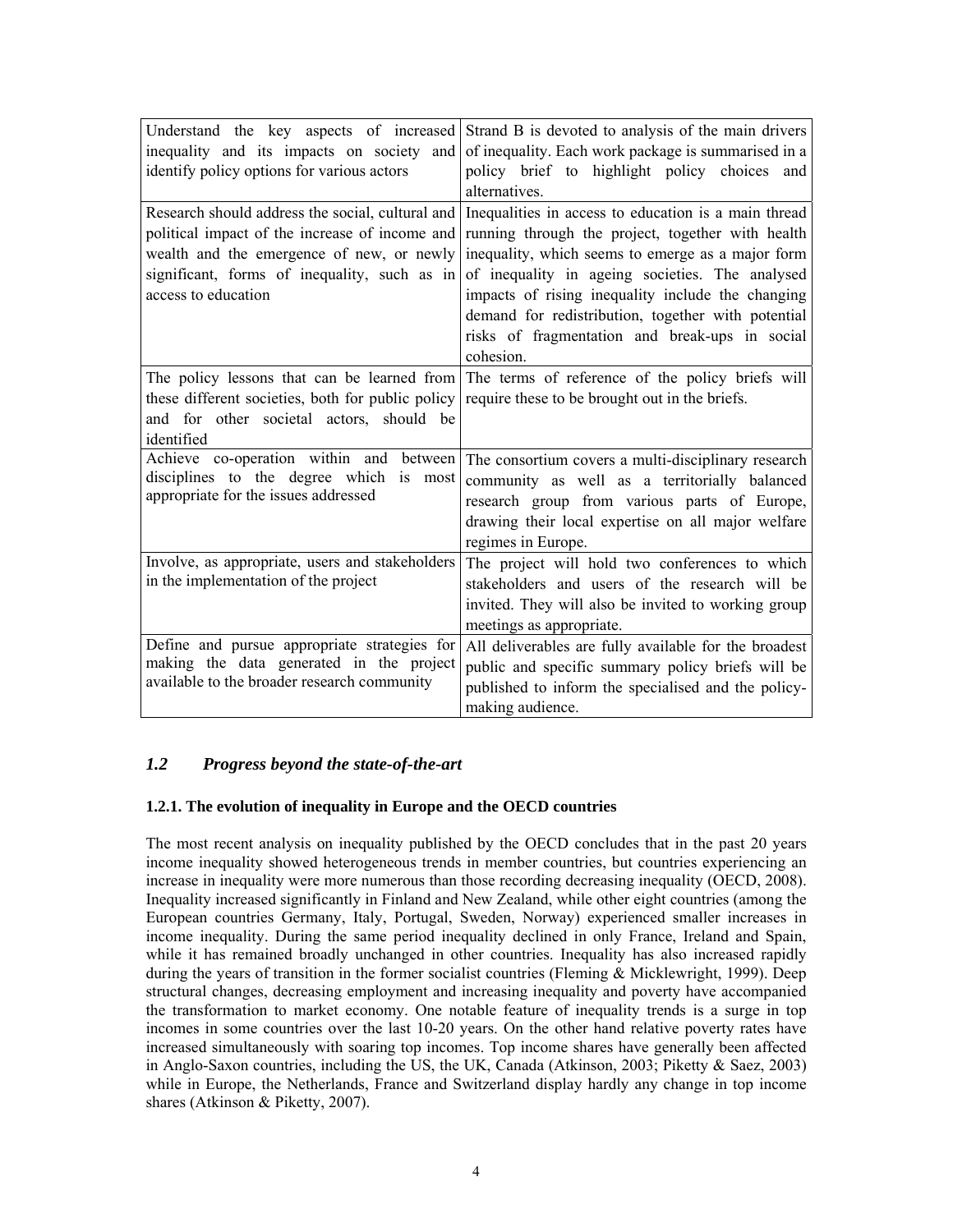The driving forces of the evolution of inequalities are demographic changes, labour and capital market inequalities and the redistributive effect of the government tax and transfer system. Widening of the earnings dispersion contributed to increasing inequality in the past two decades. Between 1990 and 2005, inequality of gross hourly wages was on the rise in the Netherlands, Germany, Ireland, Denmark, Sweden, the UK (OECD, 2008) and the transition countries (Rutkowski, 2001), while countries where earnings inequality declined were Finland and France. Educational qualifications of the labour force improved during this period in the EU countries, but despite these changes, the wage premium of education has increased in several countries. Wage differences by education level increased after 1994 in Italy, Germany, Greece (Budria & Telhado-Perieira, 2006) and the transition countries (Rutkowski, 2001), while Portugal, Finland, Sweden, the Netherlands and Austria recorded decreasing educational wage premia.

Economists have formulated several hypotheses about the causes of the widespread changes in income inequality. Among them are a shift from manufacturing to service production, technological change, expanding international trade and finance and technological advances. Computerised technologies have shifted labour demand in favour of relatively high-skilled workers. If in the shortrun the increase in the supply of educated people fails to match the increase in the demand, the premium for education increases. Atkinson (2000) has criticised this explanation coined as 'transatlantic consensus'. Piketty & Saez (2003) argue that changing social norms and power are important factors in moderating and even counteracting these global economic pressures on income distribution. They challenge the skill-biased technological change hypothesis on the grounds that it is not able to explain the rise of the working rich. Historically the dramatic increase in tax progressivity that took place in the inter-war period and that remained in place until the recent decades was the main factor preventing top income shares from being reduced back to the levels observed at the beginning of the last century. It also has to be noted that changes in inequality can actually cause policies to change as they may have an impact on the relative political power of different socioeconomic groups.

Evidence also shows that very dissimilar reasons may lie behind widening inequality in different countries. Piketty  $\&$  Saez (2003) reckon taxation, executive compensation and shocks to capital returns have played a central role in the recent the rise of mega-incomes for the very top earners in the US. On the other hand in some countries like Finland and to some degree in other Nordic countries wage differentials have not been a major factor contributing to the substantial increase in inequality. Thus the evolution of income inequality also reflects the impact of institutions and policies, which are subject to choice. Several OECD countries have recently faced severe budgetary pressures, which may lead to lowering marginal tax rates in top-income tax brackets and reductions in benefit levels. In addition, the pressures caused by globalisation have lead to system competition with tax rates and provision of public infrastructure between countries. When considering the reasons for widening inequality and policies to combat this trend, it would be of major importance to separate these effects from the changes caused by the global trends mentioned above.

According to the OECD report, countries differ in the extent to which the tax and transfer system modifies the income distribution. The inequality-reducing effect of government redistribution is the most important in the Scandinavian countries and the lowest in the US and Korea. Interestingly, the inequality-reducing effect of government redistribution declined during the nineties in these countries and also in Ireland and the Netherlands. On the other hand, countries such as the Czech Republic, Italy, France and Germany have seen an increase in the redistributive effect of the tax and transfer system (OECD, 2008).

In WP A1 we will summarise recent international trends in inequality in advanced countries broadening an understanding of what changes have been taking place, looking at the role of top incomes and movements and cross-country differences in education and health as well as movements in income inequality. The key advance to be offered by the work in WP A1 is that it will provide a clear picture of the inter-relationship between these different aspects of inequality. A particular gap in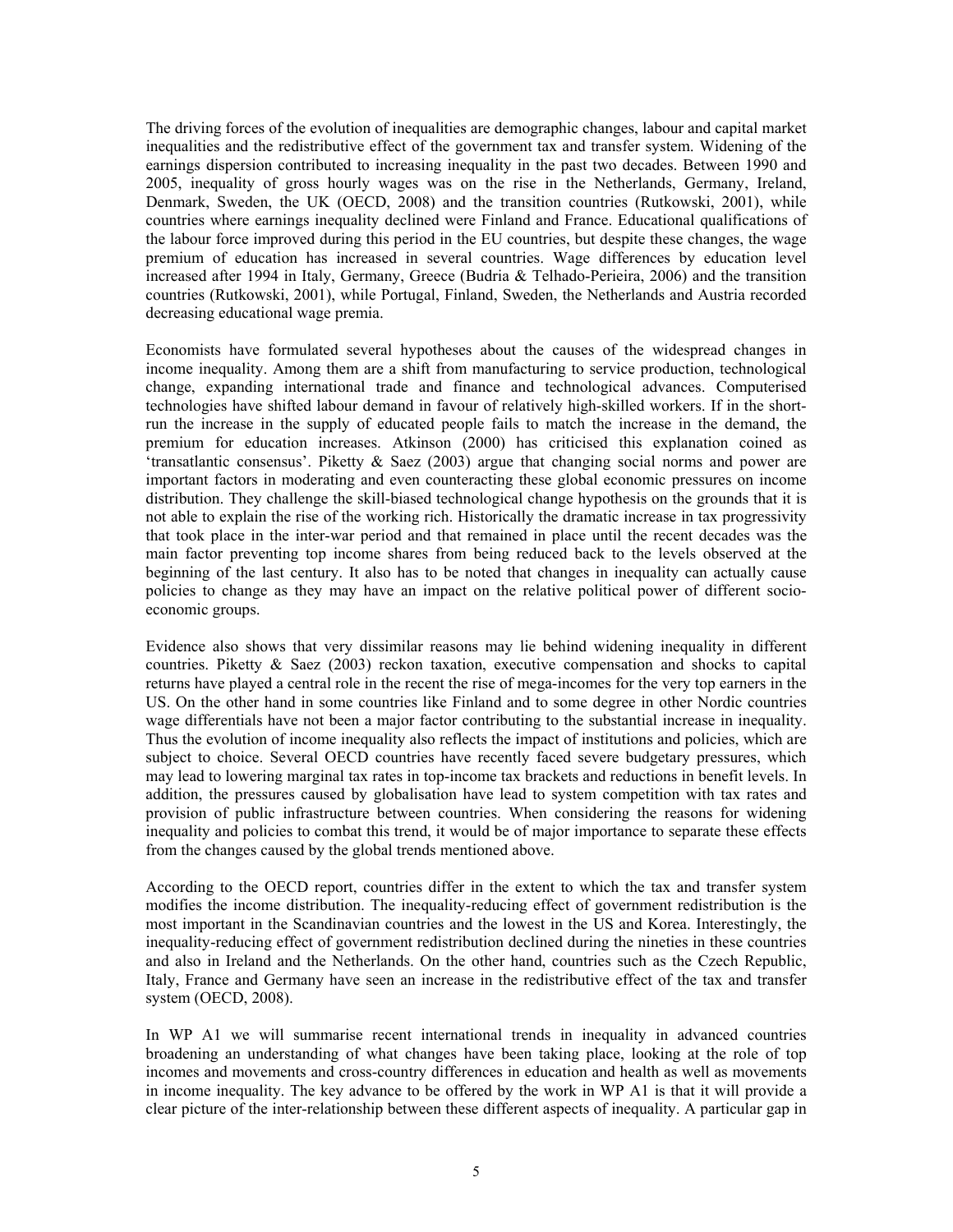this research area to be filled by WPA1 is to study trends in Europe over time and focus on comparisons between old and new member states. Particular questions that arise are whether we are observing convergence in distribution-adjusted well-being, subjective well-being (an issue studied by Senfey & Teksöz, 2007 and Gruen & Klasen, 2006 for transition countries), and non-income dimensions of well-being. Paes, Molinas, Ferreira & Saavedra (2009).

However, there are questions about the suitability of income-based comparisons being carried out, and the work in WP A2 will explore both micro and macro aspects of this. The first of these is an examination of the ways in which adjustments are made for relative prices, the second being an exploration of the role of tax evasion and the third is an analysis of inequality adjustments to measures of aggregate income as a basis for comparing countries' economic performance and the interaction between these and measures of subjective well-being.

Comparison of living standards in different countries is generally recognised to be an important task. To facilitate this, the OECD has developed its triennial cycle of international price comparisons which result in the production of its measures of purchasing power parity (e.g. OECD, 2005). Measures of GDP per capita at international purchasing power parities are widely used as means of assessing comparative economic performance. And they are also used (e.g. Brandolini & Smeeding, 2007) to compare different points in the income distribution so as to examine, for example, how the living standards of people low down the income distribution in one country compare with those of people at a similar point in the income distribution in another country. Such comparisons are important for a number of reasons. First, they inform comparison of attitudes to inequality (Amiel, Creedy  $\&$  Sturn, 1999) and Halder (2005). Secondly, they may influence policy-makers who wish to address the issue of inequality. Thirdly they may be useful to inform an understanding of the effects of inequality on economic performance (Zak, 2001, Voitchovsky, 2005, Bjornskov, 2008), in the context of a number of other socio-economic variables.

Separately, one may wish to explore what motivates the efforts that different countries put into poverty reduction. Brady (2005) and Garfinkel, Rainwater & Smeeding (2006) show the importance of the welfare state as an influence on relative poverty. Moller, Bradley, Huber, Nielsen & Stephens (2003) look at the interaction between this and political forces as determinants of poverty. Plainly such analysis may be sensitive to the way in which poverty and income distribution are measured. Atkinson & Brandolini (2001) draw attention to some of the pitfalls which can arise.

The principles of making aggregate comparisons using purchasing power parity are now widely discussed in terms of index number theory (e.g. Neary, 2004). But comparisons of poverty thresholds and other points on the income distribution have been made using a single aggregate purchasing power parity index rather than reflecting the fact that people at different points in the income distribution have different consumption patterns and that these can be affected differentially by the deviation between market prices and purchasing power parities. If poor people in one country buy a good which is unusually cheap there – and do so much more than does the average consumer – then a comparison based on aggregate purchasing power parities will overstate their poverty relative to countries where that is not the case. Similar issues are raised in assessing the effects of changes over time for people with different consumption patterns (Fry & Pashardes, 1985, 1989). Their approach is, however, based on assumptions about the relationship between demand and income which Banks, Blundell & Lewbel (1997) reject. However, as Oulton's (2008) analysis suggests, there is no obstacle to using an approach based on the latter's quadratic almost ideal demand model in order to make the comparison.

Particular problems in making comparison both across countries and over time using income data arise from differential tax evasion; these tend to be ignored in international comparisons but can be addressed using the framework required for the work on real income comparisons. Tax evasion is the act of paying less tax than the law mandates through commission of fraud. In addition to causing inefficient allocation of resources, tax evasion can change the redistributive role of the tax system. If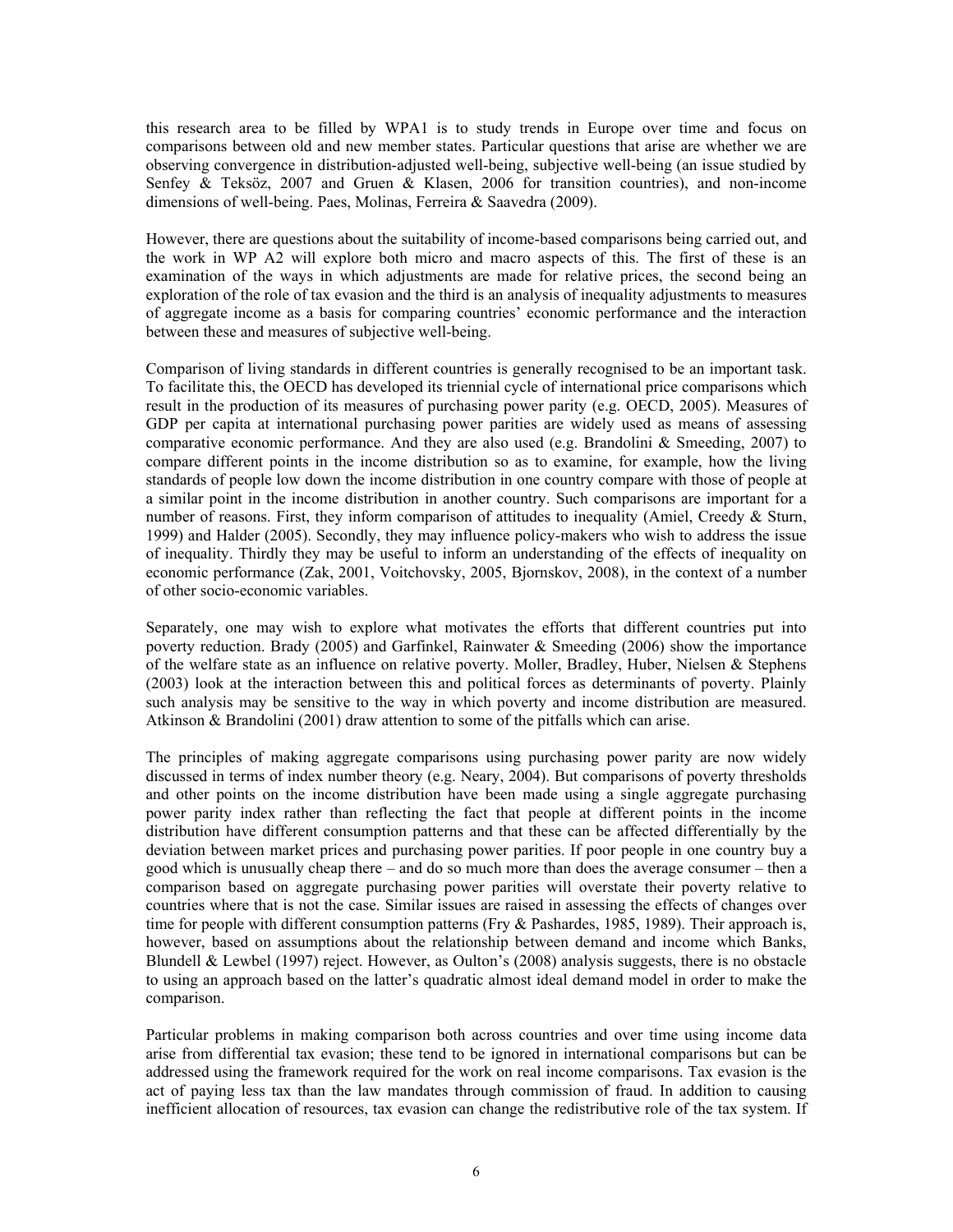high-income individuals evade taxation, the progressivity of the tax system is reduced (vertical inequality). Also tax evasion creates inequality between a compliant and non-compliant taxpayer who face similar economic circumstances (horizontal inequality).

In theory, the effects of tax evasion on after-tax income inequality are not clear. Kakwani  $\&$  Lambert (1998), and later Freire-Serén & Panadés (2008) use the standard model of tax evasion of Allingham & Sandmo (1972) with scheduled fines as in Yitzhaki (1974) to highlight that the distribution of aftertax income will depend on the distribution of risk aversion, a characteristic that may or may not be correlated with income. Pestieau  $\&$  Possen (1991) further assume that the ability to evade taxes depends on whether the individual is self employed or works as an employee.<sup>1</sup> In this case the income distribution of tax evasion will depend on the income distribution across these two employment types. To our knowledge only a few studies attempt to investigate the impact of tax evasion on income inequality on empirical grounds and the results obtained are conflicting. For instance, Bishop et al. (1994) using data from the US find that tax evasion increases the progressivity of the tax system (the proportion of under-reported income is decreasing with income in this database); whereas Alm et al. (1991) find the opposite for Jamaica.<sup>2</sup> Pashardes & Polycarpou (2008) estimate the tax-evasion in Cyprus and compute three measures of income inequality: the shares of aggregate household income by income group, the percentile ratios and the Gini Index. Based on all indices, inequality increases after income under-reporting was corrected.

A major obstacle in measuring tax evasion is the fact that the motivation behind under-reporting of income is precisely to avoid the true income to be registered in data available to others. Researchers have tried to sidestep this problem using alternative methods based on monetary and other national accounts data (e.g. Gutmann, 1977, Feige, 1979, Tanzi 1983, Frey & Weck-Hanneman 1984 and Aigner et al., 1988), but these have been criticised for relying on flawed statistical techniques.<sup>3</sup> This part of WP A2 will use the link between real incomes and consumption patterns to provide, for the first time internationally, estimates of the scale of tax evasion and of its impact on inequality.

Regarding distribution-adjusted well-being measures, much theoretical work has been done, including pioneering work by Atkinson (1970) and Sen (1982) who devised inequality-adjusted measures of well-being. A range of empirical applications have been done with particular focus on developing countries (e.g. Kakwani, 1982). Since the 1990s, a series of papers has applied and extended these measures of inequality-adjusted well-being to compare levels and trends in well-being in selected industrialised and developing countries. Klasen (1994) examined trends in distribution-adjusted wellbeing in the US, Jenkins studied inequality-adjusted well-being trends in the UK, and Gruen & Klasen (2001) examined the issue in transition countries. They all demonstrate the very large effect of inequality levels and trends on the development of well-being in the countries studied. Gruen & Klasen (2003) take up these intertemporal trends and make comparisons for a large number of countries and levels and trends of global inequality and Gruen  $\&$  Klasen (2008) examine comparisons of inequality-adjusted well-being for different benchmark years for a large number of countries.

A related area of research deals with the impact of inequality on subjective well-being. Here a number of studies by Oswald, Alesina et al. (2004), reviewed in Klasen (2008) have found that inequality appears to reduce subjective well-being, but different types of inequality and the context seems to matter a great deal. The link between this literature and the one on distribution-adjusted well-being is rather tenuous at present and one open question is to link these two literatures to determine the

-

<sup>&</sup>lt;sup>1</sup> In the 1988 US Taxpayer Compliance Measurement Program (TCMP) report, under-reporting was 0.5% for wages and salaries, but 58.6% for self-employment income (see Shemrod & Yitzhaki, 2000).

 $2$  Bishop et al. (2000) further show however that tax evasion in the US produces substantial horizontal inequality.

<sup>&</sup>lt;sup>3</sup> Gutmann (1977), for instance, measures tax evasion with changes in the ratio of currency to demand deposits; Feige (1979) uses changes in the ratio of total dollar transactions to GNP; Tanzi (1983) uses the elasticity of the ratio of currency to M2 to changes in tax rates.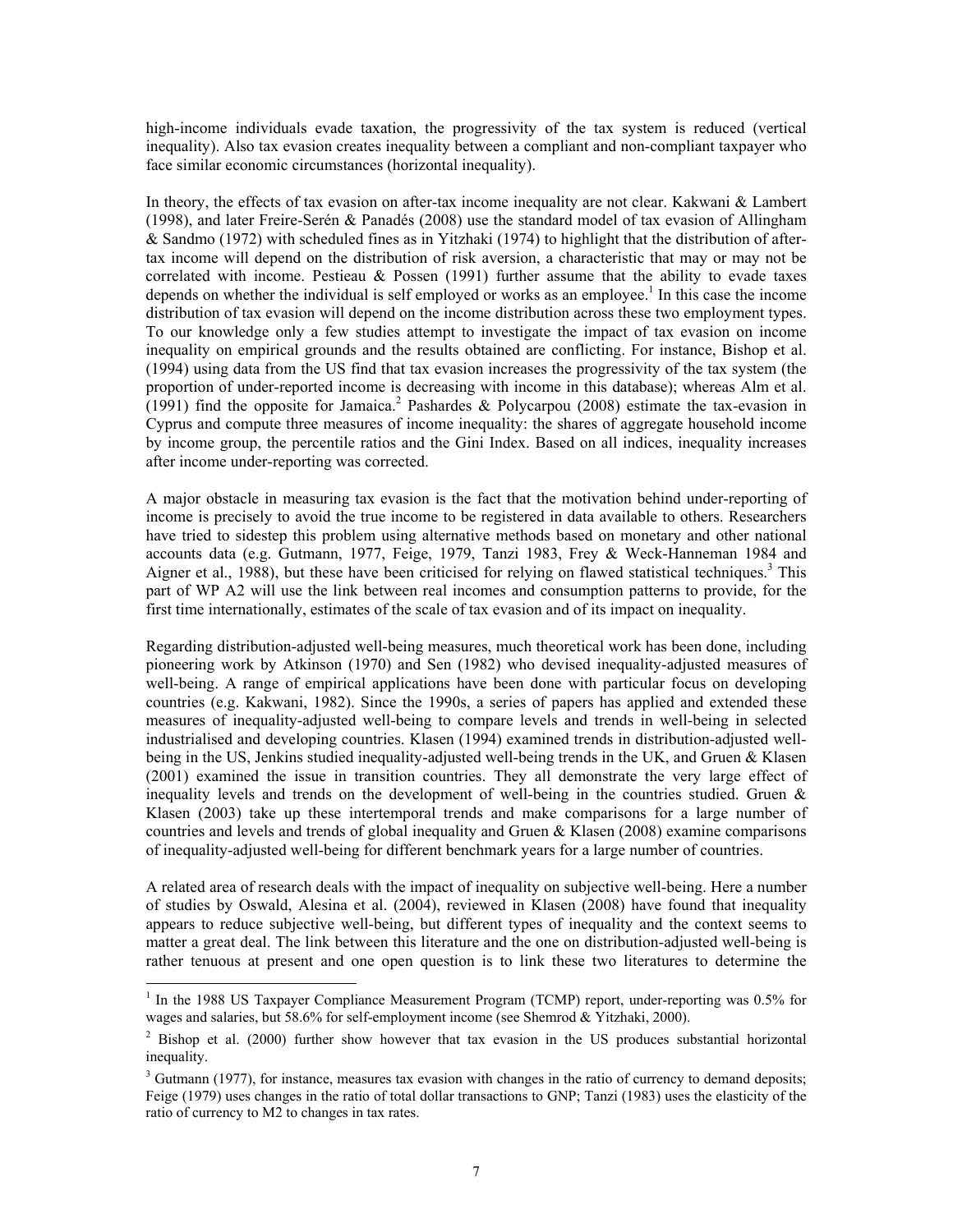apparent welfare penalty for different types and extent of inequality. A second open issue is the relationship between the distribution-adjusted and subjective well-being indicators with other 'objective' non-income well-being measures such as health and education indicators, measures of social exclusion and the like (see Klasen, 2001, 2008 for a discussion). The final part of A2 will explore these issues.

The work described above is intended to provide a detailed account of observed inequality from a number of different perspectives. However, it is also important to know what lies behind the measures which will be prepared by those studies. This will be explored in WP A3. Particular attention will focus on the gender wage gap because reducing this is an integral part of the European employment strategy with member countries committed to make substantial progress in this area by 2010 and there is obvious policy interest in raising understanding of factors behind the gender wage gap rather than simply observing it. However, the issue is much more general than that and this part of the work will quantify inequality of opportunity broadly defined, and examine its relationship with conventional equality.

The underlying concept used in most analysis of inequality is equality of outcome, that is the final inequality resulting from the economic, demographic and social processes that generates the distribution of income. However, there is a strongly-held view that policy should be concerned not with equality of outcome but with equality of opportunity. This is consistent with the philosophical arguments from authors such as Dworkin (1981), Arneson (1989) or Cohen (1989) who place a great deal of weight on personal responsibility. According to them, economic and social policies should only try to address inequality stemming from factors beyond the scope of individual responsibility (circumstances in the terminology introduced by Roemer), while letting, at the same time, individuals bear the consequences of factors for which they can be held responsible. This line of thought was recently introduced in the economics literature by John Roemer in several important theoretical and empirical contributions (Roemer, 1998; Roemer, 1993) and Roemer et al., 2003).

To measure inequality of opportunity for a certain outcome, total inequality in the outcome can be decomposed into two parts: one resulting from circumstances beyond individual control and a second part resulting from unequal individual effort and luck. (Ferreira & Gignoux, 2008). Unequal outcomes resulting from circumstances are generally considered socially unacceptable or, at the very least, undesirable.

This issue has, of course, been addressed with reference to the gender wage gap. The latter is defined as the difference between men's and women's gross hourly wage as a percentage of men's average gross hourly wage. It has been analysed extensively in the economic literature (Alton & Blank 1999, Kane 2000) as reflecting partly differences in human capital (Mince & Poacher 1974) and job effort (Chinua, Murphy and Pierce 1993, Poacher 1981, Kim & Poacher 1994) and partly discrimination against women (Rice 1999, Fortin & Limoux 2000, Belau and Kahn 2000, 2003, Rubery et al., 2002). Blinder (1973) and Oxaca (1973) have proposed a method decomposing the observed gender wage gap into a part explained by differences in human capital (education), job and other characteristics (experience, skills, etc.); and a part not unexplained by these characteristics and, thereby, reflecting potential discrimination.

Based on data<sup>4</sup> reported in the EU Survey on Income and Living Conditions (EU-SILC) in 2006 the gender pay gap in the EU-25 is almost 15%, with the largest pay gap found in Cyprus (25%) and the smallest in Malta (3%). The gender wage gap is also large in Slovakia, Germany and the United Kingdom. A number of studies attempt to assess the discrimination part of this gender wage gap. For instance, Beblo et al. (2003) investigate the cases of France, Germany, Italy, Spain and the UK and find that the percentage of the gender wage gap that is attributed to discrimination is around 80%,

-

<sup>&</sup>lt;sup>4</sup> Estonia, Italy, the Netherlands and Croatia are not included in the 2006 data.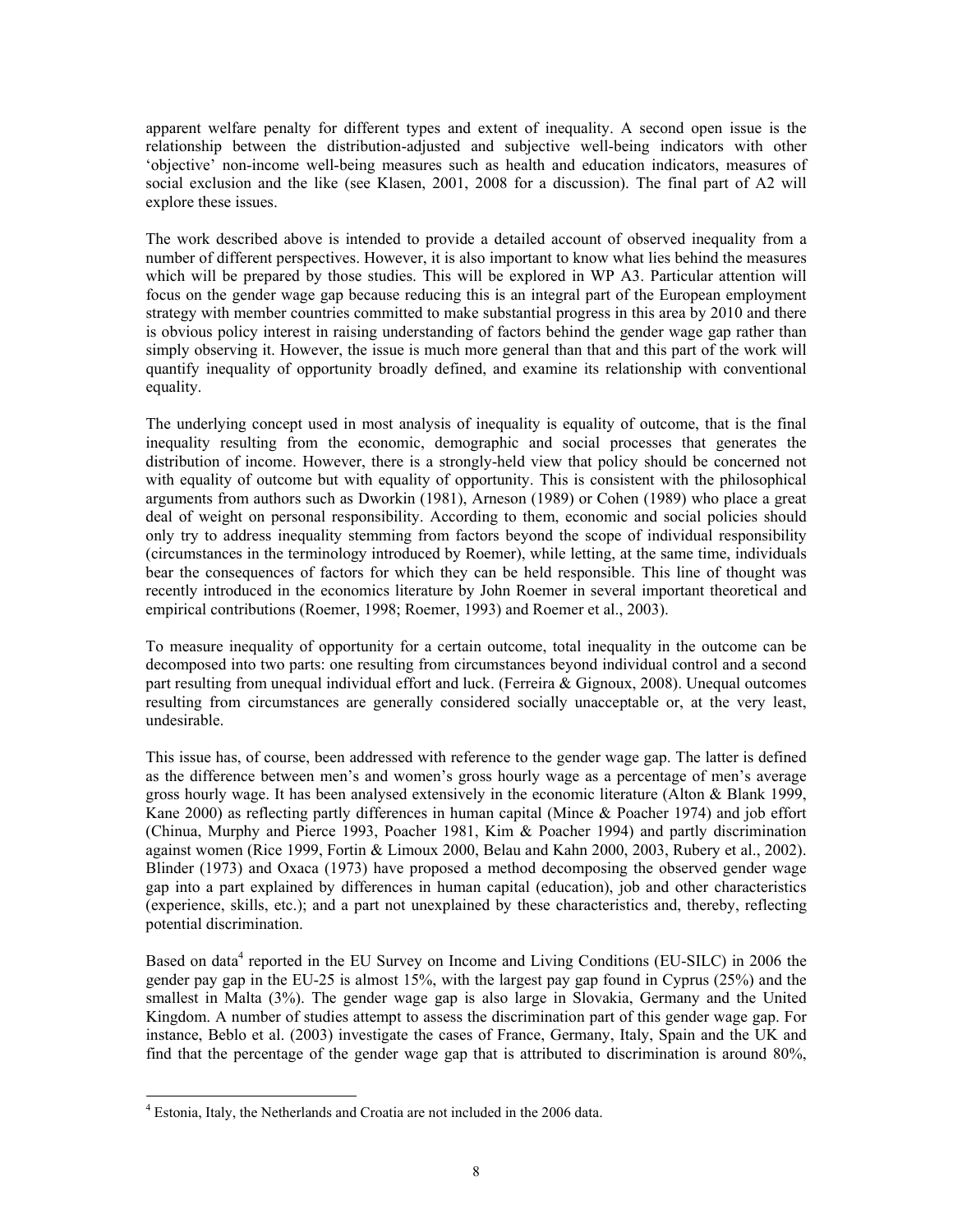$60\%$ , 140%, 120% and 84%, respectively<sup>5</sup>. Jolliffe (2002) found for Bulgaria that 86% of the gender wage gap is attributed to discrimination<sup>6</sup>. Other studies try to explain how the gender wage gap relates to labour market characteristics, e.g. Olivetti et al. (2008) find a negative correlation between gender wage gaps and gender employment gaps, whereas Blau et al. (2003) find that more compressed male wage structures and lower female net labour supply are both associated with a lower gender pay gap.

Blau & Kahn (1996), supported by Kidd & Shannon (1996), and later by Brainerd (2000) show that wage inequality within a country is positively related to gender wage inequality. Barry et al. (2001) also finds a positive association between wage inequality and the gender wage gap in the EU15, however this result is not confirmed when the analysis includes all EU25. This is due to some new member states like Slovenia, Poland, Lithuania, Latvia, Bulgaria and Romania where the level of wage inequality does not seem to be related to the level of the gender wage gap, probably due to the different economic system of these countries. However, there is, as yet, no systematic of the picture in the European Union or any analysis of how things have changed since the mid-1990s.

Investigation of other limits on opportunity has been more sporadic. Paes, Molinas, Ferreira  $\&$ Saavedra (2009) apply the methods of Ferreira and Gignoux to Latin America, applying decomposition of economic outcomes to different indicators of household welfare: labour earnings, household income per capita, and household consumption, expenditure per capita. The rationale for using three variables is to capture the differentiated impacts they have on household welfare and, thereby, gain a more complete understanding of inequality of opportunity. They also address the problem of producing a combined index which aggregates inequality of access to basic public services, inequality in economic outcomes and inequality of educational achievements.

The study of advanced economies from these perspectives, with attention paid to changes over time as well as across countries will make it possible to explore the interaction between different types of inequality of opportunity and their relationship with more conventional measures of inequality.

#### **1.2.1 Drivers of Inequality**

The purpose of WP B1 is to explore – with a focus on all EU25 countries and from a multidisciplinary perspective – family background as a constraint on people's economic experience, identified by their occupations, educational attainments and income levels. The work package combines the analysis of social mobility using a homogeneous database for all the European Union member states with analysis of hitherto unexplored issues associated with social mobility and obstacles to economic success.

The study will extend recent work on aspects of inter-generational persistence of inequality to the whole of the EU and make comparisons with the United States of America. Breen (2004) looked at the link between parents' and children's jobs in only nine EU members and did not use common datasets although it did attempt to homogenize the results afterwards; data from the 1990s were used. As well as providing a truly comparative database for the analysis of European patterns of social mobility, the EU-SILC data (see Franzini & Raitano, 2009) will also allow us to compare patterns from 2005 with those published by Breen (2004). The study will also extend comparison of parents' and children's living standards beyond the limited range of countries considered by Solon (2002), Corak (2004) and Jannti et al. (2006).

 $\frac{5}{10}$  The decomposition is based on the Lewbel (2002) wage regression. The raw wage gap is decomposed into the endowment effect, the remuneration effect and the unobservable effect. The remuneration effect is often interpreted in the literature as an estimate of wage discrimination. Since the contribution of one of some effects may be negative it is possible that the contribution of other effects exceeds 100%.

 $6$  The decomposition is based on the Oaxaca (1973) decomposition using the male wage structure as the base. Based on the women wage structure, 105% of gender wage gap is attributed to discrimination.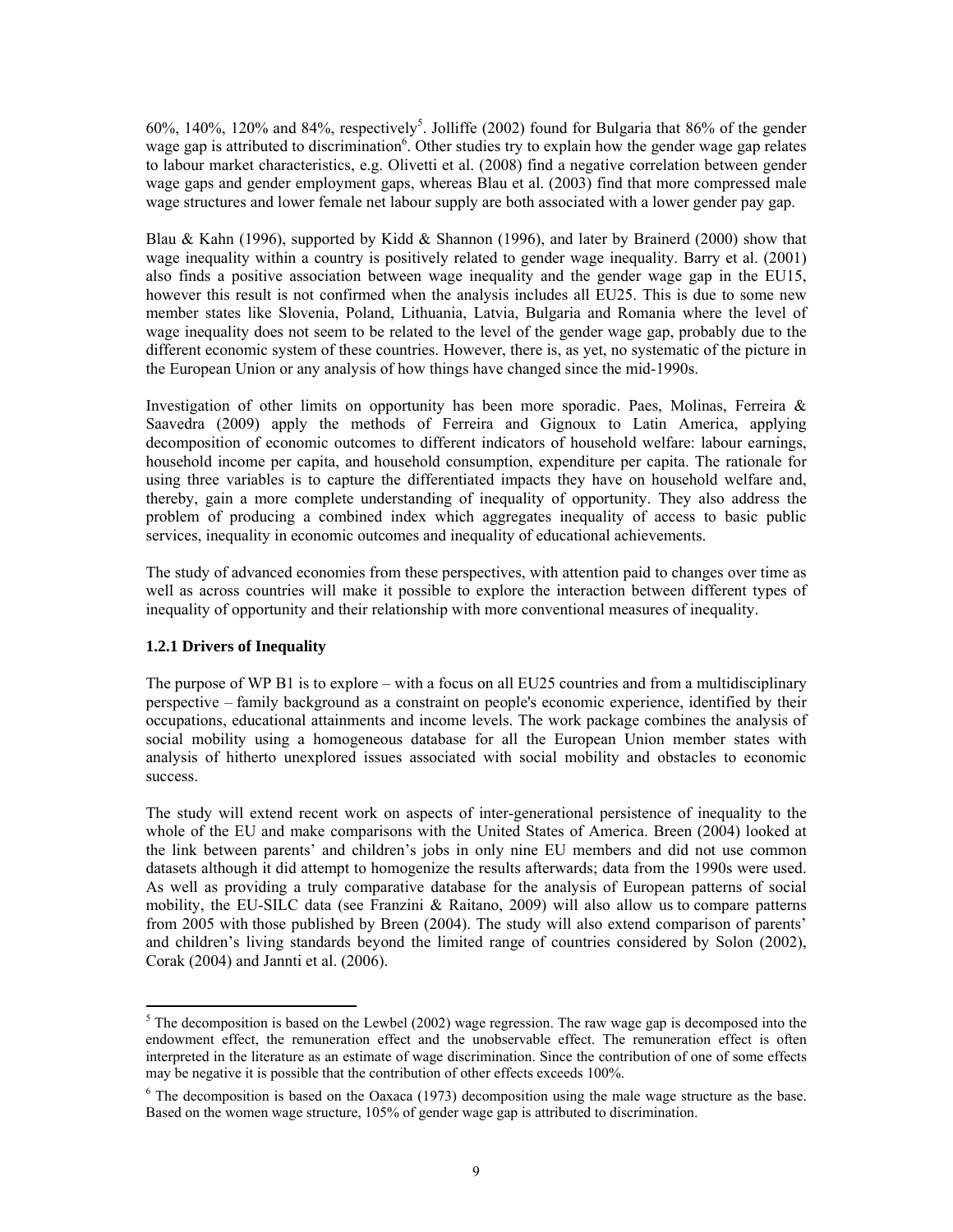The study will then look in more detail at the mechanisms which might lead to persistence of inequality by studying the intergenerational transmission of educational attainment. Most studies of this have looked at a single country or a very limited number of countries (Checchi et al*.*, 1999; Mocetti, 2007; Chevalier et al., 2005) and/or for specific levels of educational attainments (e.g. tertiary degrees or, as with OECD, 2004, attainment at age 15). Only two studies (de Broucker, Underwood, 1998 and Hertz et al., 2007) tried so far to compare among countries intergenerational persistence of education, although without using a homogeneous data set and without covering all EU member states. Thus our work will improve the knowledge of the phenomenon, allowing a true EU25 comparative analysis (based on the homogeneous ISCED international classification and EU-SILC data). A first descriptive picture of the intergenerational correlation of education attainments has been drawn by Gabriele & Raitano (2008). Unlike the OECD study, task three will present results for all adult cohorts currently alive, and therefore show how the picture of transmission has changed with time. The results will be presented for men and women separately and for different levels of parental attainment.

A separate but related issue is whether the benefit of education depends on people's family background; this too may result in intergenerational transmission of inequality. This topic has been looked at only occasionally with considerable variation in findings. For example Bennett, Glennerster & Nevison (1992) found that in the United Kingdom and Gabriele & Raitano (2007) for Italy. However, Checchi, Fiorio & Leonardi (2007), taking into account drop out rates and risk perception, found expected gains of college completion increasing in parental education. This project will build up an international picture of the position.

The final part of WP B1 will explore the link between industrial structure and inequality with the aim of indicating whether the development of the knowledge economy has helped or hindered equality of opportunity. There is a well developed literature (Lipset & Bendix 1959; Blau & Duncan 1967; Goldthorpe et al., 1980) on the relationship between industrialisation and social mobility which argues that the skill demands of high technology mean that industrial societies will become increasingly meritocratic. However in practice countries with strong high technology sectors do not seem to be particularly meritocratic. There has been no attempt to examine whether the hypothesis is true within societies across industries.

While inequalities in education may have a direct bearing on income inequality, the links with health are less direct. However, health is an important aspect of personal well-being and across industrialized countries, those who are disadvantaged in terms of income, education or occupational level also tend to be disadvantaged in terms of health status and length of life (Mackenbach & Bakker, 2002). Research across a range of countries has consistently shown that those at the bottom of the social class ladder have at least twice the risk of serious illness and premature death as those at the top. Moreover, between the top and the bottom health standards show a continuous social gradient, so those near the top of the ladder have more disease than those at the top, but less than those below them, a pattern repeated all the way down the scale (Bartley, Blane & Montgomery, 1997; Blane, Bartley & Davey-Smith, 1997). Almost all socio-economic measures, including education, income and social class, display this gradient to varying degrees.

Perhaps the most important development in understanding health inequalities has been the adoption of a life-course perspective which studies the importance of exposure to different determinants of disease at different points in life (Davey Smith, Blane & Bartley, 1994; Vågerô & Illsley, 1995; Kuh & Shlomo, 1997). Richard Barker's (Barker et al., 1989; Barker, 1992; Barker, 1994) work built on this but focused more on the impact of the pre-natal environment rather than childhood nutrition. Barker and colleagues work suggested that adult health status may be 'programmed' in the womb and that this explained adult inequalities in cardiovascular disease. Subsequent work has shown that that later exposure to social disadvantage must play a larger role than that allowed for by Barker and colleagues, but Barker's work was important in reorientating researchers toward a life-course model of disease aetiology.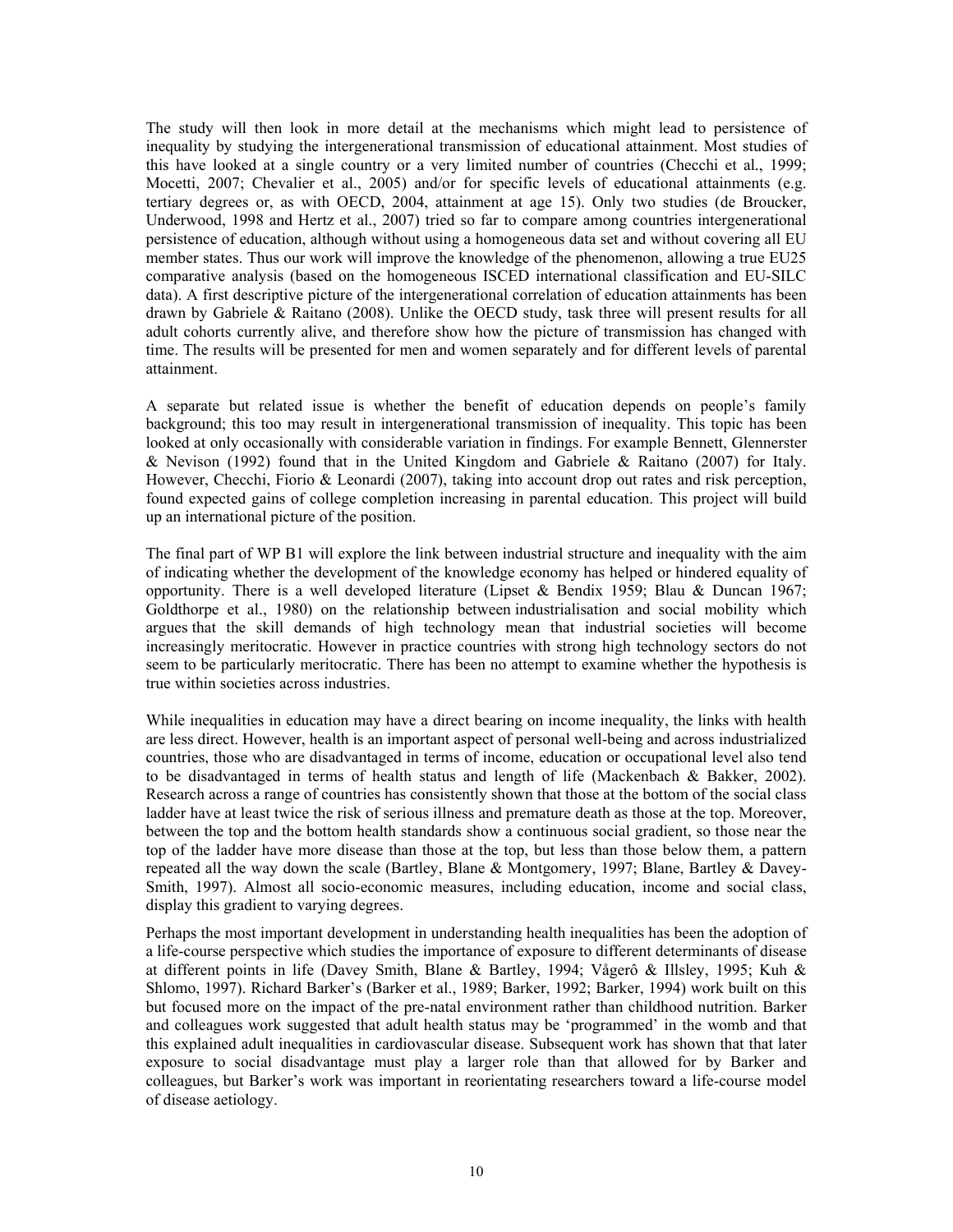Previous comparative analyses of health status across European countries has been limited to EU15 countries using the European Community Household Panel Survey (Cantarero, Pascual & Sarabia, 2005); (Mackenbach, 2006); in WP B2 we will explore patterns across the 27 countries of EU-SILC. We will examine the relative impact of early and later life deprivation on current health using the intergenerational module in the 27 country data file of the 2005 round of EU-SILC. The project will seek to establish first whether there is a significant association between the socio-economic status of family of origin and the health of the adults in the survey and if so, how this varies across country. Having established the basic association, the project will then examine the extent to which parental social class and education directly influences current health or whether its effect is transferred indirectly via the influence of parental class and education on own educational and occupational attainment. This analysis will be performed using path analytic and structural equation models which can quantify direct and indirect effects. Exploratory and confirmatory factor analysis will then be used to construct a latent measure of health combining the three measures available and controlling for measurement error (Layte, 2007). It will then examine the relationship between current health status using different measures and the living standard, education and social class of parents around the age of 14 and the independent effect of parental background on current health controlling for own educational and occupational attainment and current living standards.

The first two work packages of this strand examine in detail intergenerational drivers of inequality. However there is a separate question whether it is affected by i) the way in which people take decisions and ii) by labour market institutions. WP B4 will investigate the role of decision-making in the context of two important decisions which influence both income and wealth inequality- the decision to undertake post-compulsory education and the decision to save for retirement.

Economists tend to assume that people make decisions on a rational economic basis. In the last few years there have been a number of studies looking at people's consumption and savings decisions in this context (e.g. Gourinchas & Parker, 2002). More recently, French (2005) looked at people's decisions to save for retirement in the light of uncertainty about the future and Sefton van de Ven  $\&$ Weale (2008) looked at the impact of a policy reform in a similar context. Studies such as these typically claim to be able to replicate reasonably well the behaviour of the average consumer but often do not discuss (French, 2005) or are rather less successful (Sefton et al., 2008) at representing the dispersion of people's experiences.. There has been no empirical analysis of possible explanations for this, although it is widely believed (e.g. by the UK Pensions Commission, 2006) that people make decisions in a myopic manner (Harris & Laibson, 2001, Diamond & Koszegi, 2004) as suggested by behavioural economics. Essentially the argument is that people discount future events, such as consumption from saved income, in a manner which depends on their distance in the future. It is, nevertheless, not necessarily the case that hyperbolic discounting must lead to under-saving. (Salanie & Treich, 2006).

Similar issues arise with participation in education. Since the work by Schulz (1961, 1963) economists have viewed participation in non-compulsory education as an investment decision based on the economic return made possible by that education. It is, however widely observed that participation rates in post-compulsory education by people of different social classes continue to differ substantially- despite some evidence of narrowing of the gaps. Explanations of this have been offered by, for example Breen & Goldthorpe (1997) and Davis, Heinesen & Holm(2002) with the former explaining this phenomenon in terms of rational decisions subject to constraints, and the latter arguing that people are concerned about the risk of ending up with lower educational attainment than their parents (the relative risk hypothesis).

This work will explore the implications of myopia on saving for retirement and on willingness to participate in post-compulsory education. Using a simulation model of people's decision making developed from the model described by Sefton, van de Ven & Weale (2008), and augmented to include the effects of myopia and also to reflect education decisions. The method of simulated moments (French, 2005) will be used to explore the magnitude of an excess discounting of the near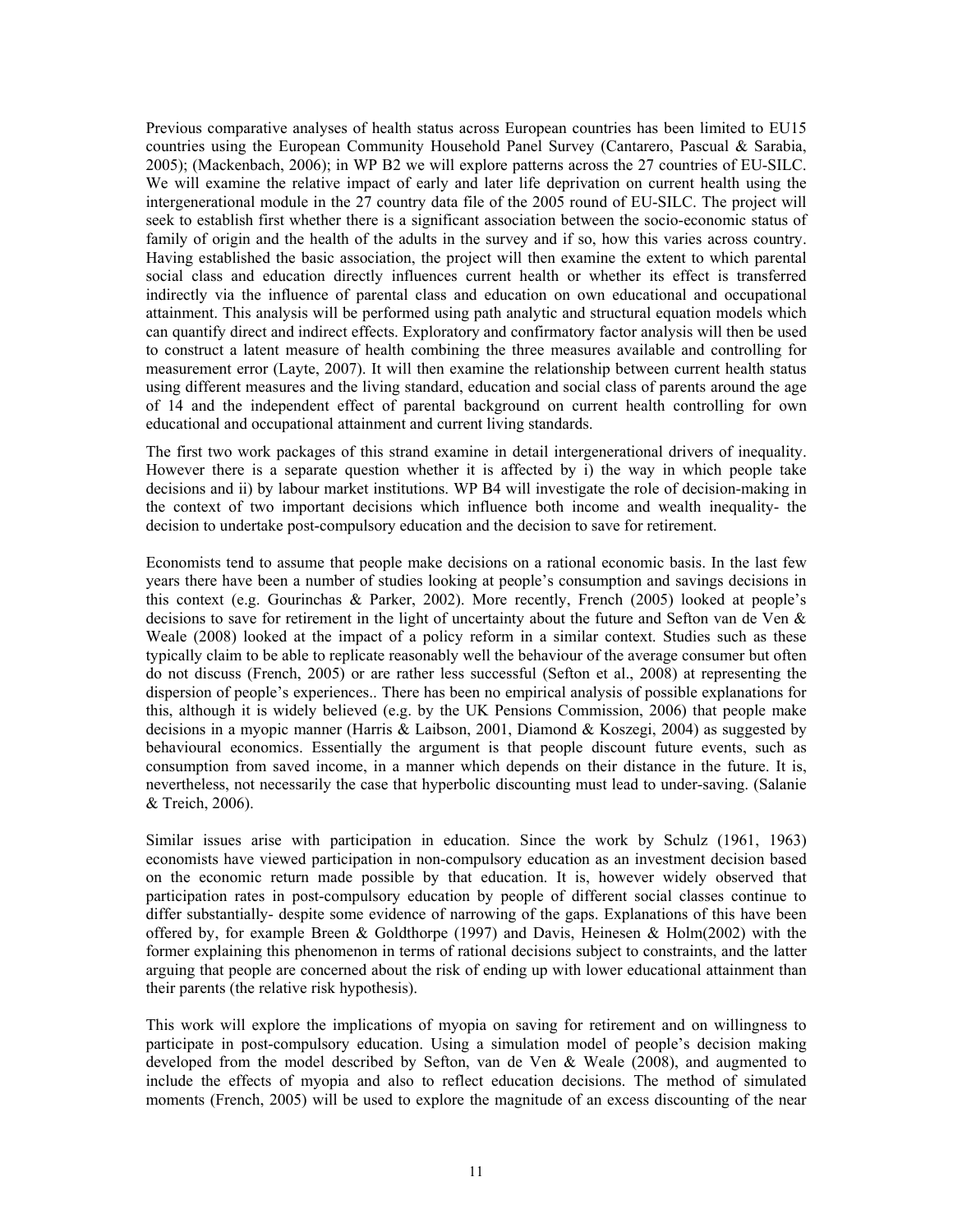future. The study will break new ground because it will be the first study to assess the possible role of myopia- one of the key elements of behavioural economics- as a factor behind inequality.

WP B4 considers the interaction of rising income and employment inequality for educational strategies and labour market reforms. First the impacts of technological change and globalization on inequality in the labour market are examined theoretically. This will provide an insight into the changing requirements in skills needed by workers. Based on the concept of life long learning, the work package then shows how educational policies and labour market institutions have to be designed to support the concept of life long learning in earlier and later stages of life. Specifically, a second part of the work package examines the role of complementarities in education and training, and a third part analyses the effects of labour market institutions on agents' incentives to invest in human capital. Finally, the work package examines the direct effects of labour market institutions on inequality.

The literature on the effects of globalization on inequality has not always considered that biased technical change will affect relative commodity prices and hence income inequality, and it has mainly ignored the effect of biased technological change on the steady state capital labour ratio. This literature misses the insight that a factor biased technology shock causes an increase in the steady state capital labour ratio, which in turn matters for the predicted change in relative factor prices and the pattern of specialization and trade. Important contributions to this literature include Leamer (1998), Krugman (2000), Xu (2001), and Findlay & Jones (2000). Becker & Gundlach (2007) consider that relative commodity prices would react to biased technology shocks, but also assume that the factor endowments of an economy can be treated as being independent of the technology shock. However, the traditional neoclassical growth model (Solow, 1956) predicts that a factor biased technology shock causes a change in the factor endowment ratio. This theoretical insight is expected to improve the predicted changes of specialization and trade in an integrated world economy, and hence the changes in inequality between high skilled and low skilled workers in rich and poor countries.

Skills can be upgraded by private training, which focuses on employed workers, and by publicly financed training, which focuses primarily on the unemployed. The positive returns to private training measures have been documented in a large literature (e.g. Lynch, 1992, Parent, 1999 (US); Booth, 1991 (UK); Pischke, 2001 (Germany); see Leuven, 2004, for an overview). Positive employment effects of publicly financed training have also been reported (e.g. Boone & van Ours, 2004; Rinne et al., 2007), but the evidence is generally mixed and the effects are not uniform (Kluve, 2006). Furthermore, empirical studies find almost unanimously that better educated workers are more likely to engage in training, so training may contribute to inequality (see e.g. Arulampalam et al., 2004, Carneiro & Heckman, 2003, Cunha et al., 2005, Cunha and Heckman, 2007; but see Ariga & Brunelli, 2006, for the opposite finding). Although research on the returns to training is extensive, evidence on the effect of private training on other labour market outcomes, such as employment duration, unemployment, and more generally economic inequality is rare (except OECD, 2004). Moreover, it is an open question how the quality of education affects the labour market outcomes of training (cf. Bassanini et al., 2005). To reveal how the concept of life-long learning can play a role in reducing inequalities, we thus examine how learning earlier in life affects the labour market outcomes of education and training later in life (on the job training, second degree, further training).

Labour market institutions will also affect the outcome of training and education. However, the impact of labour market institutions on inequality through different incentives for human capital accumulation has not received much attention so far. One exception is Lechthaler & Snower (2007, 2008), who base their work on literature that explains why firms actually invest in the general human capital of their workers (see e.g. Acemoglu & Pischke, 1997; 1999 a, b). Lechthaler & Snower (2008) show that a minimum wage reduces training investments for low-skilled workers due to a higher separation rate and increases training investments for medium-skilled workers. By exploring how labour market institutions like firing costs, unemployment benefits, and minimum wages affect workers' decisions to invest in their human capital, this part of the work package provides a new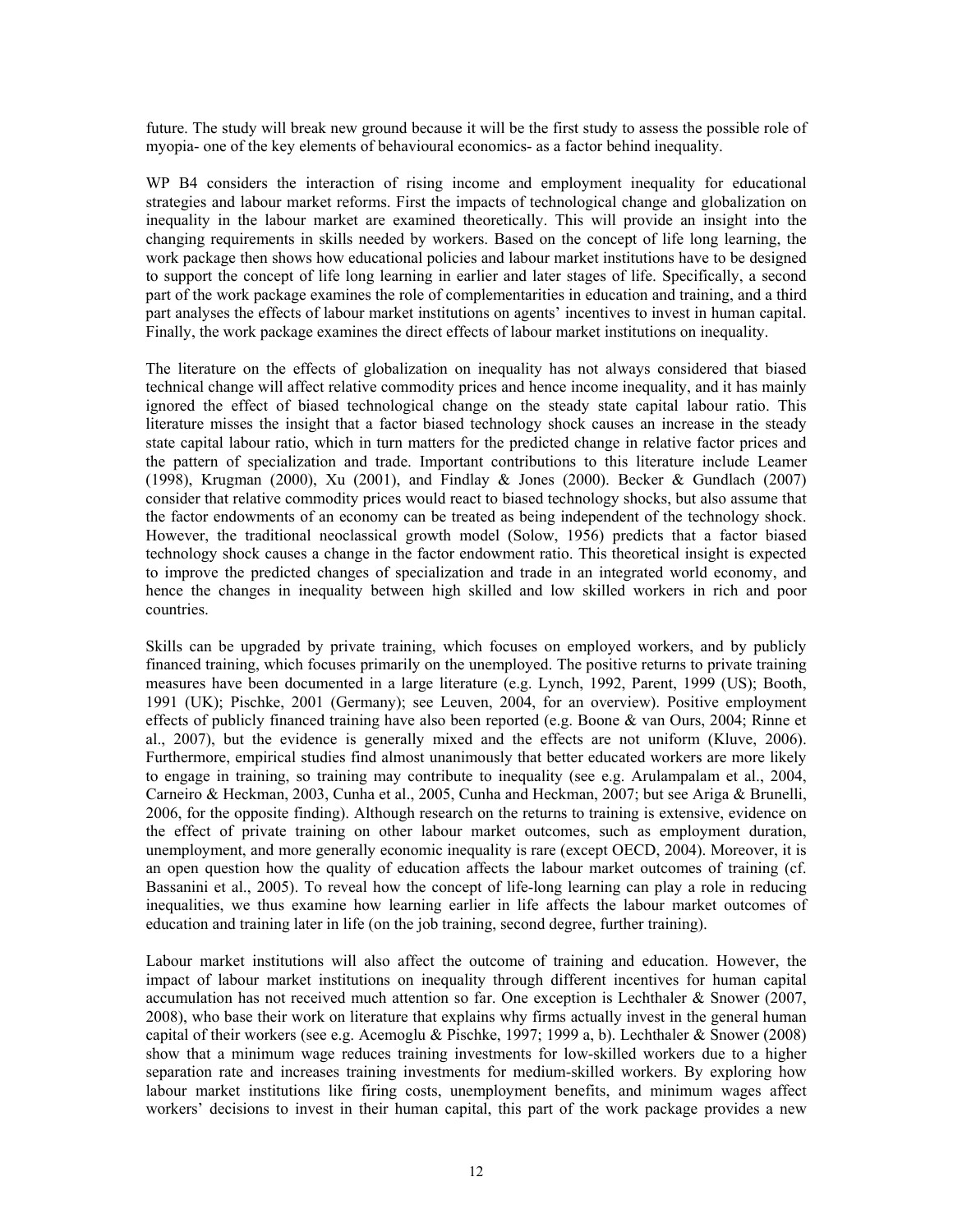perspective. While a compressed wage structure increases a firm's incentive to invest in human capital it is likely to reduce a worker's incentive to invest in human capital.

In order to avoid a biased evaluation of labour market institutions on inequality, we will contrast the indirect effects of labour market institutions with the direct effects. In contrast to the literature, which commonly assumes a policy-invariant matching function (Mortensen & Pissarides, 1994), a purely micro economically-founded model is applied (Brown et al., 2007). Since the matching process can itself be influenced through labour market institutions, this approach avoids running afoul of the Lucas critique. Evidence suggests a strong role of changes of labour market institutions in generating different outcomes in different European countries (Bertola et al., 2002) as well as a significant explanatory power for the outcomes within countries (Nickell et al., 2005). Checchi & García Penalosa (2008) show that stronger institutions are correlated with lower inequality and report that reforming them might reduce both unemployment and inequality. However, labour market institutions may have ambiguous effects on inequality, e.g. if they decrease income differentials but at the same time increase unemployment or vice versa. The final part of the work package explores the various channels by which different labour market institutions directly affect the employment-inequality trade-off.

#### **1.2.3. Consequences of Inequality**

According to the OECD report "Growing Unequal-Income distribution and poverty in OECD countries" social inequalities have increased in more than three-quarters of OECD countries over the past two decades. According to data from the Luxembourg Income Study (LIS) income inequality increased steadily for the US from 34.4% in 1979 to 40.1% in 2000. For the United Kingdom, it increased from 28.9% in 1979 to 37% in 1999. Judging from the social capital literature of the last 10- 15 years, this development seems to pose a threat to the social cohesion of OECD countries.

Indeed, one of the most robust results of the recent literature on the determinants of social trust is that income inequality is negatively associated with trust. The earliest studies in a literature that is still not much more than ten years old, suggested that the strongest determinant of both social trust and participation in voluntary organizations was the level of income inequality in the surrounding society, whether at the level of the country, federal state or city (Brehm & Rahn, 1997; Alesina & la Ferrara, 2000; Uslaner, 2000, 2002). Several studies at the level of US states reconfirm that there is a strong and robust association between income inequality and both trust and broader concepts of social capital (Putnam, 2001a; Uslaner, 2002; Brown & Uslaner, 2005). Likewise, Knack (1992) suggested that a drop in social trust could be tracked in the simultaneous fall in voter turnout, a line of study apparently not followed in more recent work. At the level of the nation state, a long series of recent studies also tend to confirm that income inequality associated with trust (Knack and Keefer 1997; Delhey & Newton 2005; Rothstein et al., 2005; Bjørnskov, 2007, 20008; Roth 2008). Some of these studies also confirm that, as far as can be ascertained by the use of instrumental variables, this association is causal – a particular weak point in the trust literature pointed out by Nannestad's survey of the most recent studies (2008). The typical finding from both US state-level and cross-country studies is that a one standard deviation increase in income inequality, as measured by Gini coefficients, is associated with a decline of social trust of, on average, one third of a standard deviation.

This result is of imminent importance as scientists from various fields have agreed on the importance of trust (Coleman, 1990; Misztal, 1996; Newton, 1997; Luhmann, 2000; Putnam, 1993, 1995, 2000, 2001b; Paldam, 2007; Roth, 2007). Empirical research has so far shown that an optimal level of trust is crucial for political stability (Paxton, 2002; Gabriel et al., 2002; Offe et al., 2001), economic reforms (Heinemann & Tanz, 2008) and economic performance (Knack & Keefer, 1997, Zak & Knack, 2001, Beugelsdijk et al., 2004, Roth, 2009). Trust can hereby regarded as very good proxy of social cohesion within society. Thus it can be concluded that once trust levels move beyond the optimal threshold political stability and economic performance may be endangered.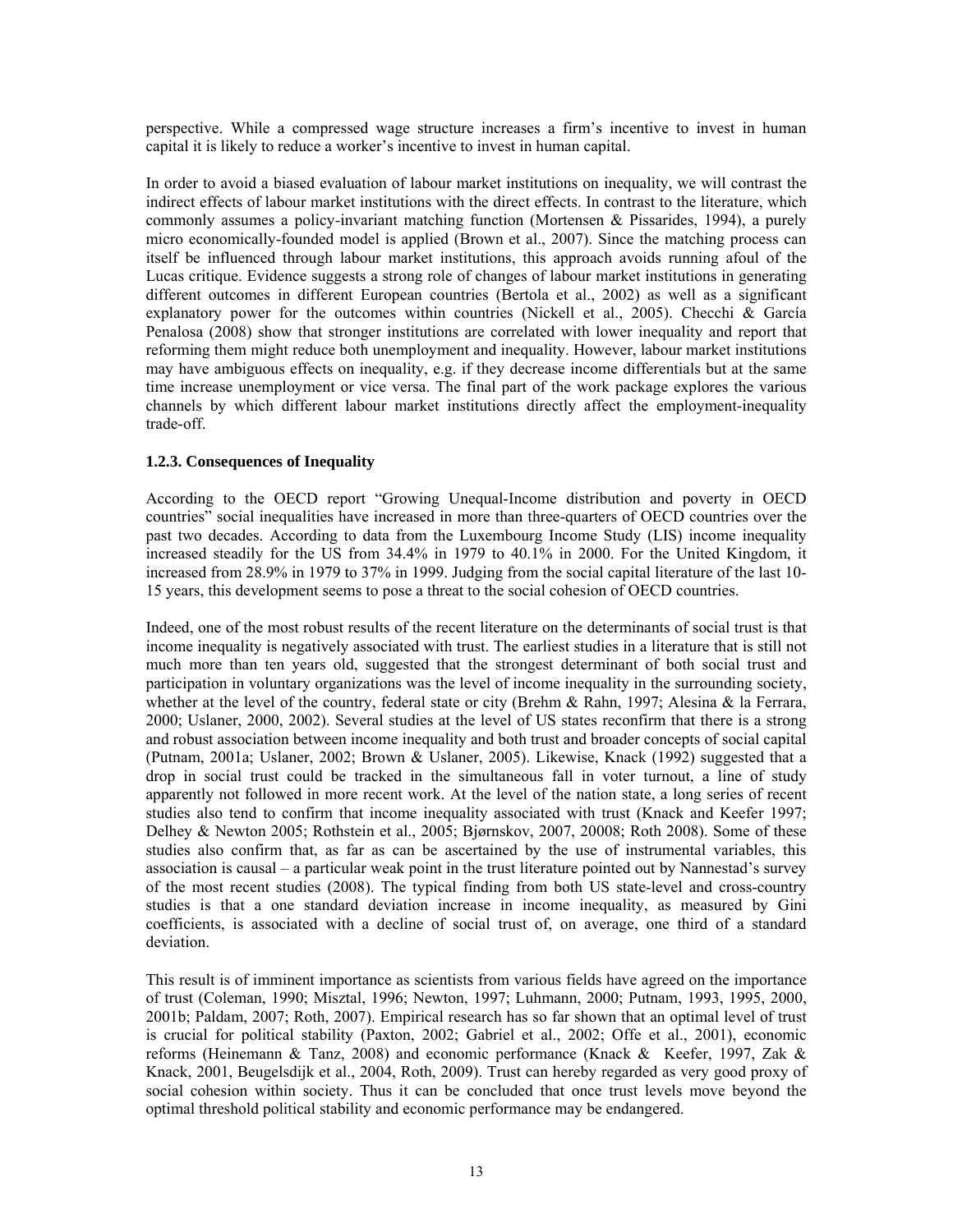Uslaner (2002) and Jordahl (2008) outline three potential transmission mechanisms connecting income inequality (and other types of inequality) to social trust:

Inequality can affect the degree to which people share social ties, values and norms; in other words, belong to a 'moral community'. This in turn limits trust as people are more trusting towards fellow citizens who share their position in life, as their motives and background is more immediately interpretable.

Inequality can lead to conflicts over resources that can magnify the incentives for deceitful and dishonest behaviour, which in turn is detrimental to trust.

Redistribution, i.e. creating a more equal income distribution, could have a positive effect as high opportunity costs of time, coming about since "working and trusting is more attractive than spending time verifying that others are trustworthy", becomes more likely as an aggregate behavioural feature when the incomes for the relatively poorest are raised.

However, mounting evidence from diverse areas such as the political support for redistributive policies and welfare state interventions (Alesina & Angeletos, 2005) and the economics of happiness (Bjørnskov, Dreher & Fischer, 2007) suggests that individual beliefs about economic processes mediate such associations, not least mechanisms 1) and 2).

Alesina & Angeletos (2005), for example, explain why the US does not have a European-style welfare state by documenting that the typical American believes that poverty is substantially more of an individual choice than Europeans, who tend to believe that poverty is the outcome of societal forces outside individual control. Referring to individually held beliefs about structures of control and power distribution in society that differ substantially between Black and non-Black Americans, Uslaner (2000: 580) notes that "you can't build trust when some feel left out and believe that others control the resources".

Following this type of thinking, the most recent work by Bjørnskov (2008) and Gustavsson & Jordahl (2008) therefore discuss the conditions under which inequality is associated with social trust and the broader concept of social capital. Taking their lead in Hayek's (1944: 117) assessment that "inequality is undoubtedly more readily borne, and affects the dignity of the person much less, if it is determined by impersonal forces than when it is due to design", both studies find evidence that inequality is only associated with trust under specific conditions. Gustavsson & Jordahl (2008), using municipality-level data from Sweden, find that normative beliefs about the desirability to reduce income inequality mediates the associations between inequality and trust to the extent that people who do not hold the normative belief that inequality should be reduced are not less trusting in more unequal municipalities while people who believe that inequality should be reduced are. Reflecting this finding, Bjørnskov (2008) finds that in a cross-country analysis, inequality is only associated with trust in countries with sufficiently leftwing political traditions, i.e. traditions that tend to ascribe the distribution of national income to personalized, conscious forces. As such, this is consistent with Leigh's (2006) finding that income inequality is *not* causally associated with trust across a large set of Australian communities.

In related areas, Bjørnskov, Fischer & Dreher (2007) likewise substantiate that the associations between inequality and individual happiness to a large extent reflect individuals' assessment of the 'procedural utility' of the processes generating the income distribution (Frey & Stutzer, 2005). Their individual-level study shows that the happiness of people who place themselves on the outer left wing is negatively affected by higher levels of income inequality while the happiness of those placing themselves on the outer right wing is actually positively affected.

Although social and systemic trust are important and valid proxies for social cohesion, a whole range of literature considers civic participation and political participation as well more objective indicators as for instance crime rates and social unrest as crucial measures for the social glue which holds societies together (Paxton 1999).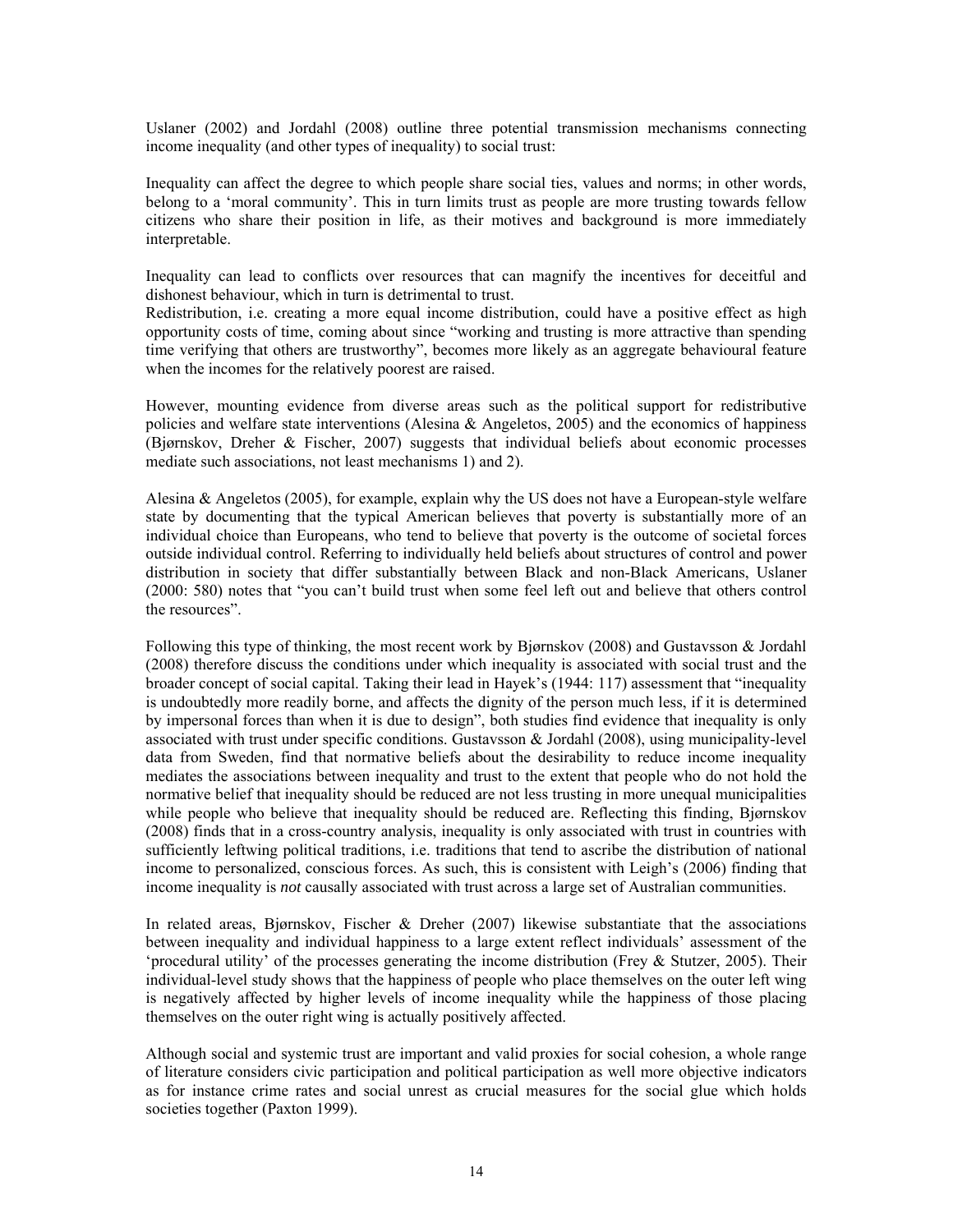In a whole series of publications for instance Robert Putnam (1993, 1995, 2000, 2001) argues for the importance of civic participation. Constructing an index of civic participation (2000) he argues it is an influence on economic as well as social conditions. One of those conditions includes a positive relationship between high levels of social capital and the equality of society. However, Puttnam's work has been limited to the US since the social capital index which he constructed for the US has not yet been constructed for the OECD and EU27. It is thus crucial to first construct a social capital index and the analysis the possible impact of social inequalities on the index.

As a supplement, a long tradition in political science explores the relations between political stability, political participation, the broader thought of social cohesion, and inequality. Relative power theory, for example, contends that income inequality discourages poorer citizens from participating in the political process, both in terms of voting and by making them less informed. Conflict theory, on the other hand, argues that inequality creates stronger incentives to participate and engage in politics, yet the incentives are clearly connected to a decrease in the cohesion across segments of society. The most recent evidence presented in Dahl (2006) and Solt (2008) points to a negative effect of inequality on political participation as well as political stability, although these questions are far from settled.

Although interpersonal and systemic trust are related to confidence levels in market economies the concept should be kept distinct as the latter represents a crucial ingredient for free market economies and capitalistic production in general. Should people feel strongly dissatisfied with the system of market economies they may find it rational to pressure national governments to move towards more communitarian / socialist modes of production (Alesina et al 2001). As, according to a Globescan report (Globescan 2008), there has already been a significant decline in confidence levels in free markets in the big European economies in 2007 and a further decrease in confidence can be expected after the financial crisis an analysis of the impact of inequality on confidence levels seems to be crucial.

Summarizing, the state-of-the-art research on social trust and other dimensions of social cohesion and political participation suggests that increasing income inequality is *in general* associated with lower levels of trust, but not subjective wellbeing, and that the strength of the association may very likely depend on beliefs about societal processes and justice, that can differ substantially across different groups of society, and across different countries. However, relatively little is known at the moment of the causal mechanisms and, consequently, of the relative merits of different distributive policies.

Overall, it seems valid to say that the different types of inequality endanger social cohesion in various fields including citizen's willingness to participate in civic and political issues, the overall societal and political stability as well citizen's willingness to trust each other and their confidence towards institutions and the market economy as a whole.

The main aim of WP C2 is to analyse in depth the main drivers of individual preferences towards income inequality and redistribution in EU Member States in order to infer the degree of aversion to inequality emerging in European countries and, then, to assess national policies addressed to offset inequality. The United States will be also used as a comparative benchmark for several topics of the research. Values and norms about income inequalities are important in the determination of primary (pre tax and transfer) income inequalities (Atkinson, 1999, Smeeding 2002) as well as in shaping the attitudes on (and demand for) redistribution (Tóth, 2007). Attitudes to inequality not only differ between various European countries and the US (Svallfors, 1997, Kelley & Zagorski, 2004) but they also vary substantially in individual countries (Osberg  $\&$  Smeeding 2006). However, perceptions of levels of inequality may not always correspond to actual levels of income differentials as measured by various inequality measures (see, for example Förster & Mira d'Ercole, 2005, OECD 2008, Lübker, 2004). Even more, sometimes even perceptions of trends may not correspond to actually observed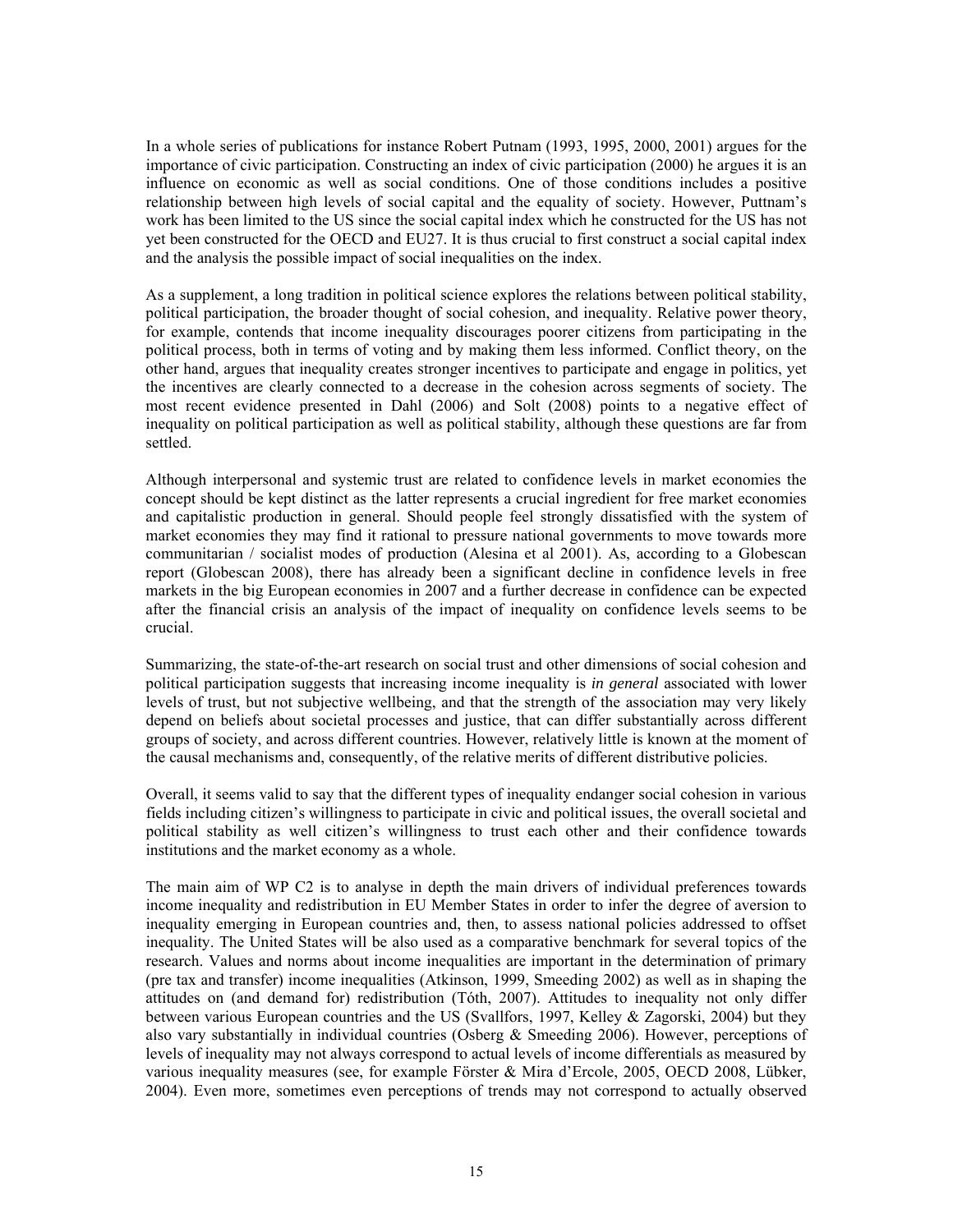directions (Boeri & Brandolini, 2004, Tóth, 2003, 2005, 2006)- and hence the importance of looking at subjective well-being as well as income or consumption.

Comparison incomes of various types can be derived from consumption or incomes of (a weighted average of) general others Duesenberry (1949) or some special reference groups ("significant others as called by Merton, 1968). Derived from this approach comes the theory of relative deprivation (Runciman, 1966) underlining that deprivation may occur relative to others' position, not only in absolute terms. The direction (sign) of comparison incomes in models explaining inequality evaluations may be negative in certain countries and positive in others (Senik, 2005 and 2006). Others assume that depending on the context, a sequence of signs change can follow each other, due to a "tunnel effect" as coined by Hirschman (1973). In addition, past experiences and future prospects of income mobility may be important elements of personal well-being and they may also determine evaluations of inequalities. The more widespread acceptance of large inequalities in America (as compared to European countries in general), is, for example, claimed to lie in the "American dream". This type of 'American exceptionalism' is heavily discussed but also criticised in the literature (see the arguments in Alesina, Di Tella & MacCulloch (2004) on the one hand (Osberg & Smeeding 2006 and Bratsberg et al ) on the other. Another explanation stresses historic factors like ideological indoctrination (see Glaeser, 2005, for example in a US-Europe comparison and Alesina & Fuchs-Sündeln (2005) for and East-West German comparison, while some counter evidence for 'socialist legacy' the CIS countries by Murty & Tiongson, 2008).

The demand for redistribution under majority voting systems is often linked to the extent of inequalities in various countries. The Meltzer  $& Richard (1981, from now on: MR) paradigm, predicts$ that inequality leads to larger social spending as the distance between the median and the average incomes derives the median voter into a pro-state position, should her acts be driven by self interest. However, as it is shown by empirical tests (reviewed most recently by Borck, 2007), the evidence is very mixed in this respect, to say the least.

However, it is not only current social status and current material circumstances but also the change in social status (be it actual or perceived, in the past or in the future) that may play a role in defining redistributive preferences. Piketty (1996) and Alesina & La Ferrara (2005) derived the demand for redistribution from personal experience of social mobility. Bénabou & Ok (2001) developed a formal model of the relationship between redistributive claims and the prospect for upward mobility (they call it POUM model). Ravallion  $&$  Lokshin (2000) have shown positive results when testing these hypotheses for Russia, while Tóth (2008) also confirmed this for Hungary. Fong, 2001, Alesina & La Ferrara, 2005 argue that belief in the fair operations of the economic system also assumed to contribute to a smaller demand for redistribution. Piketty (1996) and Fong (2001) found that beliefs about the determinants of individual success (whether it is effort or luck that leads to higher positions) are significant predictors of the demand for redistribution.

Others argue that certain deviations from the MR prediction can be derived from the general value systems people endorse. Egalitarian attitudes lead to a critique of the reward system of market economies and, as a consequence, a preference for redistribution to correct for these failures will be formed. Elsewhere, in certain regimes (like in transition countries experiencing a move from communism to a capitalistic social order) the moral authority of the free market may form the base for inequality evaluations (Kelley any Zagorski, 2004). The larger demand for redistribution is also attributed to cultural values and to socialisation (especially in the case of the post transition countries, see Alesina & Fuchs-Schündeln (2005), Suhrcke (2001) and Gijsberts (1999).

On the methodological ground, the research work will use the median voter model used by the "political economy" literature (Drazen, 2000) as the starting point of the analysis. According to the theoretical tool, under appropriate hypotheses, the majority voting is in favour of redistribution when the income distribution is right-skewed, that is the median voter's is poorer than the mean-income individual. Empirical evidence, however, often does not support this theoretical assumption. For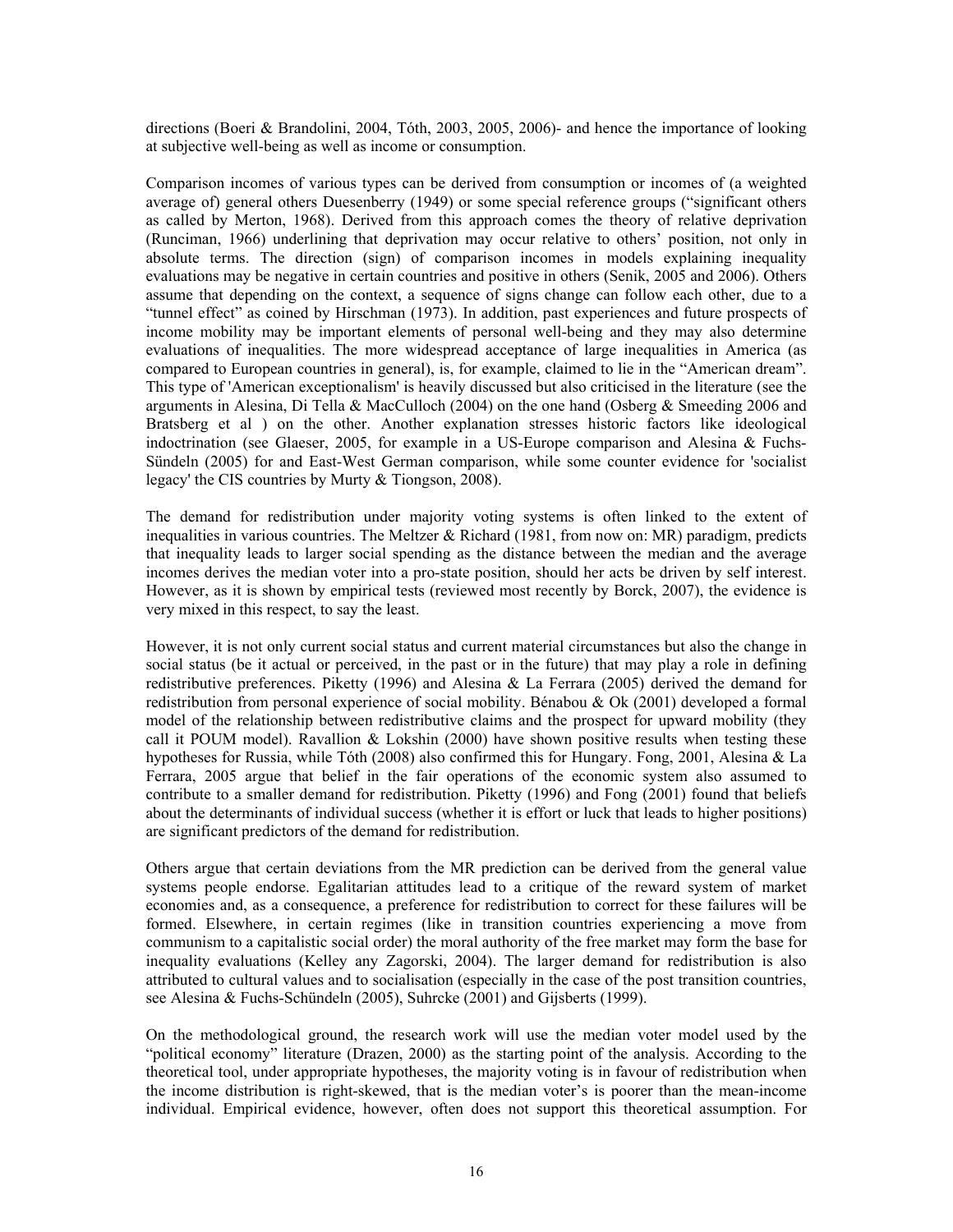instance, in a country with a very high per capita income as the United States the size of redistribution is much lower than in countries as most European countries with a lower per capita income. This clearly indicates that some other mechanisms are at work. One of the most credited alternative hypotheses is that the preference for redistribution mainly depends on the beliefs that people hold about the ultimate origin of success in life. Those who think that merit and effort, and not luck, are the major determinants of income and wealth tend to distinguish between the deserving and the undeserving poor, and more generally think that governments should give priority to investment in education instead that to welfare subsides. On the other hand, in many countries social mobility reaches a so scant percentage that people incline to think that low skill workers gain low incomes not under their own responsibility.

WP C2 seeks to understand why attitudes toward income inequality and redistribution vary among individuals living in EU Member States and which are the main factors shaping these attitudes. Underlying the heading of "other-regarding" behaviour of individuals who sacrifice their own interest in order to favour others, there are two quite different strands of literature:

1.Social preferences as inequality aversion: individuals prefer the alternative for which the inequality index is lower (possibly, ranking first their own upgrading, and then the others' upgrading, in income equalization). (Fehr & Schmidt, 1999, and Bolton & Ockenfels, 2000).

2. "Outcome-oriented" view, disregarding the way these outcomes were produced.

Social preferences as procedural fairness: individuals' propensity to reciprocate the intensions perceived in others' actions (as in Rabin, 1993: individuals have preferences for benefiting those who are kind to them and for harming those behaving badly with them), or, more generally, the fairness in the procedure that has determined a certain outcome, as in Bolton, Brandts & Ockenfels,2005, and Hoffmann et al., 1994 (sensitiveness to procedural motives).

The work package will improve upon the existent literature analyzing in depth such issue by two different perspectives: by using European based and country specific survey about individual opinion about inequality and its main sources and experimental sessions on "preferences for redistribution". The latter will draw on recent experimental designs on attitudes towards redistribution described by Durante & Putterman (2008) and Eseray, Salmon & Barrileaux (2007).

#### *1.3 European coverage and comparative perspective*

The proposed research provides two dimensions of European coverage. First of all, it addresses issues of major and immediate concern to European policy-making institutions. Secondly, it is designed to cover the European Union in the context of advanced countries as a whole. The work has to be done on a European basis because it brings together research expertise which would be difficult to find on a national basis. Since the studies typically involve drawing inferences from the experiences of a number of European and other countries, they benefit substantially from the involvement as full participants or as assessors, institutions and individuals from a wide range of European states.

The European Commission is concerned with "the sustainable development of Europe based on balanced economic growth and price stability, a highly competitive social market economy, aiming at full employment and social progress and a high level of protection and improvement of the quality of the environment". The Social Agenda European Commission, 2005- see also European Commission 2004) identified two priority areas:

- 1. Moving towards full employment, making work a real option for all, increasing the quality and productivity of work and anticipating and managing change.
- 2. A more cohesive society: equal opportunities for all.

This proposal is focused primarily on the second priority area, but some of the research is also relevant to the first priority area. The primary focus in the first priority area is delivered by work packages in strand B. The aim of these work packages is to identify drivers of inequality so that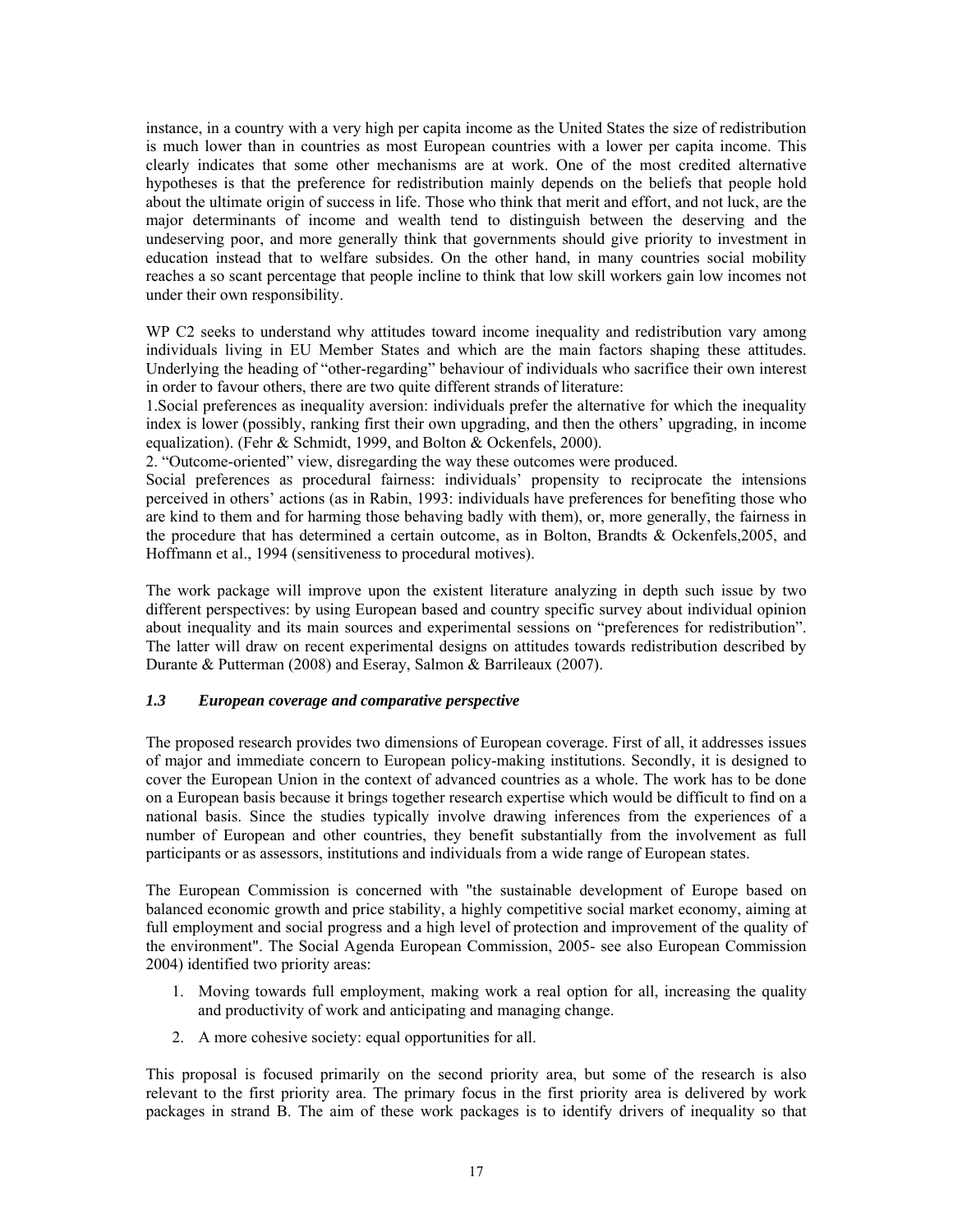policies can be designed to offset inherent causes of inequality in society. One cause of inequality is inequality in access to post-compulsory education or inequality in the benefits that people derive from it. Work package B1 will explore the extent to which returns to education are influenced by family background. If this indicates that the benefits people derive from education are sensitive to their background may point to the need for policies to be devised to offset this both from an individual perspective and from the perspective of increasing the productivity of work. Work package B3 will explore an alternative possibility, that myopia discourages people from undertaking post-compulsory education. Once again, should the research find that this is both a possibility and helps to explain takeup patterns, there will be a clear case for policies which offset the effects of this myopia so as to increase the employability and productivity of people. Work package B4 explores, among other things, the interaction between labour market institutions and the incentives to take up postcompulsory education and training. Thus it can be expected to identify institutional obstacles to the achievement of this first priority.

All of the work packages contribute to the second objective of achieving a more cohesive society with equal opportunities for all. Work package A1 is designed to provide an overview of the current state of inequality. Work package A2 provides improved insights into the measurement of inequality and its welfare consequences and also into the role of tax evasion as a source of inequality. Issues of inequality of opportunity in general and the specific issue of gender discrimination are researched in work package A3; in particular this focuses on how far low pay for women is a consequence of access to education and how far it is explained by pure discrimination. Thus this research will make it possible to identify where inequality of opportunity is concentrated.

The work in strand B on drivers of inequality focuses on other key aspects in addition to the question of employment and education discussed above- although inequalities in this almost certainly limit social cohesion. Health inequality can be an important limit on social cohesion, and the research here which will shed light on the inter-generational transmission of health inequality will valuable in identifying one of the possible factors behind this. Decision-making myopia may affect people's willingness to save for old age as well as their willingness to undertake post-compulsory education; thus, if not offset by policy, it may be a factor leading to poverty and inequality in old age.

The second objective is also addressed in strand C since this focuses on the cultural, social and political consequences of inequality. In work package C1 we identify the impact of inequality on a key component of social cohesion, trust and a set of supplementary indicators of social cohesion. These include political stability, political participation, social unrest, and crime levels. We also seek to identify normative and perceptional conditions under which inequality need not affect social cohesion. In work package C2 we then explore the impact of inequality on people's preferences, identifying how inequality may shape society. This will establish whether, in the medium term, inequality is likely to set in train the political processes which might abate it.

The research also provides comprehensive coverage of Europe in a geographic sense. In our research we look at European countries in an overall context also provided by other advanced economies. The coverage of each component of the research obviously has to reflect the data that are available. Some of our research is in the nature of detailed case studies and is intended to highlight areas of policy importance rather than, at this stage, to compare a range of countries. Other research, in workpackages B3 and B4 is carried out by means of simulation methods and will be used to explore key aspects of the European environment. The research which is based on major survey data sources is designed to ensure that, subject to the limitations of the data sources such as the Luxemburg Income Survey and the overall budget constraint, coverage of European countries within the set of advanced economies is thorough. This will ensure that the key differences in social systems as described by Esping-Andersen (1990) are represented, so as to make it possible to understand i) the way in which these related to differences in the various aspects of inequality which we will study between countries and ii) the way in which social systems have influenced changes to these aspects of inequality over time.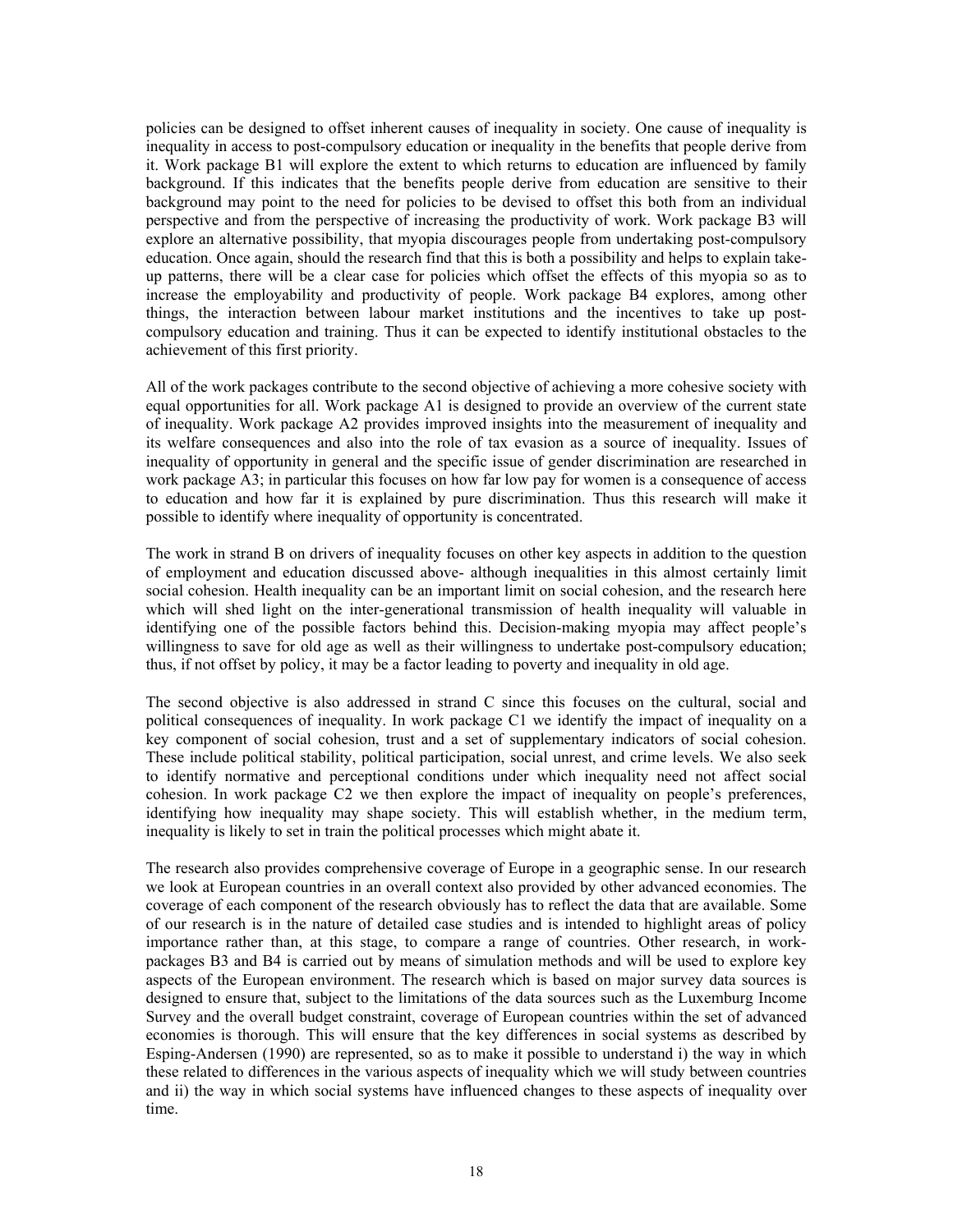## *1.4 S/T methodology and associated work plan*

#### (i) Overall strategy of the work plan (1 page max)

Addressing the issues raised in the call is best handled by distinct pieces of research on a range of topics chosen so as to cover the call. As the earlier part of the proposal makes clear, we have found it helpful to group these into three strands representing related pieces of work on measurement of inequality, drivers of inequality and consequences of inequality. We have adopted research methods appropriate to the topics in question, relying on a combination of statistical and econometric methods and simulation modelling.

With the exception of the production of datasets by some consortium members for use by them and other members, the main body of the research is not of a type such that some components have to be completed before other components can be carried out. This property, dictated by the nature of the call, obviously greatly reduces the risks faced by the overall project because, until the final work in D1 on drawing the results together to produce prospective analysis, the work packages can run largely independently of each other. Splitting the work into three strands makes the project more manageable than would otherwise be the case.

In order to guarantee the scientific quality of the research, two evaluators have been appointed, one an economist with experience public policy work and the other a sociologist. These evaluators will report to the scientific co-ordinator on progress on an annual basis, with the final report three months ahead of the end of the project so that the final documents can be revised as necessary. Other expert scientific input will be introduced by inviting appropriate experts to the conferences and workshops. Our experience is that this is better than a scientific advisory board as a means of delivering quality because it brings in people who are keen to attend meetings on topics in which they have a particular interest but do not feel able to make a more substantial commitment.



# (ii) Timing of Work Packages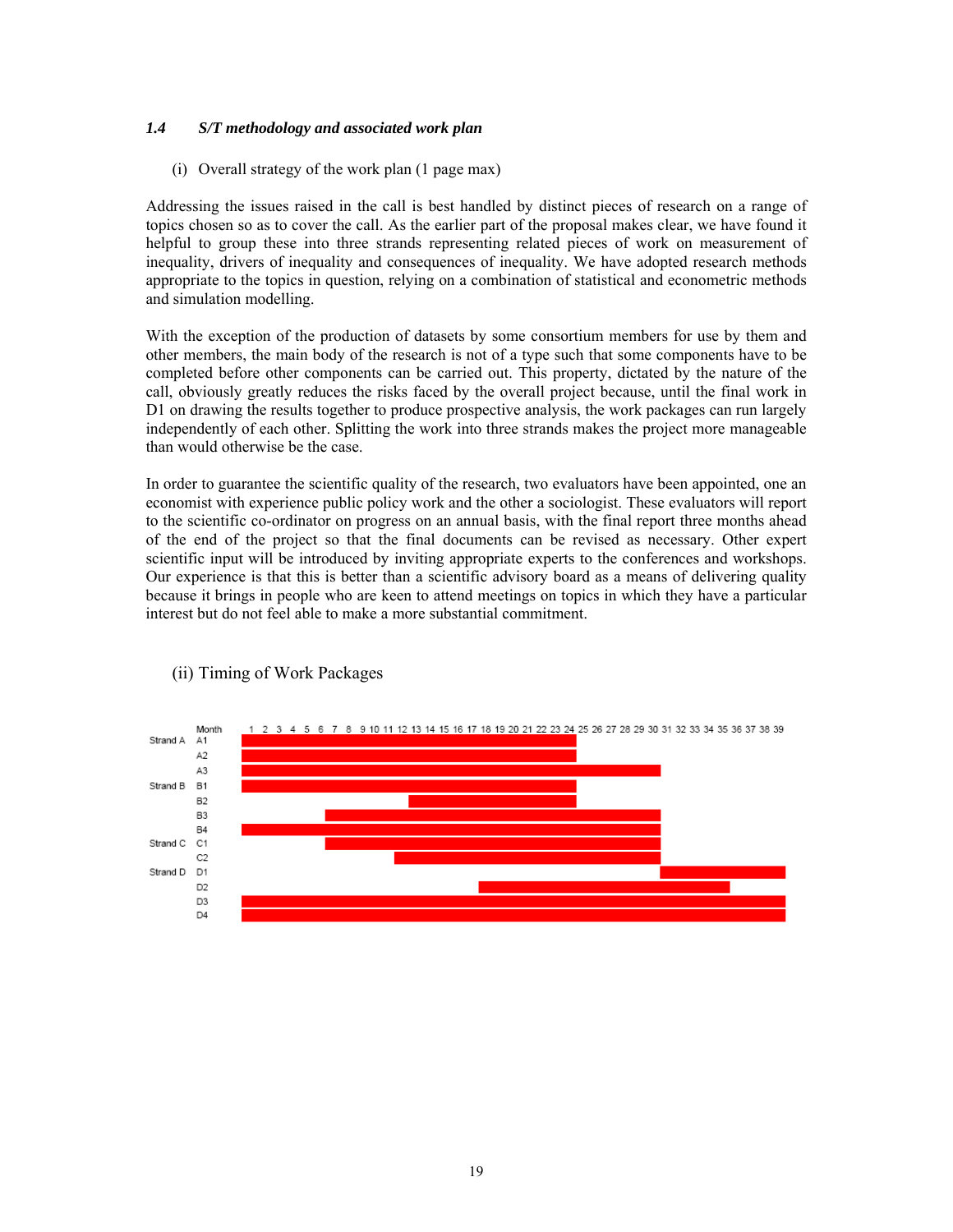| Work<br>package<br>$\mathbf{N}\mathbf{o}^7$ | Work package title                                                                               | <b>Type of</b><br>$\overline{\text{activity}}^8$ | Lead<br>participant<br>$\mathbf{n}\mathbf{o}^2$ | Lead<br>participant<br>short name | Person-<br>$\mathrm{months}^{10}$ | <b>Start</b><br>$\mathbf{month}^{11}$ | End<br>$\mathbf{month}^{11}$ |
|---------------------------------------------|--------------------------------------------------------------------------------------------------|--------------------------------------------------|-------------------------------------------------|-----------------------------------|-----------------------------------|---------------------------------------|------------------------------|
| A1                                          | Recent Developments in<br>Inequality and Poverty                                                 | <b>RTD</b>                                       | 3                                               | <b>TARKI</b>                      | 28                                | M <sub>1</sub>                        | M24                          |
| A2                                          | Welfare Measurement,<br>Inequality and Tax<br>Evasion                                            | <b>RTD</b>                                       | $\overline{2}$                                  | <b>NIESR</b>                      | 47                                | M1                                    | M24                          |
| A <sub>3</sub>                              | Opportunity and Gender<br>Discrimination                                                         | <b>RTD</b>                                       | 10                                              | <b>CCEIA</b>                      | 34                                | M <sub>1</sub>                        | M30                          |
| B1                                          | Intergenerational<br>Mobility and Family<br>Background Effects on<br><b>Returns to Education</b> | <b>RTD</b>                                       | 5                                               | <b>ISAE</b>                       | 26                                | M1                                    | M24                          |
| B2                                          | <b>Intergenerational Aspects</b><br>of Health Inequality                                         | <b>RTD</b>                                       | $\overline{4}$                                  | <b>ESRI</b>                       | 14                                | M13                                   | M24                          |
| B <sub>3</sub>                              | Behavioural Myopia as a<br>Source of Inequality                                                  | <b>RTD</b>                                       | $\overline{2}$                                  | <b>NIESR</b>                      | 18                                | M <sub>7</sub>                        | M30                          |
| <b>B4</b>                                   | Labour Market<br>Institutions as Drivers of<br>Inequality                                        | <b>RTD</b>                                       | $\overline{7}$                                  | <b>IfW</b>                        | 33                                | M <sub>1</sub>                        | M30                          |
| C <sub>1</sub>                              | Social Cultural and<br><b>Political Consequences</b><br>of Inequality                            | <b>RTD</b>                                       | 1                                               | <b>CEPS</b>                       | 47                                | M <sub>7</sub>                        | M30                          |
| C <sub>2</sub>                              | Attitudes to Inequality                                                                          | <b>RTD</b>                                       | 3                                               | <b>TARKI</b>                      | 26                                | M12                                   | M30                          |
| D1                                          | Policy Synthesis                                                                                 | <b>RTD</b>                                       | $\overline{2}$                                  | <b>NIESR</b>                      | 17                                | M31                                   | M39                          |
| D2                                          | Appraisal                                                                                        | <b>RTD</b>                                       | 12                                              | <b>CPB</b>                        | $\overline{4}$                    | M18                                   | M36                          |
| D <sub>3</sub>                              | Scientific Management                                                                            | <b>MGT</b>                                       | 1                                               | <b>NIESR</b>                      | 5                                 | M1                                    | M39                          |
| D <sub>4</sub>                              | Administration                                                                                   | <b>MGT</b>                                       | 1                                               | <b>CEPS</b>                       | 7                                 | M1                                    | M39                          |
|                                             |                                                                                                  |                                                  |                                                 | <b>TOTAL</b>                      | 306                               |                                       |                              |

# **Table 1.4 a. Work package list**

 7 Work package number: WP 1 – WP n.

<sup>&</sup>lt;sup>8</sup> Please note: RTD = Research and technological development; DEM = Demonstration; MGT = Management of the consortium; OTHER = Other specific activities, if applicable in this call, including any activities to prepare for the dissemination and/or exploitation of project results and coordination activities.

<sup>&</sup>lt;sup>9</sup> Number of the participant leading the work in this work package.

<sup>&</sup>lt;sup>10</sup> The total number of person-months allocated to each work package.

 $11$  Measured in months from the project start date (month 1).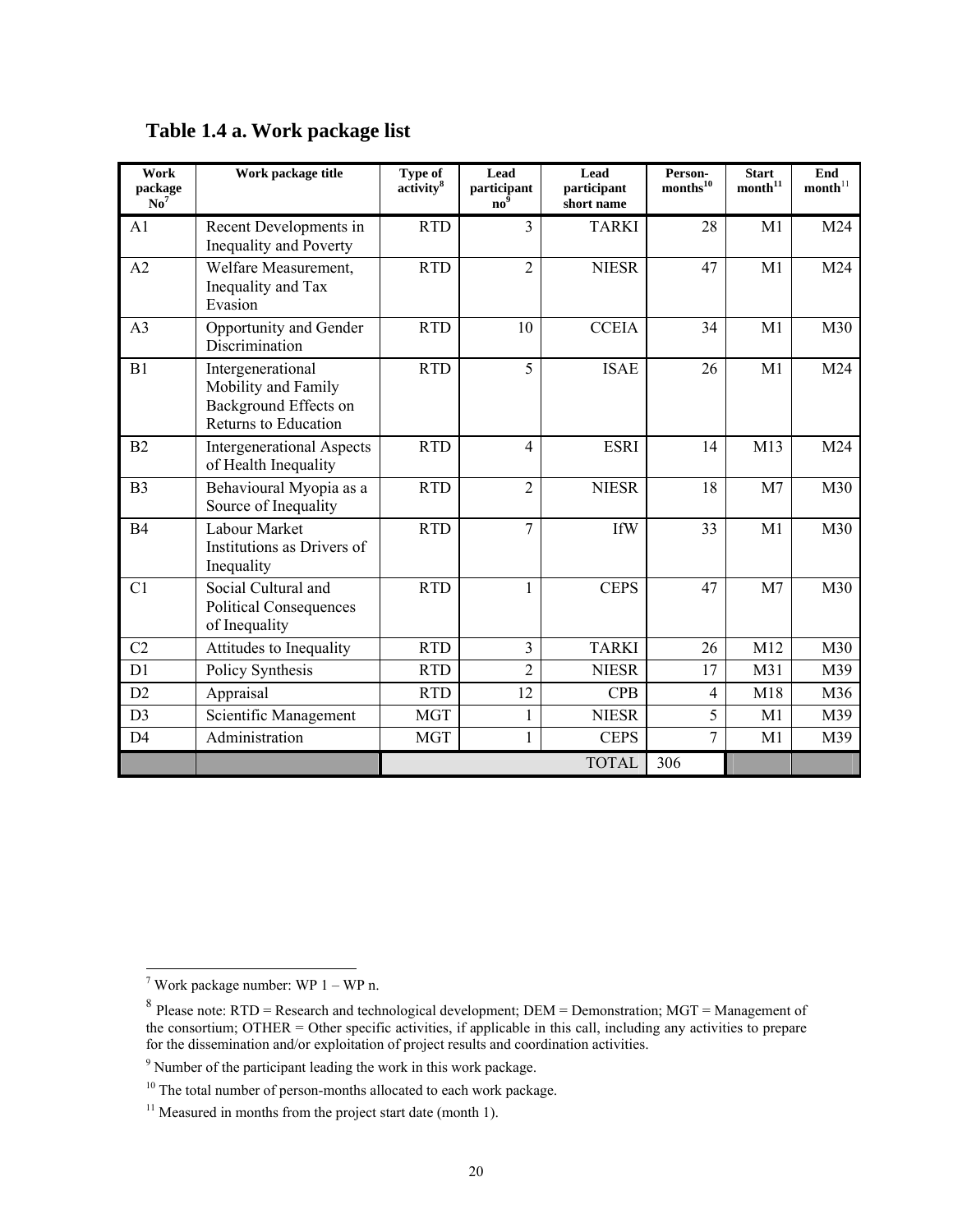| Del.<br>$\mathbf{No.}^{12}$ | Deliverable name                                         | WP no.          | Nature <sup>13</sup> | Dissemina-<br>tion level <sup>14</sup> | Delivery date <sup>15</sup> |
|-----------------------------|----------------------------------------------------------|-----------------|----------------------|----------------------------------------|-----------------------------|
| A1.1                        | Recent developments in<br>inequality and poverty.        | A1              | $\mathbf R$          | PU                                     | M12                         |
| A1.2                        | Effects of structural changes on<br>income inequality.   | A1              | $\mathbf{R}$         | PU                                     | M21                         |
| A1.3                        | Top income shares and overall<br>inequality.             | A <sub>1</sub>  | $\mathbf R$          | PU                                     | M18                         |
| A1.4                        | Inequalities in skill composition.                       | A <sub>1</sub>  | $\mathsf{R}$         | PU                                     | M16                         |
| A1.5                        | <b>Health Status</b>                                     | A1              | $\mathbf R$          | PU                                     | M16                         |
| A1.6                        | Policy Brief                                             | A1              | $\mathbf R$          | ${\bf PU}$                             | M25                         |
| A1.7                        | Final Research Report                                    | A1              | $\mathbf R$          | PU                                     | M25                         |
| A2.1                        | <b>Cross-country Comparisons</b><br>using ETK and QUAIDS | A2              | $\mathbf{R}$         | PU                                     | M12                         |
| A2.2                        | Household type and cross-<br>country comparisons         | A2              | $\mathbf R$          | PU                                     | M12                         |
| A2.3                        | Tax evasion and income<br>inequality                     | A2              | $\mathbf R$          | PU                                     | M15                         |
| A2.4                        | Tax evasion consumption<br>patterns and inequality       | A2              | $\mathbf R$          | PU                                     | M18                         |
| A2.5                        | Convergence of inequality-<br>adjusted well-being        | A2              | $\mathbf R$          | PU                                     | M18                         |
| A2.6                        | Inequality and subjective well-<br>being                 | A2              | $\mathbf R$          | ${\bf PU}$                             | M24                         |
| A2.7                        | Micro and macro dimensions of<br>well-being measures     | A2              | $\mathbf R$          | PU                                     | M24                         |
| A2.8                        | Policy Brief                                             | A2              | $\mathbf R$          | PU                                     | M24                         |
| A2.9                        | Final Research Report                                    | A2              | $\mathbf R$          | PU                                     | M24                         |
| A3.1                        | Inequality of Economic<br>Opportunities                  | A3              | $\mathbf R$          | PU                                     | M12                         |
| A3.2                        | Inequality and children's<br>opportunities               | A3              | $\mathbf R$          | PU                                     | M18                         |
| A3.3                        | Discrimination and the Gender                            | $\overline{A3}$ | $\overline{R}$       | $\overline{PU}$                        | M30                         |

# **Table 1.4 b. Deliverables List**

 $R =$  Report,  $P =$  Prototype,  $D =$  Demonstrator,  $O =$  Other

<sup>14</sup> Please note following codes used in this table:

 $PU = Public$ 

-

<sup>&</sup>lt;sup>12</sup> Deliverable numbers in order of delivery dates. Please use the numbering convention <WP number>.<number of deliverable within that WP>. For example, deliverable 4.2 would be the second deliverable from work package 4.

<sup>&</sup>lt;sup>13</sup> Please indicate the nature of the deliverable using one of the following codes:

**PP** = Restricted to other programme participants (including the Commission Services).

**RE** = Restricted to a group specified by the consortium (including the Commission Services).

**CO** = Confidential, only for members of the consortium (including the Commission Services).

<sup>&</sup>lt;sup>15</sup> Measured in months from the project start date (month 1).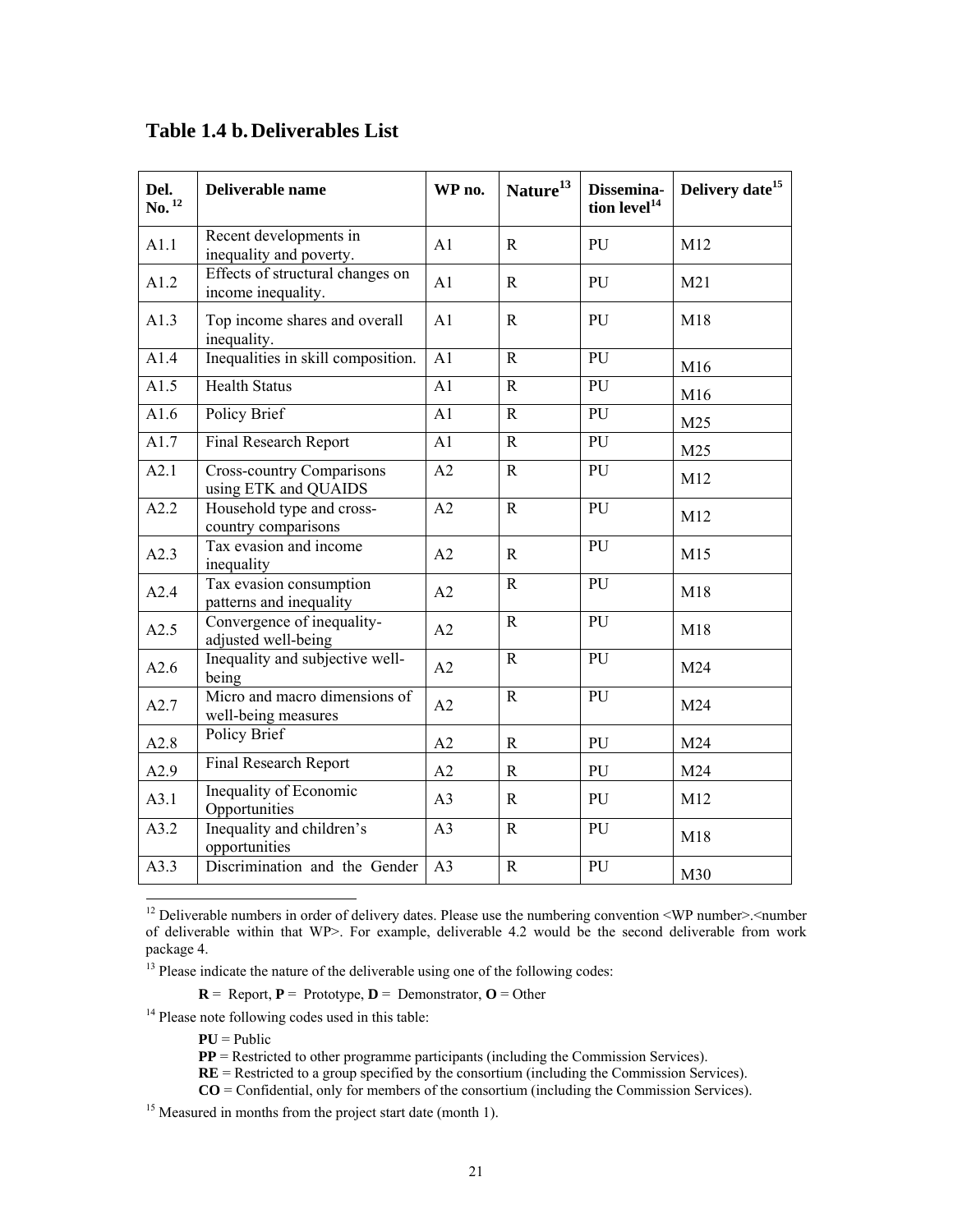|              | Pay Gap                                                                                                                                          |                |              |    |                 |
|--------------|--------------------------------------------------------------------------------------------------------------------------------------------------|----------------|--------------|----|-----------------|
| A3.4         | Policy Brief                                                                                                                                     | A <sub>3</sub> | R            | PU | M30             |
| A3.5         | Final Research Report                                                                                                                            | A <sub>3</sub> | $\mathbf R$  | PU | M30             |
| B1.1         | Social mobility in EU                                                                                                                            | B1             | $\mathbf R$  | PU | M6              |
| <b>B1.2</b>  | Intergenerational persistence of<br>income conditions M9                                                                                         | B1             | $\mathbf R$  | PU | M <sub>9</sub>  |
| <b>B1.3</b>  | Intergenerational persistence of<br>educational attainment.                                                                                      | B1             | $\mathbf R$  | PU | M12             |
| <b>B1.4</b>  | Returns to education by family<br>background                                                                                                     | B1             | $\mathbf R$  | PU | M18             |
| <b>B1.5</b>  | The link between industry and<br>social mobility<br>selected<br>in<br>European countries                                                         | B1             | $\mathbf R$  | PU | M <sub>23</sub> |
| <b>B1.6</b>  | Policy Brief                                                                                                                                     | B1             | $\mathbf R$  | PU | M25             |
| <b>B1.7</b>  | Final Research Report                                                                                                                            | B1             | $\mathbf{R}$ | PU | M <sub>25</sub> |
| B2.1         | Variation in the impact of socio-<br>economic processes on health<br>and the role of intergenerational<br>transmission across European<br>states | B2             | $\mathbf R$  | PU | M22             |
| <b>B2.2</b>  | Persistent<br>poverty<br>and<br>the<br>transition between good and bad<br>health                                                                 | B2             | $\mathbf R$  | PU | M20             |
| <b>B2.3</b>  | Policy Brief                                                                                                                                     | B2             | $\mathbf{R}$ | PU | M23             |
| <b>B2.4</b>  | Final Research Report                                                                                                                            | B2             |              |    | M24             |
| <b>B3.1</b>  | Hyperbolic<br>preferences<br>and<br>education                                                                                                    | B <sub>3</sub> | $\mathbf R$  | PU | M24             |
| <b>B3.2</b>  | Hyperbolic<br>preferences<br>and<br>retirement saving                                                                                            | B <sub>3</sub> | $\mathbf R$  | PU | M30             |
| <b>B</b> 3.3 | Policy Brief                                                                                                                                     | B <sub>3</sub> | $\mathbf R$  | PU | M30             |
| <b>B</b> 3.4 | Final Report                                                                                                                                     | B <sub>3</sub> | ${\bf R}$    | PU | M30             |
| <b>B4.1</b>  | Trade, factor-biased technical<br>change and inequality                                                                                          | B5             | $\mathbf R$  | PU | M <sub>9</sub>  |
| <b>B4.2</b>  | Training and learning<br>complementarity                                                                                                         | B <sub>5</sub> | $\mathbf R$  | PU | M15             |
| <b>B4.3</b>  | Labour market institutions and<br>educational inequality                                                                                         | B <sub>5</sub> | $\mathbf R$  | PU | M21             |
| <b>B4.4</b>  | Direct effects of labour market<br>institutions on inequality.                                                                                   | B <sub>5</sub> | $\mathbf R$  | PU | M27             |
| <b>B4.5</b>  | Policy Brief                                                                                                                                     | B <sub>5</sub> | $\mathbf R$  | PU | M31             |
| <b>B4.6</b>  | Final Research Report                                                                                                                            | B <sub>5</sub> | $\mathbf R$  | PU | M31             |
| C1.1         | Micro-analysis of social trust                                                                                                                   | C1             | $\mathbf R$  | PU | M12             |
| C1.2         | Impact of economic and social<br>inequalities on trust                                                                                           | C1             | $\mathbf R$  | PU | M12             |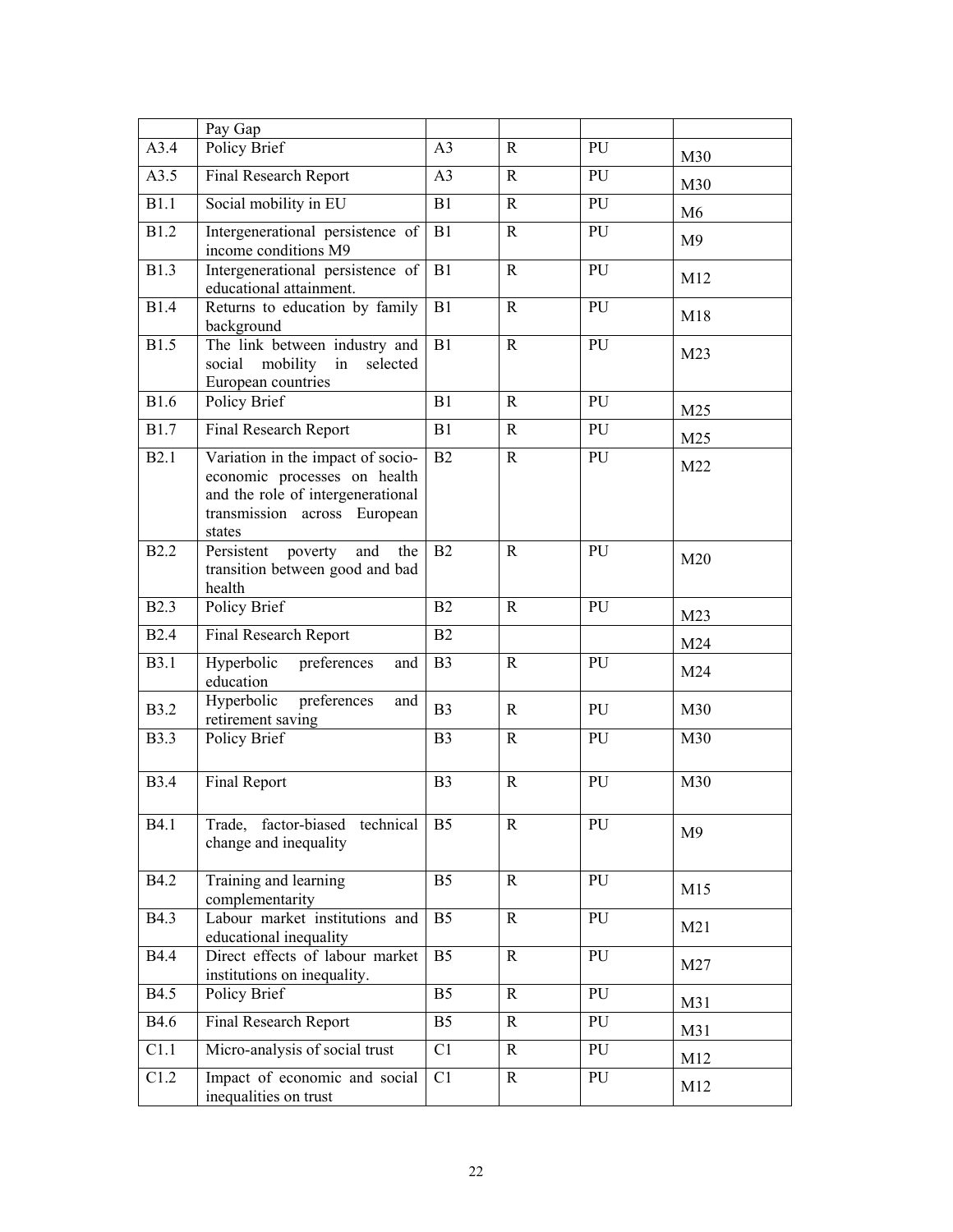| C1.3             | Relationship between income<br>inequality and voter turnout                                     | C1             | $\mathbf R$    | PU         | M18            |
|------------------|-------------------------------------------------------------------------------------------------|----------------|----------------|------------|----------------|
| C1.4             | <b>Economic and Social</b><br>inequalities and civic<br>participation                           | C1             | $\mathbf R$    | PU         | M18            |
| C1.5             | Economic inequality and<br>political stability                                                  | C1             | $\mathbf R$    | PU         | M24            |
| C1.6             | Impact of economic and social<br>inequalities on a broader set of<br>social cohesion indicators | C1             | ${\bf R}$      | PU         | M24            |
| C1.7             | Impact of income and wealth<br>inequalities on confidence levels<br>towards market economies.   | C1             | $\mathbf R$    | PU         | M30            |
| C1.8             | Policy Brief                                                                                    | C1             | $\mathbb{R}$   | PU         | M31            |
| C1.9             | Final Report                                                                                    | C1             | ${\bf R}$      | PU         | M31            |
| C <sub>2.1</sub> | Measured, Perceived and<br>Tolerated Inequality                                                 | C <sub>2</sub> | $\mathbf R$    | PU         | M18            |
| C2.2             | <b>Explaining Inequality</b><br>Intolerance                                                     | C2             | $\mathbf R$    | PU         | M24            |
| C <sub>2.3</sub> | Determinants of the Demand for<br>Redistribution                                                | C2             | $\mathbf R$    | PU         | M27            |
| C <sub>2.4</sub> | Preferences for Redistribution:<br><b>Experimental Results</b>                                  | C <sub>2</sub> | $\mathbf R$    | PU         | M21            |
| C2.5             | Coherence between Individual<br>and Social Preferences                                          | C <sub>2</sub> | $\mathbf R$    | PU         | M28            |
| C <sub>2.6</sub> | Policy Brief                                                                                    | C <sub>2</sub> | ${\bf R}$      | ${\bf PU}$ | M31            |
| C2.7             | Final Research Report                                                                           | C <sub>2</sub> | $\mathbf R$    | PU         | M31            |
| D1.1             | Summary Report on Strand A.                                                                     | D1             | $\mathbf R$    | PU         | M34            |
| D1.2             | Summary Report on Strand B                                                                      | D1             | $\mathbf R$    | PU         | M34            |
| D1.3             | Summary Report on Strand C                                                                      | D1             | $\mathbf R$    | PU         | M34            |
| D1.4             | Synthesis of Long-Term Policy<br>Options                                                        | D1             | $\mathbf R$    | PU         | M37            |
| D1.5             | <b>Combined Research Report</b>                                                                 | D1             | ${\bf R}$      | PU         | M39            |
| D2.1             | Mid-term Evaluation Report on<br>Strand A                                                       | D2             | $\mathbf R$    | PP         | M19            |
| D2.2             | Mid-term Evaluation Report on<br><b>Strand B</b>                                                | D <sub>2</sub> | $\mathbb{R}$   | PP         | M19            |
| D2.3             | Mid-term Evaluation Report on<br>Strand C                                                       | D2             | $\mathbf R$    | PP         | M19            |
| D2.4             | Final Evaluation Report on<br>Strand A                                                          | D <sub>2</sub> | $\mathbb{R}$   | PP         | M34            |
| D2.5             | Final Evaluation Report on<br>Strand B                                                          | D <sub>2</sub> | $\mathbb{R}$   | PP         | M34            |
| D <sub>2.6</sub> | Final Evaluation Report on<br>Strand C                                                          | D <sub>2</sub> | $\mathbf R$    | PP         | M32            |
| D <sub>2.7</sub> | <b>Evaluation Report on Policy</b><br>Synthesis                                                 | D <sub>2</sub> | $\mathbf R$    | PP         | M36            |
| D3.1             | <b>Consortium Meeting</b>                                                                       | D <sub>3</sub> | $\overline{O}$ | RE         | M <sub>3</sub> |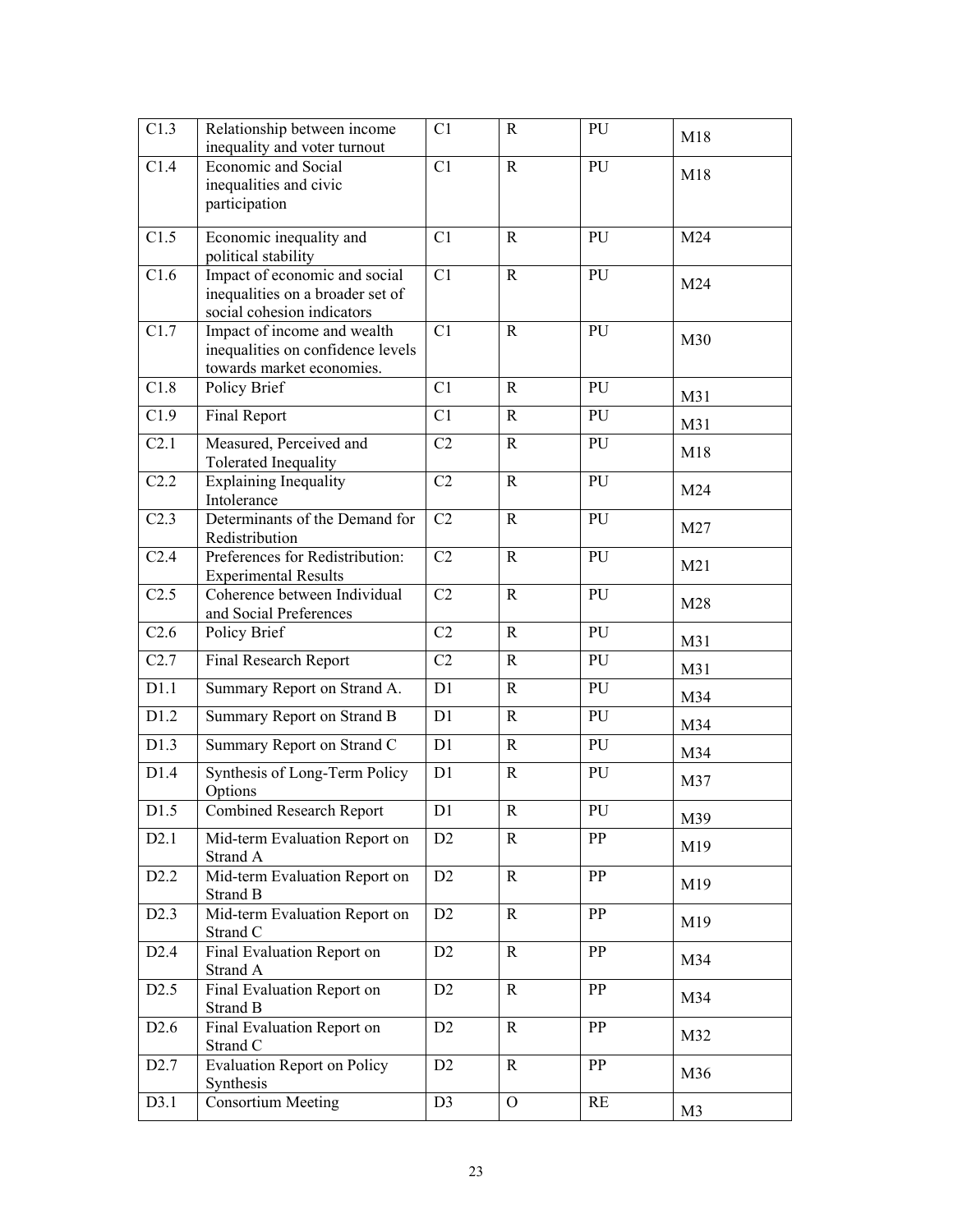| D3.2             | <b>Strand A Meeting</b>                         | D3             | $\Omega$    | RE | M12              |
|------------------|-------------------------------------------------|----------------|-------------|----|------------------|
| D3.3             | <b>Strand B Meeting</b>                         | D <sub>3</sub> | $\Omega$    | RE | M12              |
| D3.4             | <b>Strand C Meeting</b>                         | D <sub>3</sub> | $\Omega$    | RE | M12              |
| D3.5             | Mid-term Conference                             | D <sub>3</sub> | $\Omega$    | RE | M18              |
| D3.6             | Strand A Meeting                                | D <sub>3</sub> | $\Omega$    | RE | M24              |
| D3.7             | <b>Strand B Meeting</b>                         | D <sub>3</sub> | $\Omega$    | RE | M24              |
| D3.8             | <b>Strand C Meeting</b>                         | D <sub>3</sub> | $\Omega$    | RE | M24              |
| D3.9             | <b>Consortium Meeting</b>                       | D <sub>3</sub> | $\Omega$    | RE | M30              |
| D3.10            | <b>Consortium Final Conference</b>              | D <sub>3</sub> | $\Omega$    | RE | M36              |
| D3.11            | Ad hoc reports as Required by<br>the Commission | D <sub>3</sub> | $\mathbf R$ | PP |                  |
| $D4.1-$<br>D4.3  | 3 Annual Administrative<br>Progress Reports     | D <sub>4</sub> | $\mathbf R$ | PP | M13, M25,<br>M37 |
| D <sub>4.4</sub> | Mid-term Administrative<br>Progress Report      | D4             | $\mathbf R$ | PP | M19              |
| D4.5             | Final Administrative Report                     | D <sub>4</sub> | $\mathbf R$ | PP | M39              |
| D4.6             | <b>Workshop Minutes</b>                         | D <sub>4</sub> | $\mathbf R$ | PP | -                |

# **Table 1.4 c. List of milestones**

Milestones are control points where decisions are needed with regard to the next stage of the project. For example, a milestone may occur when a major result has been achieved, if its successful attainment is required for the next phase of work. Another example would be a point when the consortium must decide which of several technologies to adopt for further development.

| <b>Milestone</b> | <b>Milestone</b> | Work package(s)   | Expected date <sup>16</sup> | <b>Means</b> of<br>verification <sup>17</sup> |
|------------------|------------------|-------------------|-----------------------------|-----------------------------------------------|
| number           | name             | involved          |                             |                                               |
| MS1              | First Batch of   | A1 A2 A3 B1 B2    | M <sub>12</sub>             | Posted on Website                             |
|                  | Research         | <b>B4 C1</b>      |                             |                                               |
|                  | Papers           |                   |                             |                                               |
| MS <sub>2</sub>  | First            | A1 A2 A3 B1 B2 B4 | M18                         | <b>Public Event</b>                           |
|                  | Conference       | C1                |                             |                                               |
| MS3              | Second Batch     | A1 A2 A3 B1 B2 B3 | M24                         | Posted on Website                             |
|                  | of Research      | <b>B4 C1 C2</b>   |                             |                                               |
|                  | Papers           |                   |                             |                                               |
| MS4              | Final Batch of   | A3 B4 C1 C2       | M <sub>30</sub>             | Posted on Web Site                            |
|                  | Research         |                   |                             |                                               |
|                  | Papers           |                   |                             |                                               |
| MS5              | Final            | All               | M34                         | Public Event                                  |
|                  | Conference       |                   |                             |                                               |

<sup>&</sup>lt;sup>16</sup> Measured in months from the project start date (month 1).

-

<sup>&</sup>lt;sup>17</sup> Show how you will confirm that the milestone has been attained. Refer to indicators if appropriate. For example: a laboratory prototype completed and running flawlessly; software released and validated by a user group; field survey complete and data quality validated.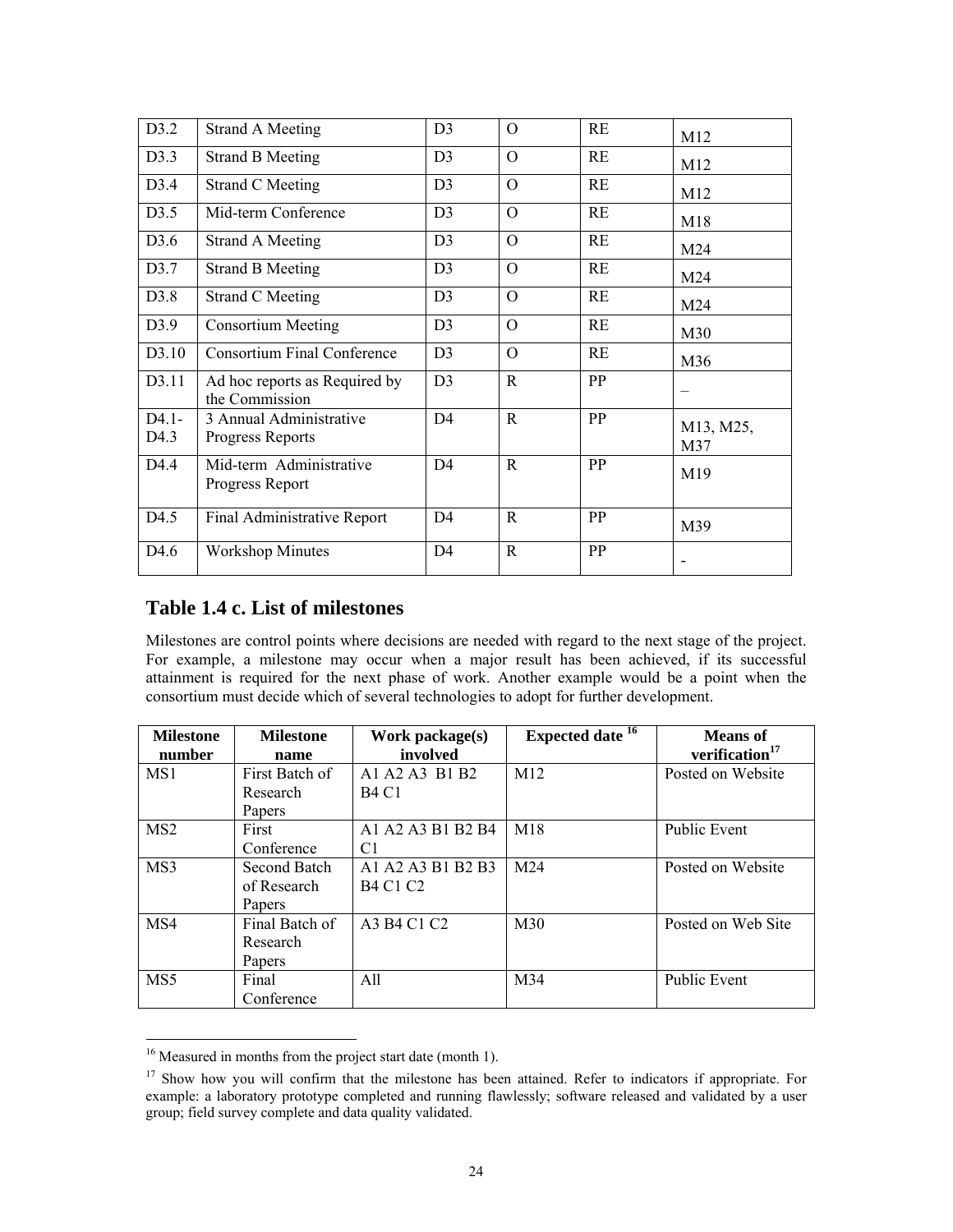# **Table 1.4 d. Work package descriptions**

| Work package number           | <b>Start date or starting event</b><br>A1     |             |               | Month 1 |  |  |  |
|-------------------------------|-----------------------------------------------|-------------|---------------|---------|--|--|--|
| Work package title            | Recent Developments in Inequality and Poverty |             |               |         |  |  |  |
| Activity type $^{18}$         | <b>RTD</b>                                    |             |               |         |  |  |  |
| <b>Participant number</b>     |                                               |             |               |         |  |  |  |
| <b>Participant short name</b> | TARKI                                         | <b>CEPS</b> | <b>FINLAB</b> |         |  |  |  |
| Person-months per participant |                                               |             |               |         |  |  |  |

# **Objectives**

This work package will explore the evolution of overall inequality and its major dimensions across countries and over time. It will answer the following questions:

Q1. What do the most recent comparative income data for the EU27 and the other major OECD countries say about inter-country differences in the levels and changes in income distribution and poverty? (Task 1)

Q2. How far are these changes due to changing population structure, such as improving educational qualifications, increasing female employment in explaining evolutions in earnings inequality? (Task 1)

Q3. What are the links between the evolution of top income shares and factors that account for the global market pressures on income distribution, like labour income share, real wage growth, GDP growth, real interest rates and measures of the openness of the economy? (Task 2)

Q4. What are the impacts of labour market and other institutions as well as factors governed by political decisions on top income shares? (Task 2)

Q5. How does educational inequality compare in the different countries? (Task 3)

Q6. What is the relationship between income and health inequalities? (Task 3)

#### **Description of work** :

# **Task 1. Description of the evolution in inequality in the EU (TARKI)**

*Research tasks and research methods* 

We will provide a description of income inequality and poverty will be provided using the most recent data available in the EU, Canada and the United States. Differences in income structure between countries will be explored, and the effect of different income components on total household income inequality will be studied by decomposition analysis (Shorrocks, 1982).

We will study the effect of structural changes and changes in between group inequality on the evolution of overall earnings inequality. We will examine the role of demographic factors (household formation, size and composition, age structure), labour market factors (individual and household employment patterns) and human capital distribution structure (education attainment).

*Data and country coverage*

-

Data used will be most recent releases of EU-SILC covering EU-27 and Norway and Iceland. LIS data will be used for US, Canada and New Zealand. ECHP and LIS data will be used to provided historic data.

<sup>18</sup> Please indicate one activity per work package:

RTD = Research and technological development (including any activities to prepare for the dissemination and/or exploitation of project results, and coordination activities); DEM = Demonstration; MGT = Management of the consortium; OTHER = Other specific activities, if applicable.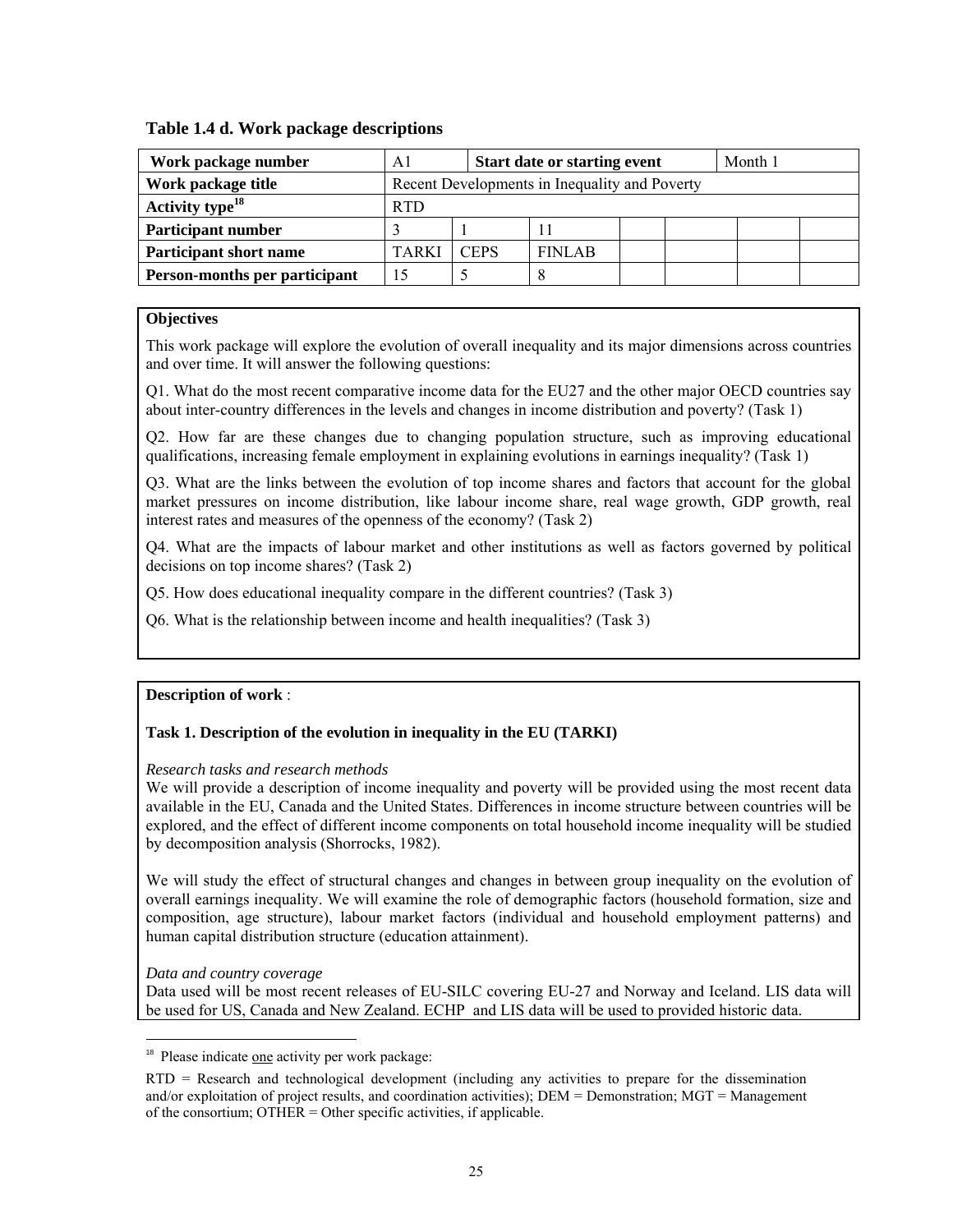# **Task 2. The role of top income groups in shaping inequality trends (FINLAB)**

#### *Research tasks and research methods*

Descriptive analysis will outline how top income shares have evolved in different countries, with special attention paid to whether development has been similar in countries with the same institutional characteristics. Distributional indicators calculated from the LIS will be compared with top income shares in order to see whether they have similar patterns. We will also examine whether the relative shares of capital and labour income and their distribution are linked to the evolution of top income shares.

Econometric analysis will consist of various time-series, cross-country regressions. We will explain the evolution of top income shares by changes in macroeconomic conditions and institutional characteristics. We will also experiment with specifications where top income shares are used as explanatory rather than dependent variables in order to see whether they have had an impact on economic growth or contributed to the changes in the political and institutional conditions. The methods will take into account the dynamic nature of the data as well as aim to test for the exogeneity of our explanatory variables, which reflect the development of economic institutions.

#### *Data and country coverage*

The primary source of data on top incomes is provided by Atkinson and Piketty (2007, 2009). Macroeconomic indicators are provided by the OECD data bases with institutional data provided by Nickell (2006). Additional distributional data will be drawn from the Luxembourg Income Studies data and the UNU-WIDER World Income Inequality Database.

We will select a group of countries, which includes representatives from each major institutional setting, including Nordic countries, Anglo-Saxon countries, North European countries and Mediterranean countries.

## **Task 3. Income inequalities and the distribution of education and health (TARKI and CEPS)**

#### *Research Tasks and research methods*

We will study inequality of educational attainment, the report analyses the EU's skill composition in comparison with OECD countries, here in particular the US. The study will look at changes over time in Gini coefficients, and 50/10 and 90/10 quotients. We will also investigate the interrelationship between inequality in income and inequality in self-perceived health using probit analysis of individual data, taking due account of possible endogeneity between health and driving factors such as income.

#### *Data and country coverage*

Education data will be drawn from Labour Force surveys. Quality of education data will be provided by OECD PISA studies. These data are available for OECD countries.

When studying the effect of income differences on the self-perceived health status of individuals we use recent data from EU-SILC.

#### **Deliverables:**

A1.1. Paper on recent developments in inequality and poverty in the EU and inter-country differences in income distribution. (TARKI) M12

A1.2. Paper on effect of structural changes on the evolution of income inequality. (TARKI) M21

A1.3. Paper on top income shares and overall inequality. (FINLAB) M18

A1.4. Paper on evolution of inequalities in the skill composition and education of the EU's and OECD's labour forces. (CEPS) M16

A1.5. Paper on the effect of income differences on the self-perceived health status of individuals. (TARKI) M16

A1.6. Policy Brief M25

A1.7. Final Research Report M25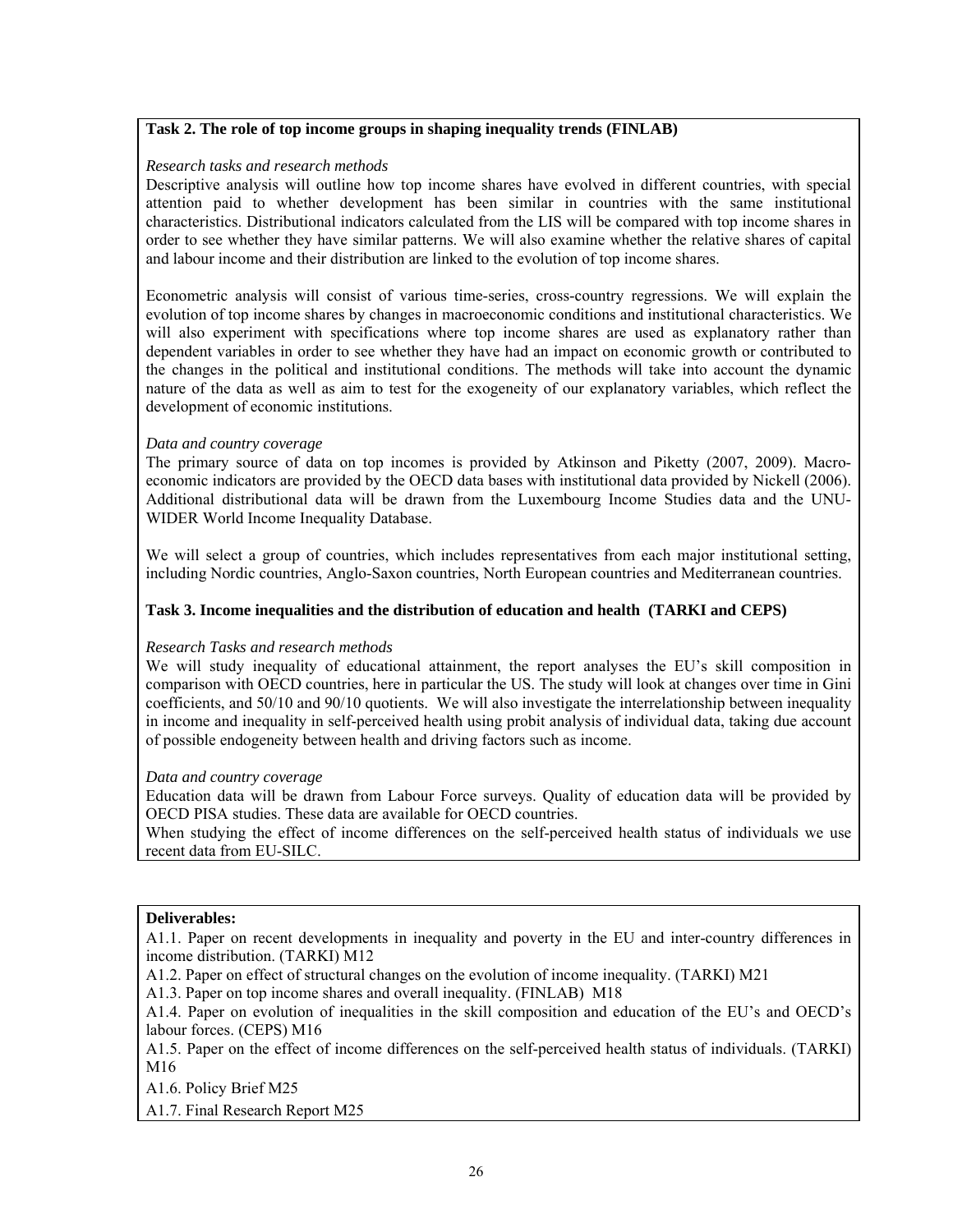| Work package number           | <b>Start date or starting event</b><br>A2       |              |              |             | M1 |  |  |
|-------------------------------|-------------------------------------------------|--------------|--------------|-------------|----|--|--|
| Work package title            | Welfare Measurement, Inequality and Tax Evasion |              |              |             |    |  |  |
| <b>Activity Type</b>          | <b>RTD</b>                                      |              |              |             |    |  |  |
| <b>Participant number</b>     |                                                 |              | 10           |             |    |  |  |
| <b>Participant Short Name</b> | <b>NIESR</b>                                    | <b>TARKI</b> | <b>CCEIA</b> | <b>UGOE</b> |    |  |  |
| Person-months per participant | 10                                              |              |              | 13          |    |  |  |

**Objectives**: The overall aim is to explore four alternatives to conventional measures of income and income distribution as indicators of inequality and welfare at both micro and macro levels. We will address the following questions.

Q1. What are the implications of differences in consumption patterns in different countries for comparisons of income distribution and relative living standards across countries, over time and in the light of differences in household composition and what does this imply for overall welfare indicators? (Task 1)

Q2. What is the implication for inequality of tax evasion and what will be the practical impact of policy measures designed to reduce evasion and inequality? (Task 2)

Q3. How far has economic welfare, as indicated by distribution-adjusted measures of well-being converged in the OECD and in sub-groups such as old and new EU countries and accession countries? (Task 3)

Q4. What is the relationship between inequality and subjective well-being and how has this relationship changed over time? How far is this affected by the non-income dimensions of well-being? (Task 3)

#### **Description of work:**

# **Task 1. Comparison of Income Levels and Welfare (NIESR and TARKI)**

We will estimate "true" price indexes using consumption data for different groups for 1995, 2000 and 2005 or years close by. Ranking the survey data by income after correcting for differences in household size, we will first use the ETK (Fox, 2003) method to compare the average incomes of people in three income bands  $(5-15<sup>th</sup>$  percentile,  $45<sup>th</sup>-55<sup>th</sup>$  percentile and  $85<sup>th</sup>-95<sup>th</sup>$  percentile) based on PPP data. This standard method will provide a reference point. We will then for each of the three categories and for the full group of consumers, estimate the consumption parameters of the QUAIDS (Banks, Blundell and Lwebel, 1997) demand system using the data in panel form so as to be able to explore the relative positions of the people in the three bands in the manner applied to national averages by Neary (2004); we will estimate the QUAIDS system taking account of the effects of household composition on demand (Logan, 2008). Using welfare indicators based on Kornüs price indices (Oulton, 2008) we will produce an aggregate welfare indicators as suggested by Kehoe, Levine and Romer (1990). The work will be done for Cyprus, France, Hungary, Italy, Poland, Spain, Sweden UK and US, reflecting availability of household budget data..

#### **Task 2. Analysis of Tax Evasion (CEEIA)**

We will use household survey data to estimate, for each country, a complete demand system based on QUAIDS and extended to incorporate tax evasion parameters (Lyssiotou, Pashardes and Stengos, 2004). This system will be used to estimate the "utility" level of each household and integrate it backwards to derive their "true" income level. We will then compare the distribution of the estimated "true" income with the distribution of reported income, using alternative measures (Gini coefficient, percentiles ratios, mean income or shares of income groups), and infer about the effects of tax evasion on inequality in these countries, depending on which of the distributions is more unequal. We will further analyze the impact on income inequality from: (i) substituting income taxes for consumption taxes; and (ii) adopting "presumptive taxation" methods. We will do this either though micro-simulations or using alternative techniques (e.g. regression analysis) to associate individual tax liability and benefit entitlement with gross income, for cases where data availability problems may limit the scope for simulations. With regard to consumption taxes, we will be illustrating the dilemma that although this type of taxes are more difficult to evade, they usually have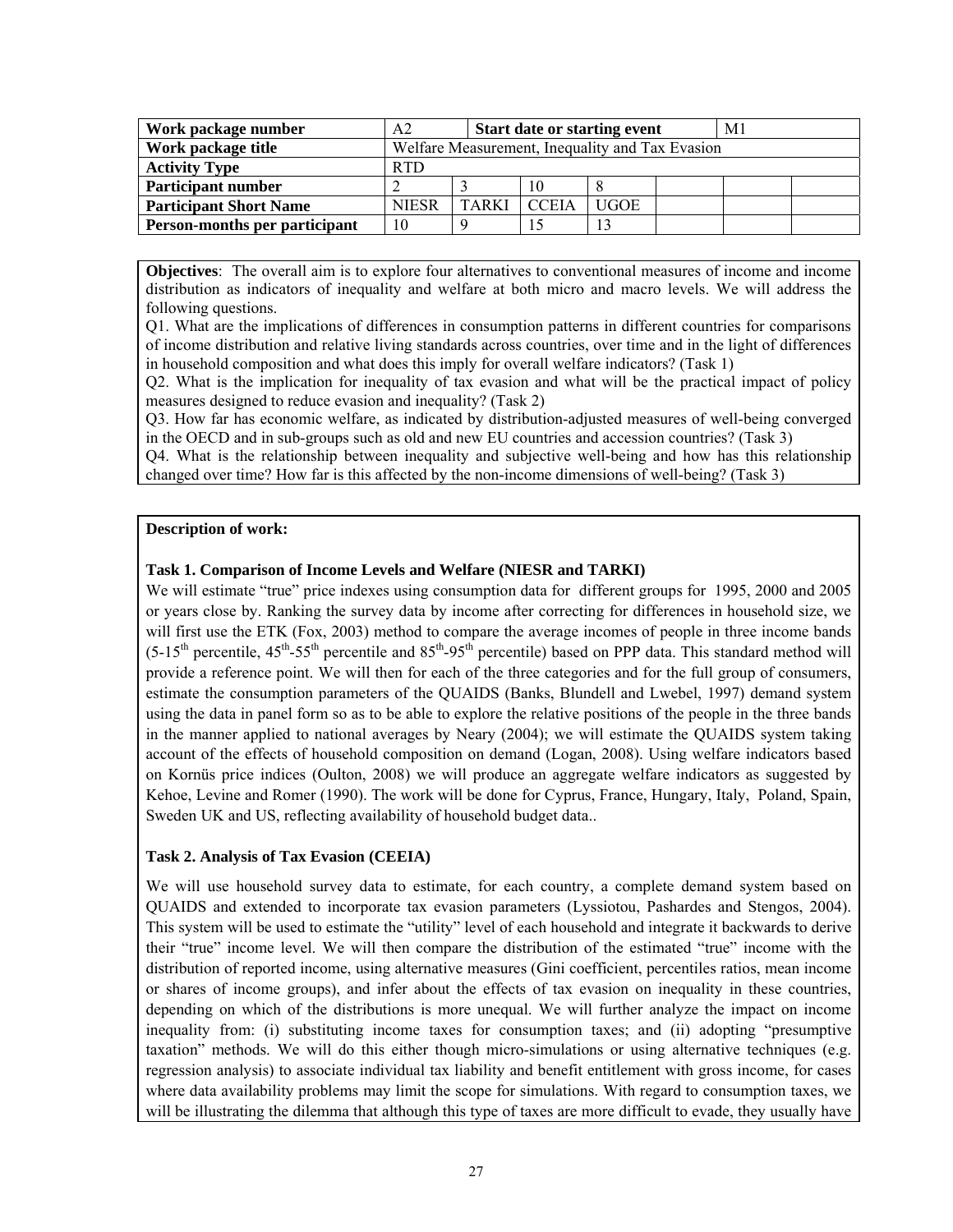less scope to be as progressive as income taxes; and we will further exploit the discretion allowed by the EU on VAT tax differentiation to analyze how progressive consumption taxes can actually be. In the assessment of "presumptive taxation" we will propose alternative indicators of "true" income, including consumption and/or ownership of durables, and evaluate the effects that their adoption may have on income inequality. The work will be done for Cyprus, France, Italy, Spain and the UK using data for 2005 or close by. The impact of under-reporting on the distributional and welfare measures produced in task 1 will be examined

## **Task 3. Distribution-adjusted Well-being (UGOE)**

Distribution-adjusted well-being measures will be computed using the measures set out by Gruen and Klasen (2008) applied to inequality data from LIS, WIDER, and EU SILC and PPP-adjusted income data from the 2005 PPP round.. A macro analysis will be carried out to explore the role of aggregate income, income inequality, welfare state and tax regimes as determinants of well-being and distribution-adjusted well-being. A particular focus will be on examining to what extent there is convergence in distribution-adjusted wellbeing measures within the EU and particular subgroups (EU15 and 2004 accession countries), as well as with potential accession countries. The role of changes in inequality in affecting convergence will be examined in detail. A micro analysis will be conducted of the relationship between income inequality and subjective well-being inequality using data from several waves of the European Values Survey. Finally the interrelationship between distribution-adjusted well-being, subjective well-being, and non-income dimensions of well-being (e.g. health and education outcomes indicators) will be explored using panel methods.

#### **Deliverables:**

A2.1. Paper on ETK and QUAIDS comparison of relative incomes of people in the three different bands. (NIESR/TARKI) M12

A2.2. Paper on comparison of relative incomes computed using QUAIDS after taking account of household type. (NIESR/TARKI) M12

A2.3. Paper on tax evasion on Southern EU countries and income inequality (CCEIA) M15

A2.4. Paper on income inequality after accounting for tax evasion and different consumption patterns (CCEIA/NIESR/TARKI) M18

A2.5. Paper on convergence in distribution-adjusted well-being within the EU 25 and potential accession countries (UGOE ) M18

A2.6. Paper on inequality and subjective well-being in EU countries (UGOE). M24

A2.7. Paper on micro and macro dimensions of well-being measures (UGOE) M24

A2.8. Policy Brief M24

A2.9. Final Research Report M24

| Work package number           | A3                             | <b>Start date or starting event</b> |  |  |  | Month 1 |  |  |  |
|-------------------------------|--------------------------------|-------------------------------------|--|--|--|---------|--|--|--|
| Work package title            | Opportunity and Discrimination |                                     |  |  |  |         |  |  |  |
| <b>Activity Type</b>          | <b>RTD</b>                     |                                     |  |  |  |         |  |  |  |
| <b>Participant number</b>     | UGOE                           | <b>CCEIA</b>                        |  |  |  |         |  |  |  |
| Person-months per participant | 1 Q                            |                                     |  |  |  |         |  |  |  |

#### **Objectives:**

The purpose of this work package is to explore equality of opportunity and to examine the evidence for gender discrimination. We will answer the following questions

Q1. How widespread is the inequality of opportunity faced by adults and children? (Task 1)

Q2. What are the changes in economic opportunities faced by adults on children? (Task 1)

Q3. What are the links between the gender wage gap and how far is it accounted for by country institutions? (Task 2)

Q4. What are the effects of removing the discrimination (inefficiency) part of the gender wage gap on both wage and income inequality? (Task 2)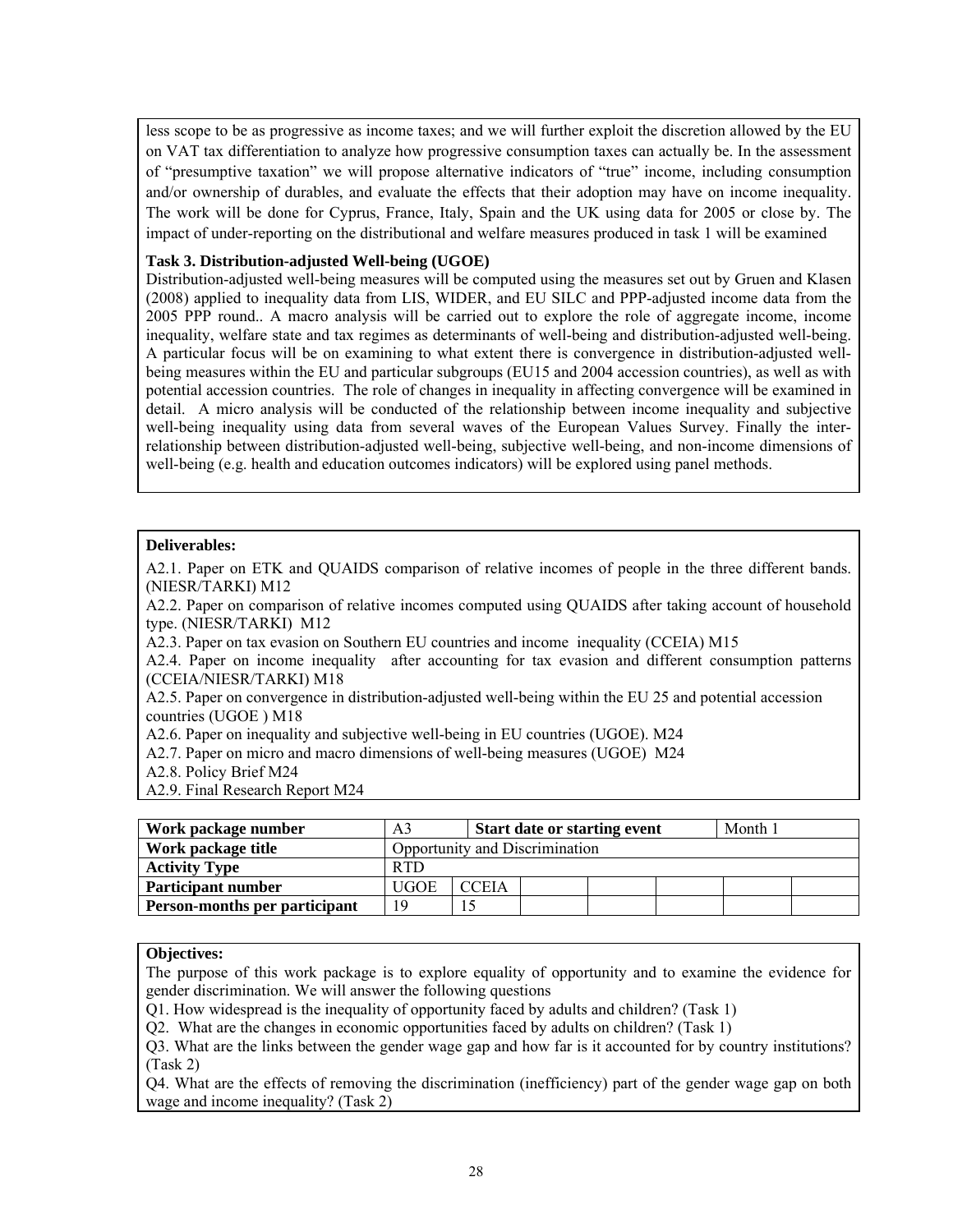# **Description of work:**

# **Task 1. Inequality and Inequality of Opportunity (UGOE)**

The first task will be carried by classifying households into groups such that all households in each cell have similar circumstances (circumstances exogenous to the individual such as gender, race / ethnicity, total number of household members or birthplace describe the individual circumstances that might influence inequality in economic opportunity). If the cells are appropriately defined, differences between cells can be associated with inequality of opportunity while differences within cells can be considered the result of effort or luck. Theil's L-index will then be used as an overall indicator of inequality in each country studied; it meets the requirements of being both decomposable and path independent. Different population groups can be ranked from least to most advantaged to the most disadvantaged ones, which gives an opportunity profile of the population. The set of circumstances for groups with the fewest opportunities provides an opportunity deprivation profile since it identifies those groups which are most disadvantaged through no fault of their own. These calculations will be performed for household labour income and household disposable income. The household groups are likely to be defined by household structure and location in our analysis of the circumstances of adults.

We will then look at the circumstances of children, exploring access to post-compulsory education and, in countries without free medical treatment, expenditure on health services, or, for countries with available data, access to a health services profile. We will then follow Paes, Ferreira, Molinas and Saavedra (2009) calculating their D-index which provides a summary comparison of different groups' probabilities of accessing particular opportunities in order to identify the probability of access to post-compulsory education and health expenditure above an appropriate threshold. We will then further produce their Human Opportunity Index which adjusts the D-index for the average probability of access.

The first two steps provide an insight in inequality changes and can show rank correlations between changes in different levels of adult (income) and childhood (opportunity) inequality (high/high, high/low, low/high, low/low). This step basically shows how different characteristics of inequality developed jointly over the observed period. We will show how changes in adult (income) inequality impact on childhood (opportunity) inequality. Additionally to this descriptive analysis we will try to give a prospective answer to what would be inequality in the future, according to different scenarios of social expenditure (levels and targeting), according to results from the first two research steps.

# **Task 2. The Gender Pay Gap (CEEIA)**

The first step will be to compute and analyze descriptive statistics of male and female wages for EU countries, using data from the 2006 EU Survey on Income and Living Conditions (EU-SILC). The second step will be to analyze the determinants of wage formation, by estimating wage equations for males and females in each country. These estimates will follow the Heckman (1979) method for correcting for sample selection bias due to the low participation of women in the labour market (important for cross country comparison). The following step will be to decompose the gender wage gap into a component that can be explained by differences in skills and employment characteristics (and can therefore be justified on efficiency grounds), and an unexplained part reflecting potential discrimination. To do this decomposition we will follow the Blinder (1973)-Oaxaca (1973) methodology, which uses regression analysis to split the observed gap into three components: (i) reward to different skills (efficient component); (ii) difference in the reward for male characteristics (male advantage); (iii) difference in the reward for female characteristics (female disadvantage). This analysis will be also undertaken using "quantile" regressions (following Christofides and Vrachimis, 2007), which will allow us to examine the relationship between the gender-wage gap and the explanatory variables at various points of the distribution (e.g., at the fifth percentile, at the median, and at the ninety-fifth percentile). We will then use these estimates to infer on how the gender wage gap may affect inequality among women, by observing at which quantiles the gap is wider. In addition, we will analyze whether the discrimination part of the wage gap can be associated with country institutions (maternity leave, child care, tax benefits, etc.). Finally, we will perform micro-simulations to understand whether wage and income inequality can be reduced by eliminating the component of the gender-wage gap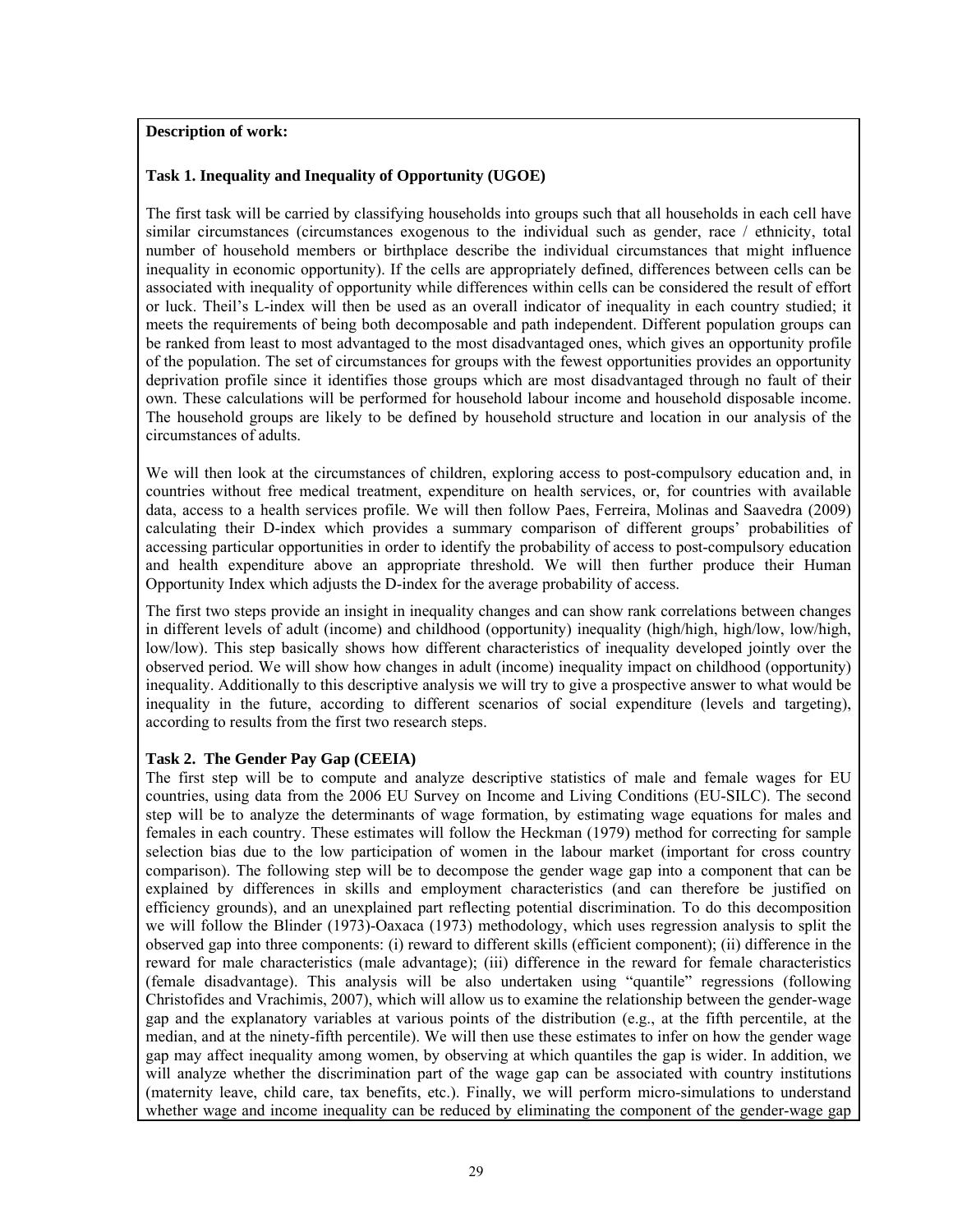that cannot be explained on efficiency grounds; and we will propose specific policy measures to reduce this component, without exacerbating inequality.

# **Data and Country Coverage**

This work will be carried out using data from household budget surveys stored in the LIS data base, EU-SILC and the ECHP. The first part of the study will be carried out for Canada, France, Germany, Italy, Poland, Russia, Sweden, the United Kingdom and the United States for 1995 and 2005 or as near as possible given data availability while the second part will be carried out for EU countries using EU-SILC for 2006 and for those countries for which ECHP is available for 1995.

# **Deliverables:**

A3.1. Paper on inequality of economic opportunities. (UGOE) M12

A3.2. Paper on the impact of changes in inequality of economic opportunities on childhood opportunities. (UGOE) M18

A3.3. Paper on the Impact of the Gender Wage Gap on Income Inequality: a Cross Country Study. (CCEIA) M30

A3.4. Policy Brief M30

A3.5. Final Research Report M30

| Work package number           | B <sub>1</sub>                                                      |             | <b>Start date or starting event</b> |  |  |  | Month 1 |  |
|-------------------------------|---------------------------------------------------------------------|-------------|-------------------------------------|--|--|--|---------|--|
| Work package title            | Intergenerational Mobility and Family Background Effects on Returns |             |                                     |  |  |  |         |  |
|                               | to Education                                                        |             |                                     |  |  |  |         |  |
| <b>Activity Type</b>          | <b>RTD</b>                                                          |             |                                     |  |  |  |         |  |
| <b>Participant number</b>     |                                                                     |             |                                     |  |  |  |         |  |
| <b>Participant Short Name</b> | <b>ISAE</b>                                                         | <b>ESRI</b> |                                     |  |  |  |         |  |
| Person-months per participant | 18                                                                  |             |                                     |  |  |  |         |  |
|                               |                                                                     |             |                                     |  |  |  |         |  |

**Objectives**: The purpose of this work-package is to explore family background as a constraint on people's economic experience. It will answer the following questions:

Q1. Which pattern of social mobility emerges from the new EU-SILC data base for European countries? (Task 1)

Q2. Is the relationship between current income and the living standard of parents strong in European countries? (Task 2)

Q3. How deep is the intergenerational persistence in educational attainments? (Task 3)

Q4. Do earnings and/or returns to education differ by family background? (Task 4)

Q5. Is the intergenerational transmission process uniform across industries and occupational locations? (Task 5)

**Description of work:** We will analyse the interactions between knowledge, education, skills and social (intergenerational) mobility. Lack of social mobility can produce poor social cohesion and inequality of opportunity, but it also has a direct economic cost as the talents of disadvantaged groups are underutilised. There is now a very well developed literature in the area of social and income mobility. Two main approaches have been adopted: economists have largely focused upon the correlation in earnings between fathers and sons. Sociologists, on the other hand, have focused on contingency tables and analysed the association between the occupational class of parents (usually fathers) and their children. In all modern societies significant associations between family background and individual attainment have been found. International comparative research has had some success (Erikson and Goldthorpe 1992; Breen, 2004;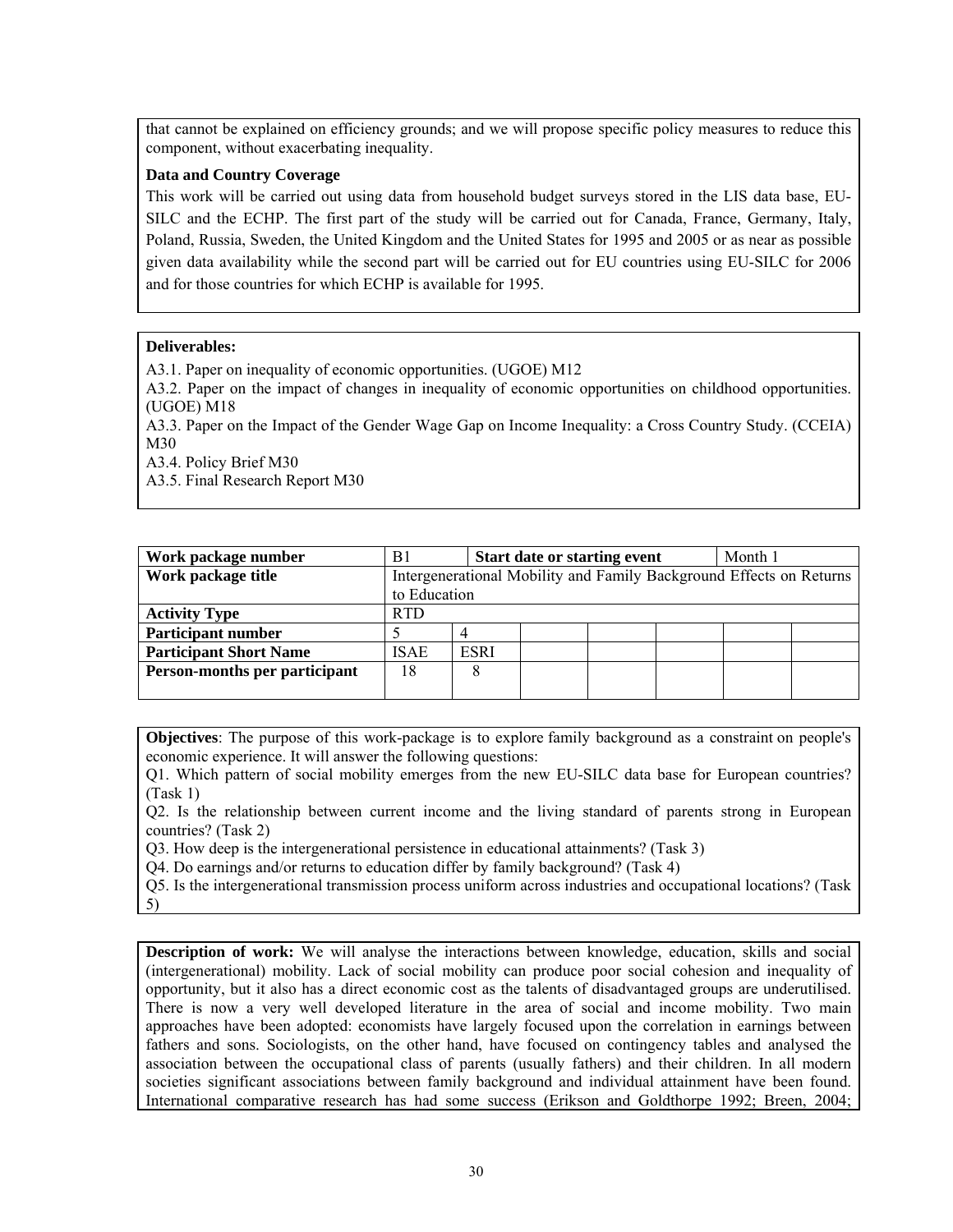Corak, 2006), but international comparisons are complicated by differences across national data sources (Solon, 2002; Erikson and Goldthorpe, 2002). In order to minimise these comparability problems this work package uses a new harmonised dataset for European countries - the 2005 wave of the EU-Survey of Income and Living Conditions (EU-SILC). This includes retrospective information on the respondent and their family of origin.

## **Task 1. Parents' and Children's Occupational Class (ESRI)**

An examination of the association between the occupational class of respondents to the EU-SILC survey and that of their parents when the respondent was a teenager. This work will analyse how the social class association varies across European countries.

# **Task 2. Parents' and Children's Living Standards (ISAE)**

The second task is a comparative analysis of the relationship between current income and the living standard of parents, which is inferable from the EU-SILC question (PM100) on "Financial problems in household when young teenager". Education is acknowledged as the main mediating factor in social mobility processes (Ishida, Müller and Ridge, 1995), but research suggests that modern societies are not "meritocracies" in the sense that, once educational qualifications (and other "merit" variables) are controlled for, class of destination is no longer dependent on class of origin; on the contrary, a significant and often substantial dependence remains (Breen and Goldthorpe, 2001)*.* Tasks one and two will investigate the mediating role which education plays in income and social class attainment.

# **Task 3. Intergenerational Transmission of Educational Attainment (ISAE)**

Every country studied research has found high correlations in the educational attainment across generations. The reasons of this persistence have usually been sought either in liquidity constraints which are believed to hinder the children of lower educated groups from investing in higher education, and/or a form of origin dependent auto-selection in terms of scholastic choices (Cameron and Taber, 2000; Carneiro and Heckman, 2002). The association between intergenerational educational attainments in European countries will be studied using EU-SILC data.

# **Task 4. Family Background and Returns to Education (ISAE)**

One important channel for the transmission of intergenerational educational attainment could be differences in the earnings and/or returns to education by family background. Such differentials would act as a disincentive to lower income/lower educated parents and children. Family background is often used as a control variable in wage equations aimed at evaluating the returns to schooling, but little attention has been paid to the issue of differential returns by social origin, apart from a few studies focused on a single country (Bennett, Glennerster and Nevison, 1992 for UK; Godde and Schnabel, 1998, for Germany; Checchi, Fiorio and Leonardi 2006 and Gabriele and Raitano 2007 for Italy). Again EU-SILC data makes it possible to examine the differential in earnings and returns to the investment in human capital across European countries.

# **Task 5. Industry Influences on Meritocracy (ESRI and ISAE)**

The processes through which advantage is transmitted across generations could be influenced by the skill requirements of different sectors. Where these skill requirements are high, such as in knowledge based industries, this may lead to higher levels of meritocracy making these industries more porous to lower income groups. The link between industry and social mobility in selected European countries will be analysed as task 5. Unfortunately data on industry in the public version of EU-SILC are limited so analysis will be carried out by the ESRI using the Irish SILC data and ISAE using a specific Italian data set (ILFI).

#### **Task 6. Cross-Country Comparison of Family Background Role (ISAE)**

This work for the final report will gather together the main results of the work package and provide valuable insights into the manner in which the different dimensions of mobility vary across European countries. This report will also assess the policy interventions that may improve the allocation of talents and equality of opportunity thereby raising education attainment in different structural conditions. The main policy issues will be summarised in a policy brief.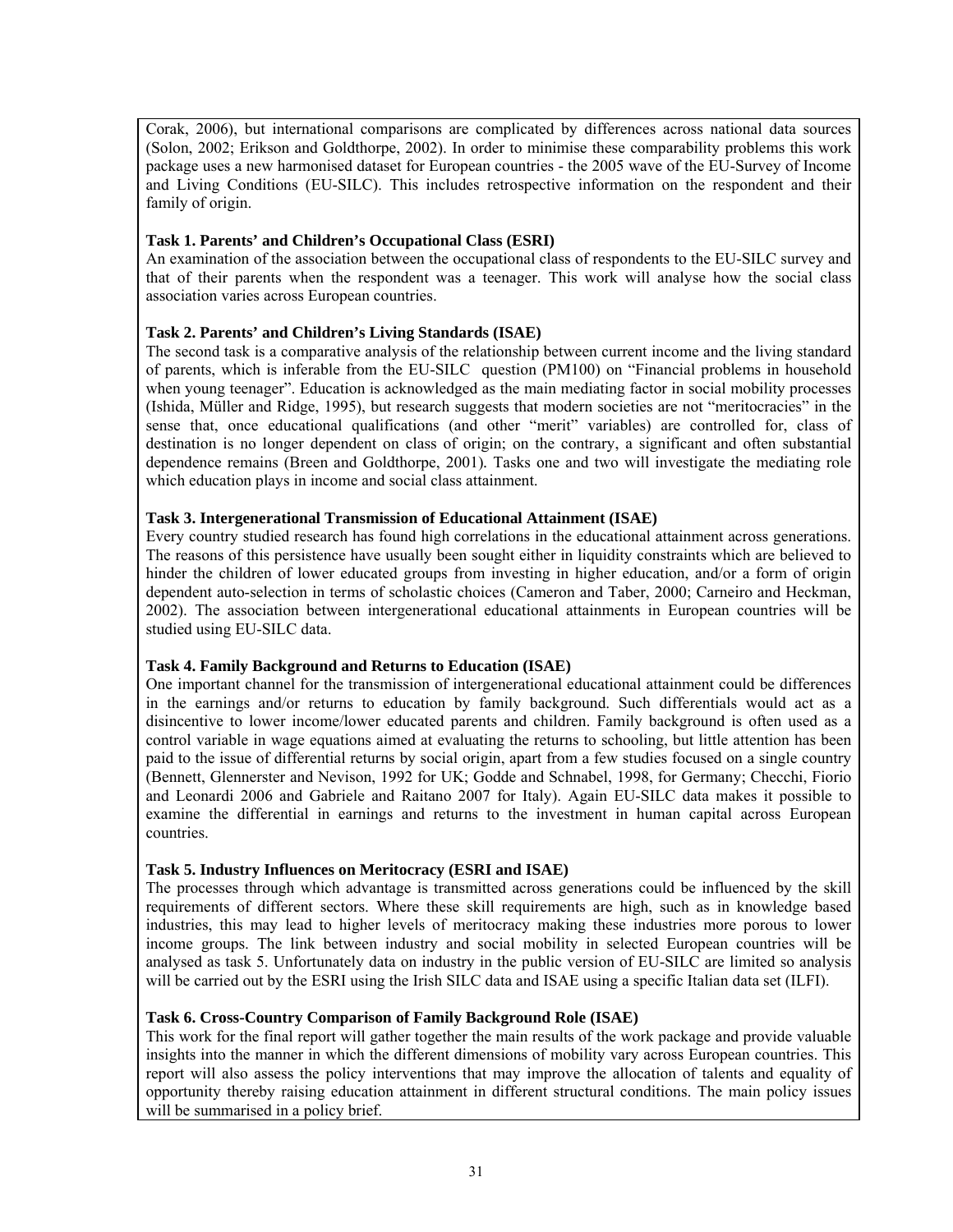# **Deliverables:**

B1.1. Paper on social mobility in the EU. M6 (ESRI)

B1.2. Paper on intergenerational persistence of income conditions. M9 (ISAE)

B1.3. Paper on intergenerational persistence of educational attainment. M12 (ISAE)

B1.4. Paper on returns to education by family background M18 (ISAE)

B1.5. Paper on the link between industry and social mobility in selected European countries M23 (ESRI and ISAE)

B1.6. Policy brief M25 (ISAE)

B1.7. Final Research Report M25 (ISAE)

| Work package number           | B <sub>2</sub>                               |             | <b>Start date or starting event</b> |  |  |  | Month 13 |  |  |
|-------------------------------|----------------------------------------------|-------------|-------------------------------------|--|--|--|----------|--|--|
| Work package title            | The Intergenerational Transmission of Health |             |                                     |  |  |  |          |  |  |
| <b>Activity Type</b>          | <b>RTD</b>                                   |             |                                     |  |  |  |          |  |  |
| <b>Participant number</b>     | <b>ESRI</b>                                  | <b>ISAE</b> |                                     |  |  |  |          |  |  |
| <b>Participant Short Name</b> | Δ                                            |             |                                     |  |  |  |          |  |  |
| Person-months per participant | n                                            |             |                                     |  |  |  |          |  |  |

**Objectives:** The work package will improve understanding of the direct and indirect routes through which deprivation influences health outcomes and contribute to health and social protection policy development. It will answer the following questions:

Q1. What is the relationship between income, education, social class and self-assessed measures of current health across European countries? (Task 1)

Q2. Does current health status vary by parental education/class and does this vary across country? (Task 2)

Q3. Does family background influence current health status controlling for own current income, education and social class? (Task 3)

Q4. Does parental education/class influence own health directly or via own educational and occupational attainment? (Task 4)

Q5. Is the nature intergenerational transmission of health the same across European countries? (Task 4)

#### **Description of work:**

We will compare the impact of early and later life disadvantage on inequalities in health across income, education and social class groups.

# **Task 1. Determinants of Health Status (ESRI)**

This will examine the association between the income, deprivation, education, social class of respondents to the EU-SILC survey and their current health status. The EU-SILC survey has three types of self-assessed health measures and analyses will examine the manner in which income, education and class are related to each of these measures and whether a consistent pattern across countries and measures appears. Previous comparative analyses of health status across European countries has been limited to EU15 countries using the European Community Household Panel Survey; this project will be able to examine patterns across the 27 countries of EU-SILC. Exploratory and confirmatory factor analysis will then be used to construct a latent measure of health combining the three measures available and controlling for measurement error (Layte 2007).

#### **Task 2. Health and Parental Social Class (ESRI)**

This will examine the relationship between current health status using different measures and the living standard, education and social class of parents around the age of 14. Although EU-SILC does not include a measure of parental income it does include a question on "Financial problems in household when you were 12 to 14". The assessment of living standards during adolescence is likely to be effected by the economic situation at the time thus analyses on a cohort basis will be carried out to examine the influence of parental characteristics on self-assessed hardship and how this varies across countries.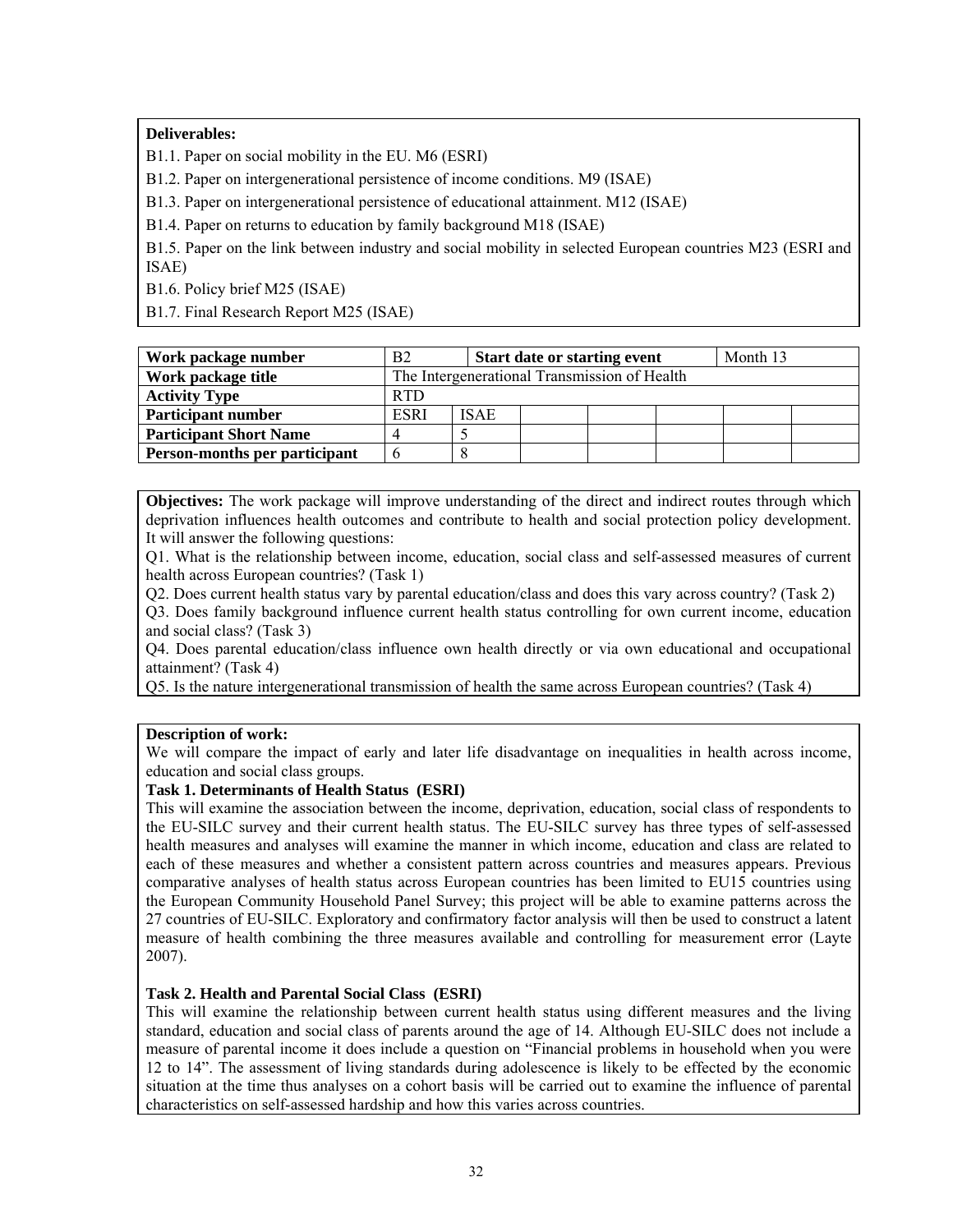# **Task 3. Parental Background and Current Health (ESRI)**

This will examine the independent effect of parental background on current health controlling for own educational and occupational attainment and current living standards. Path-analytic and structural equation models will be used to differentiate between the direct effect of parental background on own current health status and indirect effects working through the respondent's educational and occupational attainment. Education is acknowledged as the main mediating factor in social mobility processes (Shavit and Müller 1998), but research suggests that modern societies are not "meritocracies" in the sense that, once educational qualifications (and other "merit" variables) are controlled for, class of destination is no longer dependent on class of origin; on the contrary, a significant and often substantial dependence remains (Breen 2005). Given this, Task Three will construct structural models of the paths through which parental background can influence current health and measure the impact of each path separately on health outcomes.

#### **Task 4. Poverty and Health State Transitions (ISAE)**

This task will analyse the effects of the transition from good to bad health and the role of persistent poverty in this. The cross-sectional analysis of income and health cannot identify the direction of causality, i.e. whether lower income decreases health or vice versa. A dynamic analysis provides insight into the nature of the relationship. We will use the EU-SILC panel data from 2005/2006 – and 2007, 2008 (if available in time). It is likely that the longer a person is exposed to low income and poverty the greater the likelihood that it will impact on their health so we will examine: 1) if people who experience persistent income poverty have a lower health status relative to those who are not poor, and those who become poor in the last year; 2) if the health status of those in persistent poverty is associated with family background; 3) if people who become poor and are not able to get out of poverty for more than one year experience a significant worsening in their health status relative to their first year of poverty; 4) the consequences of a worsening of health status for the probability to becoming poor or suffering job loss. 5) Finally we will examine whether the impact of health on socio-economic life varies with parental background. This task will be carried out by researchers from ISAE.

#### **Deliverables:**

B2.1. Paper on the variation in the impact of socio-economic processes on health and the role of intergenerational transmission across European states. (ESRI) M22

B2.2. Paper on persistent poverty and the transition between good and bad health. (ISAE) M20

B2.3. Policy brief M23

B2.4. Final Research Report M24

| Work package number           | B <sub>3</sub>        | <b>Start date or starting event</b> |  |  |  | Month 18 |  |  |
|-------------------------------|-----------------------|-------------------------------------|--|--|--|----------|--|--|
| Work package title            | Myopia and Inequality |                                     |  |  |  |          |  |  |
| <b>Activity Type</b>          | <b>RTD</b>            |                                     |  |  |  |          |  |  |
| <b>Participant number</b>     |                       |                                     |  |  |  |          |  |  |
| <b>Participant short name</b> | <b>NIESR</b>          |                                     |  |  |  |          |  |  |
| Person-months per participant | 18                    |                                     |  |  |  |          |  |  |

#### **Objectives :**

The purpose of this research is to explore the possible link between economic myopia and inequality. The research will address the following questions.

Q1. Does economic myopia affect the take-up of non-compulsory education in a way which has important implications for inequality later in life? (Task 2)

Q2. How does economic myopia affect saving for retirement and what are the implications of this for inequality? (Task 3)

Q3 What policy measures might offset the effects of myopia? (Tasks 2 and 3)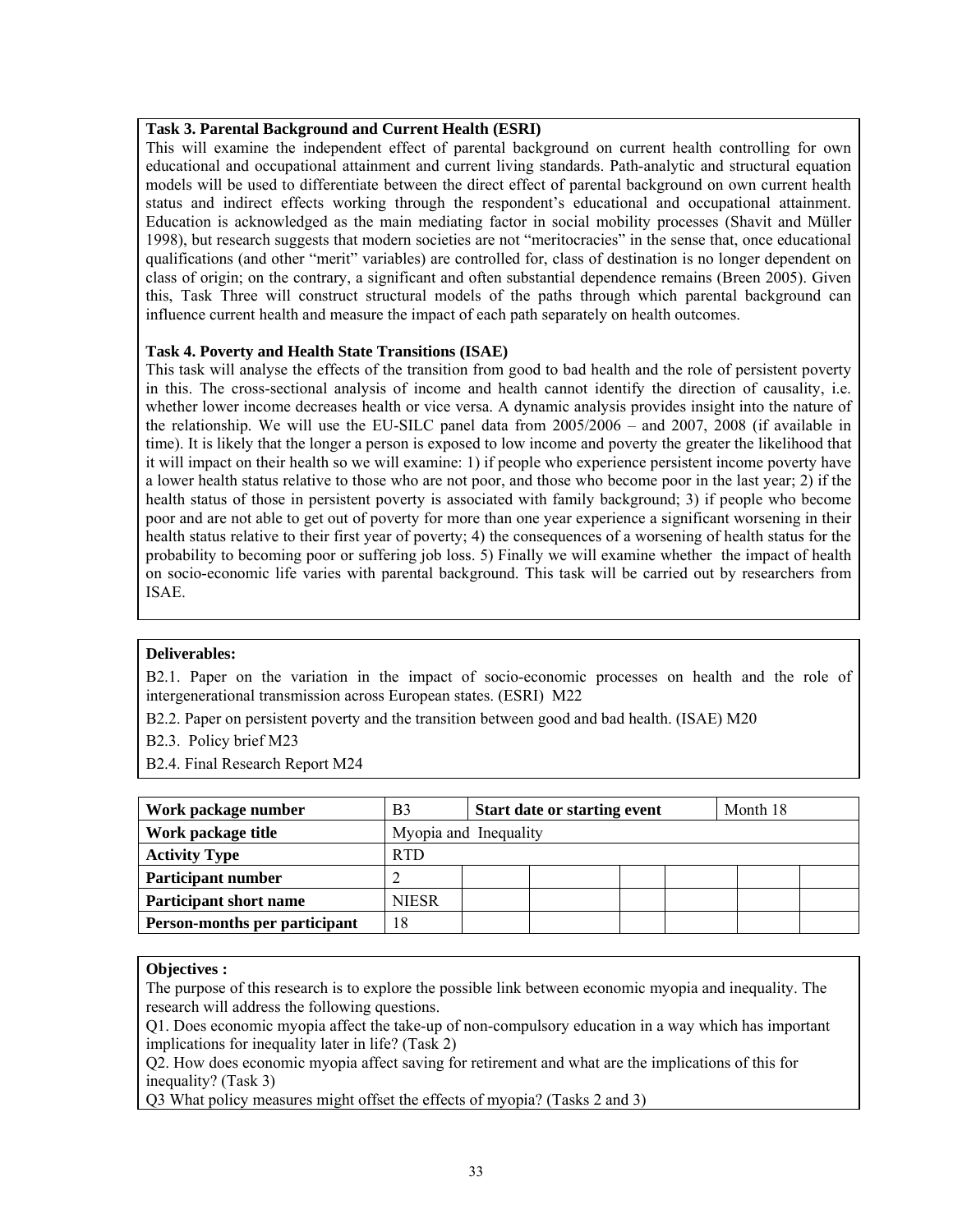### **Description of work:**

The analysis will explore the role of economic myopia as represented by quasi-hyperbolic discounting (Diamond and Koszegi, 2004) as a possible source of inequality.

#### **Task 1. Development of a Suitable Model**

We will develop a model of inter-temporal choice working from the model of the saving and labour supply decisions of people facing uncertain future incomes and uncertain life-spans presented by Sefton, van de Ven and Weale (2008). Diamond and Koszegi (2004) show that quasi-hyperbolic discounting can be represented by introducing an appropriate state variable. Once this is done the method of simulated moments can be used to estimate the model parameters, including the key excess discounting associated with the hyperbolic discounting model. We will do this paying attention not only to the sample means (as French, 2005) does, but also to the dispersion of the data relative to the means. By comparing quasi-hyperbolic models with traditional rational agent models we will be able to identify the importance of myopia as a means of explaining the data and thus as a source of inequality.

## **Task 2. Education, Myopia and Inequality**

We will address the question of education before that of retirement saving because it is conceptually simpler; the decision to undertake post-compulsory education is undertaken ahead of more standard labour supply and saving decisions. We will make the assumption that the effects of education on earnings are as represented by Blundell, Dearden and Sianesi (2005) with the National Child Development Survey also providing information on the distribution of maths and reading ability at age 11. From this and the information on the effects of post-compulsory education on earnings provided by Blundell et al, it is possible to construct i) an estimate of the dispersion of that ability and ii) an assessment of the impact of different types of postcompulsory education as a function of that ability. This will allow us to explore the degree of myopia needed to give the best fit to the data on educational participation identified in surveys such as the Labour Force Survey, with information on patterns of subsequent labour supply and consumption provided by the Expenditure and Food Survey. We will take appropriate account of the effects of rising higher education participation by the different cohorts represented in the cross-section of data provided by the Survey.

## **Task 3. Retirement Saving and Myopia**

We will similarly address the issue of saving for retirement, taking as our key data source the new Wealth and Assets Survey which provides information on the extent and nature of people's wealth as a function of age. As before we will examine the role of myopia in accounting for both average holdings of wealth and the dispersion of wealth holdings. The exercise will initially de done separately of the study of education participation. However, there is an obvious question whether the same parameter values are delivered in the two separate cases. We will address this as the last part of the project.

In both cases we will examine policies which might offset the effects of myopia. For education these might include grants or cheap loans while for retirement saving they may include tax incentives and employer contributions. It is straightforward to represent these in our model.

The study will be carried out with reference to UK data.

#### **Deliverables:**

B3.1. Paper on myopia, education take-up and inequality. M24 B3.2. Paper on myopia, retirement saving and inequality. M30 B3.3. Policy Brief M30 B3.4. Final Research Report M30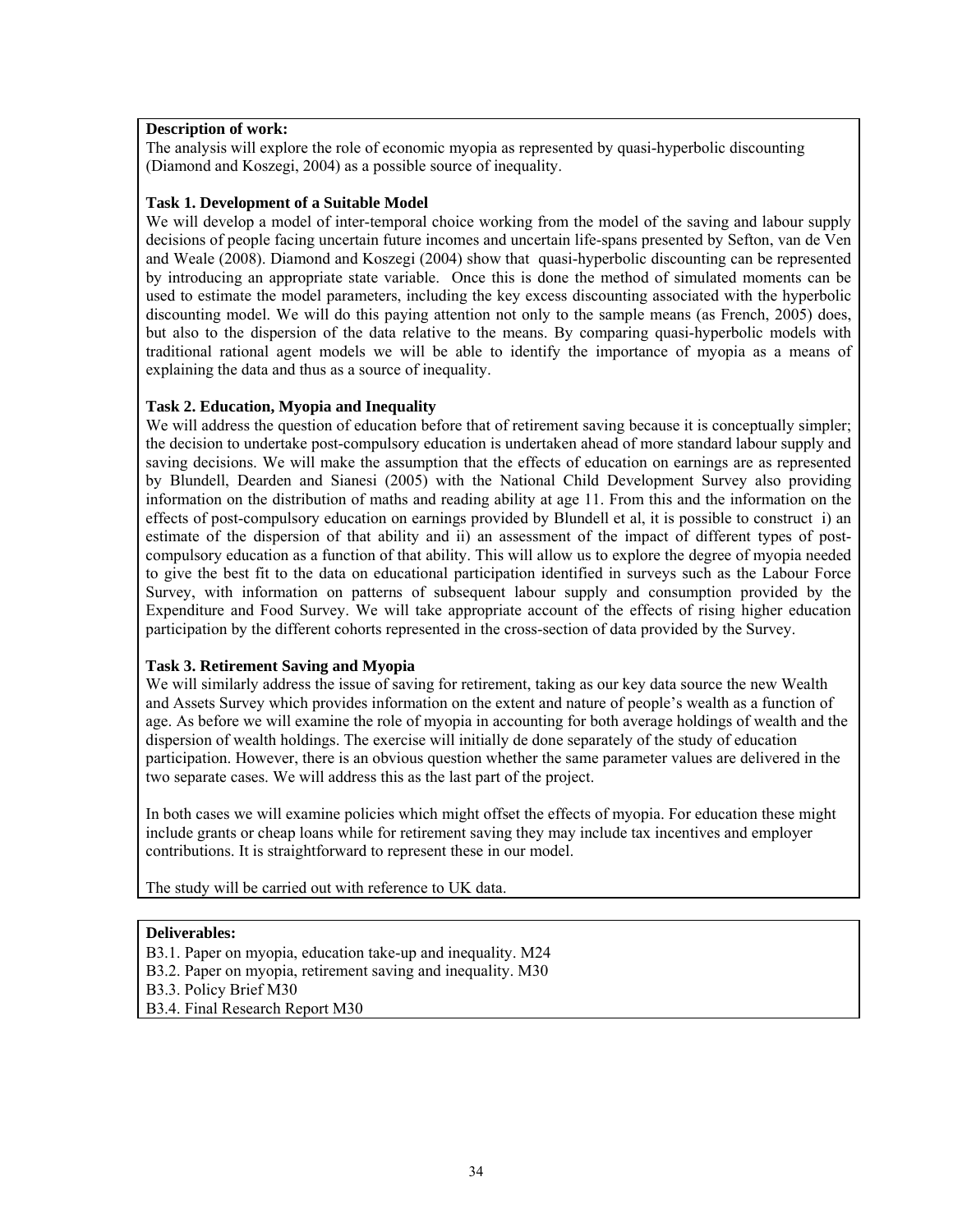| Work package number           | B4         | <b>Start date or starting event</b><br>Month 1     |  |  |  |  |  |
|-------------------------------|------------|----------------------------------------------------|--|--|--|--|--|
| Work package title            |            | International Trade and Labour Market Institutions |  |  |  |  |  |
| <b>Activity Type</b>          | <b>RTD</b> |                                                    |  |  |  |  |  |
| <b>Participant number</b>     |            |                                                    |  |  |  |  |  |
| <b>Participant short name</b> | fW         |                                                    |  |  |  |  |  |
| Person-months per participant | 33         |                                                    |  |  |  |  |  |

#### **Objectives:**

This work package will address the labour market as a source of inequality. The first task will be to explore the role of international trade and technological change as determinants of increasing inequality between skilled and unskilled labour. The subsequent tasks will explore the effects of institutional features of the labour market and the way in which these interact with incentives to undergo education and training as influences on inequality.

Q1. What are the effects of technical change and globalisation on inequality in the labour market? (Task 1) Q2. How does learning earlier in life affects the labour market outcomes of education and training later in life? (Task 2)

Q3. How do labour market institutions affect workers' incentive to invest into human capital? (Task 3) Q4. What are the effects of labour market institutions on inequality via their direct labour market outcomes? (Task 4)

#### **Description of work:**

#### **Task 1. International Trade and Wage Inequality**

As a theoretical point of reference for the analysis of tasks 2 and 3, a 3x2 Heckscher-Ohlin model of the world economy with skilled and unskilled labour as the factors of production is considered that can account for global differences in factor prices in the presence of free trade and diversified production for each country. This model differs from previous approaches in two important ways. Since technological change is considered to be a global phenomenon, we depart from the small country assumption and allow for endogenous goods prices. And since a technology shock will affect the economy's factor endowment ratio, we take this into account when predicting the effects on the pattern of production. This analytical framework can be used to discuss how a common, global technology shock affects the prospective pattern of specialization and trade in an integrated world economy, and hence it shows how it affects the global income distribution and the within-country income distribution for high skilled and low skilled workers. Depending on the specific underlying model assumptions, various scenarios of inequality patterns are possible. The major objective of this work package is to seek strategies that can reduce these predicted technology-induced inequalities in an integrated world economy.

#### **Task 2. Life-long Learning and Wage Inequality**

To reveal how the concept of life-long learning can play a role in reducing inequalities, we then look for educational strategies that would help to reduce potential skill gaps, as they have been derived in question 1. Using econometric techniques that control for the potential bias arising from selection into training based on unobserved variables such as ability (sample selection models, propensity score matching, and panel data methods controlling for individual-level heterogeneity), we will examine how learning during earlier stages in life affects the labour market outcomes of education and training later in life. The labour market impacts will be summarized by variables such as income, the time spent in employment, job tenure and turnover, job security, or the duration of unemployment spells. We will use the German SOEP, which provides individual biography data on training activities, on education and family background, and on labour market outcomes. Using similar data sets, we intend to reproduce the same analysis for other countries (UK, Sweden, US) to identify and control for the effect of different institutional frameworks.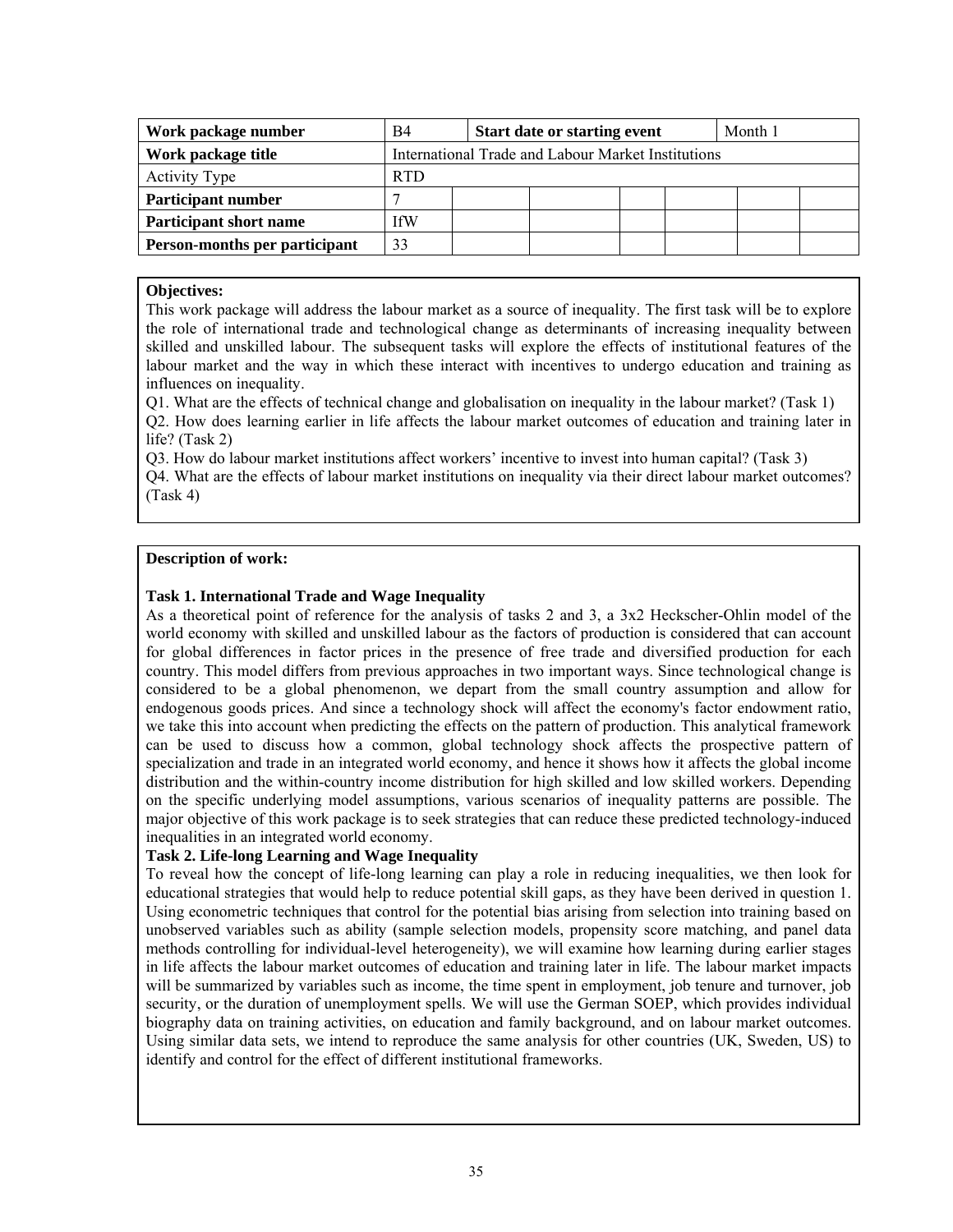#### **Task 3. Labour Market Institutions, Inequality and Learning Incentives**

To answer the third question, we will introduce a worker's decision to invest in human capital (education) into the model of Lechthaler and Snower (2007) and analyze the effects of labour market institutions, specifically unemployment benefits, employment protection legislation and minimum wages, on education. We will explore whether the effects of labour market institutions on education, or more generally the effects on a worker's incentives to invest in human capital might run in an opposite direction to the effects on firm's incentive to invest in training. We will distinguish between workers with different abilities to be able to analyze the consequences for the inequality of human capital. To identify the most important effects analytically, we will first concentrate on a model with only one period. Then the analysis will be extended to a model with infinite periods. In this setup we will calibrate the model for various European and other OECD countries and show the effects of labour market institutions on both firm training and education in numerical simulations.

Furthermore, we will complement this analysis of the indirect effects with an analysis of the direct labour market effects of the same institutions on inequality on the basis of a fully micro-founded labour market model. In line with the previous analysis we will calibrate the model for various European other and OECD countries. We will explore the channels via which several labour market institutions affect the employmentinequality trade-off. Thereby, we will be able to avoid a partial account of the effects of labour market institutions on inequality.

#### **Deliverables:**

B4.1. Paper on factor biased technical change on inequality in the labour market. M9

B4.2. Paper on training, skill gaps and complementarities between early-life learning and mid-career education and training. M15

B4.3. Paper on labour market institutions and educational inequality, i.e. how do labour market institutions affect the incentives to invest in education for workers with different abilities. M21

B4.4. Paper 4 on direct effects of labour market institutions on inequality. M27

B4.5. Policy Brief M31

B4.6. Final Research Report M31

| Work package number           |             |                                                           | <b>Start date or starting event</b> |  |  | M7 |  |
|-------------------------------|-------------|-----------------------------------------------------------|-------------------------------------|--|--|----|--|
| Work package title            |             | Social, Cultural and Political Consequences of Inequality |                                     |  |  |    |  |
| <b>Activity Type</b>          | <b>RTD</b>  |                                                           |                                     |  |  |    |  |
| <b>Participant number</b>     |             |                                                           |                                     |  |  |    |  |
| <b>Participant Short Name</b> | <b>CEPS</b> | AU                                                        |                                     |  |  |    |  |
| Person-months per participant | 22          | 25                                                        |                                     |  |  |    |  |

#### **Objectives:**

Analyse the social, cultural and political consequences of an increase in social inequalities. A particular focus is laid upon the impact on interpersonal and systemic trust, confidence levels in market economies, indicators of civic participation, voter turnout, political stability and a general set of indicators of social cohesion including citizens life satisfaction, social unrest and criminality rates. Formulate policy recommendations taken the various results of the analyses into account.

Q1. Do individually-held normative perceptions matter for the transmission between income inequality and social trust? (Task1)

Q2. Which type of inequality has the strongest impact on levels of social and systemic trust? (Task 2)

Q3. Does income inequality affect the voter turnout? (Task3)

Q4. How do different types of inequality affect the civic participation and civic culture of a nation? (Task4)

Q5. Do income and wealth inequalities endanger political stability? (Task5)

Q6. How do different types of inequalities affect social cohesion? (Task6)

Q7. Do income and wealth inequality matter for people's confidence towards market economies? (Task7)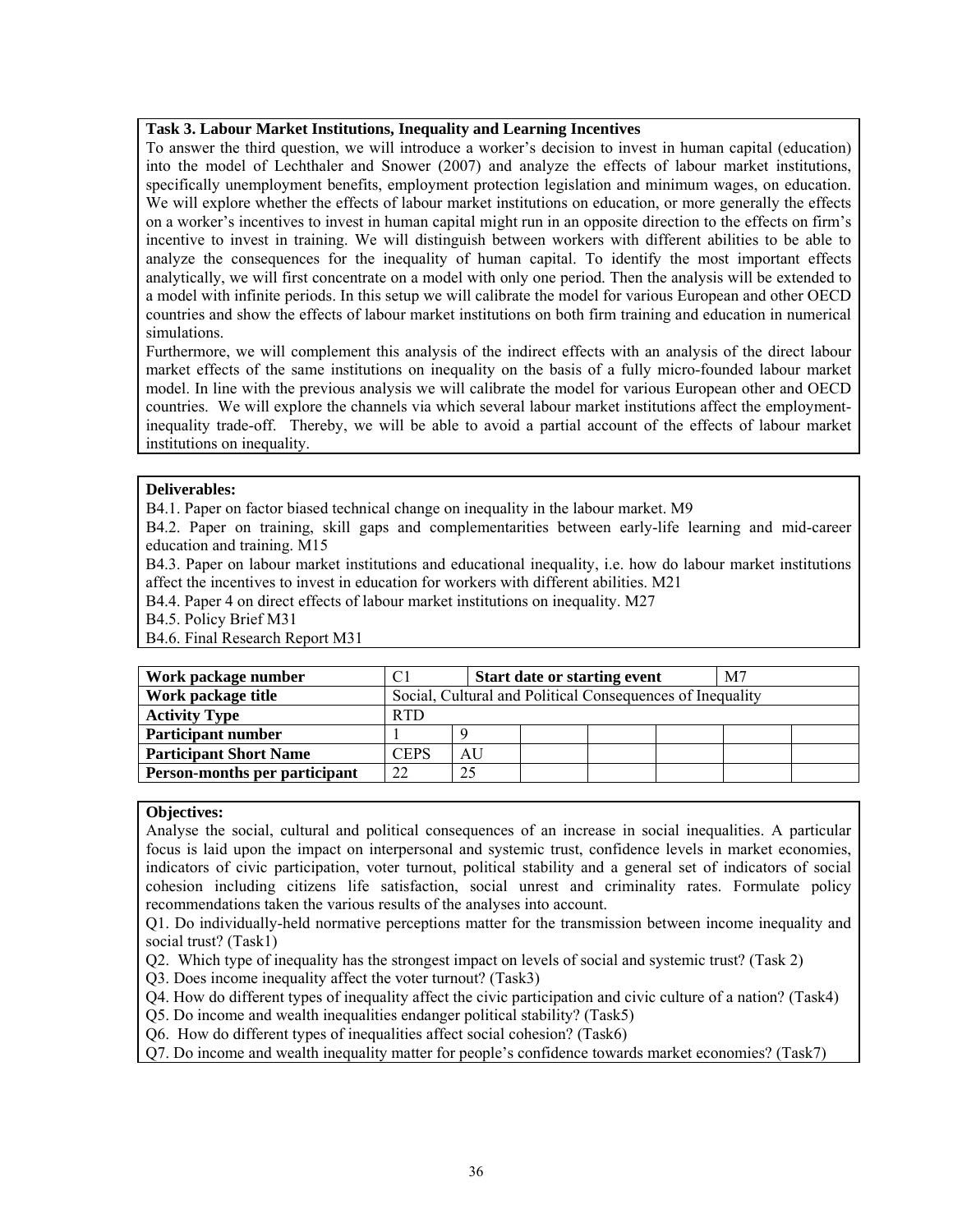**Description of work:** The work package tackles a wide array of research questions and should be further specified according to the following seven tasks.

#### **Task 1. Inequality and Social Trust- Micro Analysis (Aarhus and CEPS)**

The first task of the work package will address the question whether individually-held normative perceptions matter for the transmission between income inequality and social trust. The level of analysis will be the individual, using data from selected OECD and EU27 countries. The data will be taken from the recent waves of the World Values Survey and the International Social Survey Programme. Analysis will include US, Japan, Germany, France, Italy, UK, Canada, Denmark, Poland, Czech Republic and one Baltic state. Furthermore, the task aims at exploring the relation between trust and the shape of the income distribution. Taking Gustavsson and Jordahl (2008) as the only previous study, this analysis will address the question whether certain income distributions (Gini, 50/10 quotient, 90/10 quotient) have different impacts on trust on micro-level. By doing so, one can shed more light on whether the relations between trust and income inequality are mainly due to comparison effects to relatively rich segments of society, to relative poverty effects, or due to broader objective differences between citizens of the same society.

#### **Task 2. Inequality and Social Trust- Macro Analysis (CEPS and Aarhus)**

The second task aims at analyzing the relationship between economic and social inequalities and trust at an aggregated level. This has already been done for the relationship between income inequality and trust by Roth (2008) in an OECD23 country sample using data from the Luxembourg income study. The analysis would now broaden the country sample by including the new member states and including the latest wave of the WVS from 2005. It will also draw on data from the two latest waves of the European Social Survey (ESS) which were conducted in 2004 and 2006. More importantly the analysis will incorporate other forms of inequality here in particularly wealth inequality, educational inequality and health inequality to test which inequality affects levels of trust. The analysis will test whether those countries which have a high perception towards social inequalities behave differently than those which do not. Furthermore, depending on the data availability the analysis will draw on longitudinal data of trust as already performed by Brown and Uslaner (2005) and Keele (2007) for the US. Longitudinal data will be collected for the US and Germany (Noelle 2005). Especially the analysis of the German longitudinal data on trust will add immensely to the existing state of the art between inequality and trust and the existing state of the art of the determinants of trust. If possible interpersonal and systemic trust will be differentiated. Where possible the analysis will make use of the measures of inequality developed in WP A2

# **Task 3. Voter Turnout and Inequality (Aarhus)**

Taking voter turnout as an alternative measure of social cohesion, following Knack (1992), the third task explores the relations between income inequality and potentially other types of inequality on social cohesion. The analysis will focus on OECD countries as far back as the available data on voter turnout in national elections and income inequality allow. Consequently, it is possible to employ both cross-country and temporal variation in the data to estimate a dynamic relation. As such, this task has the potential of providing an answer to the question of whether inequality affects the degree of political participation and thus political influence of citizens.

#### **Task 4. Inequalities and Social Capital (CEPS)**

To tackle cultural consequences the fourth task aims at analyzing the relationship between social inequalities and social capital. By social capital we here refer to the social capital index which has been constructed by Robert Putnam for the US state level in 2000. The analysis first wants to replicate the construction of his social capital index, consisting most of all of indicators of civic participation and civic culture. Once the index is constructed it is going to be tested whether economic and social inequalities, here in particularly income, wealth, educational and health inequalities affect levels of social capital in the OECD and EU27 country sample. The analysis will be based on a cross-section analysis.

#### **Task 5. Political Consequences of Inequality (Aarhus)**

The fifth task will explore the relationship between economic inequality, here in particular, income and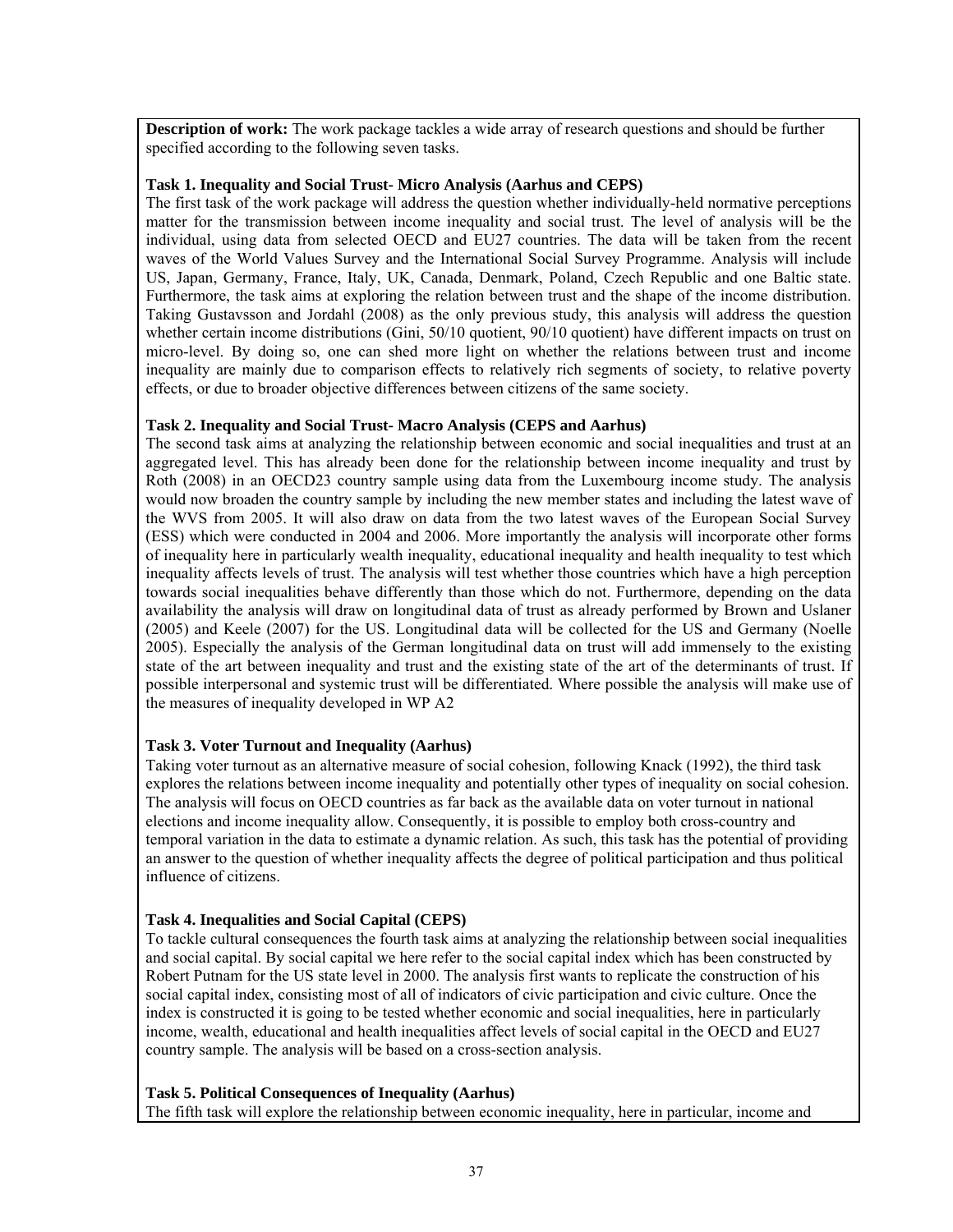wealth inequalities and a set of political indicators. The question whether these two inequalities endanger political stability and participation in political processes is central to the analysis. The political indicators to be explored will be indicators of governance covering the six aspects i) voice and accountability, ii) rule of law, iii) corruption, iv) government efficiency, v) political stability and vi) regulatory quality, and indicators of perceptions of corruption (Kauffman at al 2008). The analysis will be carried out using a cross-section analysis. Classical control variables will be introduced to take account of other factors such as income, ethnic fractionalization; levels of civicness (cf. Solt, 2008). Next to the world bank's governance indicators data from the corruption perception and freedom house index will be utilized. In addition, we explore the direct effects of inequality on political participation, primarily measured as voter turnout in national elections, which allows for an extended panel analysis. Other measures of political cohesion such as fragmentation as captured by the rise of protest parties and political extremes in modern democracies will also be considered.

## **Task 6. Inequality and Social Cohesion (CEPS and Aarhus)**

The sixth task will explore the relationship between the different types of inequality and broad dimensions of social cohesion. The variables examined will include levels of happiness and life satisfaction, confidence in the basic institutions of society (judicial systems, police, democracy), social unrest as measured by strike activity, political participation captured by rates of voter turnout, political cohesion or fragmentation as captured by the rise of protest parties and political extremes in modern democracies, and crime rates (violent crime separate from economic crime). The work will be done simultaneously at an aggregate level and an individual level. The aggregate work will use a cross-section system approach. Various indicators, primarily strike data from the International Labour Organisation (ILO), and data on happiness, life satisfaction and institutional confidence taken from the WVS and the different Eurobarometer surveys will be utilised. This task thus taps into a rapidly growing literature on subjective outcomes, which is also gaining political interest in a number of countries.

## **Task 7. Social Inequality and People's views of the Market System (CEPS)**

The seventh task aims at analyzing the relationship between economic inequality, here in particular income and wealth inequalities, and confidence levels towards market economies. Although interpersonal and systemic trust are related to confidence levels in market economies the concept should be kept distinct as the latter represents a crucial ingredient for free market economies and capitalistic production in general. Should people feel strongly dissatisfied with the system of market economies they may find it rational to pressure national governments to move towards more communitarian / socialist modes of production (Alesina et al. 2001). The work will be conducted on an aggregated level using a cross-section analysis and an individual level using a survey from the GlobeScan Institute.

#### **Deliverables:**

C1.1. Paper on micro-analysis of social trust with respect to citizens perceptions in selected OECD countries and different ratios of income inequality. (Aarhus and CEPS) M12

C1.2. Paper on the impact of economic and social inequality on trust at an aggregated level using a longitudinal, cross-section and panel research design. (CEPS and Aarhus) M12

C1.3. Paper on the relationship between income inequality and voter turnout. (Aarhus) M18

C1.4. Paper on the impact of economic and social inequalities on civic participation. (CEPS) M18

C1.5. Paper on the relationship between economic inequalities and political stability and an index of governance. (Aarhus) M24

C1.6. Paper on the impact of economic and social inequalities on a broader set of social cohesion indicators including well-being, social unrest and political participation. (CEPS and Aarhus) M24

C1.7 Paper on the impact of economic inequality on confidence levels towards market economies. (CEPS) M30.

C1.8. Policy Brief M31

C1.9. Final Research Report M31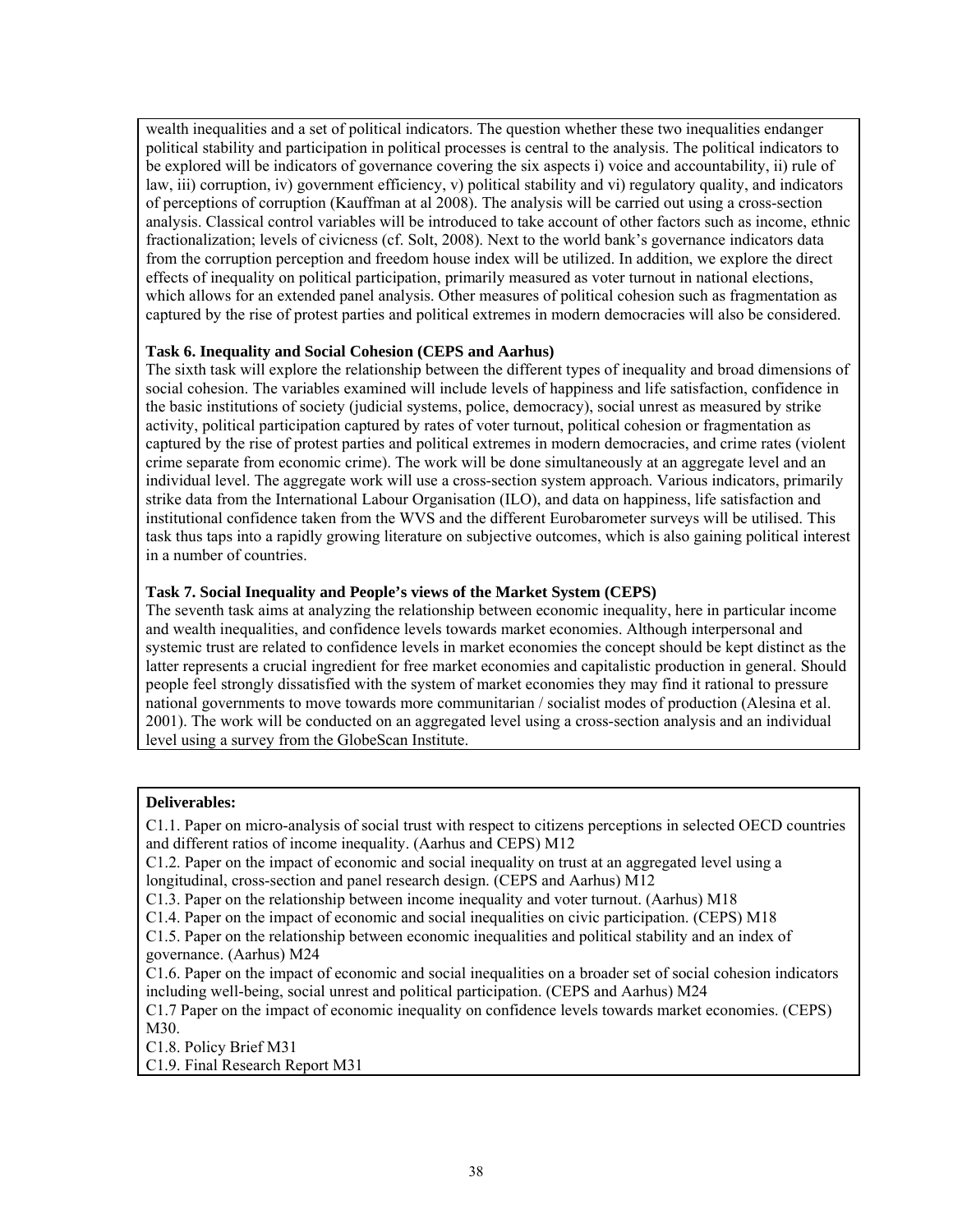| Work package number           |              |                                                                 |  | <b>Start date or starting event</b> |  | Month M10 |  |
|-------------------------------|--------------|-----------------------------------------------------------------|--|-------------------------------------|--|-----------|--|
| Work package title            |              | Attitudes toward income inequality in EU and their Implications |  |                                     |  |           |  |
| <b>Activity Type</b>          | <b>RTD</b>   |                                                                 |  |                                     |  |           |  |
| <b>Participant number</b>     |              |                                                                 |  |                                     |  |           |  |
|                               |              | h                                                               |  |                                     |  |           |  |
| <b>Participant short name</b> | <b>TARKI</b> | <b>CRISS</b>                                                    |  |                                     |  |           |  |
| Person-months per participant | 15           |                                                                 |  |                                     |  |           |  |

**Objectives:** The main aim is analysis of the main drivers of individual preferences toward income inequality and redistribution and to assess national policies addressing inequality. The work package will answer the following questions:

Q1. What is the relationship between actual, perceived and tolerated inequality across countries?

Q2. Which are the main sources and determinants of these attitudes: national context or individual-level characteristics?

Q3. What are the determinants of welfare attitudes and of the demand for redistribution and what role inequality tolerance plays?

Q4. Are preferences for redistribution mainly determined by beliefs rooted in the specific cultural values of a country, or personal characteristics-namely, heterogeneous attitudes about risk - are most important in shaping social preferences?

Q5. Is it possible to infer a social preference function-both at EU and national level-from individual attitudes and are national policies consistent with the revealed attitudes?

## **Description of Work:**

The five tasks in this work package build upon each other and use outputs of work package A1 on descriptions of inequality patterns in the countries covered.

# **Task 1: Analysing the link between the measured and of the perceived/evaluated income inequalities (TARKI)**

We will test the country-level relationship between actually measured level of inequalities and their evaluations in the largest possible set of countries available (covering EU27 and the major non European OECD countries). First we select the most suitable and robust measures of actual inequalities (both variance based aggregates like Gini, MLD, SCV and others and simpler distributive measures, shares and ratios) for the purpose. Next, we will develop alternative measures of subjective inequality tolerance (like direct agreement/disagreement questions on the one hand and more complex, computed measures of perceived vs. prescribed pay), so that the closest theoretical link to the applied "real" measure" can be ensured. Applying time series analysis and cross sectional regressions, we will analyse how the overall level and change of income inequality relates the measured level of satisfaction/acceptance of inequalities.

#### **Task 2. Searching for an explanation of inequality (in)tolerance (TARKI)**

We will build up models to test the role of objective socio-economic factors, past subjective mobility and future mobility expectations in explaining attitudes of individuals towards income inequalities. To execute, first we will identify proper proxies for inequality (in)tolerance to substitute the most commonly used simple opinion poll question on agreement to the statement on "too large" inequalities. The resulting index of inequality aversion will be explained by the relative income position of individuals, reference group comparisons, individual evaluations of past mobility experiences and future mobility prospects as well as by general ideological attitudes. For that, a multilevel dataset will be built, from properly chosen variables at individual, household, regional and country level, to facilitate running multi-level regressions and to identify contextual effects on correlates of the base variables.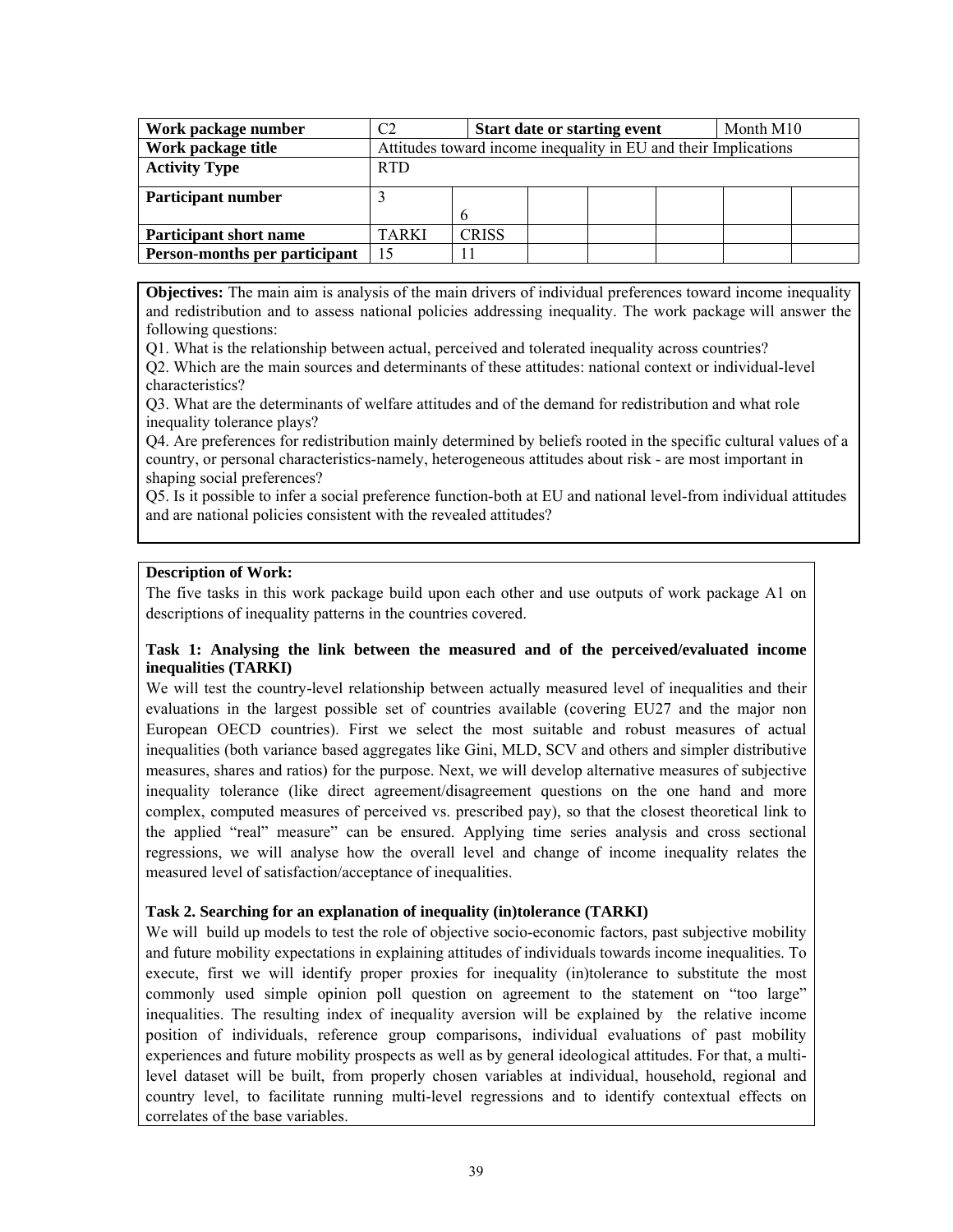## **Task 3. The determinants of preferences for redistribution (TARKI**)

First we will construct a proper index of individual redistributive preferences of the individuals. To execute, we will broaden the understanding of "redistributive attitude" from opinions on vertical tax/transfer schemes to a fuller range of state activities to reflect the complexity of the real world situation when voters are offered trade-offs of public budget alternatives (regulatory alternatives, in kind services, job creation, free education, health and social expenditures, housing and agricultural subsidies, etc.). We will run regressions, with the base hypothesis that the demand for redistribution depends on (1) the economic self interest of the respondents as measured by objective material variables, (2) subjective evaluations of past mobility experiences and future mobility prospects, (3) the degree of risk aversion of the respondents, (4) the general attitude of the respondents about the role of individuals in securing safe economic positions for themselves and for their families and (5) the respondents' evaluation of the level of tolerable inequalities.

## **Task 4. Experimental Analysis (CRISS)**

The fourth task consists in an experiment on "preferences for redistribution" across countries. We aim to investigating cross-cultural differences in the motivations for other-regarding preferences about the end-state income distribution after tax and transfers, also taking into account procedural fairness. We are interested in comparing the patterns in which the two motivations (inequality aversion and procedural fairness) interact in countries that appear broadly different in institutional terms – namely, the United States and Italy. We have planned sessions at Emory University, in Atlanta, and at the LUISS in Rome.

We have already set up the protocol, whereby the participants are asked to state their preferred tax rate, under different treatments. The subjects are asked to perform tasks aimed to elicit their effort and ability, also controlling for risk and ambiguity aversion. Subjects (the students recruited in each University) will be assigned different income categories on the basis of their relative rankings in (a) a lottery; (b) an effort-based task; (c) an ability-based task. They are then asked their preferred tax rate over the group earnings under conditions of:

1. Their choice only affecting others' earnings: "basic" propensity towards inequality aversion when this is not affected by individual self-interest.

2 Their choice affecting their own earning as well as others' earnings, before receiving information about their ranking in past interactions.

3 Their choice affecting everyone's earning, after receiving information about their ranking in past interactions.

Cultural roots and the social status of the participants will be obtained through a questionnaire.

#### **Task 5. Analysis of Individual and Social Preferences (CRISS)**

The final task is an analysis, drawing on the earlier results investigating if and how specific national policies for offsetting inequality (and the same features of the welfare system) are shaped by individual preferences. In other terms the possibility to build a social preference function (both at individual and EU level) from individual preferences will be inquired too.

#### **Datasets used**

Potential candidates for the datasets to be used for the assessment of "real" income inequalities include EU-SILC for the EU27 and LIS datasets for the non-European countries, in addition to the already existing World Income Inequality Database of the World Bank and of the UNU-WIDER. As for the subjective, evaluation data, by the time of the contract period of this research, the first four waves of the European Social Survey (ESS), the first four waves of the World Values Survey (WVS), two waves of the International Social Survey Programme (ISSP) "Role of government" module and three waves of the inequality module of the same survey will be available. In addition to these, suitably chosen variables from the European Quality of Life Survey (EQLS) first two waves and the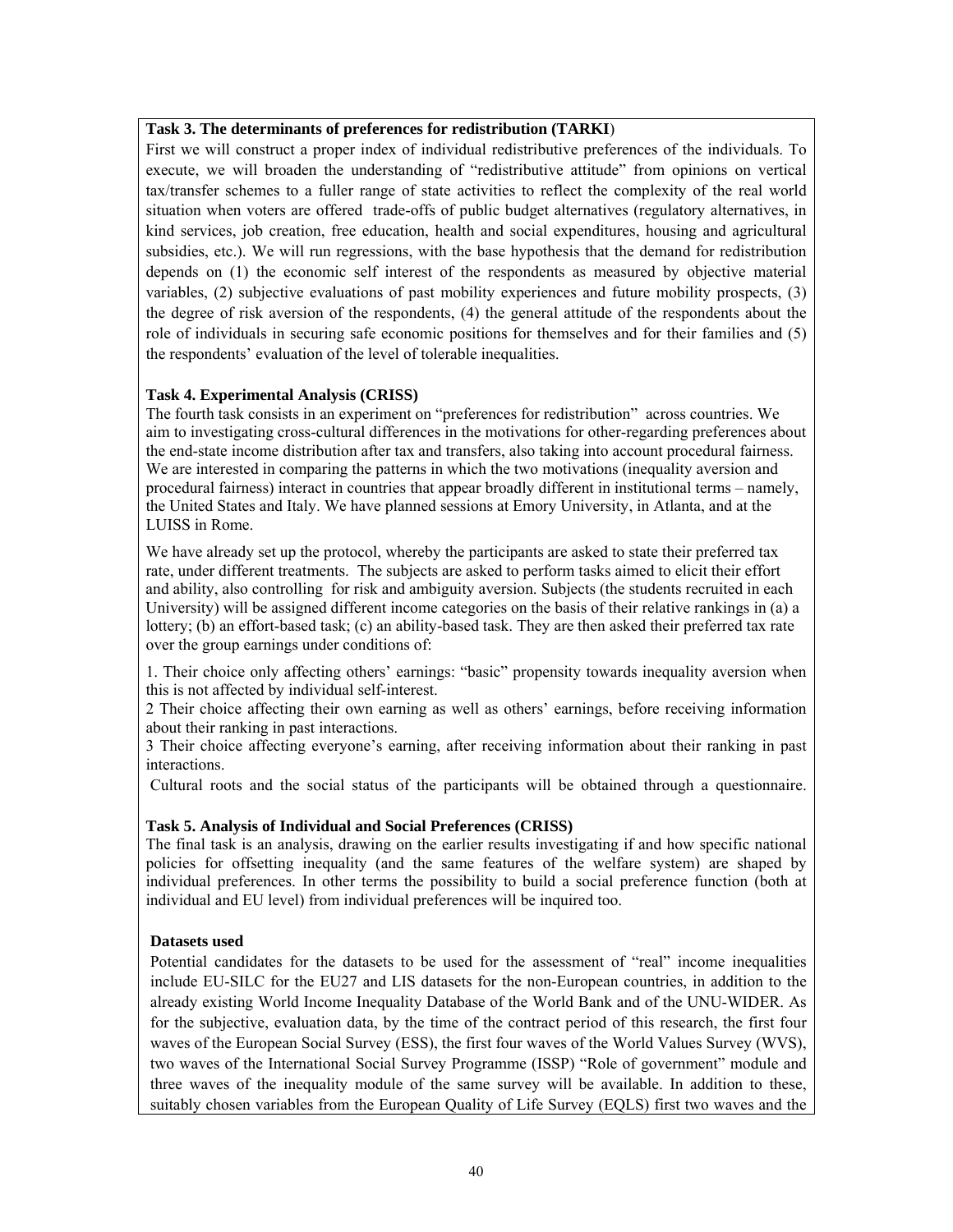Life in Transition Survey (LITS) of the EBRD will be available as well as various different modules of the Eurobarometer.

For the multi-level dataset to be used in tasks 2 and 3, administrative datasets will be used to have aggregate level data on regions and national territorial units (administrative data available on the regional level like average unemployment rate, inactivity rate, regional GDP and some inequality proxies).

#### **Deliverables:**

C2.1. Paper on measured, perceived and tolerated level of inequalities. (TARKI) M18

C2.2. Paper on explaining inequality (in)tolerance. (TARKI) M24

C2.3. Paper on determinants of the demand for redistribution. (TARKI) M27

C2.4. Paper on preferences for redistribution: Experimental Results. (CRISS) M 21

C2.5. Paper on coherence between Individual and Social Preferences. (CRISS) M28

C2.6. Policy brief M31

C2.7. Final Research Report M31

| Work package number           |            |                                            | <b>Start date or starting event</b> |  |  | Month 31 |  |
|-------------------------------|------------|--------------------------------------------|-------------------------------------|--|--|----------|--|
| Work package title            |            | Inequality: Its Nature, Causes and Effects |                                     |  |  |          |  |
| <b>Activity Type</b>          | <b>RTD</b> |                                            |                                     |  |  |          |  |
| <b>Participant number</b>     |            |                                            |                                     |  |  |          |  |
| <b>Participant Short Name</b> | CEPS       | <b>NIESR</b>                               | <b>TARKI</b>                        |  |  |          |  |
| Person-months per participant |            |                                            |                                     |  |  |          |  |

#### **Objectives:**

1. To bring together the research results to provide a thorough analysis of the scale, the causes and the effects of inequality in advanced economies.

2. To inform policy.

#### **Description of work:**

In order to achieve these objectives the project will devote the final year to synthesising the research results from strands A to C. This will be carried out by the Strand leaders in collaboration with work package leaders.

**Task 1. Summary of research results for Strand A (TARKI)** 

**Task 2. Summary of research results for Strand B (NIESR)** 

**Task 3. Summary of research results for Strand C (CEPS)** 

**Task 4. Foresight analysis of long term policy options (TARKI)** 

Tasks 1-3. are designed to synthesize the research findings on the evolution of inequalities, on drivers and on potential consequences on social cohesion and on demand for redistribution. Task 4, based on pre-designed templates for the policy briefs of all Strand A-C work packages , summarizes expert assessments of potential long term policy options. Researchers in various work packages of each strand will be asked to fill out expert questionnaires on long term consequences and policy options, while drafting their policy briefs. These will be used as a base for setting up expert assessments to set out long term policy choices with differing weights given to likely future evolution of drivers of inequalities.

These summaries will be presented at the project's final conference. Researchers who have contributed to a particular strand will be asked to scrutinise the results from the other two strands so as to ensure that common themes and outcomes are fully identified. .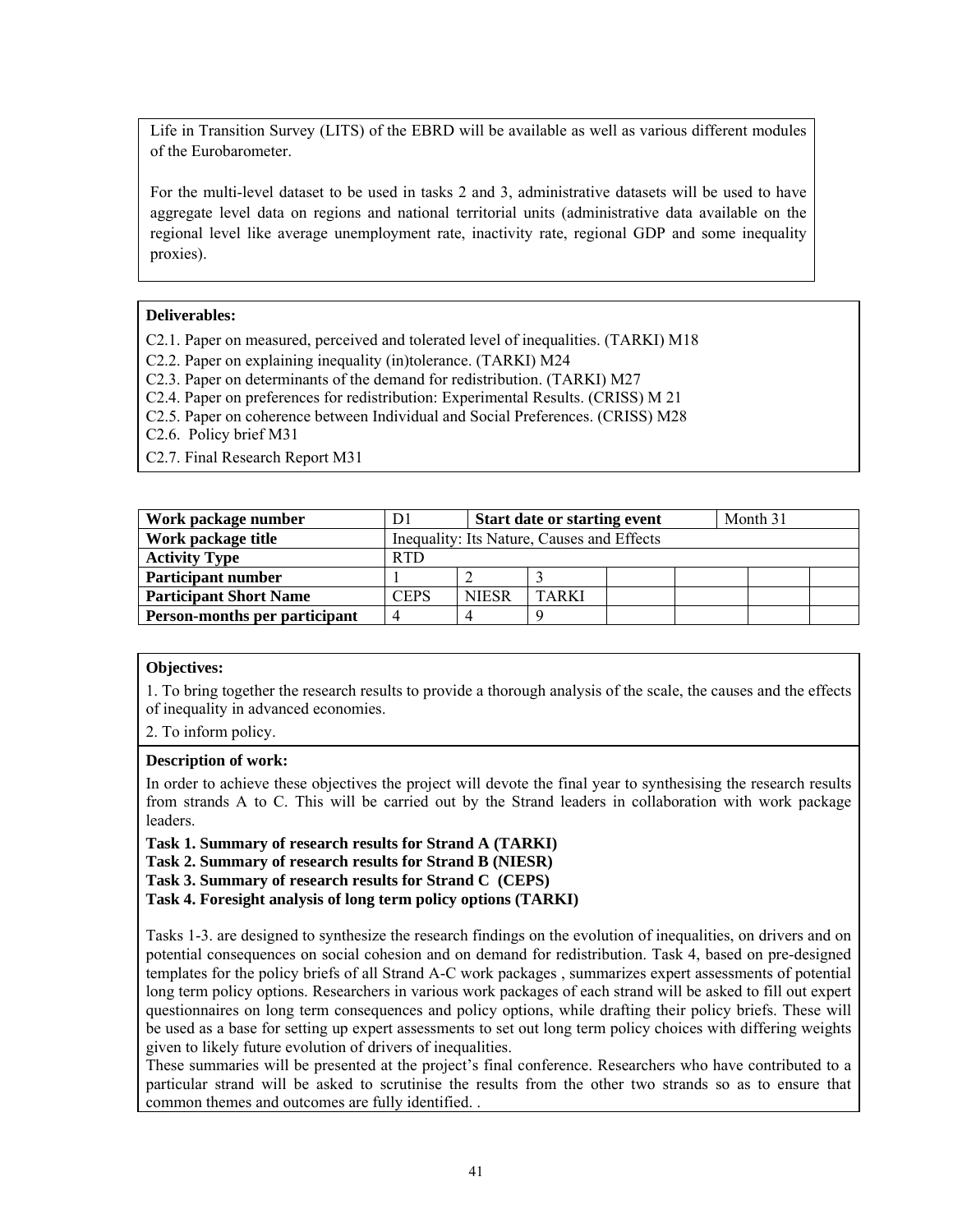Task 4: This will produce a combined research report based on a synthesis of the results from the three strands. . It will draw out the findings of the research on the long-term effects of inequality and the policies available to national governments and the European Union to abate inequality in the long term. The timing of this work is planned to allow adequate opportunity to accommodate points made by the evaluators in strand D2

## **Deliverables:**

- D1.1. Summary Report on Strand A. (TARKI) M34
- D1.2. Summary Report on Strand B (NIESR) M34
- D1.3. Summary Report on Strand C (CEPS) M34
- D1.4. Synthesis and long term policy options (TARKI) M37
- D1.5. Combined research report M39

| Work package number           | D <sub>2</sub> | <b>Start date or starting event</b> |  |  | M17 |  |  |
|-------------------------------|----------------|-------------------------------------|--|--|-----|--|--|
| Work package title            | Evaluation     |                                     |  |  |     |  |  |
| <b>Activity Type</b>          | <b>MGT</b>     |                                     |  |  |     |  |  |
| <b>Participant number</b>     |                |                                     |  |  |     |  |  |
| <b>Participant Short Name</b> | $\mathrm{CPB}$ | <b>INIABDN</b>                      |  |  |     |  |  |
| Person-months per participant | ∠              |                                     |  |  |     |  |  |

**Objectives:** To provide independent evaluation of the work of the project as it advances, monitoring progress against the proposal and providing feedback on the way in which difficulties are resolved during the course of the work.

# **Description of work:**

Each evaluator will provide a written report on the work of each strand at the end of years 1-3, attending the annual conference and studying written material. Each evaluator will also report on the relevant deliverable of work package D1 in year 4.

CPB will lead and co-ordinate the evaluation process.

## **Deliverables:**

- D2.1. Mid-term Evaluation Report on Strand A. M19
- D2.2. Mid-term Evaluation Report on Strand B. M19
- D2.3. Mid-term Evaluation Report on Strand C. M19
- D2.4. Final Evaluation Report on Strand A. M34
- D2.5. Final Evaluation Report on Strand B. M34
- D2.6. Final Evaluation Report on Strand C. M34
- D2.7. Evaluation Report on Policy Synthesis. M36

| Work package number           | D3         |                                         | <b>Start date or starting event</b> |  |  | Month 1 |  |
|-------------------------------|------------|-----------------------------------------|-------------------------------------|--|--|---------|--|
| Work package title            |            | Scientific Management and Dissemination |                                     |  |  |         |  |
| <b>Activity Type</b>          | <b>MGT</b> |                                         |                                     |  |  |         |  |
| <b>Participant number</b>     |            |                                         |                                     |  |  |         |  |
| <b>Participant Short Name</b> | CEPS       | <b>NIESR</b>                            | <b>TARKI</b>                        |  |  |         |  |
| Person-months per participant |            |                                         |                                     |  |  |         |  |

**Objectives:** To provide effective scientific management of the project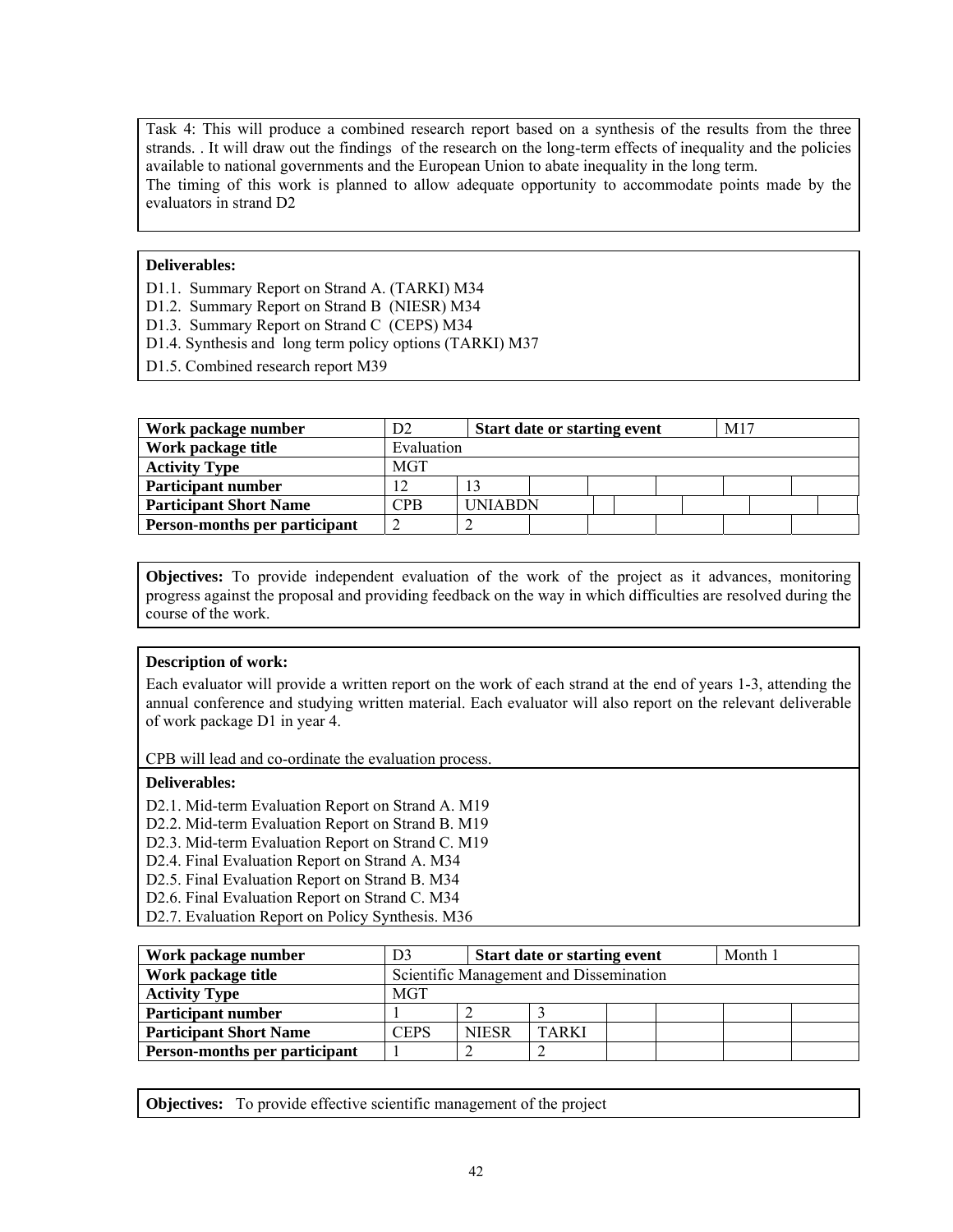#### **Description of work:**

The scientific management of the project will be handled strand by strand, with István Tóth (TARKI) responsible for the management of strand A, Martin Weale (NIESR) for strand B and Felix Roth (CEPS) for strand C. These three will also be responsible for overseeing dissemination, helping consortium members to prepare their work for publication, promoting the findings of the project to journalists and ensuring that policy-makers are fully aware or them. No explicit time is allocated to the scientific management of work package D1 since these project participants play leading roles in that work.

## **Deliverables:**

D3.1. Consortium Meeting. M3 D3.2. Strand A Meeting. M12 D3.3. Strand B Meeting. M12 D3.4. Strand C Meeting. M12 D3.5. Consortium Mid-term Conference. M18 D3.6. Strand A Meeting. M24 D3.7. Strand B Meeting. M24 D3.8. Strand C Meeting. M24 D3.9. Consortium Meeting. M30 D3.10. Consortium Final Conference. M36 D3.11. Ad-hoc Reports as required by the Commission. Various dates.

| Work package number           | D4                     | <b>Start date or starting event</b> |  | M1 |  |  |  |
|-------------------------------|------------------------|-------------------------------------|--|----|--|--|--|
| Work package title            |                        | <b>Administrative Management</b>    |  |    |  |  |  |
| <b>Activity Type</b>          | MGT                    |                                     |  |    |  |  |  |
| Participant number            |                        |                                     |  |    |  |  |  |
| <b>Participant Short Name</b> | $\mathbb{C}\text{EPS}$ |                                     |  |    |  |  |  |
| Person-months per participant |                        |                                     |  |    |  |  |  |

**Objectives**: Administration to integrate the relevant results and to ensure dissemination of the findings. To ensure the coordination and management of the project. The project coordinator will be supported by scientific leaders (NIESR and TARKI) and the WP leaders - partners responsible for work packages

# **Description of work:**

The management will involve the following tasks:

- Provide general management and administration, preparation of costs statements, verification of cost statements of participants
- Prepare annual progress reports to the Commission
- Prepare the workshops scheduled to take place in Brussels and support the preparation of the other workshops scheduled to take place in the WP leaders' hosting institutes
- Organise Mid-term review of the project
- Prepare and submit the final report to the commission (incl. scientific achievements)

#### **Deliverables:**

D 4.1-4.3. 3 annual administrative progress reports. M13 M25 M37

- D 4.4. 1 mid term administrative progress report. M19
- D 4.5. Final progress administrative report. M39
- D 4.6. Minutes from workshops.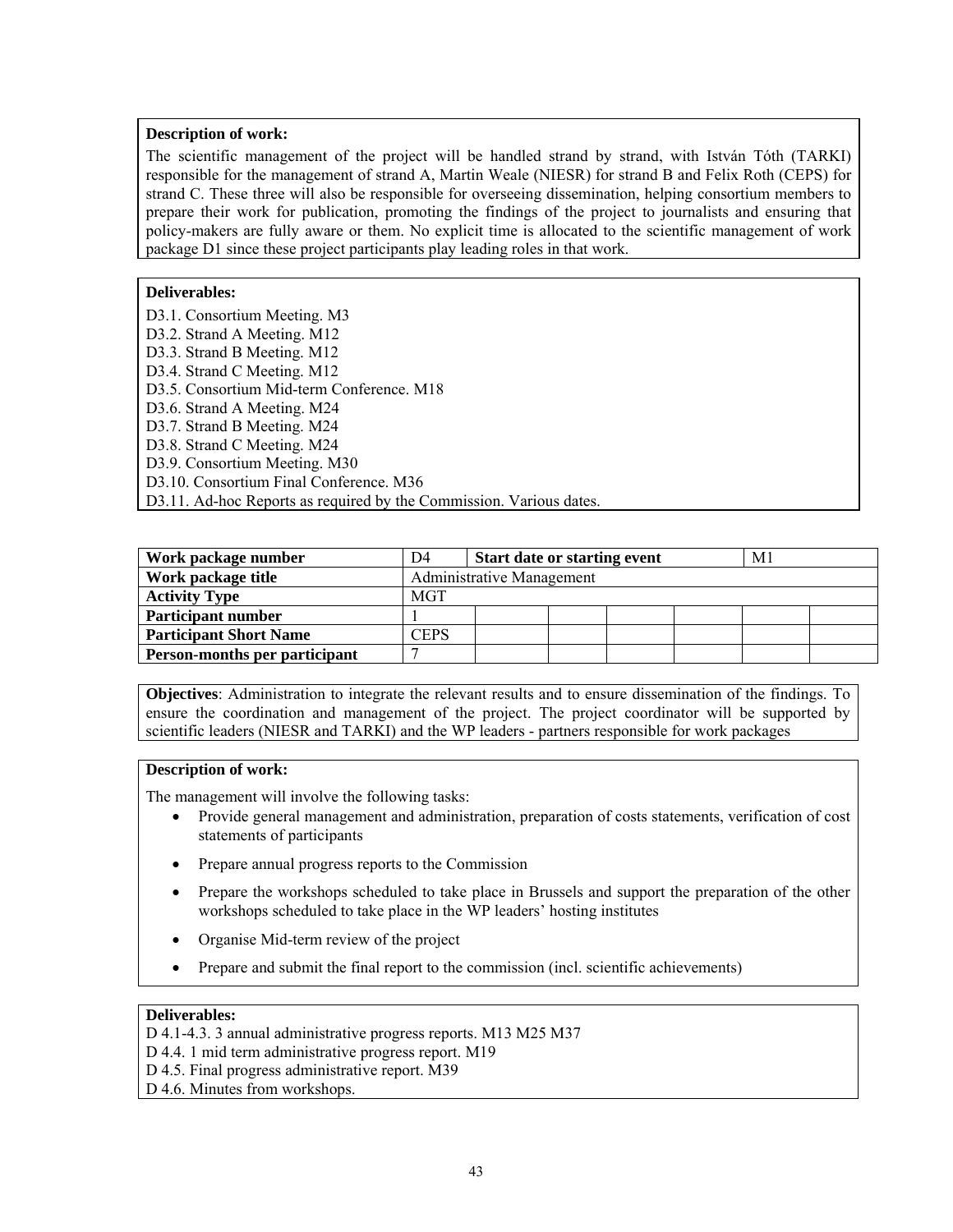# **Table 1.4 e Summary of Effort**

| Participant    | WPA1            | WPA2 | WPA3           | WPB1                             | WPB2           | WPB3           | WPB4                  |
|----------------|-----------------|------|----------------|----------------------------------|----------------|----------------|-----------------------|
| no./short name |                 |      |                |                                  |                |                |                       |
| 1CEPS          | $\overline{5}$  |      |                |                                  |                |                |                       |
| 2NIESR         |                 | 10   |                |                                  |                | 18             |                       |
| 3TARKI         | 15              | 9    |                |                                  |                |                |                       |
| 4ESRI          |                 |      |                | 8                                | 6              |                |                       |
| 5ISAE          |                 |      |                | 18                               | 8              |                |                       |
| 6CRISS         |                 |      |                |                                  |                |                |                       |
| 7IfW           |                 |      |                |                                  |                |                | 33                    |
| 8UGOE          |                 | 13   | 19             |                                  |                |                |                       |
| 9AU            |                 |      |                |                                  |                |                |                       |
| 10CCEIA        |                 | 15   | 15             |                                  |                |                |                       |
| 11FINLAB       | 8               |      |                |                                  |                |                |                       |
| 12CPB          |                 |      |                |                                  |                |                |                       |
| 13UNIABDN      |                 |      |                |                                  |                |                |                       |
| Total          | 28              | 47   | 34             | 26                               | 14             | 18             | 33                    |
|                |                 |      |                |                                  |                |                |                       |
|                |                 |      |                |                                  |                |                |                       |
|                |                 |      |                |                                  |                |                |                       |
| Participant    | WPC1            | WPC2 | WPD1           | WPD2                             | WPD3           | WPD4           | <b>Total</b>          |
| no./short name |                 |      |                |                                  |                |                |                       |
| <b>CEPS</b>    | $\overline{22}$ |      | $\overline{4}$ |                                  | 1              | $\overline{7}$ | 39                    |
| <b>NIESR</b>   |                 |      | $\overline{4}$ |                                  | $\overline{2}$ |                | 34                    |
| <b>TARKI</b>   |                 | 15   | $\overline{9}$ |                                  | $\overline{2}$ |                | 50                    |
| <b>ESRI</b>    |                 |      |                |                                  |                |                | 14                    |
| <b>ISAE</b>    |                 |      |                |                                  |                |                | $\overline{26}$       |
| <b>CRISS</b>   |                 | 11   |                |                                  |                |                | $\overline{11}$       |
| <b>IfW</b>     |                 |      |                |                                  |                |                |                       |
|                |                 |      |                |                                  |                |                | $\overline{33}$       |
| <b>UGOE</b>    |                 |      |                |                                  |                |                | $\overline{32}$       |
| <b>AU</b>      | 25              |      |                |                                  |                |                | 25                    |
| <b>CCEIA</b>   |                 |      |                |                                  |                |                | $\overline{30}$       |
| <b>FINLAB</b>  |                 |      |                |                                  |                |                | $\overline{\bf 8}$    |
| <b>CPB</b>     |                 |      |                | $\boldsymbol{2}$                 |                |                | $\overline{2}$        |
| <b>UNIABDN</b> |                 |      |                | $\overline{2}$<br>$\overline{4}$ |                | $\overline{7}$ | $\overline{2}$<br>306 |

*Note*: Work-package leaders are shown in bold.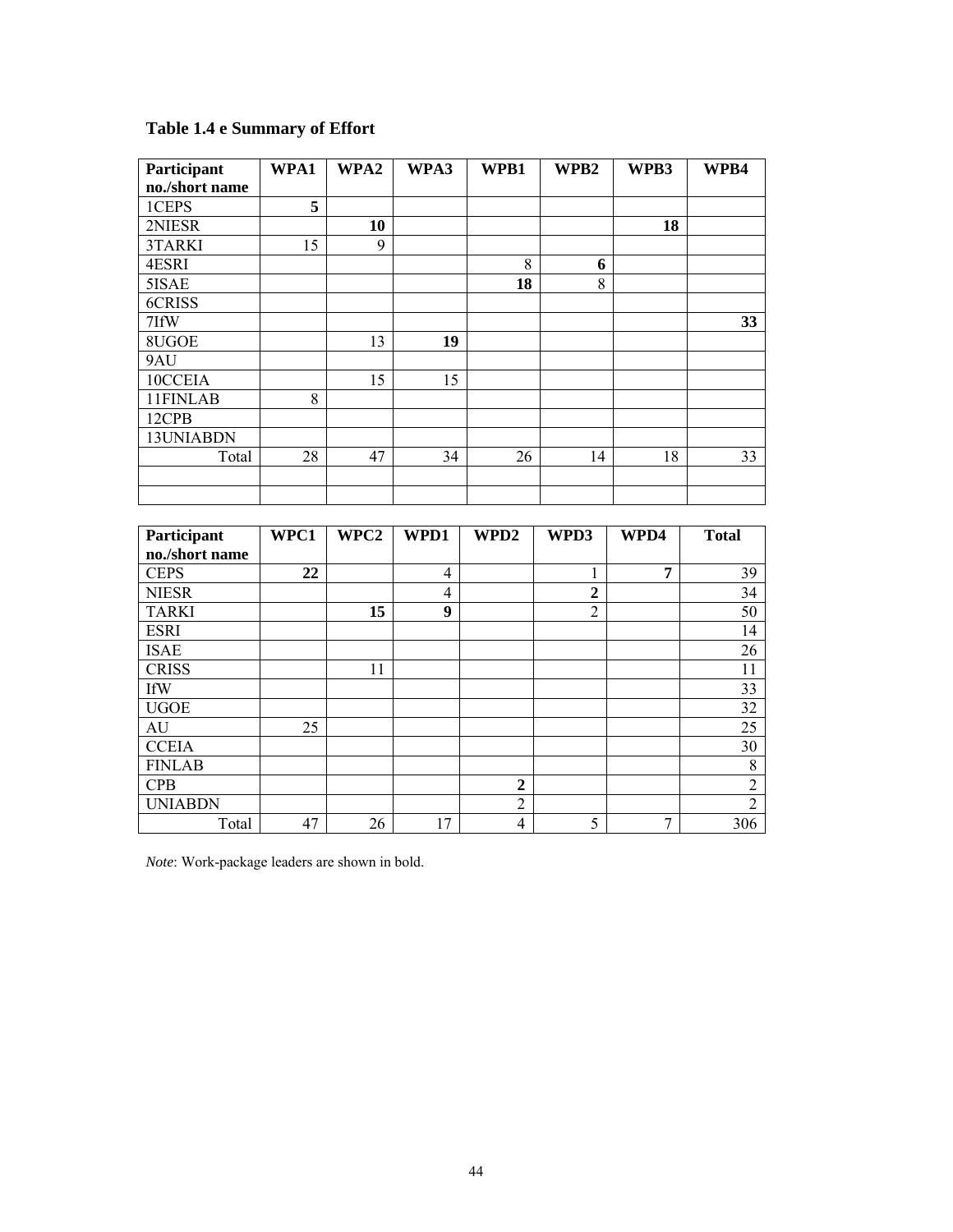

**iv) Pert Chart: The Structure of the Project**

# *v) Describe any significant risks, and associated contingency plans.*

The researchers involved in the project are all experienced and work at institutions used to crossborder co-operation, giving confidence that the programme of work proposed here can be delivered to time and to budget. However, the project is structured so that the work packages are largely independent of each other, with the implication that problems in any single work package will not slow down the rest of the research. WP C1 will draw on the work on distribution adjusted well-being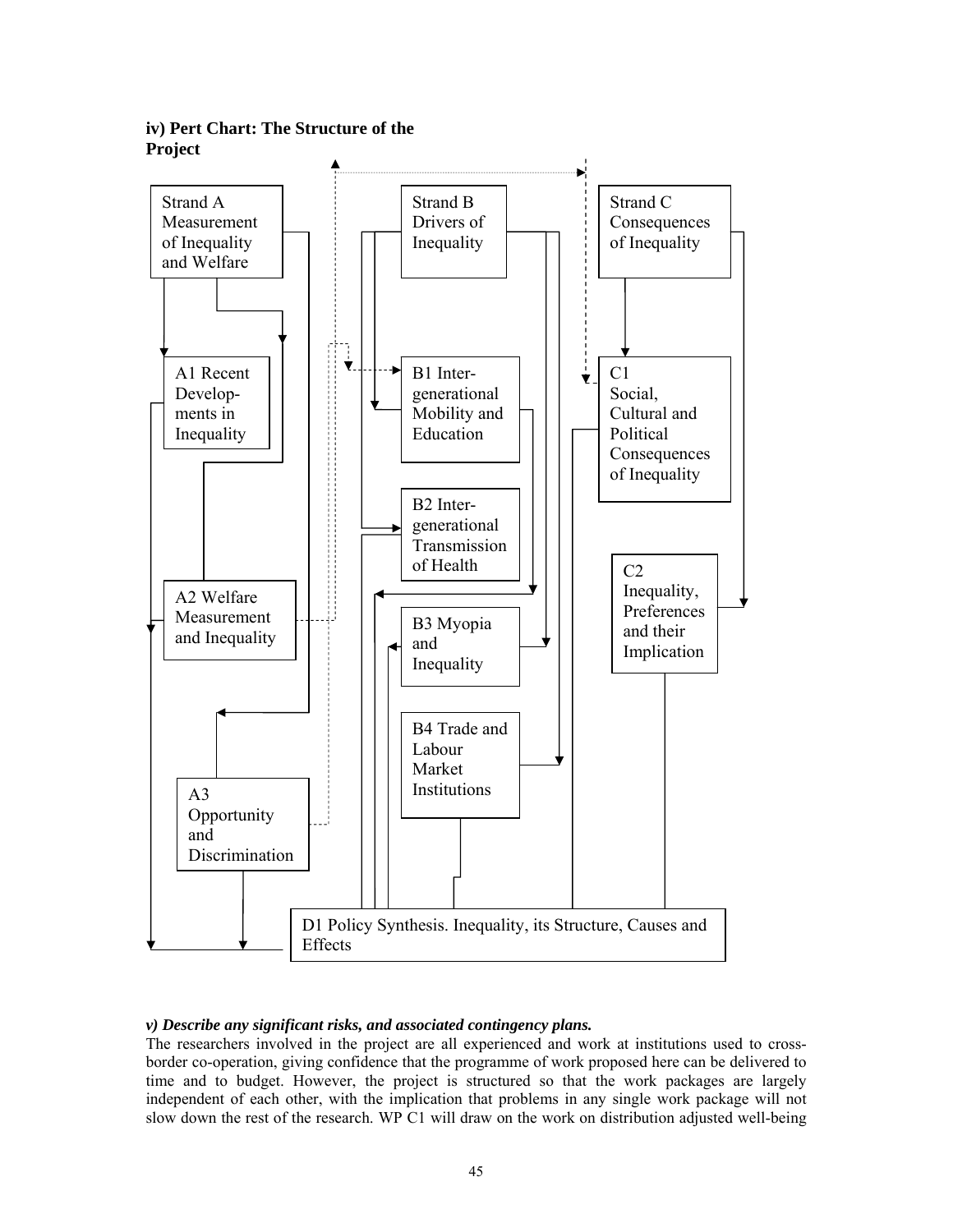in WP A2 but the time by which the results from A2 are required is not crucial to the efficient running of C1.

The research institutes all work in a range of areas. This means that, should one be forced to drop out for any reason, with the research only partially completed, it will be possible for one of the others partners to take over the research and ensure that the project as a whole is brought to a satisfactory conclusion. The project board (see below) will manage such an eventuality in the unlikely circumstance that it should arise.

The project is designed so that internal evaluation takes place in the course of the project. This provides a check on the work as it progresses and therefore offers additional protection from risk associated with the way in which the research is conducted.

## **2. Implementation**

#### *2.1 Management structure and procedures*

#### *Management Arrangements*

A project of this size and complexity, with a large number of participating institutions, requires a clear management structure. The project leaders decided to separate the administration from the academic coordination so as to benefit from their specific expertise. Therefore the scientific programme will be jointly coordinated by István György Tóth and Martin Weale. István György Tóth holds a PhD in Sociology and, as Chief Executive of Tarki Social Research Institute and, as core team member of the European Social Observatory on Social Inclusion and Income Distribution has wide experience of research management. Martin Weale holds a ScD in Economics and is Director of the National Institute of Economic and Social Research. His experience of research management comes from that post and also from having been the co-ordinator of the FLASH project in the 4<sup>th</sup> Framework and the scientific co-ordinator of the AHEAD project in the  $6<sup>th</sup>$  Framework. The combination of Tóth and Weale provides the combination of skills and experience appropriate to the scientific co-ordination of this multi-disciplinary project. Tóth will lead the first strand and Weale the second strand. The administration of the project will be undertaken by CEPS which has administered many projects in the fourth, fifth and sixth frameworks.

A **project board** will be set up consisting of the two scientific co-ordinators, , Felix Roth, who leads the third strand (see below) and the administrative coordinator Sally Scott, who will be the main point of contact with the European Commission. The board will be responsible for:

- Ensuring the project is carried out according to the work plan;
- Communication with internal consortium members, through periodic newsletters;
- Maintenance of the web site including posting working papers;
- External relations:

Martin Weale will chair this board but operational decisions will be taken on a consensual basis. Martin Weale will also be responsible for external relations while István Tóth will be responsible for academic content. Sally Scott will be responsible for financial management. The board will be assisted by Diana Mendes who will be the administrator of communication and web-site management. It will monitor each work-package with respect to the timing of the deliverables and also for article submitted to academic journals; given publication lags, it is unlikely that much output will be published in academic media during the course of the project.

As outlined above the project is divided into four strands. The **scientific coordination** of each strand is allocated as follows: Strand A, István Tóth (TARKI); Strand B, Martin Weale. (NIESR) Strand C, Felix Roth (CEPS) and Strand D, István Tóth and Martin Weale. Each Strand manager(s) will undertake to ensure that the programme of work is adhered to both in terms of timing and the quality of the academic output. They will do so through frequent contact with work package leaders, by e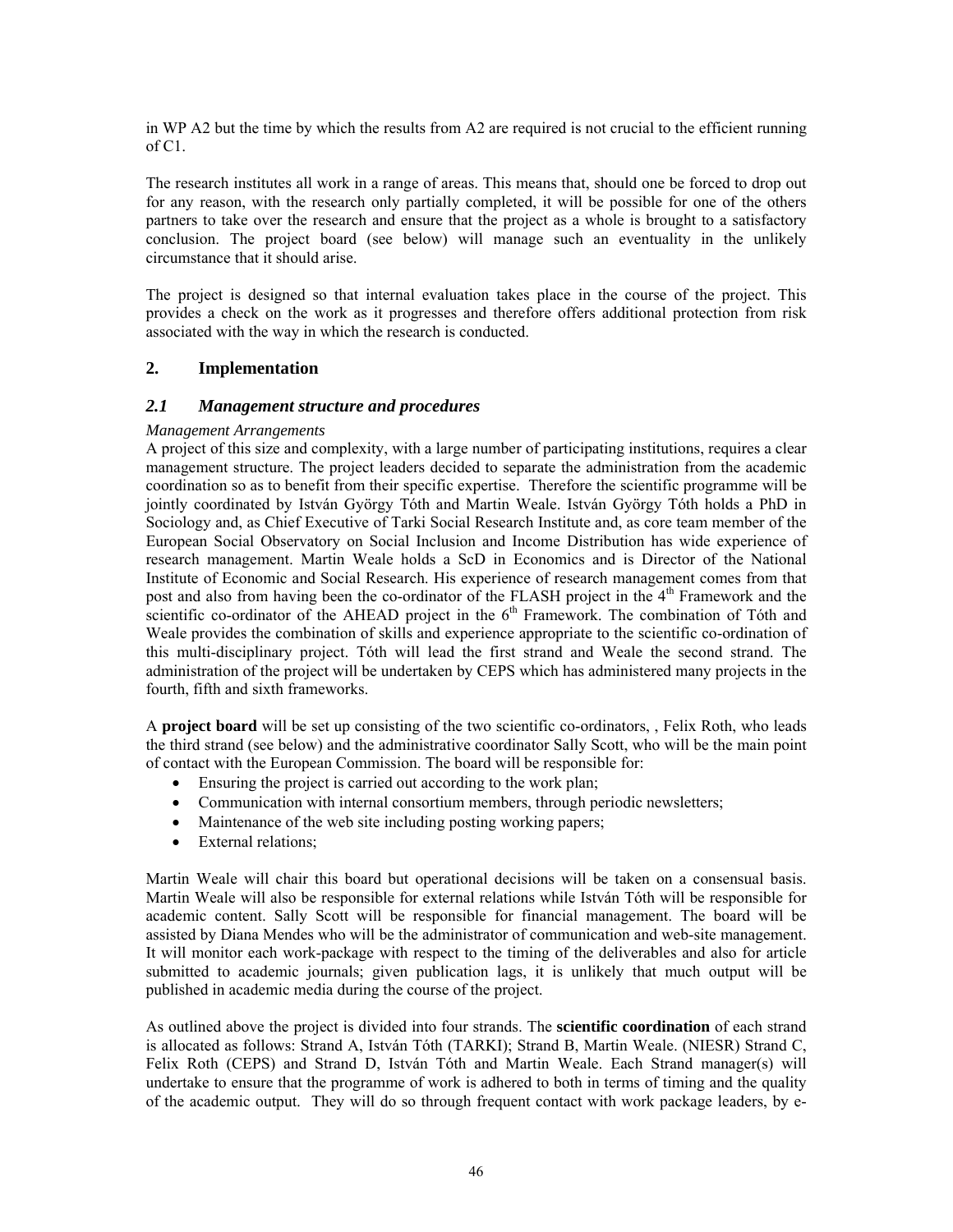mail or at face to face meetings and through contact with individual consortium members by means of periodic consortium meetings. Each work package has a designated leader who will be responsible for its content. The list of WP leaders is shown in table 1.3d

Each participating institution will appoint a project manager. The project manager (one per partner) is responsible for organising and managing the different activities in which his/her institution is involved, including the human and material resources. The project manager is also responsible for the reporting, administrative and financial matters relating to the participation of the institution in the project. All the project managers report to the project board.

A **steering committee** for each strand will be set up consisting of the project managers of that strand and the strand leader. This will meet at each strand/consortium meeting (M3,M12,M18,M30,M36) to review progress and to steer the work of the project board. It is responsible for solving all the issues linked to the global definition, progress and implementation of the project. Problems will be resolved by the steering committee if they cannot be resolved by individual members or are too complex to be solved by any single partner. Decisions will, if necessary, be taken by majority vote, with the strand leader having a casting vote in the event of deadlock. Deliverables will be approved by the strand steering committee. The strand evaluators will be expected to attend strand steering meetings in M12, M25 and M37. Commission evaluators will be invited to attend all strand meetings

Each partner will appoint a **work package leader** for each work package. The work package leader reports to the institution's project manager and may be the same person. The work package leader is responsible for the co-ordination between the different parties involved in a given work package and for monitoring the achievements originating from the different tasks of the work package. He/she is also responsible for ensuring that the results of his work package are suitably integrated with the results coming from the other work packages.

The entire consortium will meet at the inception of the project to plan activities, at the mid-term conference to discuss the academic output and progress. Substantive decisions concerning content and direction of the project will be discussed at these meetings. The consortium meeting in month 30 will plan the integrating work package. In addition to the strand meetings mentioned above meetings will be held on individual work packages as required.

#### *Management Facilities*

In addition to the meetings described above, the following management facilities will be available:

*Communication Procedures* between the different parties and the facilities needed for them will be provided. The European Network of Economic Policy Research Institutes server, maintained by CEPS will be made available to all parties on the project so that documents can be exchanged electronically in an agreed standard format. In addition dedicated bulletin boards for specific work packages and for any other important issues will be created in order to allow an exchange of ideas and know-how on specific subject fields.

In general the implementation of the research project will require frequent meetings/workshops to ensure an efficient flow of data and interfacing between the various components. Technical workshops will be organised if necessary for solving problems linked to a given work package or integration task. Technical aspects, such as problem solving, testing, debugging etc will be addressed. The technical staff will normally take part in such workshops.

#### *Recording and Contact*

E-mail will be the primary means of communication between the partners. The administrative coordinator, CEPS, will take responsibility for recording minutes of consortium meetings and circulating them within two working days of each meeting so that discussions are properly recorded. The strand leaders will produce records of each strand meeting on the same basis.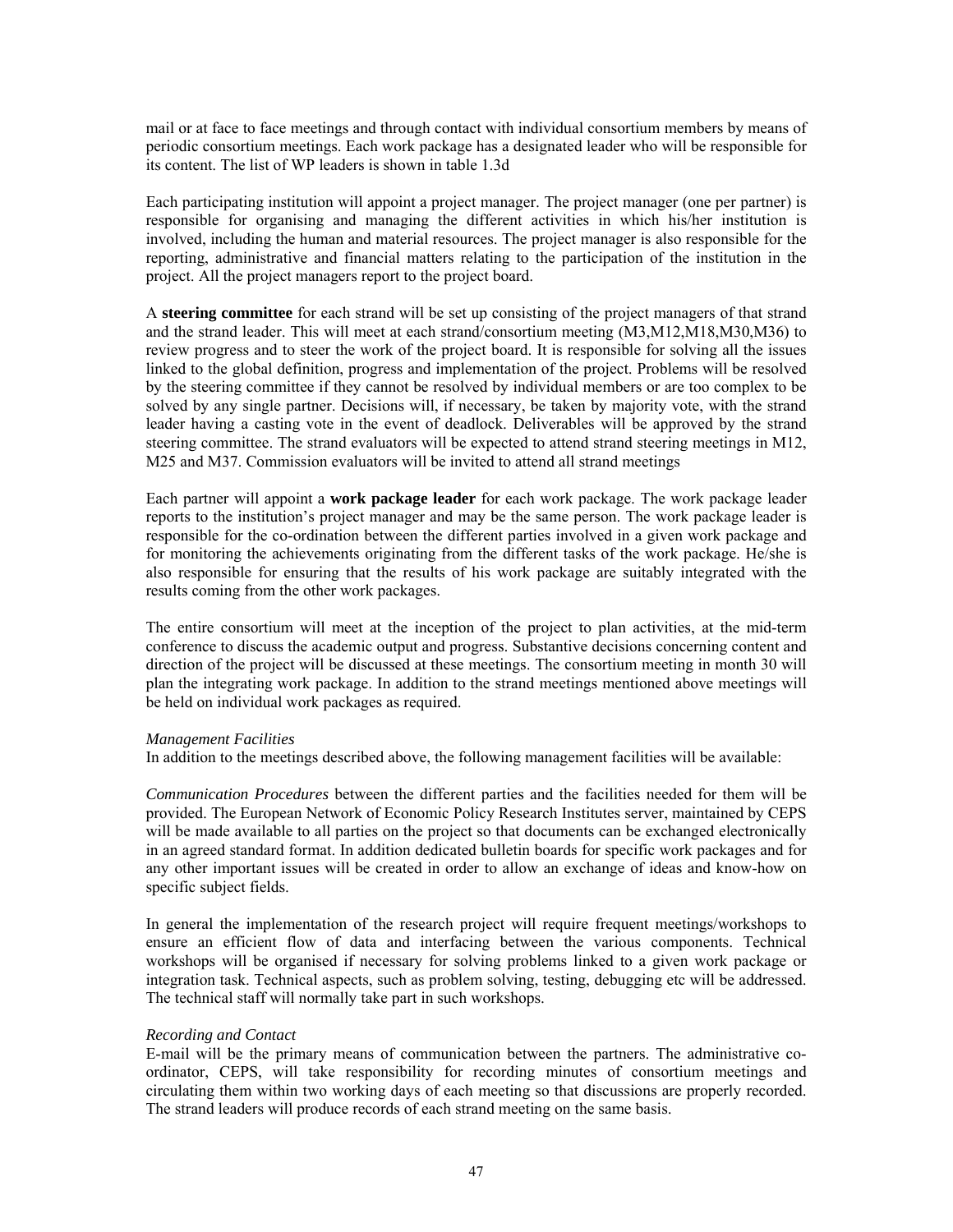# *Reporting*

The work package leaders will provide reports on their work packages as needed to meet the reporting requirements of the Commission and to provide the information needed for the mid-term review.

# *2.2 Individual Participants*

# **1. Centre for European Policy Studies, CEPS**

| NAME of the Institute    | Centre for European Policy Studies (CEPS)                                                                                                                                                                                                                                                                                                                                                                                                                                                                                                                                                                                                                                                                         |
|--------------------------|-------------------------------------------------------------------------------------------------------------------------------------------------------------------------------------------------------------------------------------------------------------------------------------------------------------------------------------------------------------------------------------------------------------------------------------------------------------------------------------------------------------------------------------------------------------------------------------------------------------------------------------------------------------------------------------------------------------------|
| Brief description of the | CEPS is an independent membership-driven organisation with more than                                                                                                                                                                                                                                                                                                                                                                                                                                                                                                                                                                                                                                              |
| organisation, main tasks | 100 corporate members and a large number of central banks, diplomatic                                                                                                                                                                                                                                                                                                                                                                                                                                                                                                                                                                                                                                             |
| and previous experience  | missions and international business organisations in its constituency.<br>CEPS' core business is the conduct of policy research on European affairs<br>and the broad dissemination of its findings through a regular flow of<br>publications, public events and electronic commentary. It strives to bring<br>new knowledge to the attention of decision-makers and to offer fresh<br>insights into important public policy issues of the day.                                                                                                                                                                                                                                                                    |
|                          | Since its founding in 1983, CEPS has acquired a solid reputation for<br>integrity and excellence in research. CEPS has amply demonstrated its<br>ability to anticipate trends and to analyse policy questions well before they<br>become topics of general discussion.                                                                                                                                                                                                                                                                                                                                                                                                                                            |
| <b>Staff profile</b>     |                                                                                                                                                                                                                                                                                                                                                                                                                                                                                                                                                                                                                                                                                                                   |
| Daniel Gros              | Daniel Gros Director of CEPS, Head of the Economic Policy research<br>programme and Senior Research Fellow, holds a PhD in Economics from<br>the University of Chicago (1984). He has served on the staff of the IMF,<br>as an advisor at the European Commission, and as visiting professor at the<br>Catholic University of Leuven and the University of Frankfurt. He was<br>advisor to the European Parliament and member of the Conseil<br>Economique de la Nation (2003-2005); 2001-2003 he was a member of<br>the Conseil d'Analyse Economique (advisory bodies to French Prime<br>Minister and Finance Minister).                                                                                         |
| Felix Roth               | Felix Roth is a research fellow at the CEPS and post-doc fellow at the                                                                                                                                                                                                                                                                                                                                                                                                                                                                                                                                                                                                                                            |
|                          | Georg-August-University in Göttingen. He holds a PhD in economics<br>from Göttingen and a Master degree in sociology from Munich. Before<br>working at CEPS he has been a research fellow of the postgraduate<br>programme "The Future of the European Social Model" in Göttingen. His<br>PhD thesis analysed the relationship between social capital, trust and<br>economic growth. Publications include articles in peer-reviewed journals,<br>one book and chapters in books. His research contribution will be on the<br>impact of social inequalities on social cohesion and work on educational<br>gini-coefficients. He will lead WPC1 and will co-ordinate strand C. He<br>will also participate in WPA1. |
| Sally Scott              | Sally Scott is Head of Finance and Administration at CEPS and has an                                                                                                                                                                                                                                                                                                                                                                                                                                                                                                                                                                                                                                              |
|                          | MBA from the Open University. She is responsible for the financial and<br>administrative coordination of all the research contracts. She has extensive<br>experience in managing FP5 and FP6 research projects, including the<br>financial management of an Integrated Project, and of working with<br>partners from across Europe.                                                                                                                                                                                                                                                                                                                                                                               |
| Diana Mendes             | Diana Mendes is a research assistant at CEPS. She has a BA in                                                                                                                                                                                                                                                                                                                                                                                                                                                                                                                                                                                                                                                     |
|                          | Journalism from Carleton University and is currently finishing her Master<br>degree in international history from the LSE. Ms Mendes will be<br>responsible for the communication and web-site management.                                                                                                                                                                                                                                                                                                                                                                                                                                                                                                        |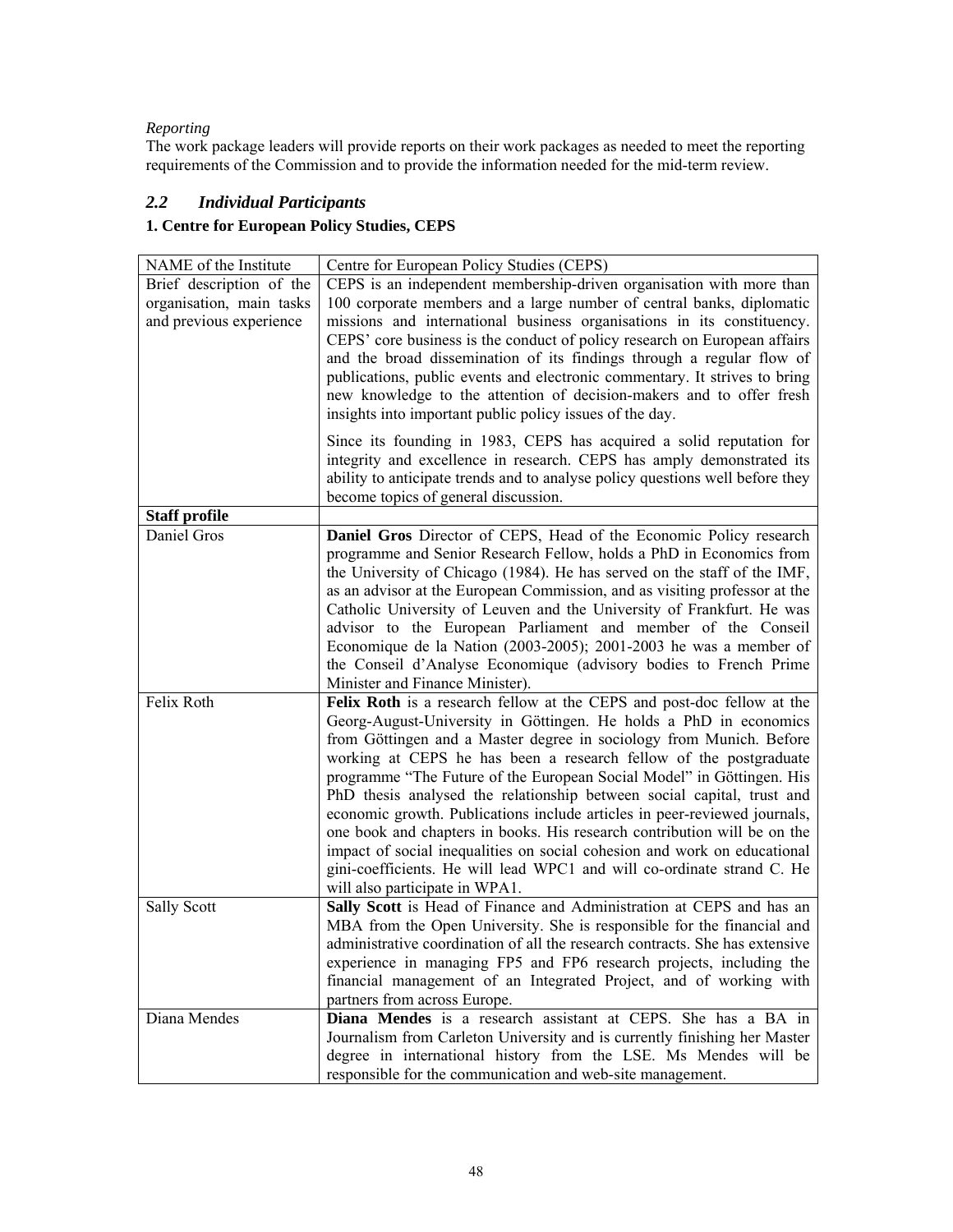# **2. Legal Entity Descriptions: National Institute of Economic and Social Research, UK**

| Brief description of the<br>organisation, main tasks and<br>previous experience | The National Institute was set up in 1938 as an independent research<br>institute. It aims to promote, through quantitative and qualitative<br>research of high academic standard, a deeper understanding of the<br>interaction of economic and social forces that affect people's lives and<br>to identify policies which will improve them. It has nearly thirty<br>researchers with the majority working on issues surrounding labour<br>markets, training and education, household behaviour, productivity<br>and economic growth. Its Director reports to a Council consisting of<br>leading figures from business, policy-making and academia. The<br>research that it carries out is for the most part funded by specific<br>research contracts and the National Institute conducts its research to<br>high academic standards with the goal of publication in highly-<br>regarded academic journals. The National Institute has a history of<br>involvement and scientific leadership of projects involving<br>international collaboration, including projects under FP7 and its<br>precursors. |
|---------------------------------------------------------------------------------|---------------------------------------------------------------------------------------------------------------------------------------------------------------------------------------------------------------------------------------------------------------------------------------------------------------------------------------------------------------------------------------------------------------------------------------------------------------------------------------------------------------------------------------------------------------------------------------------------------------------------------------------------------------------------------------------------------------------------------------------------------------------------------------------------------------------------------------------------------------------------------------------------------------------------------------------------------------------------------------------------------------------------------------------------------------------------------------------------------|
|                                                                                 | Relevance of institute's work for the particular project proposal Over many years the National                                                                                                                                                                                                                                                                                                                                                                                                                                                                                                                                                                                                                                                                                                                                                                                                                                                                                                                                                                                                          |
|                                                                                 | Institute has been at the forefront of work on issues related to inequality. Recent projects have included<br>analysis of income dynamics, and study of the effects of state pension reforms on inequality. It has also<br>carried out important work on international comparisons, most recently under the EU-KLEMS project.<br>Its expertise on international comparisons will be brought to bear on the comparison of incomes at key<br>points on the income distribution across countries and over time. Its expertise on the use of dynamic<br>programming models used to study state pension reforms, for example in the DEMWEL project,<br>enables it to address the issue of myopia and its implications for saving and participation in education.                                                                                                                                                                                                                                                                                                                                             |
| Project Number, Relevance                                                       | EUKLEMS- Cross-country comparisons using PPP data<br>DEMWEL- use of dynamic programming to examine saving under<br>uncertainty                                                                                                                                                                                                                                                                                                                                                                                                                                                                                                                                                                                                                                                                                                                                                                                                                                                                                                                                                                          |
| <b>Staff Profile</b>                                                            |                                                                                                                                                                                                                                                                                                                                                                                                                                                                                                                                                                                                                                                                                                                                                                                                                                                                                                                                                                                                                                                                                                         |
| Martin Weale                                                                    | Director of NIESR since 1995. MA Cantab 1977, ScD 2006, CBE. He<br>has a wide body of experience in working on economic and statistical<br>issues, including the analysis of pension reform using dynamic<br>programming and analysis of welfare indicators. Published in journals<br>such as Review of Economic Studies, Economic Journal. Journal of<br>Public Economics. He will be joint scientific co-ordinator of the<br>project and will lead WPA2                                                                                                                                                                                                                                                                                                                                                                                                                                                                                                                                                                                                                                               |
| Justin van de Ven                                                               | Research Fellow at NIESR since 2002. DPhil Oxon 2002 Developed<br>dynamic programming models for application to analysis of<br>household behaviour. Also worked on equivalence scales and their<br>relationship with tax systems. Published in journals such as <i>Economic</i><br>Journal and Oxford Bulletin of Economics and Statistics. To work<br>on WPB3                                                                                                                                                                                                                                                                                                                                                                                                                                                                                                                                                                                                                                                                                                                                          |
| Silvia Lui                                                                      | Research Officer NIESR since 2007. PhD Queen Mary College 2007.<br>Recent research involves the analysis of survey data and in matching<br>different data sets. Also expert in time-series methods. To work on<br>WPA2                                                                                                                                                                                                                                                                                                                                                                                                                                                                                                                                                                                                                                                                                                                                                                                                                                                                                  |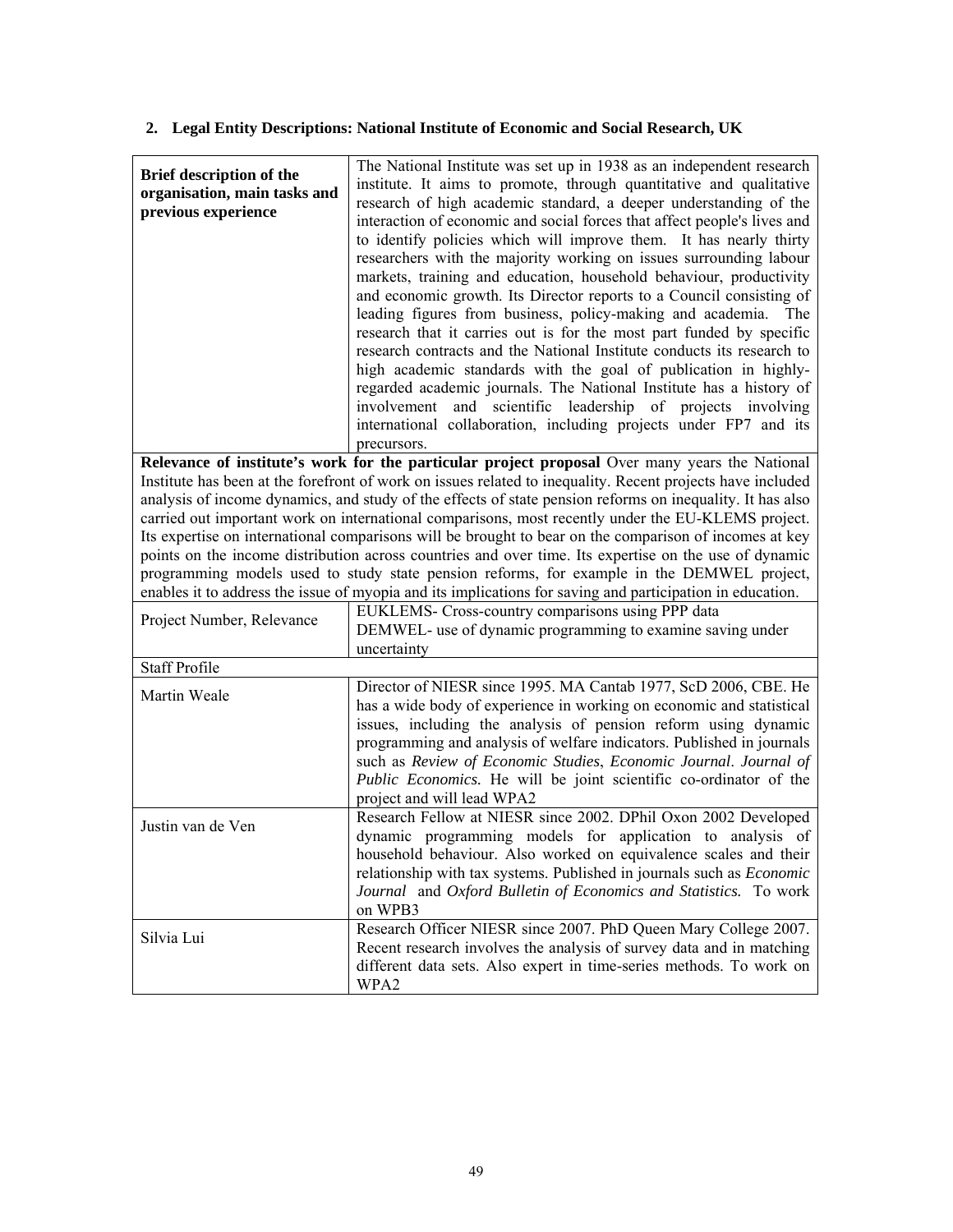| NAME of the<br>Institute                                                              | <b>TARKI</b> Social Research Institute                                                                                                                                                                                                                                                                                                                                                                                                                                                                                                                                                                                                                                                                                                                                                                                                                       |
|---------------------------------------------------------------------------------------|--------------------------------------------------------------------------------------------------------------------------------------------------------------------------------------------------------------------------------------------------------------------------------------------------------------------------------------------------------------------------------------------------------------------------------------------------------------------------------------------------------------------------------------------------------------------------------------------------------------------------------------------------------------------------------------------------------------------------------------------------------------------------------------------------------------------------------------------------------------|
| Brief description<br>of the<br>organisation, main<br>tasks and previous<br>experience | TARKI Social Research Institute, founded in Budapest in 1985, is an employee-<br>owned, non-partisan research centre. The institute's profile comprises research<br>on a wide range of issues related to social stratification, labour markets, income<br>distribution, intergenerational transfers, tax-benefit systems, consumption and<br>lifestyle patterns and attitudes. Recent additions to TARKI include a public<br>health unit and an institute for macroeconomic research. TARKI is engaged in<br>the analysis of Hungarian social issues with a strong emphasis on comparative<br>analyses, and provides expertise on European social structure, income<br>distribution, social mobility and attitudes as well as on the operation of national<br>social welfare regimes. TARKI regularly advises international and national<br>decision-makers. |
|                                                                                       | TARKI publishes the highly regarded Hungarian Social Report. TARKI hosts<br>Hungary's national social science data archive, a member of the Council of<br>European Social Science Data Archives (CESSDA).                                                                                                                                                                                                                                                                                                                                                                                                                                                                                                                                                                                                                                                    |
|                                                                                       | Relevance of institute's work for the particular project proposal<br>TARKI has conducted the Hungarian Household Panel Study (yearly between 1991 and 1997, and a<br>follow-up in 2007-2008), and the TARKI Household Monitor Survey. TARKI produces annual reports<br>on European income distribution trends within the framework of the Social Situation Observatory.<br>TARKI participated in SIMGLOBE – Is Social Europe Fit for Globalization?, which identified policy<br>challenges arising from the impact of globalization on European social conditions. IN 2008 TARKI<br>has published its European Social Report on the 27 EU Member States using data from EU-SILC.                                                                                                                                                                             |
| Project Number,<br>Relevance                                                          | TARKI will coordinate the three work packages of Strand A. TARKI will also<br>lead work packages $A1 -$ "Evolution of inequality" and $C2 -$ "Attitudes to<br>Inequalities" and will contribute to work package A2. TARKI has experience<br>coordinating international research projects and actively participates in<br>international research networks.                                                                                                                                                                                                                                                                                                                                                                                                                                                                                                    |
| <b>Staff profile</b>                                                                  |                                                                                                                                                                                                                                                                                                                                                                                                                                                                                                                                                                                                                                                                                                                                                                                                                                                              |
| András Gábos                                                                          | Senior Researcher. Areas of Specialisation: fertility effects of intergenerational<br>transfers, cost of raising children, work incentive effects of family policies,<br>poverty                                                                                                                                                                                                                                                                                                                                                                                                                                                                                                                                                                                                                                                                             |
| Márton Medgyesi                                                                       | Senior Researcher. Areas of Specialisation: income distribution, private and<br>public intergenerational transfers, and redistribution                                                                                                                                                                                                                                                                                                                                                                                                                                                                                                                                                                                                                                                                                                                       |
| Péter Róbert                                                                          | Senior Researcher. Areas of Specialisation: social stratification and mobility,<br>educational inequalities, and life course transitions                                                                                                                                                                                                                                                                                                                                                                                                                                                                                                                                                                                                                                                                                                                     |
| Tamás Rudas                                                                           | Academic Director and Senior Researcher. Areas of Specialisation: empirical<br>research methodology, statistical modelling, multivariate data analysis,<br>categorical data analysis, micro-simulation                                                                                                                                                                                                                                                                                                                                                                                                                                                                                                                                                                                                                                                       |
| Péter Szivós                                                                          | Managing Director and Senior Researcher. Areas of Specialisation: income<br>distribution analysis, poverty, social indicators, micro-simulation. To work on<br>WPA2                                                                                                                                                                                                                                                                                                                                                                                                                                                                                                                                                                                                                                                                                          |
| István<br>György<br>Tóth                                                              | Director and Senior Researcher, Areas of Specialisation: income distribution,<br>poverty, social policy, economics of the welfare state, attitudes towards social<br>policy. Joint scientific co-ordinator. Lead WPA1. Work on WPC2                                                                                                                                                                                                                                                                                                                                                                                                                                                                                                                                                                                                                          |

# **3. Legal Entity Descriptions: TARKI Social Research Institute, Budapest**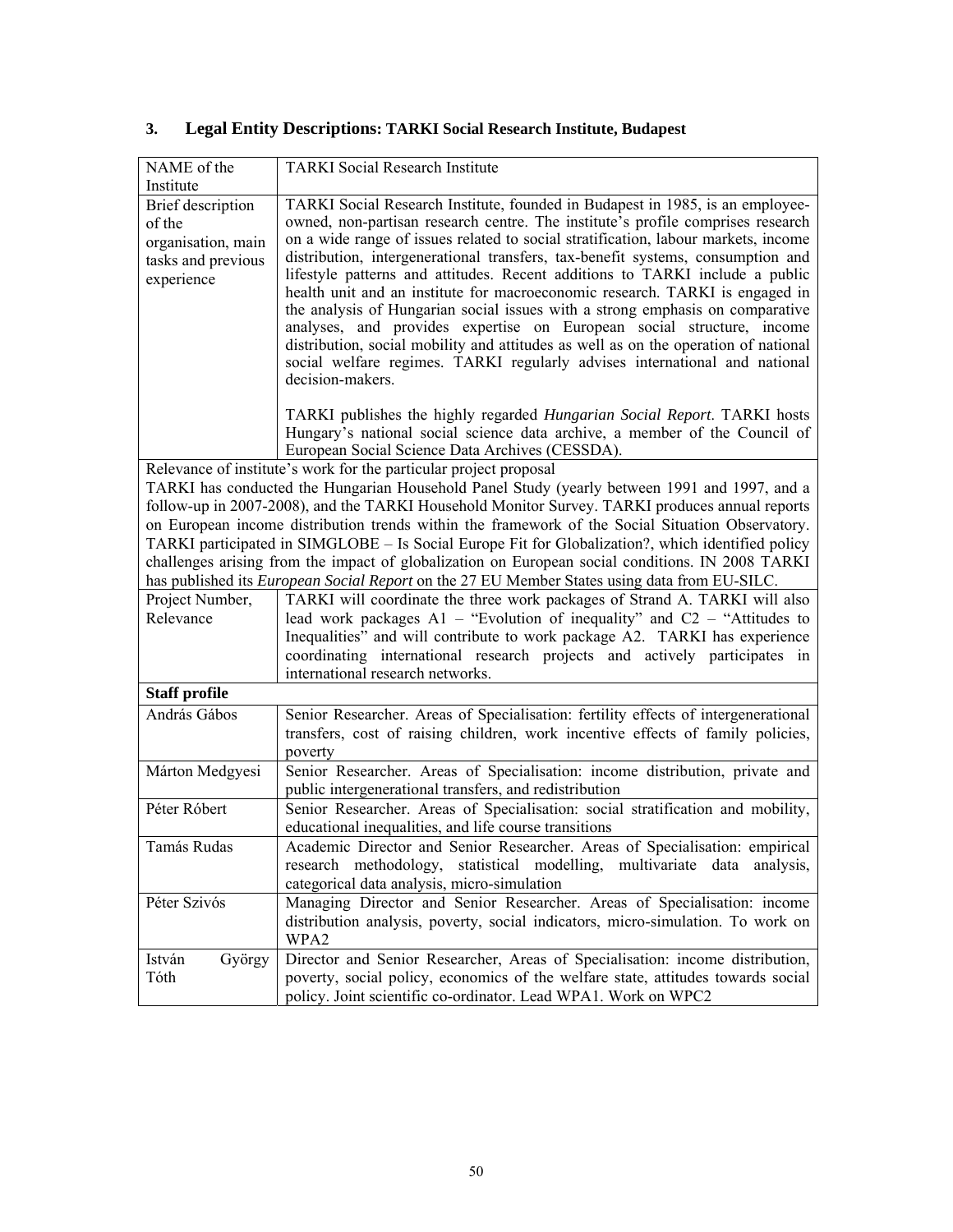| NAME of the<br>Institute | The Economic and Social Research Institute, Dublin (ESRI)                                                                                                               |
|--------------------------|-------------------------------------------------------------------------------------------------------------------------------------------------------------------------|
| <b>Brief</b> description | The Irish Economic and Social Research Institute (ESRI) is a not-for-profit                                                                                             |
| of<br>the                | organisation, which was founded in 1960. ESRI research has been a vital                                                                                                 |
| organisation,            | constituent in national and international debates on economic and social issues                                                                                         |
|                          |                                                                                                                                                                         |
| main tasks and           | over the past 40 years. The fundamental aim of the ESRI is to bring the latest                                                                                          |
| previous                 | thinking in economics and the social sciences to the actual and potential problems                                                                                      |
| experience               | of Irish and European society. Thus, ESRI research is primarily policy oriented and                                                                                     |
|                          | the Institute's research programme covers a broad range of topics including the                                                                                         |
|                          | labour market, social exclusion, the environment, education and health. A central                                                                                       |
|                          | theme in the research conducted at the ESRI is the determinants of growth and                                                                                           |
|                          | convergence at the national, regional and firm level. In all activities the ESRI's                                                                                      |
|                          | goals are academic excellence, objectivity, policy relevance, and widespread                                                                                            |
|                          | dissemination of results. Contact with other researchers and dissemination of ESRI                                                                                      |
|                          | research is achieved through a range of events and publications. ESRI research is                                                                                       |
|                          | published in international journals, books, and working paper series including the                                                                                      |
|                          | Institute's own publication series.                                                                                                                                     |
|                          | Relevance of institute's work for the particular project proposal                                                                                                       |
|                          | Researchers at the Economic and Social Research Institute have published widely on stratification,                                                                      |
|                          | inequality and social mobility and this research has increasingly turned to the impact of social                                                                        |
|                          | disadvantage on health outcomes and the extent to which disadvantage is transmitted across                                                                              |
|                          | generations. Working in the social mobility tradition, ESRI researchers have been at the fore-front of                                                                  |
|                          | analyses of intergenerational mobility in Ireland and other industrialised countries. A strong theme of                                                                 |
|                          | the institutes work has been the measurement of poverty, deprivation and social exclusion as well as                                                                    |
|                          | analysis of the processes leading individuals and households into and from poverty and social                                                                           |
|                          | exclusion. Recent work has focused on the extent to which the multi-dimensionality of social                                                                            |
|                          | exclusion can lead to vicious circle processes which decrease the chances of the person leaving                                                                         |
|                          | poverty. A third theme of the Institutes work is the manner in which lower income, education and                                                                        |
|                          | social class impact on morbidity and mortality and the role of health behaviours in this. This project                                                                  |
|                          | will bring together all three of these themes to examine important questions about the intergenerational<br>transmission of health status and educational disadvantage. |
| Project                  | The ESRI will contribute the work package WPB1 on Intergenerational Mobility and                                                                                        |
| Number,                  | Family Background Effects on Returns to Education and will lead WPB2 on the                                                                                             |
| Relevance                | intergenerational transmission of health inequalities.                                                                                                                  |
|                          |                                                                                                                                                                         |
| <b>Staff profile</b>     |                                                                                                                                                                         |
| Richard Layte            | Professor RICHARD LAYTE MSc Oxon 1992; Dphil Oxon 1996: Based at the                                                                                                    |
|                          | ESRI, Richard Layte is the principal investigator on WPB2. Prof. Layte has                                                                                              |
|                          | extensive experience in the analysis of complex social surveys including analysis of                                                                                    |
|                          | a number of comparative social surveys including the European Household Panel                                                                                           |
|                          | Study and EU-SILC.                                                                                                                                                      |
| <b>Bertrand Maitre</b>   | BERTRAND MAÏTRE MA Sorbonne 1990: Bertrand Maître is a Research Officer                                                                                                 |
|                          | at the Economic and Social Research Institute, Dublin. His main research interests                                                                                      |
|                          | focus on multidimensional approaches to poverty, social exclusion and quality of                                                                                        |
|                          | He has gained extensive experience in the use of a wide range of large<br>life.                                                                                         |
|                          | European (ECHP, EU-SILC, European Quality of Life Survey) and Irish data sets.                                                                                          |
|                          | He has published articles on these issues in various international journals, e.g. The                                                                                   |
|                          | European Sociological Review, The Journal of European Social Policy and Social                                                                                          |
|                          | <b>Indicators Research.</b>                                                                                                                                             |

# **4. The Economic and Social Research Institute (ESRI), Dublin**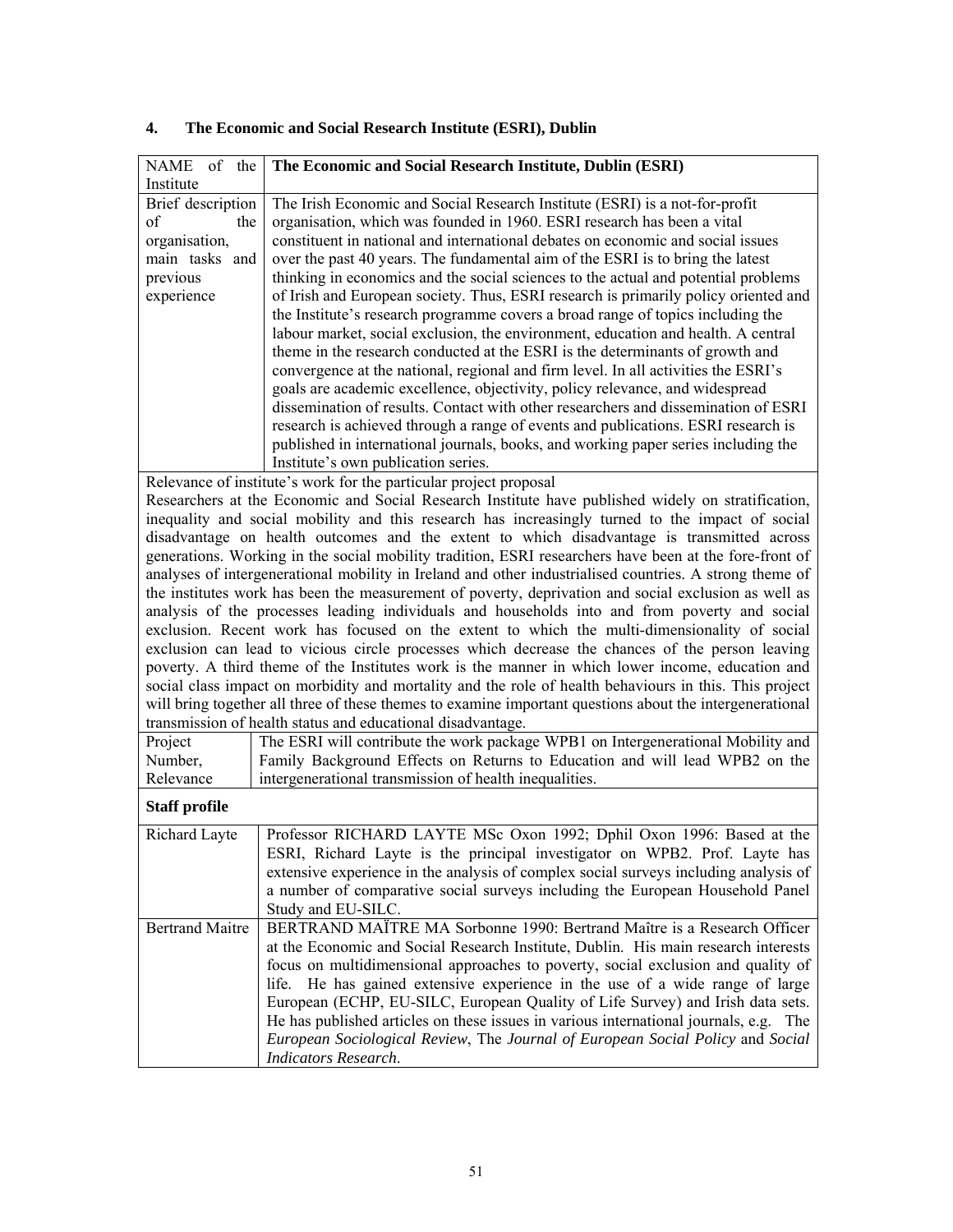| NAME of the<br>Institute                                                                    | ISAE – Istituto di Studi e Analisi Economica (Institute for Studies and<br>Economic Analysis)                                                                                                                                                                                                                                                                                                                                                                                                                                                                                                                                                                                                                                                                                                                                                                                                                                                                                                                                                                                                                                                  |  |
|---------------------------------------------------------------------------------------------|------------------------------------------------------------------------------------------------------------------------------------------------------------------------------------------------------------------------------------------------------------------------------------------------------------------------------------------------------------------------------------------------------------------------------------------------------------------------------------------------------------------------------------------------------------------------------------------------------------------------------------------------------------------------------------------------------------------------------------------------------------------------------------------------------------------------------------------------------------------------------------------------------------------------------------------------------------------------------------------------------------------------------------------------------------------------------------------------------------------------------------------------|--|
| Brief description<br>of<br>the<br>organisation,<br>main tasks and<br>previous<br>experience | ISAE is a public research institute that conducts analyses, research projects and<br>forecasts suited to economic and social policy decisions. ISAE carries out business<br>and consumer surveys; provides quarterly and annual macroeconomic forecasts;<br>supplies studies on economic structure, public finance and welfare; examines the<br>economic policies attained through the public budget and through regulation;<br>analyses the complex dynamics of sustainable development in its environmental,<br>economic and social aspects.<br>ISAE was set up in 1999 and stems from the merge between the National Institute<br>for Studies on Economic Cycles (ISCO) and the Institute of Studies for Economic<br>Planning (ISPE) which - up to 1998 - had provided technical support for short- and<br>long-term studies respectively.<br>ISAE is part of the Italian public research bodies and institutions. It carries out<br>analyses and research projects "with the specific target of making useful analyses<br>for the economic and social policy decisions of the Government, of Parliament and<br>of the General Government". |  |
| mobility and education.                                                                     | Relevance of institute's work for the particular project proposal<br>The department Microeconomics analyses income distribution and human development issues and<br>studies the policies to improve equity and equality of opportunity. Its researchers have a long<br>experience on social and distributional issues and conducted projects on interaction between social                                                                                                                                                                                                                                                                                                                                                                                                                                                                                                                                                                                                                                                                                                                                                                     |  |
| Project                                                                                     | ISAE will lead WPB1, on Intergenerational Mobility and Family Background Effects                                                                                                                                                                                                                                                                                                                                                                                                                                                                                                                                                                                                                                                                                                                                                                                                                                                                                                                                                                                                                                                               |  |
| Number,                                                                                     | on Returns to Education. ISAE has a wide experience in international research                                                                                                                                                                                                                                                                                                                                                                                                                                                                                                                                                                                                                                                                                                                                                                                                                                                                                                                                                                                                                                                                  |  |
| Relevance                                                                                   | projects, and has participated in three projects under the 6 <sup>th</sup> Research Framework<br>Programme financed by the European Commission (AHEAD, AIM, EU KLEMS).                                                                                                                                                                                                                                                                                                                                                                                                                                                                                                                                                                                                                                                                                                                                                                                                                                                                                                                                                                         |  |
| <b>Staff profile</b>                                                                        |                                                                                                                                                                                                                                                                                                                                                                                                                                                                                                                                                                                                                                                                                                                                                                                                                                                                                                                                                                                                                                                                                                                                                |  |
| Stefania Gabriele                                                                           | Director of the "Microeconomics" Research Unit, ISAE. Areas of Specialisation:<br>welfare state, income distribution, social issues.                                                                                                                                                                                                                                                                                                                                                                                                                                                                                                                                                                                                                                                                                                                                                                                                                                                                                                                                                                                                           |  |
| Michele Raitano                                                                             | Research consultant in the "Microeconomics" Research Unit ISAE. Areas of<br>Specialization: welfare state, social security, social mobility.                                                                                                                                                                                                                                                                                                                                                                                                                                                                                                                                                                                                                                                                                                                                                                                                                                                                                                                                                                                                   |  |

# **5. Legal Entity Descriptions: ISAE – Istituto di Studi e Analisi Economica**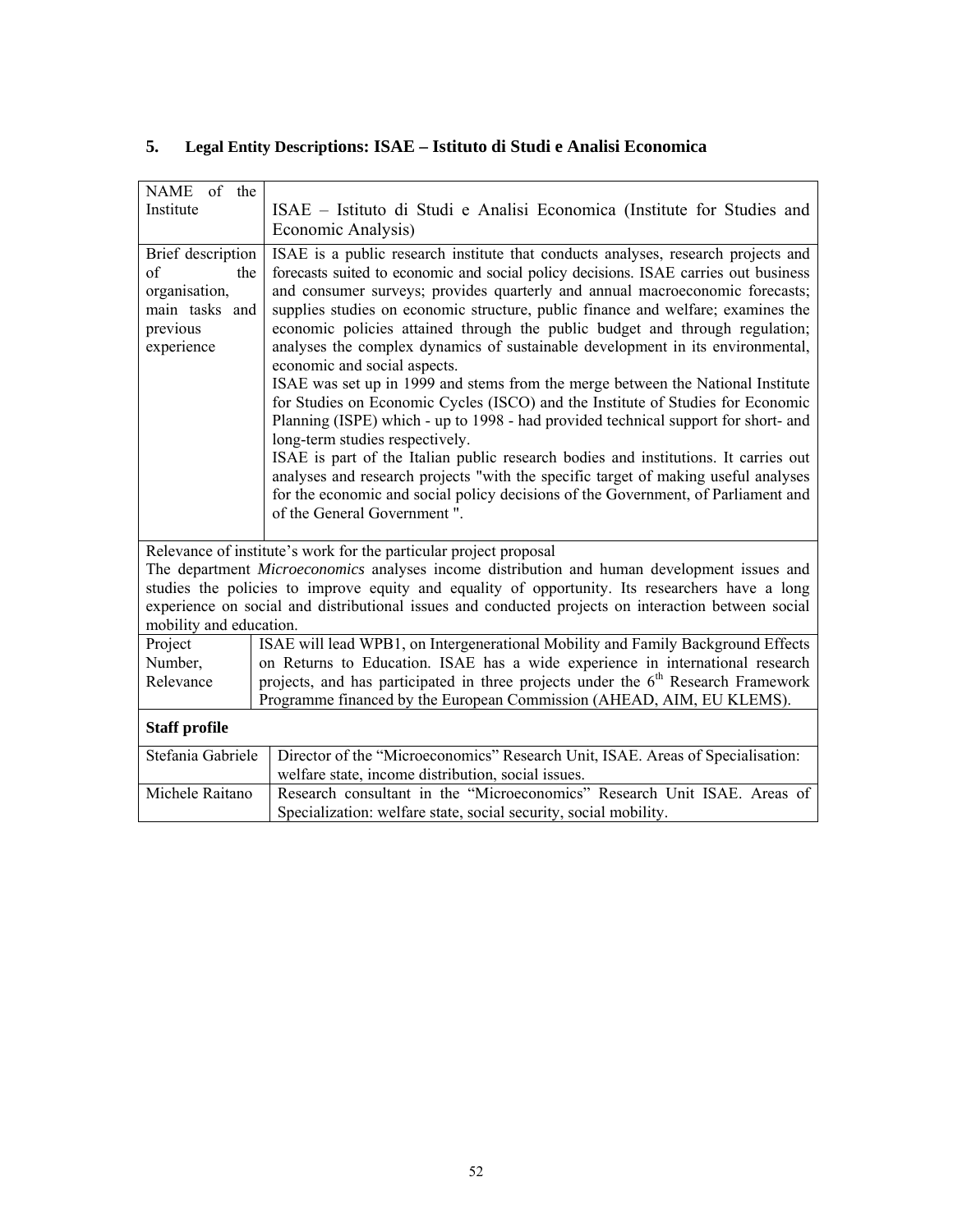# **6. Legal Entity Descriptions: CRISS Italy**

| Brief description of the<br>organisation, main tasks<br>and previous experience | CRISS (Centro di ricerche interuniversitario sullo stato sociale), is a network<br>of economists working on the Welfare States, which has been promoted by<br>academics and researchers of the Universities of Siena, Rome "La Sapienza"<br>and Bocconi University, Milan. The mission of the CRISS is to carry out<br>research work on the variety of models by which social protection is<br>implemented, with a special focus on the European Union in the era of<br>globalisation. In these years, the research work by CRISS members has been<br>presented in many Seminars and Conferences. Also a number of Working<br>Papers have been published. Many of these papers have appeared on leading<br>scientific journals                                                                                                                                                                                                                                                                                                                                               |
|---------------------------------------------------------------------------------|------------------------------------------------------------------------------------------------------------------------------------------------------------------------------------------------------------------------------------------------------------------------------------------------------------------------------------------------------------------------------------------------------------------------------------------------------------------------------------------------------------------------------------------------------------------------------------------------------------------------------------------------------------------------------------------------------------------------------------------------------------------------------------------------------------------------------------------------------------------------------------------------------------------------------------------------------------------------------------------------------------------------------------------------------------------------------|
|                                                                                 | Relevance of institute's work for the particular project proposal The relevance of the CRISS for the<br>organisation of the project proposal lies in the papers, database, deliverables and policy proposals produced<br>in the FP6 project "Inequality: Mechanisms, effects and policies", The CRISS has played the role of the<br>leading institutions in carrying out this research project, which has now been completed. The project has<br>pursued three objectives: a. to analyse the economic and social mechanisms that are producing polarisation<br>and inequality within European countries, within EU neighbouring Countries; b. to investigate the effects<br>inequality has in societies, and its relations with economic performance and social integration; c. to identify<br>actual and possible policies, at the national, EU and global levels. A variety of economic (taxation,<br>expenditure, welfare reform, etc.) and social (on gender, immigrant, social rights) policies have been<br>proposed, aimed at counteracting inequality within Europe. |
| Project Number,<br>Relevance                                                    | INEQ, Contract No 2005-029093                                                                                                                                                                                                                                                                                                                                                                                                                                                                                                                                                                                                                                                                                                                                                                                                                                                                                                                                                                                                                                                |
|                                                                                 | <b>Staff profile</b>                                                                                                                                                                                                                                                                                                                                                                                                                                                                                                                                                                                                                                                                                                                                                                                                                                                                                                                                                                                                                                                         |
| Staff member (add as<br>many lines as you need)                                 | Francesco Farina, Professor of Economics at the Faculty of Economics of the<br>University of Siena. Francesco Farina teaches European Economics in the PhD<br>Programme. His previous teaching positions were at the Universities of Naples<br>and Perugia in Italy and at the University of Toronto in Canada. He is the<br>author of books and articles on Theory and Measurement of Economic<br>Inequality, European Economic Integration among other topics. He has<br>contributed with four papers to the Work Package 6 of the CRISS research<br>project "Inequality: Mechanisms, effects and policies".                                                                                                                                                                                                                                                                                                                                                                                                                                                               |
|                                                                                 | Gianluca Grimalda, research fellow at IN+ - Center for Innovation,<br>Technology and Policy Research (Instituto Superior Tecnico, Lisbon) and<br>visiting fellow at the Centre for the Study of Globalisation and Regionalisation<br>(Warwick University). Gianluca Grimalda (PhD in Economics, Southampton,<br>2003) has formerly been research fellow and teaching assistant at Warwick<br>University. He has co-ordinated a research programme on "Globalisation and<br>regional integration: Their Impacts on Employment and Inequality in EU<br>Neighbouring Countries", as a part of a research project on "Inequality:<br>Mechanisms, Effects, and Policies", funded by the European Commission. He<br>has publications on International Review of Applied Economics and<br>Constitutional Political Economy.                                                                                                                                                                                                                                                         |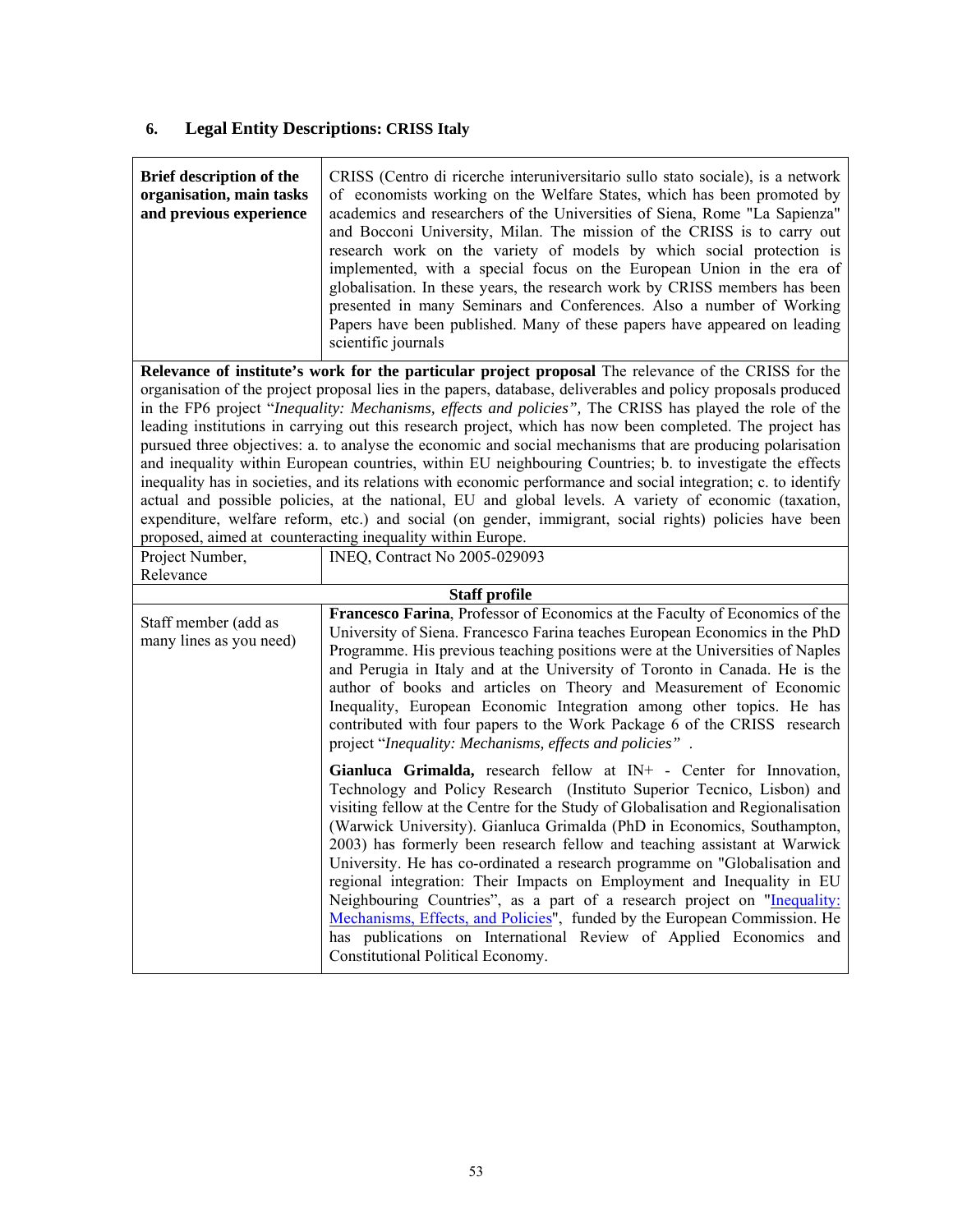| of<br><b>NAME</b><br>the                                                                                                                                                                                                                                                                                                                                                                                                                               | The Kiel Institute for the World Economy                                                                                                                                                                                                                                                                                                                                                                                                                                                                                                                                                                                                                                                                                                                                                                                                                                                                  |  |
|--------------------------------------------------------------------------------------------------------------------------------------------------------------------------------------------------------------------------------------------------------------------------------------------------------------------------------------------------------------------------------------------------------------------------------------------------------|-----------------------------------------------------------------------------------------------------------------------------------------------------------------------------------------------------------------------------------------------------------------------------------------------------------------------------------------------------------------------------------------------------------------------------------------------------------------------------------------------------------------------------------------------------------------------------------------------------------------------------------------------------------------------------------------------------------------------------------------------------------------------------------------------------------------------------------------------------------------------------------------------------------|--|
| Institute                                                                                                                                                                                                                                                                                                                                                                                                                                              |                                                                                                                                                                                                                                                                                                                                                                                                                                                                                                                                                                                                                                                                                                                                                                                                                                                                                                           |  |
| Brief description<br>of the<br>organisation,<br>main tasks and<br>previous<br>experience                                                                                                                                                                                                                                                                                                                                                               | The Kiel Institute is an international centre for research in global economic affairs,<br>economic policy consulting and economic education. The Institute engages<br>especially in creating solutions to urgent problems in global economic affairs. On<br>basis of its research, the Institute advices decision-makers in policy, business, and<br>society and informs the broader public about important developments in<br>international economic policy. As a portal to research in global economic affairs,                                                                                                                                                                                                                                                                                                                                                                                         |  |
| the Kiel Institute has established a network of International Research Fellows that<br>supports the worldwide awareness of the Institute's activities and gives additional<br>research impulses in form of scientific advice, joint research, and teaching stays in<br>Kiel.<br>The research of the Kiel Institute focuses on creating solutions to urgent problems<br>in global economic affairs that meld economic efficiency and social justice and |                                                                                                                                                                                                                                                                                                                                                                                                                                                                                                                                                                                                                                                                                                                                                                                                                                                                                                           |  |
|                                                                                                                                                                                                                                                                                                                                                                                                                                                        | offer adequate incentives for economic activity based on individual initiative.                                                                                                                                                                                                                                                                                                                                                                                                                                                                                                                                                                                                                                                                                                                                                                                                                           |  |
|                                                                                                                                                                                                                                                                                                                                                                                                                                                        | Relevance of institute's work for the particular project proposal<br>The research area Reforming The Welfare Society analyses how welfare states—with their objectives<br>to provide social insurance, redistribution, lifecycle transfers, and access to services subject to market<br>failures (such as education and health services)—respond to the challenges created by global changes<br>as well as how should reform policies be designed to enhance people's adaptability, so that they can<br>turn themselves from losers into winners on their own. The research area aims to examine the<br>effectiveness of welfare policies from the perspective of economic efficiency and equity.<br>The research area The Global Division of Labour empirically assesses major aspects of the<br>international division of labour in the globalizing world economy. The activities of this research area |  |
|                                                                                                                                                                                                                                                                                                                                                                                                                                                        | address the challenge of integrating an increasing number of countries into the international division of<br>labour without widening the income gap between these countries, as well as the corresponding<br>challenge of adjusting the pattern of specialization of integrating countries without widening the<br>income differences within these countries.                                                                                                                                                                                                                                                                                                                                                                                                                                                                                                                                             |  |
| Project<br>Number,<br>Relevance                                                                                                                                                                                                                                                                                                                                                                                                                        | The Kiel Institute will contribute the work package WP2.5 on Institutional Drivers of<br>Inequality analyzing the effects of technical change and complementarities between<br>different stages in education and training on income, employment, and inequality as<br>well as the effects of institutions on inequality. The Kiel Institute has extensive<br>experience in managing complex research projects, often with international<br>collaborators.                                                                                                                                                                                                                                                                                                                                                                                                                                                 |  |
| <b>Staff profile</b>                                                                                                                                                                                                                                                                                                                                                                                                                                   |                                                                                                                                                                                                                                                                                                                                                                                                                                                                                                                                                                                                                                                                                                                                                                                                                                                                                                           |  |
| Alessio J.G.<br><b>Brown</b>                                                                                                                                                                                                                                                                                                                                                                                                                           | Head of the Research Area "Reforming the Welfare Society", Areas of<br>Specialisation: Labour Economics, Labour Market Policy and Institutions.                                                                                                                                                                                                                                                                                                                                                                                                                                                                                                                                                                                                                                                                                                                                                           |  |
| Dennis Görlich                                                                                                                                                                                                                                                                                                                                                                                                                                         | Research Associate, Areas of Specialisation: Inequality on European Labour<br>Markets, Human Capital, Migration and Remittances                                                                                                                                                                                                                                                                                                                                                                                                                                                                                                                                                                                                                                                                                                                                                                           |  |
| Erich Gundlach                                                                                                                                                                                                                                                                                                                                                                                                                                         | Management Coordinator Research, Areas of Specialization: International<br>Productivity Differences, Economic Growth and Trade, Global Long-run<br>Transitions                                                                                                                                                                                                                                                                                                                                                                                                                                                                                                                                                                                                                                                                                                                                            |  |
| Wolfgang<br>Lechthaler                                                                                                                                                                                                                                                                                                                                                                                                                                 | Research Associate, specialised in Labour Economics, Human Capital, Monetary<br>Policy and International Economics.                                                                                                                                                                                                                                                                                                                                                                                                                                                                                                                                                                                                                                                                                                                                                                                       |  |
| Christian Merkl                                                                                                                                                                                                                                                                                                                                                                                                                                        | Head of the Research Area "Monetary Policy under Market Imperfections",<br>Assistant Professor, CAU Kiel; Areas of Specialisation: Macroeconomic<br>Policies, Labour Market Rigidities, and the Interactions of Monetary Policy and<br>Labour Markets                                                                                                                                                                                                                                                                                                                                                                                                                                                                                                                                                                                                                                                     |  |
| Dennis J. Snower                                                                                                                                                                                                                                                                                                                                                                                                                                       | President, Kiel Institute for the World Economy, Professor, CAU Kiel. Areas of<br>Specialisation: Labour Economics, Monetary Policy, Reforming the Welfare<br>Society                                                                                                                                                                                                                                                                                                                                                                                                                                                                                                                                                                                                                                                                                                                                     |  |

# **7. Legal Entity Descriptions: Kiel Institute for the World Economy**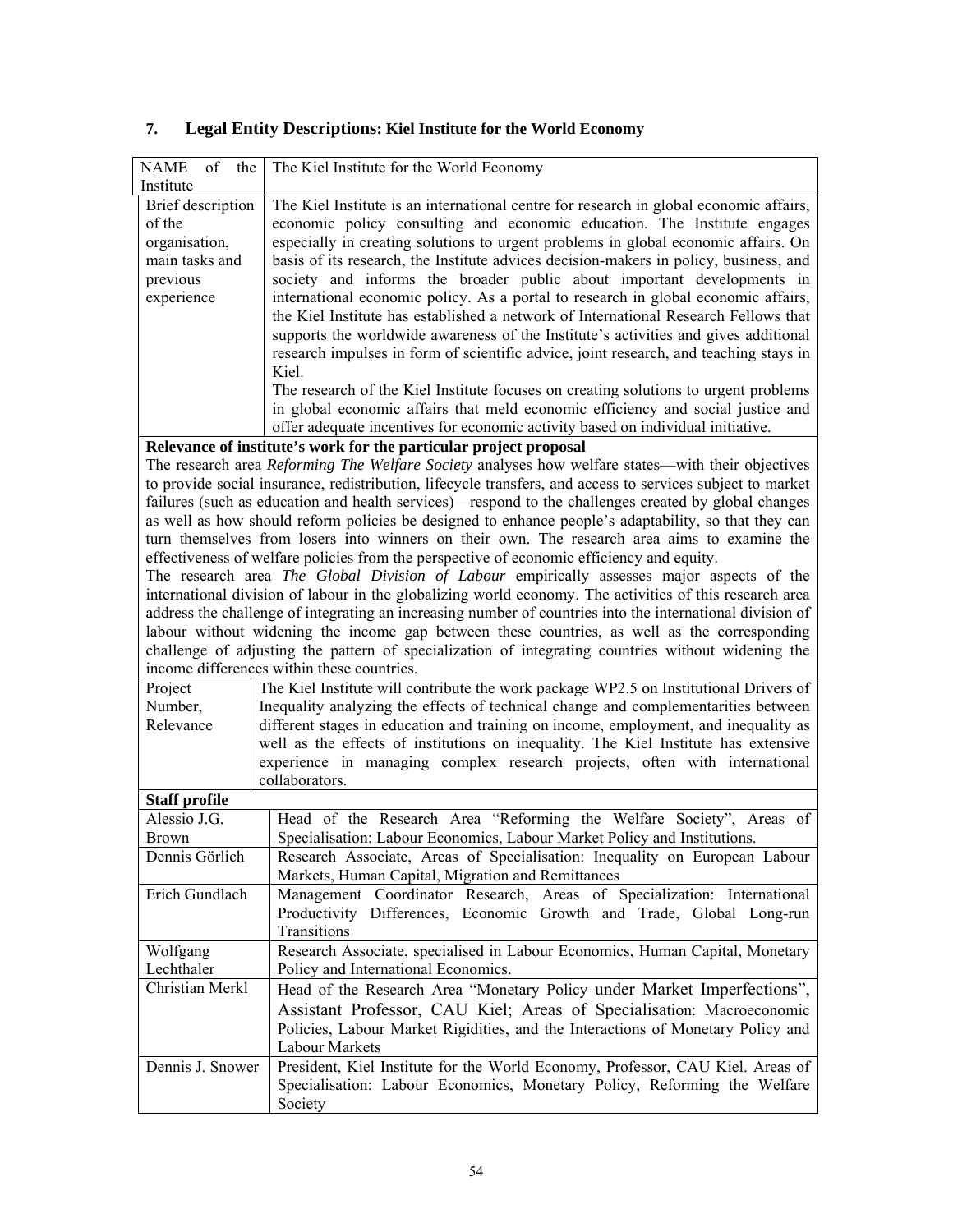| Name of the               |                                                                                                    |  |  |
|---------------------------|----------------------------------------------------------------------------------------------------|--|--|
| <b>Institution</b>        | Georg-August-Universität Göttingen, Germany                                                        |  |  |
| Brief description         | The Georg-August-Universität Göttingen is a renowned research university                           |  |  |
| of the                    | devoted to both distinguished teaching and excellent scientific research. It was                   |  |  |
| organisation,             | recently selected as one of nine universities in Germany to receive recognition and                |  |  |
| main tasks and            | funding in the so-called 'Excellence Initiative'. The Faculty of Economic Sciences                 |  |  |
| previous                  | can refer to a long tradition of successfully conducting collaborative research                    |  |  |
| experience                | projects and has a strong commitment to do research on Europe. The Faculty's                       |  |  |
|                           | Centre for European, Governance, and Economic Development Research – $cege$ –                      |  |  |
|                           | has been facilitating research in this area since 1999. Research results have been                 |  |  |
|                           | widely published in internationally peer-reviewed academic journals.                               |  |  |
|                           | As part of the German 'Excellence Initiative' the Courant Research Centre                          |  |  |
|                           | 'Poverty, Equity and Growth in Developing and Transition Countries: Statistical                    |  |  |
|                           | Methods and Empirical Analysis' has been founded recently. The Centre promotes                     |  |  |
|                           | interdisciplinary research and strengthens the expertise in the field of applied                   |  |  |
|                           | inequality research.                                                                               |  |  |
|                           | Relevance of institute's work for the particular project proposal:                                 |  |  |
|                           | The research group coordinated by Stephan Klasen which will carry out the project work, has a      |  |  |
|                           | particular focus on causes, measurement, and welfare and development consequences of economic      |  |  |
|                           | inequality. Economic inequality has been analyzed using both income and non-income dimensions. A   |  |  |
|                           | particular recent emphasis has been to measure the well-being consequences of economic inequality. |  |  |
|                           | Related recent work includes conceptual and applied work on the measurement and analysis of social |  |  |
|                           | exclusion and the measuring of well-being using subjective measures.                               |  |  |
|                           |                                                                                                    |  |  |
| Project                   | Göttingen University will contribute to work packages WPA2 (Inequality and well-                   |  |  |
| Number,                   | and WPA3 (Adult income inequality and inequality of childhood<br>being)                            |  |  |
| Relevance                 | opportunity).                                                                                      |  |  |
| <b>Staff Profile</b>      |                                                                                                    |  |  |
| Stephan                   | Stephan Klasen is Professor of Economics. He holds a Ph.D. from Harvard                            |  |  |
| Klasen                    | University and has held positions at the World Bank, King's College (Cambridge,                    |  |  |
|                           | UK) and the University of Munich. An important research focus is on the                            |  |  |
|                           | measurement of well-being, poverty, and inequality. In particular, he has worked for               |  |  |
|                           | over 15 years on the theoretical and empirical approaches to incorporating inequality              |  |  |
|                           | in an assessment of well-being. Apart from his academic work, he has advised                       |  |  |
|                           | UNDP, UNESCO, the OECD Development Center, and the World Bank on well-                             |  |  |
| being measurement issues. |                                                                                                    |  |  |
| Carola Grün               | Carola Grün is junior professor in economics. She holds a Ph.D. from the LMU in                    |  |  |
|                           | Munich and has also held a position as lecturer in economics at the University of the              |  |  |
|                           | Witwatersrand in South Africa. She has considerable joint work with Stephan Klasen                 |  |  |
|                           | on the role of inequality in the measurement of well-being. In addition, she has                   |  |  |
|                           | worked extensively on the determinants of subjective well-being in different settings.             |  |  |
| Thomas Otter              | Thomas Otter is research associate at the Ibero-America Institute of Economic                      |  |  |
|                           | Research at the University of Göttingen. He holds a Ph.D. from the University of                   |  |  |
|                           | Goettingen and has since worked on the measurement of poverty and inequality,                      |  |  |
|                           | including particularly questions of inequality of opportunities.                                   |  |  |

# **8. Legal Entity Descriptions: Georg-August-Universität Göttingen**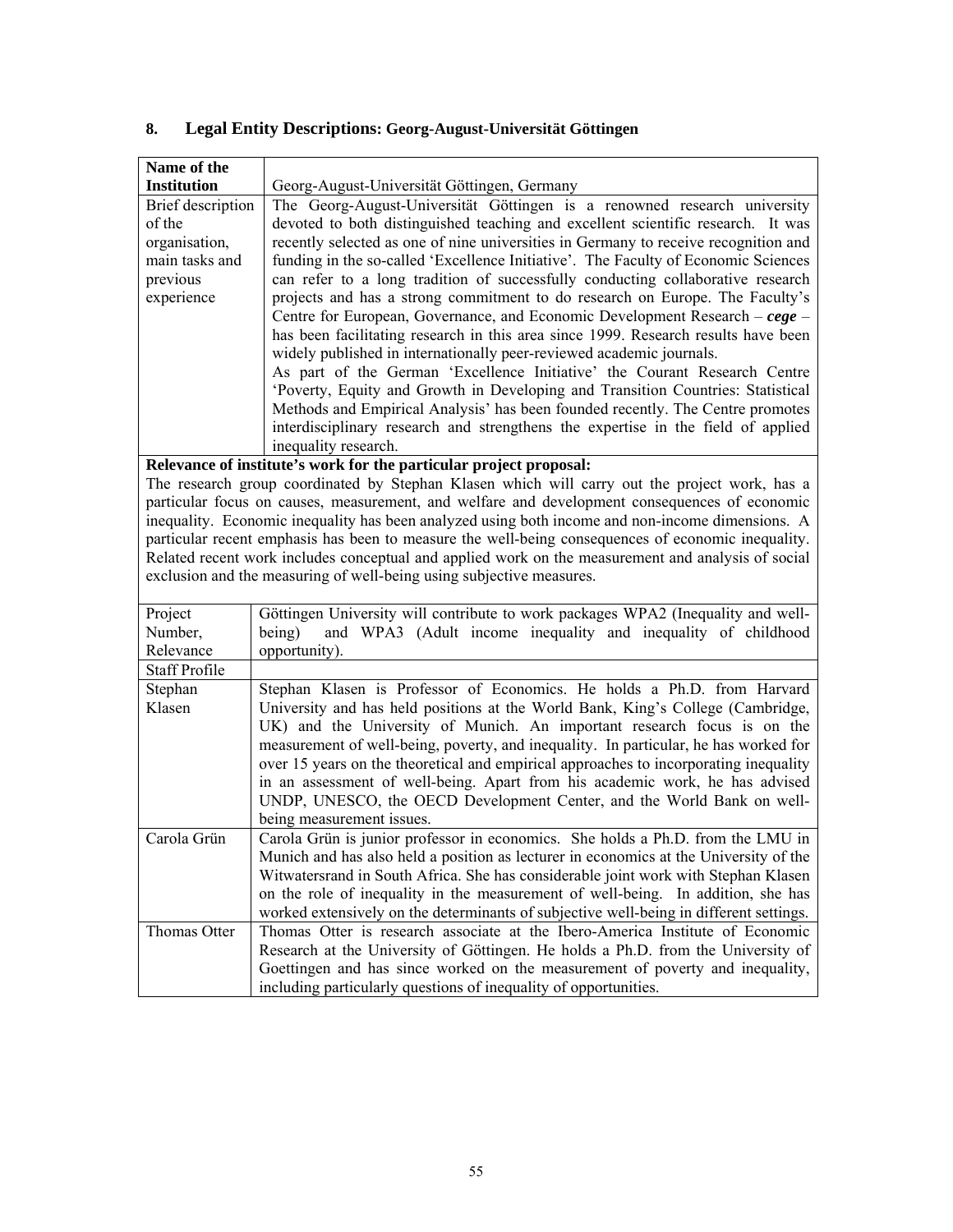| of<br><b>NAME</b><br>the | Aarhus University                                                          |
|--------------------------|----------------------------------------------------------------------------|
| organisation             |                                                                            |
| Brief description of the | Aarhus University is the second university in Denmark. It consists of      |
| organisation, main tasks | several units. However, for the relevant purpose, it has two units: 1) the |
| and previous experience  | university, and 2) Aarhus School of Business, which forms part of the      |
|                          | university. As all Danish university, Aarhus University is publicly owned. |
|                          | As any university, the main tasks are divided between roughly 50 percent   |
|                          | teaching, 40 percent research and some administration. Aarhus University   |
|                          | was established in 1928 and currently ranks number 81 in the world,        |
|                          | according to the Times Higher Education poll.                              |
| Project Number,          | Aarhus will contribute to work package C1                                  |
| Relevance                |                                                                            |
| Staff members            |                                                                            |
| Martin Paldam            | Martin Paldam has been professor of economics at the School of             |
|                          | Economics and Management, Aarhus University, since 1986. He is also        |
|                          | honorary professor at Deakin University in Melbourne, Australia, and       |
|                          | international research fellow at the Institute of World Economics in Kiel. |
|                          | From 1996-2002, Martin Paldam also served on the Steering Committee        |
|                          | of the Social Capital Project at the World Bank. His publication list      |
|                          | comprises a long list of papers published in journals, including papers in |
|                          | the British Journal of Political Science and the Journal of Economic       |
|                          | Surveys.                                                                   |
| Christian Bjørnskov      | Christian Bjørnskov is associate professor of economics at the Department  |
|                          | of Economics, Aarhus School of Business, Aarhus University. He is also a   |
|                          | board member of the European Public Choice Society and affiliated with     |
|                          | the Centre for Political Studies, Copenhagen. His publications include     |
|                          | papers in journals such as Public Choice and the Journal of Development    |
|                          | Economics.                                                                 |
|                          |                                                                            |

# **9. Legal Entity Descriptions: Aarhus University**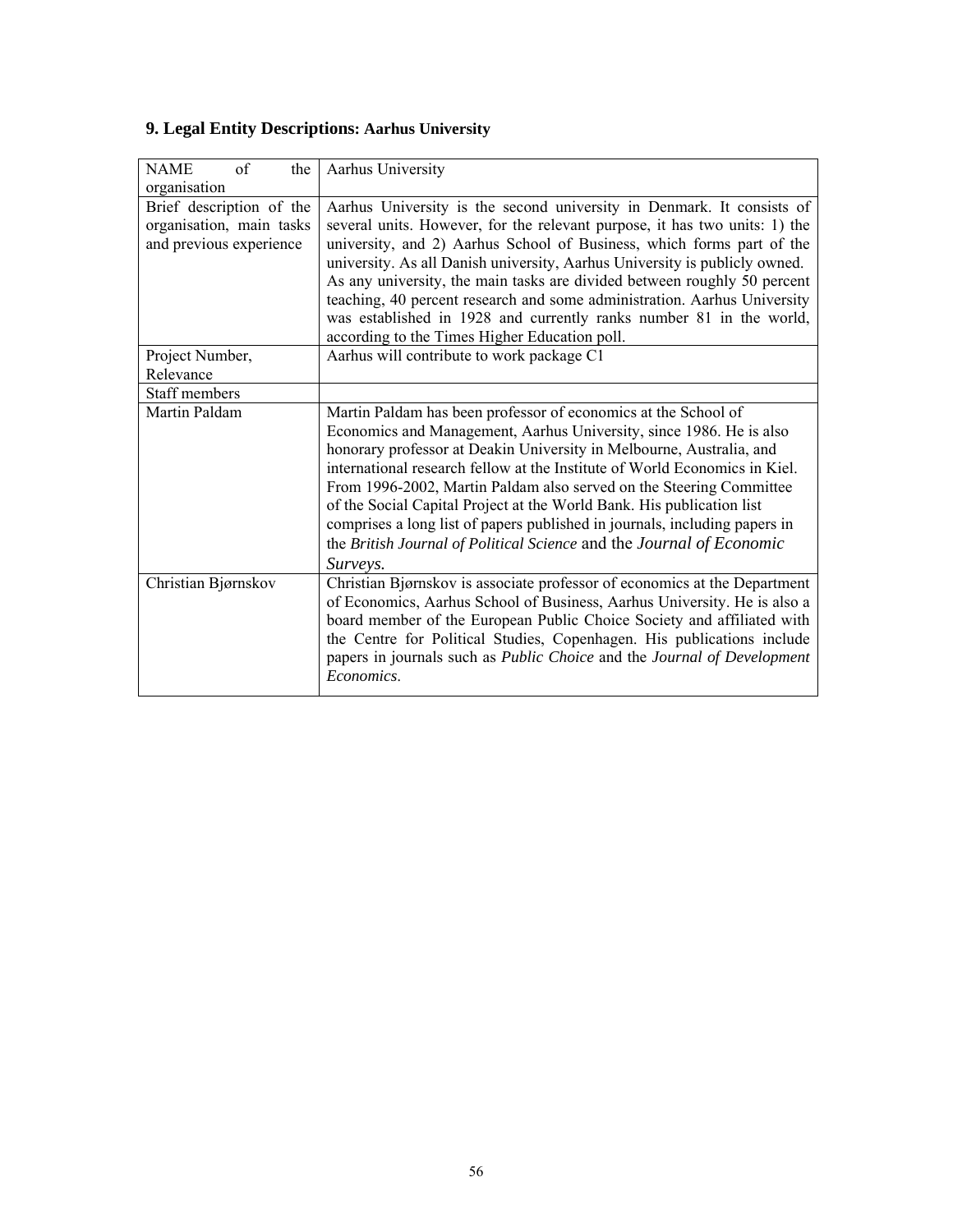#### **Name of the Institution** Cyprus Centre for European and International Affairs, University of Nicosia Brief description of the organisation, main tasks and previous experience The CCEIA is an established research centre in Cyprus focusing on economic, political, social, and security issues, currently affiliated with the University of Nicosia. It operates independently and is governed by a board of directors from among the local academic and business community. The CCEIA has published a sizeable body of literature independently or in collaboration with other research centres and academic institutions in Cyprus, and in Europe. It has experience in coordinating and managing funded research projects. **Relevance of institute's work for the particular project proposal:**  The Centre´s current research interests have been focused in the areas of fiscal policy and social economic issues. Staff members have expertise in the area of fiscal policy and will work in collaboration with consultants with expertise in the fields of inequality, tax evasion, and the gender wage gap. Project Number, Relevance The CEEIA will contribute to working packages A2 (Welfare Measurement, Inequality and Tax Evasion) and A3 (Opportunity and Gender Discrimination). In working package A2 we will analyse the relationship between tax evasion and income inequality, and analyze the impact which alternative measures aimed at reducing tax evasion (e.g. more focus on indirect taxes and presumptive taxation) can have on income inequality. In working package A3 we will investigate how the gender wage gap relates to both wage and income inequality, for individuals and households, distinguishing between the "efficiency" and the "discriminatory" part of the pay gap. We will also estimate the effects of removing the discrimination (inefficiency) part of the gender wage gap on both wage and income inequality, and discuss the relative merits of specific policy measures proposed in the literature. **Staff profile**  Leonor Coutinho Research Fellow in Economics. Also Assistant Professor at the University of Nicosia. Published in professional journals, including the Open Economies Review, in the Review of Economic Surveys, produced working papers, and participated in various reports and a book chapter. Previously a research fellow of the Portuguese Science Foundation, at Georgetown University (Washington D.C.). Was also a Marie Currie Research Fellow at the Centre for European Policy Studies (Brussels), and worked also for the World Bank. Has worked extensively on fiscal policy. Holds a Ph.D. from the European University Institute (Florence). Panos Pashardes Consultant. Also Professor at the University of Cyprus. His research interests are in the areas of public and welfare economics, consumer demand, and applied econometrics. Has a significant number of publications in refereed journals, including the American Economic Review, the Economic Journal, and the Journal of Public Economics. Has published and edited a number of books, and has contributed to various book chapters. Has also completed a significant number of commissioned reports for the European Commission, the Institute for Fiscal Studies (London), and Cypriot institutional bodies. Has previously worked at the City University and at the Institute of Fiscal Studies, in London. Holds a Ph.D. degree and a M.Sc. degree in economics from the Birkbeck College, University of London.

# **10. Legal Entity Descriptions: Cyprus Centre for European and International Affairs**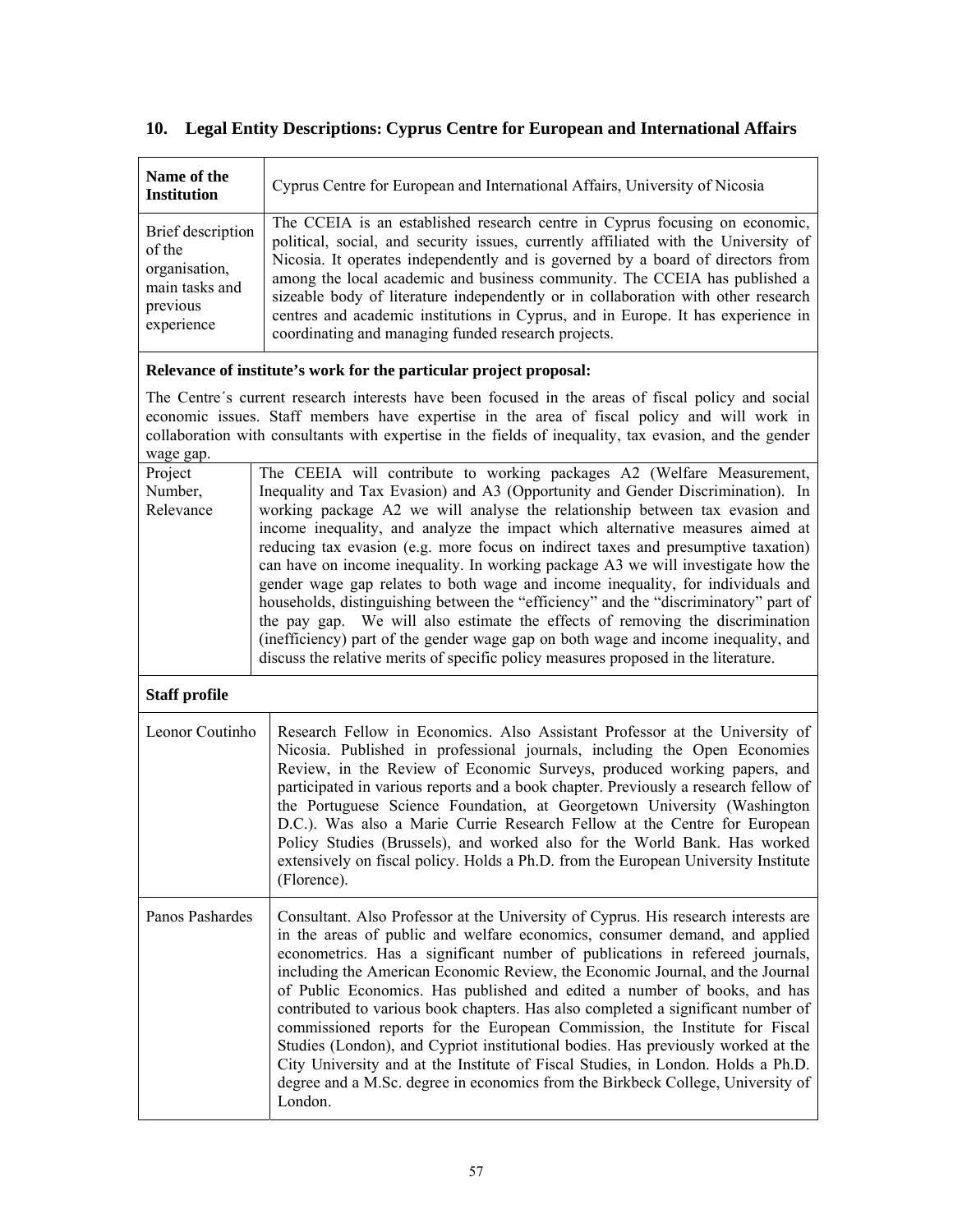| NAME of<br>the                                                                                             | The Labour Institute for Economic Research                                                                                                                                                                                                                                                                                                                                                                                                                                                                                                                                                                                           |  |  |
|------------------------------------------------------------------------------------------------------------|--------------------------------------------------------------------------------------------------------------------------------------------------------------------------------------------------------------------------------------------------------------------------------------------------------------------------------------------------------------------------------------------------------------------------------------------------------------------------------------------------------------------------------------------------------------------------------------------------------------------------------------|--|--|
| Institute<br>Brief description<br>of<br>the<br>organisation,<br>main tasks and<br>previous<br>experience   | The Labour Institute for Economic Research is an independent and non-profit<br>research organisation founded in 1971. The Institute carries out economic research,<br>monitors economic development and publishes macroeconomic forecasts. The aim<br>is to contribute to the economic debate and to provide information for economic<br>policy decision making in Finland. The permanent staff of the Institute consists of<br>16 persons, of which 11 are economists (this number includes the director, research<br>director and three research coordinators). Most of the research staff have a doctoral<br>degree in economics. |  |  |
|                                                                                                            | The main emphasis is on empirical research based on theoretical approaches. The<br>main fields of research are labour market issues, public economics (including<br>inequality and social exclusion) and macroeconomic issues and economic policy.<br>Publishing in academic journals and presenting research results at scientific<br>conferences is part of the cooperation with the international research community.<br>Commenting on economic trends and participation in the economic policy debate<br>in the media are also an important part of the work.                                                                    |  |  |
|                                                                                                            | Relevance of institute's work for the particular project proposal                                                                                                                                                                                                                                                                                                                                                                                                                                                                                                                                                                    |  |  |
|                                                                                                            | The Labour Institute has a long tradition in studying income inequality, welfare and economic<br>exclusion. Projects in the recent years have explored the role of taxation and social transfers in the<br>evolution of Finnish income inequality, health and inequality, poverty, comparison of using<br>consumption and income in distributive analysis, wealth distribution and the progressivity of taxes.<br>The Institute has also organized international seminars in distributional analysis.                                                                                                                                |  |  |
| Project                                                                                                    | The Labour Institute will contribute to work package WP1.1 which is a general                                                                                                                                                                                                                                                                                                                                                                                                                                                                                                                                                        |  |  |
| Number.<br>Relevance                                                                                       | survey of evolution of inequality. The Labour Institute will specifically analyse the<br>evolution of top income shares in a panel of countries and the links between top                                                                                                                                                                                                                                                                                                                                                                                                                                                            |  |  |
|                                                                                                            | income shares and macroeconomic indicators, institutional characteristics and                                                                                                                                                                                                                                                                                                                                                                                                                                                                                                                                                        |  |  |
|                                                                                                            | policies including tax policy. The analysis will also include investigating the<br>relationship between top income shares and other measures of inequality. The                                                                                                                                                                                                                                                                                                                                                                                                                                                                      |  |  |
| Labour Institute has extensive experience in analysis of income inequality and<br>empirical data analysis. |                                                                                                                                                                                                                                                                                                                                                                                                                                                                                                                                                                                                                                      |  |  |
| <b>Staff profile</b>                                                                                       |                                                                                                                                                                                                                                                                                                                                                                                                                                                                                                                                                                                                                                      |  |  |
| Ilpo Suoniemi                                                                                              | Ilpo Suoniemi, Senior Economist, areas of specialisation: analysis of income<br>distribution and poverty, taxation, public provision of private services, household<br>consumption and econometrics.                                                                                                                                                                                                                                                                                                                                                                                                                                 |  |  |
| Mari                                                                                                       | Senior researcher, areas of specialisation:<br>empirical labour<br>economics,<br>productivity.                                                                                                                                                                                                                                                                                                                                                                                                                                                                                                                                       |  |  |
| Kangasniemi                                                                                                |                                                                                                                                                                                                                                                                                                                                                                                                                                                                                                                                                                                                                                      |  |  |

# **11. Legal Entity Descriptions: Labour Institute for Economic Research, Finland**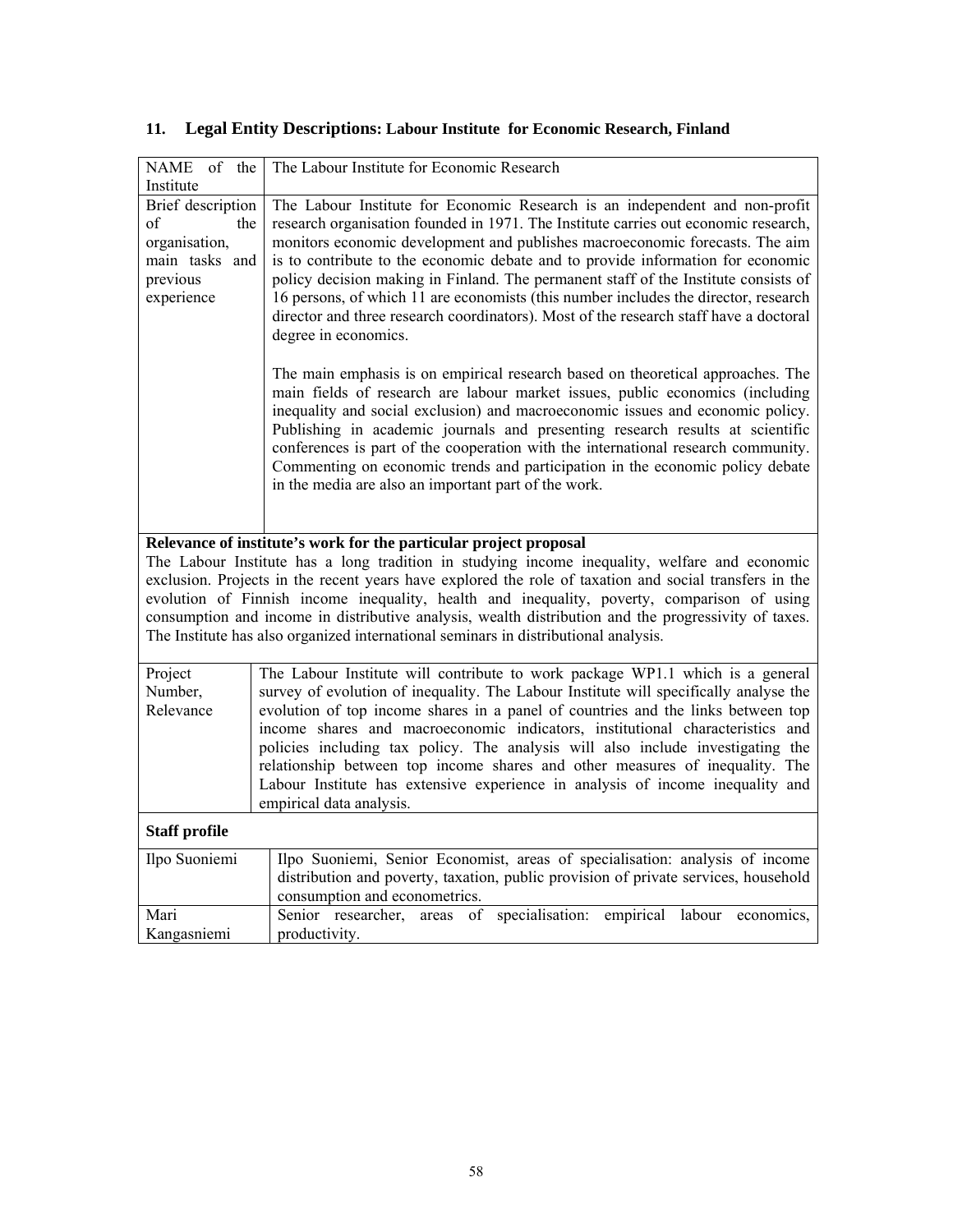# **12. Legal Entity Descriptions: Central Planning Bureau. Netherlands**

| description<br>of<br>the<br>Brief<br>organisation, main tasks and<br>previous experience | CPB Netherlands Bureau for Economic Policy Analysis was founded<br>sixty years ago as the Centraal Planbureau (Central Planning Bureau),<br>with Nobel laureate Jan Tinbergen as its first managing director. CPB<br>provides independent forecasts and analyses that are scientifically<br>sound and up-to-date and that are relevant for the policy decisions of<br>government, parliament, and societal organisations such as political<br>parties, trade unions, employers' associations, and the European<br>Commission. CPB combines two tasks, which in other countries tend<br>to be separate: the bureau is the accounting centre for budgetary and<br>economic policy and a research centre preparing independent<br>forecasts and analyses. It has a staff of 180 persons.                                                                                                                                                                                                                                                                                                                                                                                                                                   |
|------------------------------------------------------------------------------------------|-------------------------------------------------------------------------------------------------------------------------------------------------------------------------------------------------------------------------------------------------------------------------------------------------------------------------------------------------------------------------------------------------------------------------------------------------------------------------------------------------------------------------------------------------------------------------------------------------------------------------------------------------------------------------------------------------------------------------------------------------------------------------------------------------------------------------------------------------------------------------------------------------------------------------------------------------------------------------------------------------------------------------------------------------------------------------------------------------------------------------------------------------------------------------------------------------------------------------|
|                                                                                          | CPB activities cover a broad range of topics. CPB conducts policy-<br>relevant medium- and long-term analyses on the functioning of the<br>labour market and the organization of the welfare state. These<br>analyses make intensive use of general-equilibrium models. In the<br>field of growth, structure and knowledge economics CPB conducts<br>policy-relevant institutional and empirical economic analyses on<br>education, innovation, R&D and ICT. A major aim is gaining insight<br>into the causes and consequences of productivity growth. Research on<br>competition and regulation deals with a multitude of questions around<br>the leading theme: what role can the government play for a better<br>functioning of markets. Most studies in this field make use of the<br>theory of industrial economics and institutional economics. Work in<br>the fields of mobility, infrastructure, spatial economics, agriculture,<br>housing, nature and the environment includes policy-relevant regional<br>and spatial analyses, cost-benefit analyses of major projects, research<br>on European agricultural policy and land policy, as well as<br>institutional and empirical analyses of housing issues. |
|                                                                                          | Relevance of institute's work for the particular project proposal                                                                                                                                                                                                                                                                                                                                                                                                                                                                                                                                                                                                                                                                                                                                                                                                                                                                                                                                                                                                                                                                                                                                                       |
| Project Number, Relevance                                                                | AHEAD, Contract No SP21-CT-2003-502641                                                                                                                                                                                                                                                                                                                                                                                                                                                                                                                                                                                                                                                                                                                                                                                                                                                                                                                                                                                                                                                                                                                                                                                  |
| Project Number, Relevance                                                                | AGIR, Contract No QLK6-CT-2001-00517                                                                                                                                                                                                                                                                                                                                                                                                                                                                                                                                                                                                                                                                                                                                                                                                                                                                                                                                                                                                                                                                                                                                                                                    |
| <b>Staff profile</b><br>Staff member (add as many                                        | Dr Ed Westerhout (1965) is leader of the programme Pensions at CPB                                                                                                                                                                                                                                                                                                                                                                                                                                                                                                                                                                                                                                                                                                                                                                                                                                                                                                                                                                                                                                                                                                                                                      |
| lines as you need)                                                                       | Netherlands Bureau of Economic Policy Analysis and member of the                                                                                                                                                                                                                                                                                                                                                                                                                                                                                                                                                                                                                                                                                                                                                                                                                                                                                                                                                                                                                                                                                                                                                        |
|                                                                                          | Netspar theme "The Macroeconomics of Pension Reforms". Ed has<br>studied economics at the University of Tilburg. He finalized his PhD<br>thesis in 1997 at the University of Amsterdam ("Imperfect Asset<br>Substitutability, Capital Income Taxation and the EMU"). In previous<br>jobs at CPB, he worked on health care economics, disability schemes<br>and the labour market. As lecturer, he has been affiliated with the<br>Economics Faculty of the University of Amsterdam for more than<br>five years. He participated in three earlier ENEPRI projects, namely                                                                                                                                                                                                                                                                                                                                                                                                                                                                                                                                                                                                                                                |

AGIR, DEMWEL and AIM.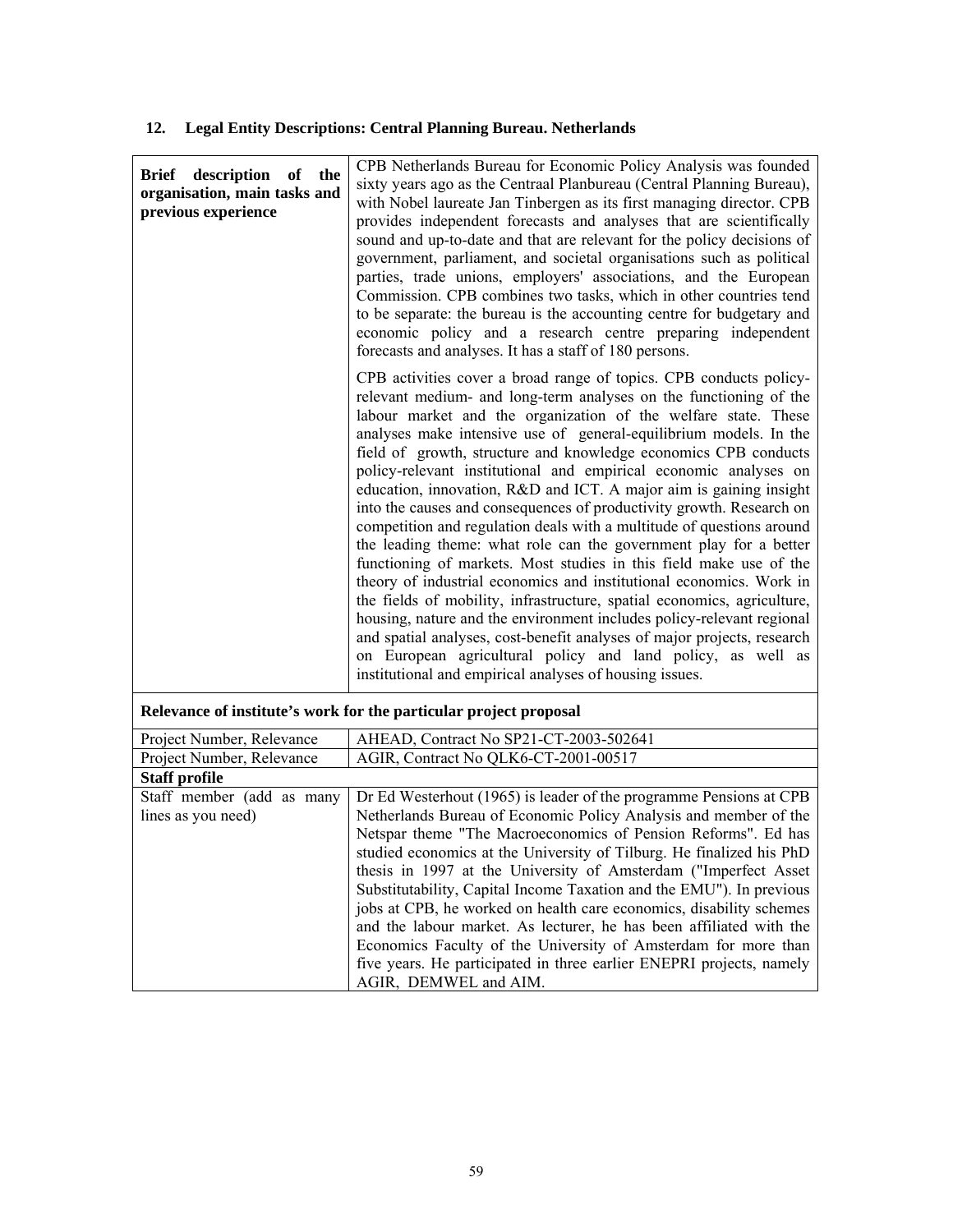| NAME of the Institute    | The University Court of the University of Aberdeen (UNIABDN)                   |
|--------------------------|--------------------------------------------------------------------------------|
| Brief description of the | The University of Aberdeen was founded in 1495 and is Scotland's third         |
| organisation, main tasks | oldest University and the fifth oldest in the UK. The University is at the     |
| and previous experience  | forefront of teaching and research in medicine, the humanities and             |
|                          | sciences. It has been involved in European projects since framework 3 and      |
|                          | has to date been successful in participating in more than 590 grants funded    |
|                          | by the European Commission. The University of Aberdeen has a number            |
|                          | of administration departments which are available to support European          |
|                          | grants, as well as personnel dedicated to dealing specifically with EU         |
|                          | contracts.                                                                     |
| Staff members            |                                                                                |
| Claire Wallace           | <b>Claire Wallace</b> is professor of Sociology and Director of the New Europe |
|                          | Centre. She has co-ordinated 3 framework programme projects and was a          |
|                          | partner in another 3. She has undertaken consultancies for the European        |
|                          | Commission, the European Parliament, the European Foundation for the           |
|                          | Improvement of Living and Working Conditions, the World Bank and the           |
|                          | European Bank for Reconstruction and Development. She has written 13           |
|                          | books and 50 articles in peer reviewed journals. She was formerly editor       |
|                          | of the international peer reviewed journal "European Societies", a leading     |
|                          | sociological journal. She is currently president of the European               |
|                          | Sociological Association.                                                      |

# **13. Legal Entity Descriptions: University of Aberdeen (UNIABDN)**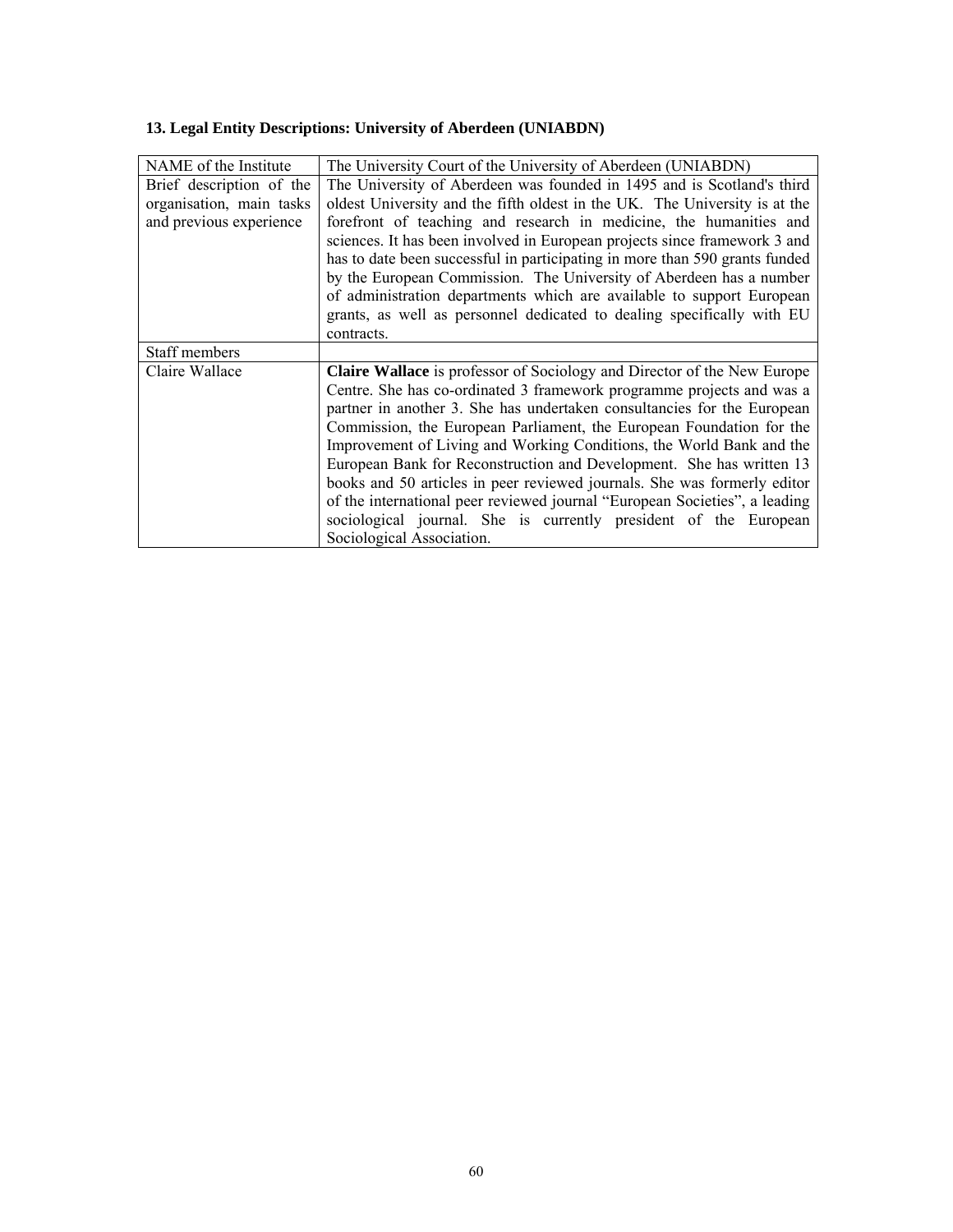### *2.3. The Consortium as a Whole*

The consortium is a group of leading universities and research institutes selected so as to bring a range of skills to the research. While most of the researchers in the group are trained as economists, the project brings together both economists and sociologists, in order to provide a multi-disciplinary perspective to the research. All of the researchers have backgrounds working on issues related to inequality and the consortium is designed to bring together skills in economics, political science and sociology. Even where for example, the primary discipline of researchers is economics, it is the case that the institutions and the researchers themselves have done some of their work on the margins between economics and sociology. Key points are that all the institutions have experience of working with large household surveys or even larger administrative data sets ensuring that the consortium as a whole offers the skills needed to deliver the research which is required and that many of the researchers are familiar with work in an interdisciplinary environment.

Scientific coordination will be carried out jointly by the scientific co-ordinators, István György Tóth at TARKI and Martin Weale at NIESR. They have a history of past successful collaboration in FP6 projects.

The different members have either co-operated with each other in earlier EU projects or, as with NIESR, and IfW and CEPS, Aarhus and Göttingen collaborated with each other in other projects or been involved in each other's activities and followed each other's work.

The partners are chosen to bring together the multidisciplinary mix of expertise needed for successful work on inequality. They combine experience in the study of labour markets, household surveys and household data and international comparisons looking at economic, political and societal questions. They are experienced in carrying out and disseminating academic research successfully to a range of different audiences by means of academic conferences and publication for academic audiences, seminars and policy workshops for policy-makers and press releases and press briefings to ensure wide dissemination through news media to the public at large. There are two assessors, one economist from an institution on the boundary between academic research and public economic policy (the Netherlands Central Planning Bureau) and the other an academic sociologist. Their function is, by studying the papers produced by the project, to appraise the work critically while it is underway so that the researchers can respond to their comments. Thus the consortium as a whole is structured to bring together a group with previous experience of various forms of collaboration structured so as to cover the breadth of the topic.

| Past/Current Projects |                               |
|-----------------------|-------------------------------|
| AHEAD                 | ESRI, NIESR, CPB, CEPS, ISAE, |
|                       | <b>TARKI</b>                  |
| EUKLEMS               | NIESR, CPB                    |
| <b>INNODRIVE</b>      | <b>CEPS, NIESR</b>            |
| <b>INEQ</b>           | <b>CRISS</b>                  |

#### *2.4 Resources to be committed*

The resources to be committed reflect the needs of this multidisciplinary project. Time is allocated by work package in a manner which reflects the complexity of the tasks.

The project has tried to equally distribute the resources over Strand A-C with significantly higher resource allocation on the description of the evolution of inequality in Europe and the OECD in Strand A and a significant smaller amount of resources for the scientific and administrative management in Strand D. The allocation of person/months among the four strands is illustrated in the following table: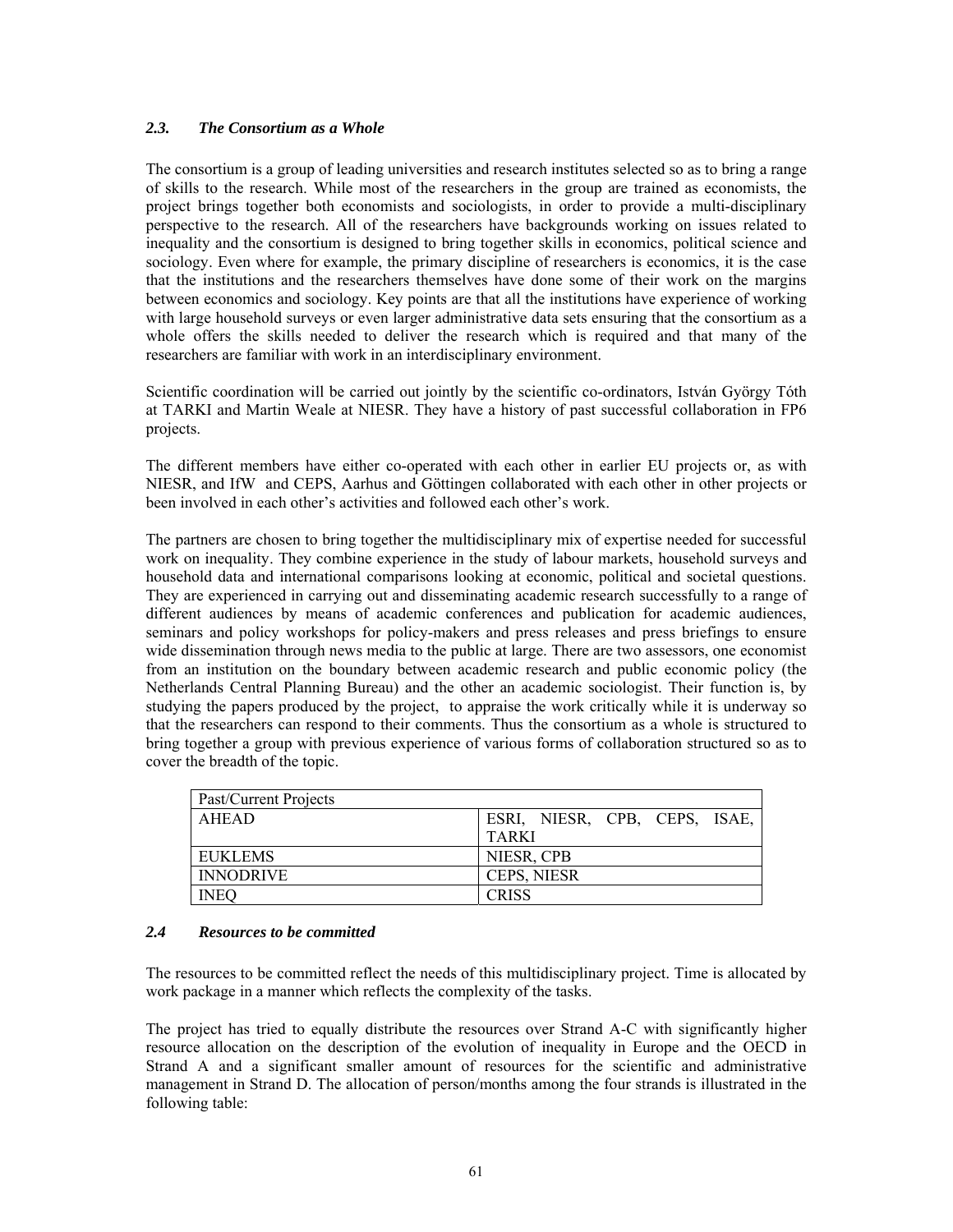| Groups       | Months | $\%$  |
|--------------|--------|-------|
| Strand A     | 109.0  | 35.0  |
| Strand B     | 91.0   | 30.0  |
| Strand C     | 73.0   | 24.0  |
| Strand D     | 33.0   | 11.0  |
| <b>TOTAL</b> | 306.0  | 100.0 |

As seen, about 35% of the man months are distributed on Strand A, the general description of the evolution of inequality in Europe and the OECD countries. 30% of the man months are taken to analyze the drivers of inequality and 24% of the man months are taken to analysis the consequences of inequality. Necessary and adequate provision has been made for the costs of survey data.

Care has been taken to ensure that adequate resources are devoted to the scientific management and dissemination of the work. TARKI, NIESR and CEPS shares the work of synthesizing strands A to C, respectively. In addition, in WPD1 adequate time has been allowed for TARKI to produce a full and thorough forward-looking synthesis of the research in addition to the standard reports to be produced on the work. Travel costs will be held down by holding meetings in towns which are accessible cheaply.

The project puts emphasis on internal quality control. Each deliverables are to be assessed by independent evaluators and adequate resources are budgeted to cover their efforts. In addition to funding research, resources are devoted to delivering high quality output. Thus, as discussed above, assessment is an integral part of the project. Also, two conferences are planned with funding adequate to ensure that they can be attended by international experts in the field. Resources for coordination the production of the synthesis and final report are designed to ensure that these exercises can be properly undertaken to produce outputs which are of direct policy relevance. Administrative costs are limited because CEPS has experience at managing such projects efficiently. Furthermore, CEPS has resources, at very start, to build up the international contacts and preparation of policy oriented seminars.

#### **3. Impact**

#### *3.1 Expected impacts listed in the work programme*

#### **Introduction**

This project will have a broad impact on both understanding of a wide range of issues associated with inequality including the factors which lie behind inequality, the relative magnitude of inequality in different countries and the cultural, social and political consequences of inequality. It will identify policy changes which can be implemented as structural means of addressing inequality.

The work packages in strand A will provide a basis for individual countries to understand how the key international dimensions of inequality are inter-related, enabling them to form an overall view of how their own experience of inequality compares with international patterns. A general description of the state of inequality will be complemented by more detailed research into three particular questions. The first is intended assess the suitability of income as an indicator of inequality, looking at whether adjustments need to be made for differences in relative costs of living for people in different circumstances, whether adjustments need to be made to allow for tax evasion and how inequalityadjusted measures of aggregate income relate to other indicators of well-being. The second is an assessment of inequality on objective and subjective indicators of well-being in a comparative setting. The third is intended to address a broader aspect of inequality, the link between inequality of outcome and inequality of opportunity and the particular issue of how far the gender pay gap is the consequence of discrimination. The work will make it easier for countries to address this issue; the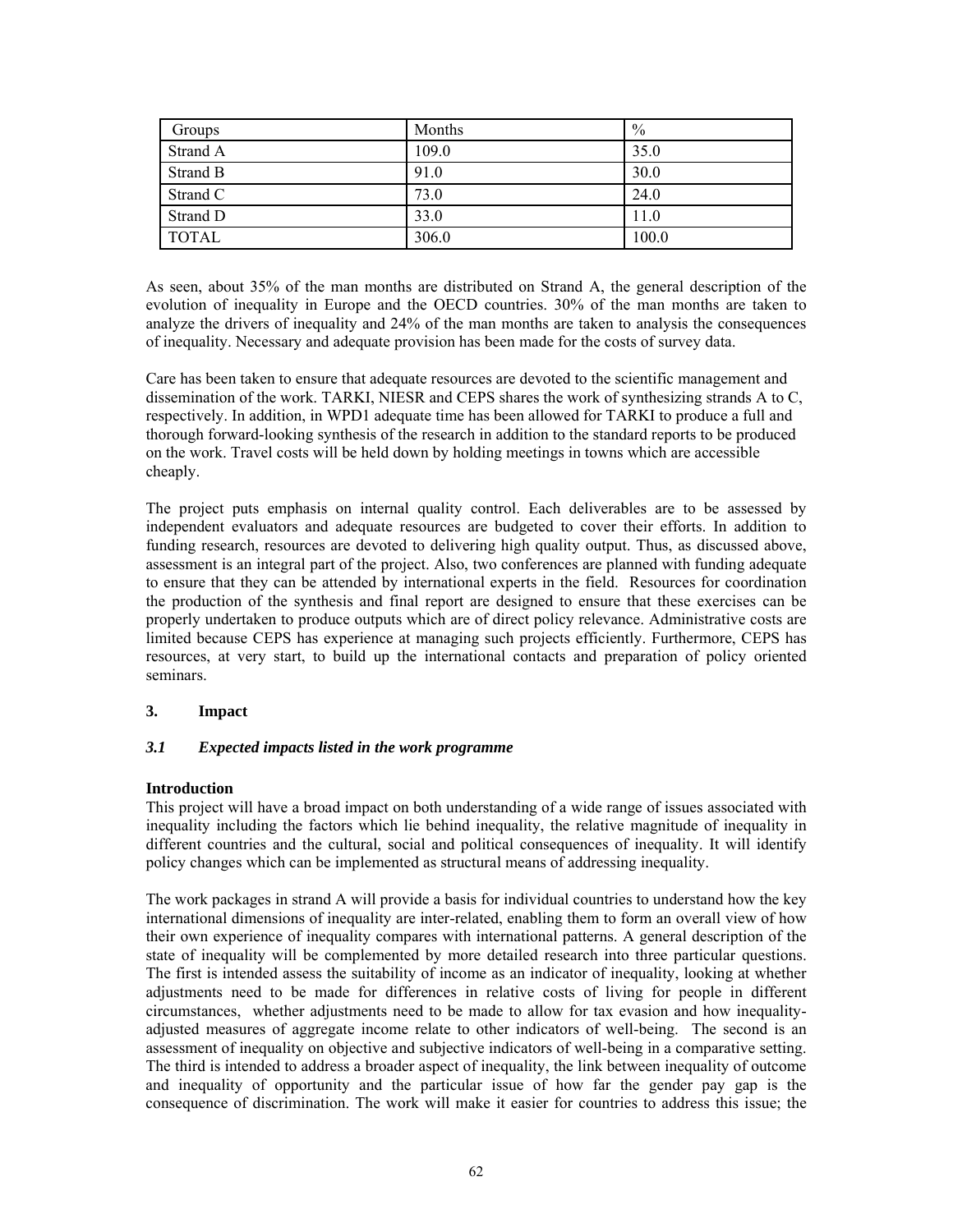methodology will allow countries not covered in the study also to identify how they should focus their policy effort.

The research in strand B will add to our knowledge of a range of deeper factors which are possible causes of inequality allowing countries to see the scope for long-term policy intervention. Identifying the contribution made by inequality of opportunity will allow countries to address this. An understanding of the role that family background plays in the persistence of inequality will enable policy makers to focus their efforts where they are likely to be most effective. Evidence on the transmission mechanism of health status from parents to children will establish where governments need to focus resources to break any links. If the way in which people plan for the future accentuates inequality policy-makers will be able to identify policies which can offset the effects of myopic planning, such as near-compulsory saving for retirement or incentives to undertake post-compulsory education. Political pressures can be expected to influence inequality, and may in themselves be determined by levels of subjective well-being and the way in which it changes over time as well as inequality in well-being Labour market institutions may be powerful influences on people's willingness to undergo training after full-time education is completed and an understanding of the way in which these affect incentives to accrue human capital will therefore also identify how policy can affect inequality.

Strand C will look at the cultural, political and social consequences of inequality. This will both serve as a warning of what the effects might be of ignoring high levels of inequality and also identify the risk that inequality may, in itself create political obstacles to the mitigation of inequality. Such an effect might arise, for example, because it results in generally low levels of trust and, with low levels of trust, politicians find it difficult to introduce effective policy programmes addressing both inequality and other social and political problems

Each stand of the research project and each work-package individually will have a significant impact on both brining forward academic research and in identifying implications for policy. However it is vital in such an ambitious project to deliver research outcomes which are more than the sum of the parts. For this reason the consortium has decided to devote the final year to bringing together the diverse findings and making a concerted effort to debate among ourselves and report on causes and consequences of inequality. The range of research methodologies and underlying paradigms will ensure that subtle aspects of these causes and consequences are more likely to be identified than would be the case if the consortium were made up of people working only in a single discipline. The resulting synthesis and policy report should have a substantial impact on analysis of inequality and on policy-making at both a national and an international level. It will isolate those aspects of society which embed inequality and show its implications for other aspects of social cohesion. Thus it will provide policy makers will valuable information on the likely consequences policy decisions which affect and react to inequality.

We now move on to a more detailed analysis of each work-package strand by strand.

### **Strand A**

The impact of work-package A1 will arise from the co-ordinated way in which it presents an overall picture of inequality in advanced countries together with a more detailed analysis of some key aspects of inequality. Only by putting countries on a fully comparable basis and by decomposing the factors behind movements in the different dimensions of inequality is it possible for different countries to compare their experiences with each other and to understand their circumstances.

Following the objectives stated by the Lisbon strategy, EU Member States adopted policies to promote employment growth. Employment growth has resulted in changing structure of employment in several countries: the education level of the employed has generally improved, female participation has risen, shares of part-time and fixed-term employment have increased. By studying the effect of changes in population structure the work contributes to the understanding of the consequences of this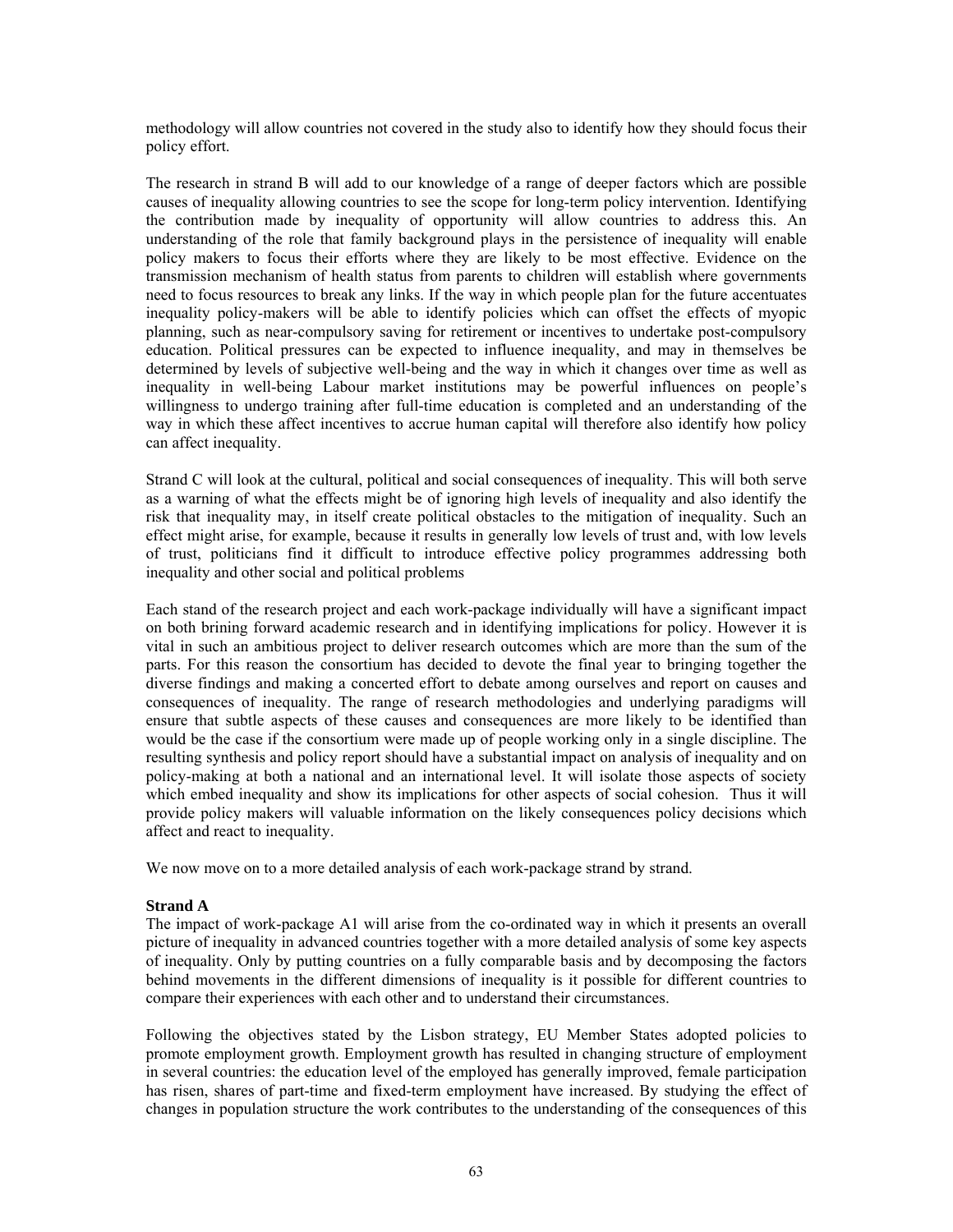evolution on the distribution of incomes and the extent to which they may change further as a result of future progress towards the Lisbon goals allowing policy makers to form an overall view of this aspect of the Lisbon strategy.

The impact of work on top-income shares – which may have an important bearing on economic inequality – will show how far these are driven by domestic economic institutions, which are a consequence of policy choice, and how far they are affected by global market pressures that are largely exogenous with respect to policies. It may also indicate how far recent economic disruption can affect top income shares. The work will allow governments to understand how far taxation and public expenditure are effective as influences on the forces driving concentration of income at the top end of the distribution.

We will analyse the way in which economic institutions and income distribution affect voting behaviour and political decisions. There is generally a conflict over social choices, ultimately resolved in favour of groups with greater political power. Growing inequality may change the power base in the society and the political process so that future interventions are less or more likely. This would have implications for the importance of early intervention and also provide an understanding of the persistence of inequality.

Study of education and health will provide an overview of the inter-relationship between these dimensions of inequality and economic inequality. An analysis of the interaction between them will provide an indication of the wider benefits public spending on both education and health

Work package A2 will provide new means of making comparisons over time of the relative incomes of households in specific income bands and of identifying, on the basis of consumption patterns, the magnitude and impact of tax evasion. This will have will have three major impacts. First of all it will provide a better and more robust framework for assessing how households at different points on the income scale compare across countries. This will provide a basis better than that existing at present for countries to assess their performance, on a relative basis, in combating poverty. This will be helpful for countries which want to assess income redistribution programmes relative to others' experiences or want to drawn on practice elsewhere. It will also enable them to see how living standards at the upper end of the income scale compare with those of other similar countries. This too may be important for a number of public finance issues, such an assessment of taxable capacity in the light of the risks of tax competition.

Secondly the research will be valuable for researchers who wish to study either the determinants of inequality across countries or its effects. Atkinson and Brandolini (2001) have drawn attention to the need to ensure that data actually represent what it is thought that they represent; such a point obviously applies to any study involving a comparison of relative living standards. The methodology we set out is also suitable for an assessment of movements of living standards of different types of household over time- this is of similar importance both to policy-makers and to researchers. Moreover, the analysis of the impact of inequality on trends and comparative levels of objective and subjective indicators of well-being will allow policy-makers to understand the welfare impact of inequality in a comparative setting. It will also allow a more detailed assessment of income and wellbeing convergence between EU members.

Thirdly, application of the work to the study of tax evasion will point to number of implications for specific tax policy as well as possibly identifying a source of inequality which has, hitherto not received much attention. It is generally believed that direct tax is more subject to evasion than indirect tax. Taking account of evasion will influence views of direct taxation relative to indirect taxation as a means of delivering a progressive tax structure. The study will identify the spread of tax evasion showing how it correlates with income and developing indicators for governments to use in measuring their success at reducing tax evasion. At low levels of income tax evasion merges into benefit fraud and the study will also assess how far benefits may be misdirected as a result of fraud.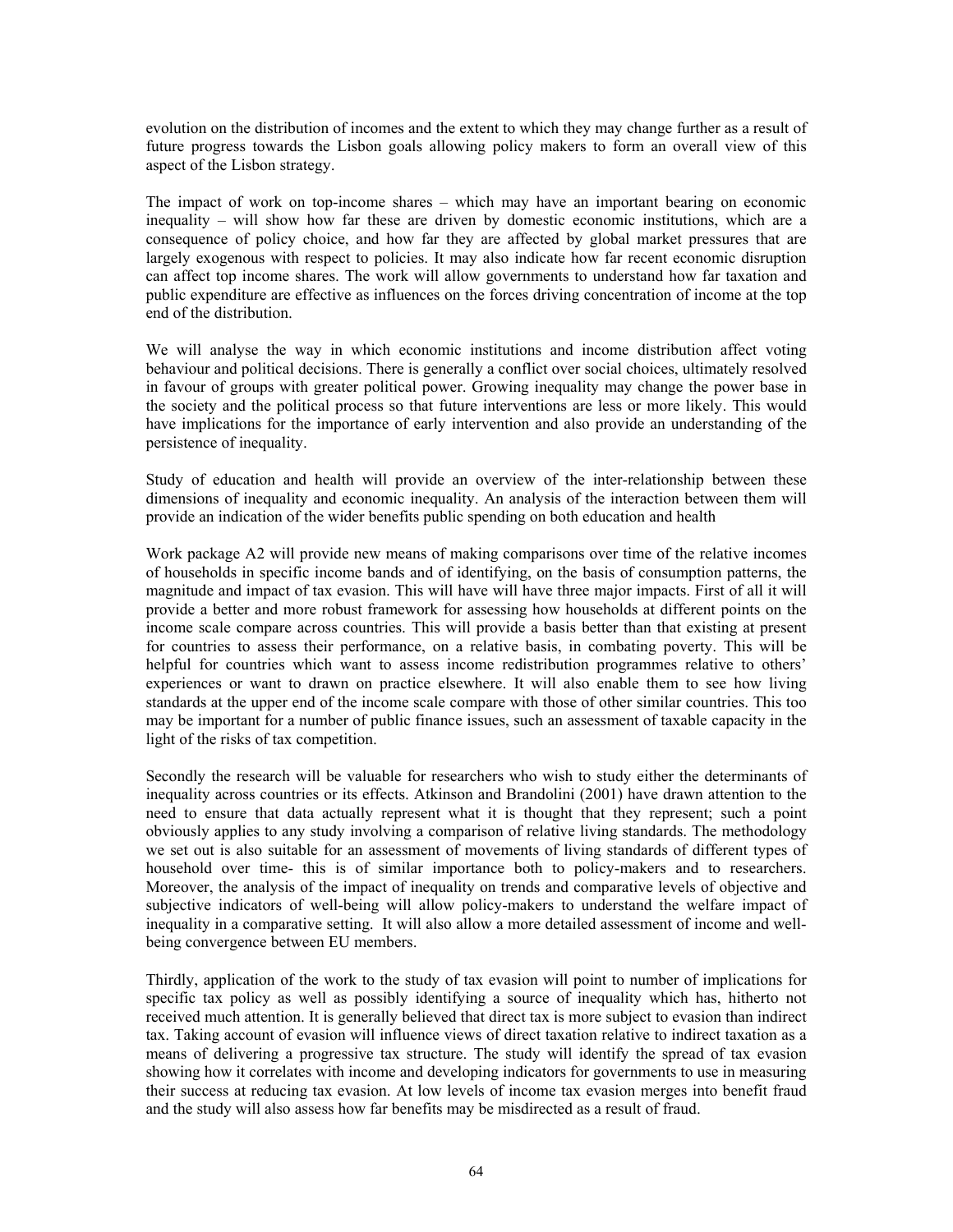The importance of measurement extends, however, beyond simple inter-relationships between standard indicators of inequality. Work package A3 will have its impact by drawing attention to the difference between inequality of income and inequality of opportunity, both in general terms and with specific reference to the gender pay gap. The results from the first part of the study may relationships between inequality of adults and inequality of opportunity for children, highlighting the risk that inequality may be self-perpetuating or even self-reinforcing with increases in inequality today pointing to larger increases in inequality tomorrow,

The second part of this study needs to be seen in a context where EU countries have been called on to formulate targets to achieve a substantial reduction of the gender wage gap by 2010. According to the European Commission (2006), however, the gender wage gap has been given little profile in a significant number of countries. Work package A3 will bring the debate to the forefront of the EU policy agenda. Much of the reluctance of policy makers in adopting policy reforms attacking gender wage discrimination may be due to suspicion that such reforms may distort pay differentials consistent with free market optimisation principles. Our study will address this issue by distinguishing between differences in wages that can be justified on efficiency grounds (with which politicians are reluctant to interfere), and differences that are likely to be due to gender discrimination and/or other market failures, and deserve direct policy attention.

The work will also impact on policies intended to reduce gender and overall wage/income inequality in a number of ways. First of all, the fact that it covers all the EU countries will help identify those components of gender pay discrimination that are common to all countries and require action at the EU level; and those components which are country specific and require action at national level. Secondly, by highlighting the within vs. between gender pay differences in various EU countries, our analysis should help design and implement EU-wide measures promoting wage equality between men and women without exacerbating the wage inequality among men and/or among women. Thirdly, knowing the degree of gender pay discrimination across the wage distribution spectrum can improve the targeting of anti-discriminatory policies, e.g. measures addressing 'glass ceilings' are more appropriate for attacking discrimination at the top end of the wage distribution; while measures addressing 'sticky floors' are appropriate for attacking discrimination at the bottom part of the wage distribution. Finally, by connecting wage to income inequality, our study can help assess how far policies pursuing wage equality help reduce income inequality at both the individual person and the household level.

#### **Strand B**

The work packages of this project will contribute to the overall objective of the project of understanding the drivers of inequality and identifying the ways in which policy-makers may influence these. The focus here is on underlying processes deeper than those identified in strand A but which show clear possibilities for either correction or offsetting through policy interventions.

In WP B1 a picture of social, income and education mobility in EU countries will be drawn. The Lisbon knowledge society requires equality of opportunity and an increase in educational attainments, so it is important to highlight differences and similarities in mobility structures between countries. The research will improve knowledge about intergenerational transmission of inequalities and educational attainments. Up to now, such research is limited by differences across national data sources. To this end a new harmonised dataset for European countries - the 2005 wave of the EU-Survey of Income and Living Conditions (EU-SILC), that includes retrospective information on the respondent and their family of origin – will be used.

In pursuit of a knowledge society it is very important to focus on the channels which may influence human capital investment. The international literature has recently pointed out that intergenerational transmission of inequality could be a factor of utmost importance, causing strong persistence of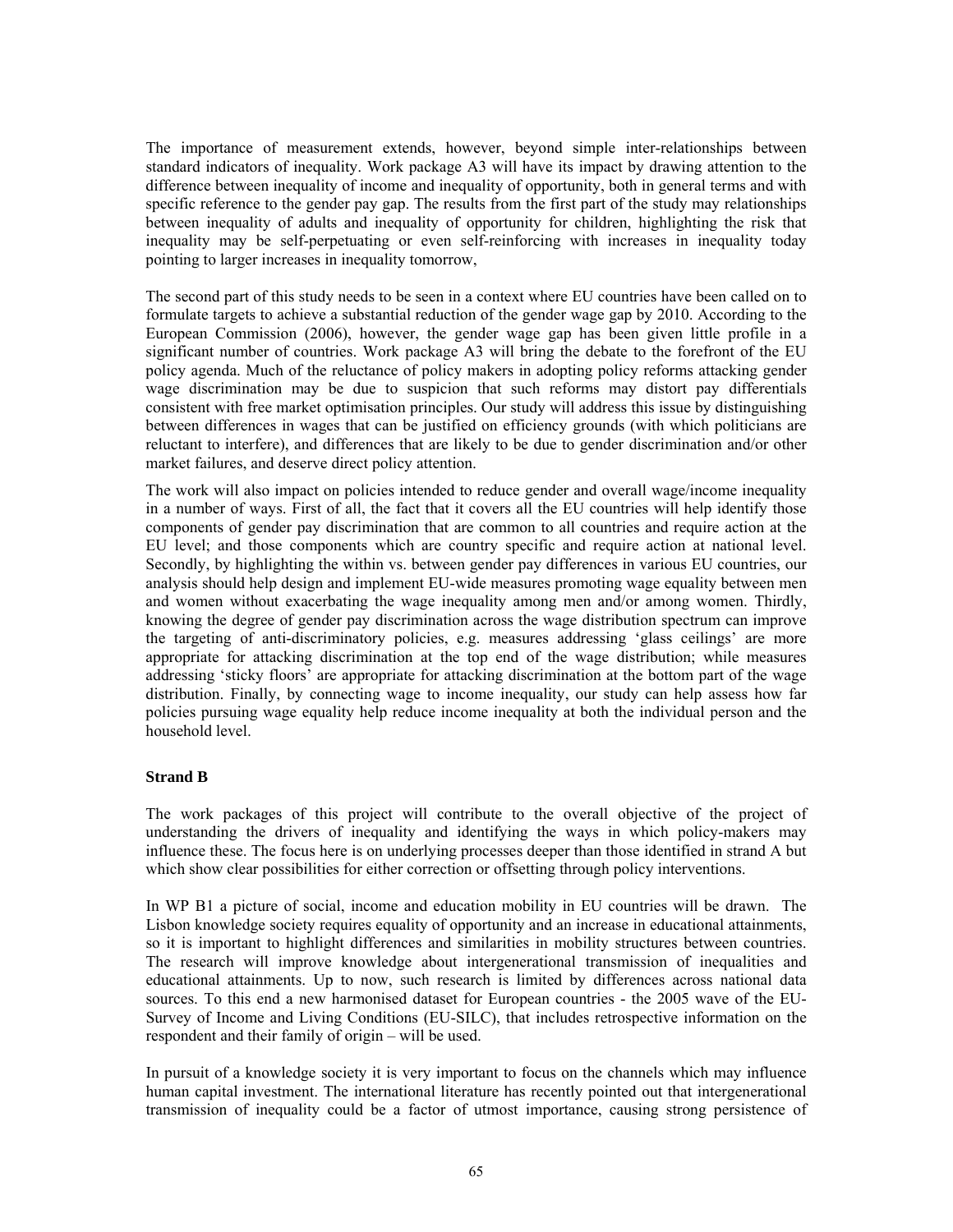educational attainments between parents and offspring and limiting the widening of number of graduates. The analysis of differences in earnings and/or returns to education by family background in European countries is devoted to highlight an aspect that can impact on individual incentives to human capital investment. Should these effects prove substantial the research will an important topic requiring the attention of policy-makers.

Understanding how meritocracy varies across industries and sectors will be very fruitful for assessing the relationship between the pattern of economic activity and inequality on the one hand and, on the other hand they way in which industrial evolution drives inequality. To this end the link between industry and social mobility in two selected countries (Ireland and Italy, where data are available) will be analysed. The research will show whether family background is more of an obstacle in some forms of employment than in others. It will identify whether there are substantial groups in society which, without policy intervention, are being excluded from well-paid employment.

Socioeconomic inequalities in health are increasingly recognised as an important public health issue through Europe and this has led to a number of important reports by the WHO and EU as well as country specific documents. These lay out the evidence available to date on the scale and nature of inequalities across groups and lay out their consequences in terms of quality of life, unnecessary loss if life and economic Burden. In terms of the latter alone, recent analysis (Mackenbach et al., 2007) has estimated that the economic impact of socioeconomic inequalities in health is of the order of about €1,000 billion, or 9.5% of GDP.

The work under work package B2 will examine research on the causes of inequalities in health and test specific hypotheses about whether inequalities stem from early exposure to disadvantage and deprivation or from later processes of social selection and determination. The results of the work package will offer important insights into the most effective policy response in different states and thus facilitate the development of policies which can reduce health inequalities. As Croombie et al. (2005) show, policies to reduce inequalities in health are an important aspect of the Lisbon process.

The study, in Strand B3, of the role of myopia as an influence on inequality has the potential to make a major impact on the way in which people see inequality and also on the policies which are needed to address it. Should it turn out that myopia is an important factor behind an unwillingness to invest in education and an unwillingness to save for retirement, then governments will face the need to devise policies which combat that myopia. For students this may include substantial grant or advantageous loan schemes. With retirement saving it may include a mixture of incentives and opt-out rather than opt-in decisions similar in form to those proposed for Personal Accounts in the United Kingdom.

The work will have a more general impact on economics research because it will demonstrate how to address questions of myopia when looking at practical decision-making problems. It will set up a methodology which other researchers will be able to use in a wide range of contexts and thus develop the knowledge base of the subject.

The impact of the final work package of strand B will lie in shifting the focus towards social drivers of inequality. It will provide policy makers with insights into various sources of labour market inequality and offers them a kaleidoscope of measures to address it. National policy makers can not only use the analysis to understand what drives inequality in their country, but they can also use the results to introduce effective actions in education policy and labour market reforms to counter labour market inequality. Moreover, the output of this work package will not only provide a policy-based prospective analysis, but it also advance academic knowledge in this area.

Specifically, work package B4 will enhance our understanding of the effects of international trade and technological change on income inequality and the way in which these different forces interact as a result of complementarities between different types of skill. The analysis of the labour market outcomes of education and training and of the extent of complementarities between the different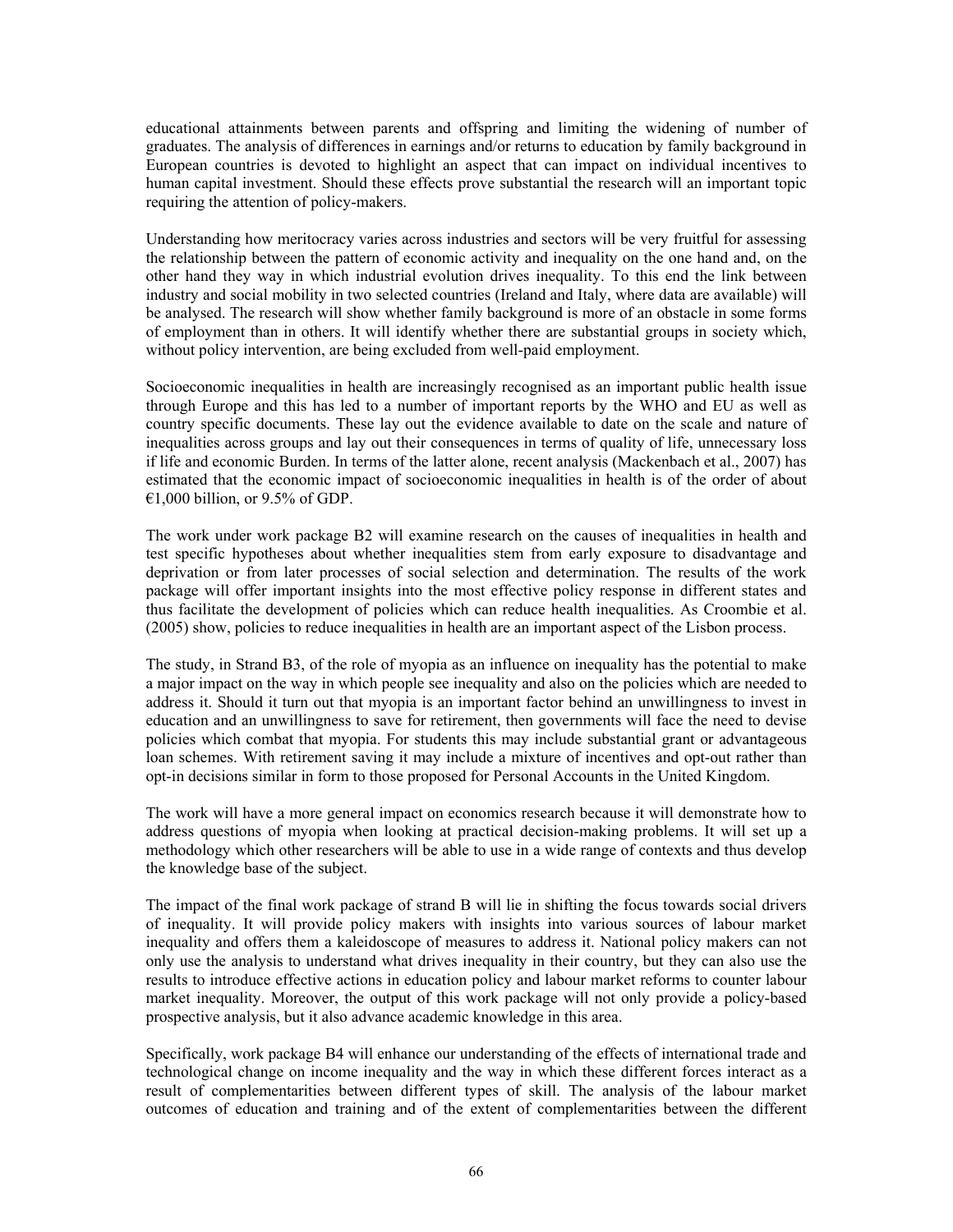stages of learning will indicate how the risks of both technological change and globalization leading to high long-term inequality can be avoided

The analysis will also establish the role of labour market institutions in determining workers' incentives to invest in human capital and provide policy-makers with full insight into the consequences of the choices that they make. Analysis of this is timely given the pressures in the European Union for moving towards a common structure for labour market institutions (Commission of the European Communities, 2007).

#### **Strand C**

Until now, the literature on the relation between social trust and broader conceptions of social cohesion has tended to show that cohesion is hampered by high levels of inequality. This has lead to the rather blunt policy implication that inequality should be reduced in order to further trust and cohesion. However, recent studies show that this relation need not hold for all countries, all dimensions of cohesion or for all groups in society.

One of the policy impacts of work package C1 therefore lies in its contribution to a deeper understanding of the relation between trust / cohesion and forms of inequality and the way in which the latter affect the different dimensions of social cohesion. It is, for example, highly relevant for the contemporary research tradition to explore conditions under which the social fabric is adversely affected by rising levels of inequality, and potentially also which groups in society are affected. In particular, the impact depends on our further exploration of the degree to which perceptions of inequality mediate transmission mechanisms between income inequality and trust.

Such an understanding will provide better estimates of the scope for increasing social cohesion or alleviating threats to its continued strength. As such, in countries in which the perception of inequality has a strong impact the policy recommendation may need to be very different from those in countries where there is no transmission process. Likewise, in countries where the predominant perception of differences between rich and poor is that it is the result of a fair process creating the distribution, there will probably be less scope for redistribution, both with the aim of strengthening trust and as a normative prescription.

Thus it might be that in certain countries, the policy implication could be that in order to further trust one should not reduce inequality, but instead facilitate a change in citizens' procedural perceptions. The analysis tests which quotient of income inequality might be driving trust and tests whether income differences among people in the bottom half of the income distribution is more strongly associated with lower trust. The micro analysis will, in addition, be of high importance as we will figure out in the course of the project, in which countries an increase of inequality matters for trust and in which it does not matter as much.

Another policy impact of WP C1 arises from a good understanding of how the different types of inequality affect civic and political participation, both of which are crucial measures for a society's cohesiveness and ability to solve problems requiring collective action. This also includes an overview of the relationship between different measures of inequality and the overall societal and political stability measured by a range of indicators from crime rates, to citizens' confidence toward the market economy. The work will make it possible for governments to identify where inequality is at its most damaging for overall social structure and either take measures to alter inequality or derive appropriate alternative policies.

The policy impact of WP C2 lies in the importance of understanding the individual attitudes towards inequality and redistribution. Individuals who are more intolerant towards inequality and prefer more redistribution are expected to vote for a higher tax rate (ceteris paribus). Moreover, intolerance towards inequalities might also lead people to engage in other types of political activity such as strikes, manifestations and revolution. Thus, studying directly inequality intolerance and demand for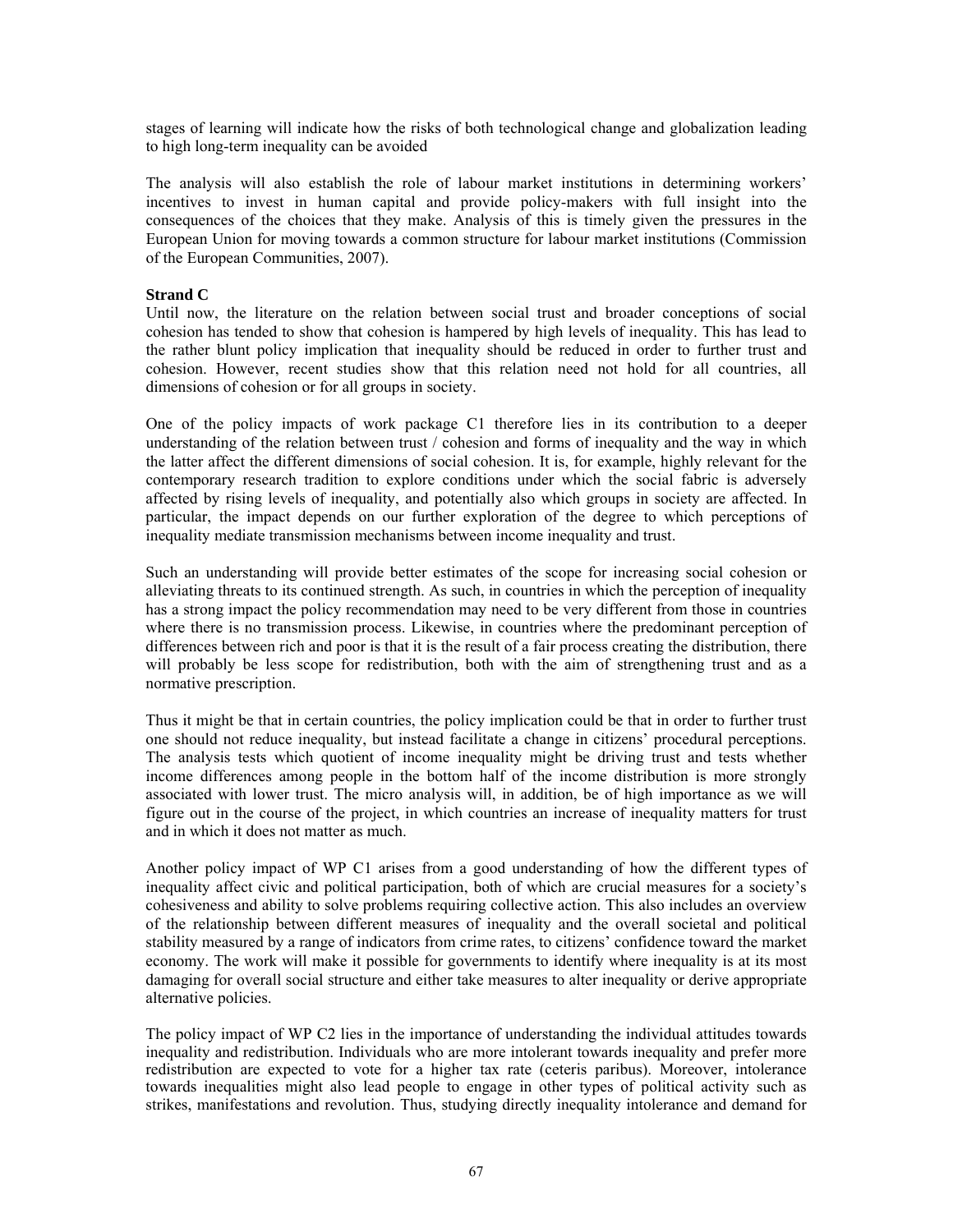redistribution will enhance our understanding about the formation of these attitudes. Such analysis will clarify whether people's views on inequality or redistribution are determined by their income situation (present or expected) or other factors contribute as well.

Furthermore WP C2 contributes to a deeper understanding to the question whether intolerance towards inequality and preferences for redistribution affect political choices and hence whether they have an effect on economic growth. Some authors have outlined a political-economy theory about the relation between inequality and growth. Persson  $\&$  Tabellini (1994, 2000) for example argue, that higher inequality results in slower growth because – by lowering the income of the median voter relative to average income – it reinforces the demand for redistribution, which results in a higher tax rate. As taxes generally have distortive effects on economic decisions, a higher tax rate leads to lower growth. Other studies (e.g. Benhabib & Rustichini, 1996) state that absolute or relative poverty may motivate people to participate in property crime, which is also detrimental to growth. Following this line of thought, if individual attitudes towards inequality and redistribution affect voting behaviour and/or participation in political upheaval, they will also have an effect on growth prospects of a given country.

Strand C will provide the policy and academic community with information on the extent to which inequality affects levels of trust and other dimensions of social and political cohesion in the larger member states of the EU, making a comparison with the other G7 countries. It will show i) how far normative beliefs play an important role in mediating between social cohesion and inequality, ii) how inequality shapes civic and political participation, and iii) how inequality affects social and political participation and stability, as well citizen's confidence towards market economies. Overall Strand C will provide evidence how to foster social cohesion in the EU and consequently inform progress towards meeting the goals of the Lisbon agenda.

## *3.2 Dissemination and/or exploitation of project results, and management of intellectual property*

# **3.2.1 Project Results**

Ensuring this analysis informs policy makers will be achieved through consortium conferences and workshops targeted at specific individuals with an interest in social inequalities and their impacts on social cohesion – the latter will comprise both international and country specific events. Panels of experts and policy makers will be invited to events at all stages of the research project, including initial design stages. This ensures the project keeps abreast of the concerns of policymakers.

The dissemination strategy of the project will present its results and findings to the following different audiences:

- 1. Policy makers
- 2. Academics
- 3. The public at large

A project web site will be set up and maintained by CEPS as part of the ENEPRI (European Network of Economic Policy Research Institutes) web site and maintained beyond the end of the project for at last three years. All of the project outputs will be available here and the site will be designed to be accessible to all three categories of user.

Beyond this, different strategies will be needed to reach each of these three audiences

#### *Policy Makers*

The two main mechanisms for reaching policy-makers are through the circulation (in paper and electronically) of policy briefs prepared in each work package and the summary findings which will be prepared in work package D1 and by means of non-technical conferences and workshops. The presence of CEPS in Brussels makes it simple to organise these in a manner convenient to European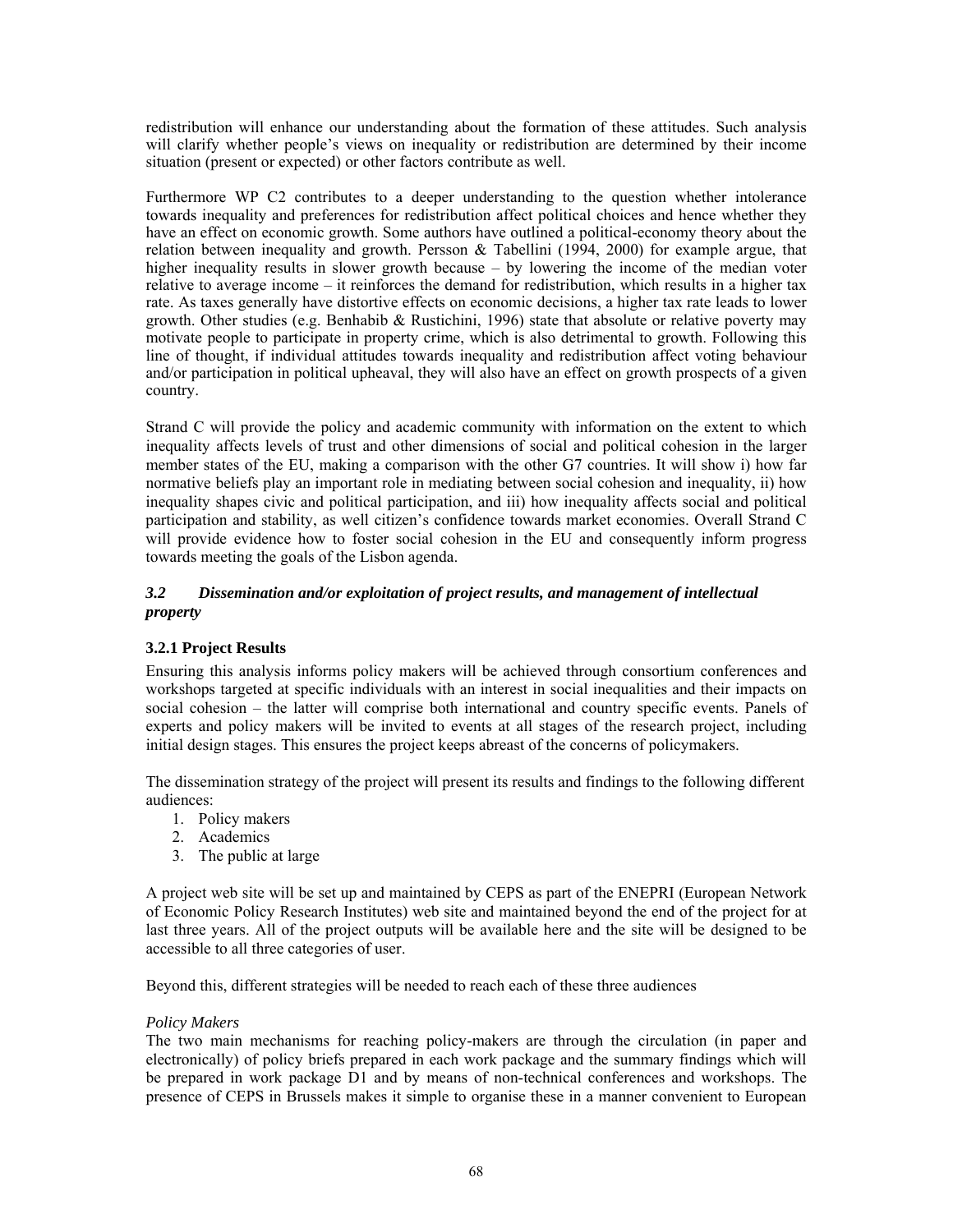Commission officials. Many of the partners have close links with their national policy-makers; this will ensure thorough dissemination of the findings at a national level.

We will compile from the databases of the participating institutions, an overall database of policymakers classified according to their particular interest and supplemented as necessary. We will produce a newsletter with key findings to be circulated every six months and will attach the policy summaries as available.

The final conference, at which the policy findings will be presented and the implications of the work for the future of the knowledge society assessed, will be designed specifically for policy-makers. In addition we will hold a mid-term policy briefing in Brussels coinciding with the mid-term consortium meeting. In addition each participant will be expected to hold workshops for policy makers in their country and each work package will hold a workshop to disseminate its findings.

#### *Academics*

The project participants are all experienced at working on policy-relevant research and in presenting the results to public officials. However, at the same time they are all academic institutions or public bodies which give great importance to publication in academic media. The core outputs of the project will be written up in a manner intended to be suitable for academic publication in appropriate journals. These will be available initially as discussion papers, both from the project web site and in the discussion paper series of the individual participants. The participants will submit them for presentation at suitable conferences such as the annual meeting of the European Economic Association and the European Meeting of the Econometric Society so as to obtain feedback on them and then submit them for journal publication. The time lags in journal processing mean that most of the research is likely to be published after the end of the project.

In order to promote academic awareness of the research we will send our newsletter to academics on participant institutions' databases.

#### *The Public at Large*

The main method of disseminating the findings to the public at large is through the printed media. Experience suggests that the best way of ensuring journalists take an interest in the work is through personal contact. Once researchers build up relationships with local journalists it is possible to talk to them about the areas where the project produces results in areas in which they have direct interests. The fragmented nature of the printed media means that this has to be done institution by institution, with its institution using its press contacts to handle dissemination of findings in its own language. At the two conferences the partners will discuss what findings are suitable for dissemination to the press. NIESR will produce a press notice in English and the other institutions will translate this into their home languages for dissemination to their local media.

#### **3.2.2 Intellectual Property**

The purpose of the project is to produce research results for publication in academic media and dissemination to other users of research. It is not expected that the project will result in any intellectual property issues; the findings are designed to be placed in the public domain.

#### **4. Ethical Issues**

The only ethical issues which arise in the proposal stem from the experimental work to be carried out in work-package C2. This involves non-invasive work on healthy student volunteers. The experiments will be put to the ethics committees in the two universities concerned for approval before any experiments are carried out. The ethical guidelines pertaining to both the national and EU levels will be followed and informed consent will be obtained. The researcher concerned, Prof Farina, has considerable expertise in developing experiments which meet ethical guidelines, and the need for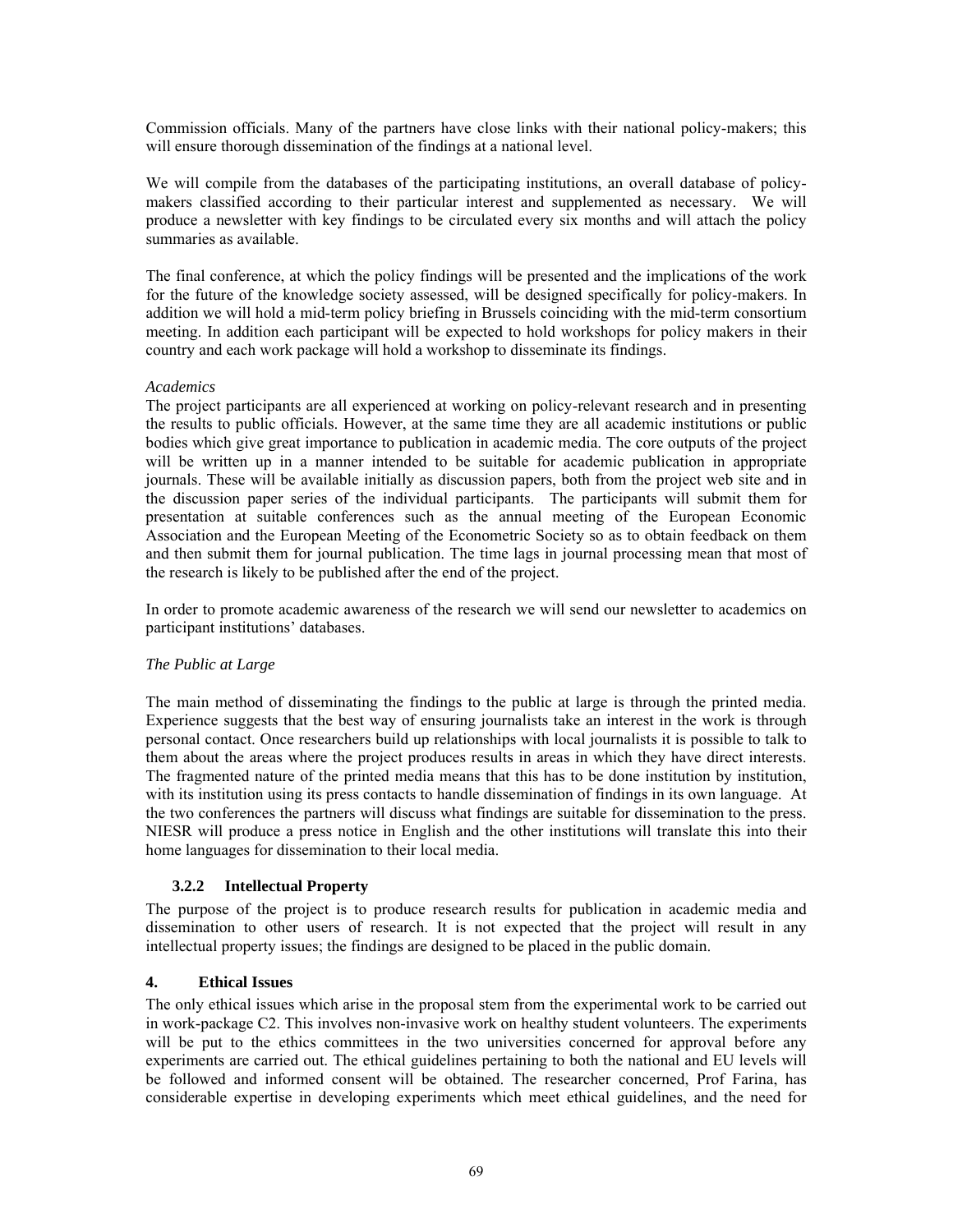approval is therefore unlikely to be an obstacle to carrying out this work. He also has the experience needed to maintain the security of the individual data using password security.

The ethics committees of the universities concerned will make the final decision, but we do not believe that national approval is required for experimental work of this type.

|               | <b>Research on Human Embryo/ Foetus</b>                                                                   | YES | Page |
|---------------|-----------------------------------------------------------------------------------------------------------|-----|------|
| $\ast$        | Does the proposed research involve human Embryos?                                                         |     |      |
| $*$           | Does the proposed research involve human Foetal Tissues/ Cells?                                           |     |      |
| $\parallel *$ | Does the proposed research involve human Embryonic Stem Cells (hESCs)?                                    |     |      |
| *             | Does the proposed research on human Embryonic Stem Cells involve cells in<br>culture?                     |     |      |
| *             | Does the proposed research on Human Embryonic Stem Cells involve the<br>derivation of cells from Embryos? |     |      |
|               | I CONFIRM THAT NONE OF THE ABOVE ISSUES APPLY TO MY<br><b>PROPOSAL</b>                                    | X   |      |

|        | <b>Research on Humans</b>                                            | YES | Page |
|--------|----------------------------------------------------------------------|-----|------|
| $\ast$ | Does the proposed research involve children?                         |     |      |
| $*$    | Does the proposed research involve patients?                         |     |      |
| $\ast$ | Does the proposed research involve persons not able to give consent? |     |      |
| *      | Does the proposed research involve adult healthy volunteers?         | X   | 40   |
|        | Does the proposed research involve Human genetic material?           |     |      |
|        | Does the proposed research involve Human biological samples?         |     |      |
|        | Does the proposed research involve Human data collection?            |     |      |
|        | I CONFIRM THAT NONE OF THE ABOVE ISSUES APPLY TO MY                  |     |      |
|        | <b>PROPOSAL</b>                                                      |     |      |

| <b>Privacy</b>                                                                                                                                                                                    | YES | Page |
|---------------------------------------------------------------------------------------------------------------------------------------------------------------------------------------------------|-----|------|
| Does the proposed research involve processing of genetic information or personal<br>data (e.g. health, sexual lifestyle, ethnicity, political opinion, religious or<br>philosophical conviction)? |     | 40   |
| Does the proposed research involve tracking the location or observation of<br>people?                                                                                                             |     |      |
| I CONFIRM THAT NONE OF THE ABOVE ISSUES APPLY TO MY<br><b>PROPOSAL</b>                                                                                                                            |     |      |

|        | <b>Research on Animals</b>                              | YES | Page |
|--------|---------------------------------------------------------|-----|------|
|        | Does the proposed research involve research on animals? |     |      |
|        | Are those animals transgenic small laboratory animals?  |     |      |
|        | Are those animals transgenic farm animals?              |     |      |
| $\ast$ | Are those animals non-human primates?                   |     |      |
|        | Are those animals cloned farm animals?                  |     |      |
|        | I CONFIRM THAT NONE OF THE ABOVE ISSUES APPLY TO MY     | X   |      |
|        | <b>PROPOSAL</b>                                         |     |      |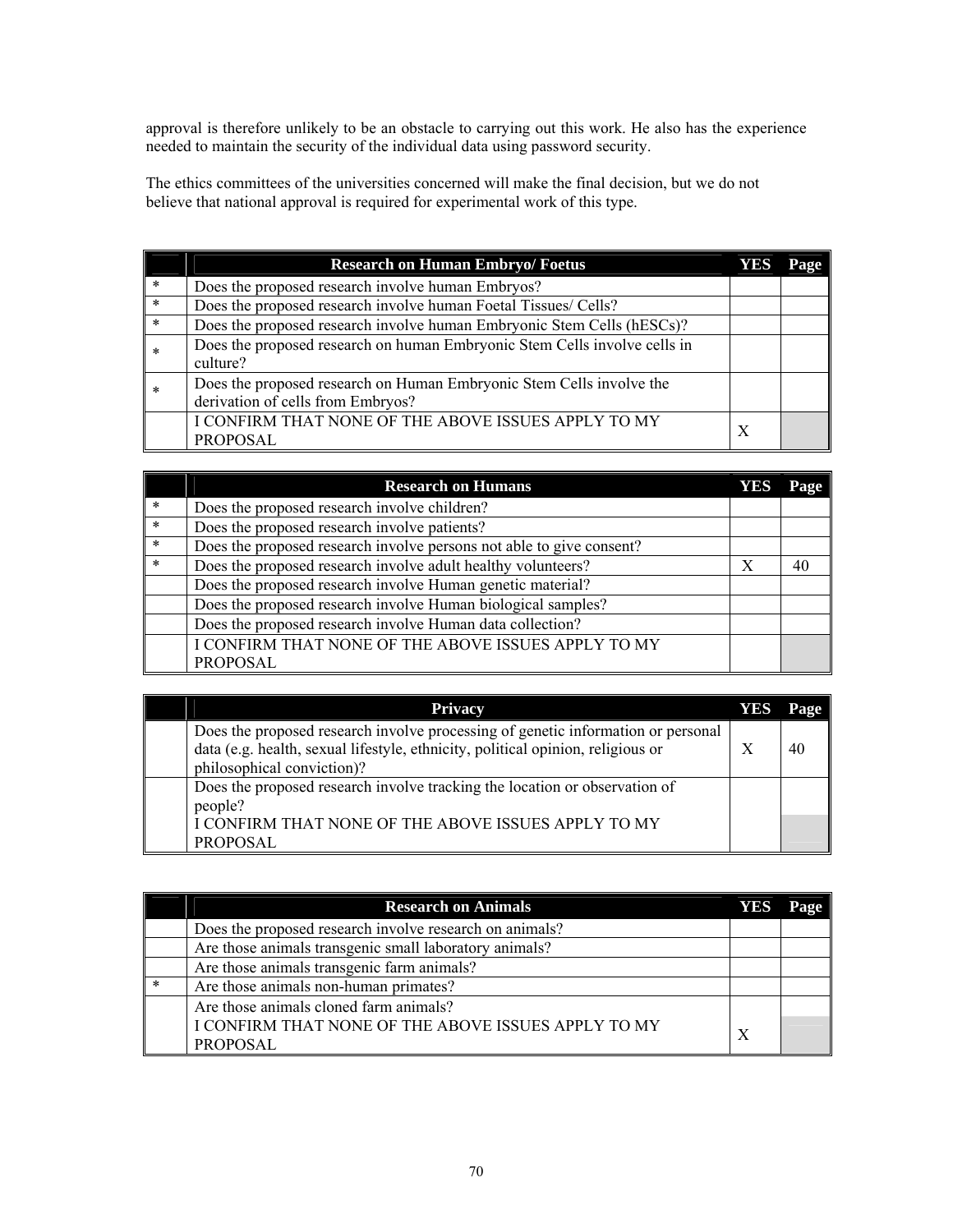| <b>Research Involving Developing Countries</b>                                    | YES | Page |
|-----------------------------------------------------------------------------------|-----|------|
| Does the proposed research involve the use of local resources (genetic, animal,   |     |      |
| plant, etc)?                                                                      |     |      |
| Is the proposed research of benefit to local communities (e.g. capacity building, |     |      |
| access to healthcare, education, etc)?                                            |     |      |
| I CONFIRM THAT NONE OF THE ABOVE ISSUES APPLY TO MY                               |     |      |
| PROPOSAL                                                                          |     |      |

| <b>Dual Use</b>                                                                                                             | YES | Page |
|-----------------------------------------------------------------------------------------------------------------------------|-----|------|
| Research having direct military use                                                                                         |     |      |
| Research having the potential for terrorist abuse<br>I CONFIRM THAT NONE OF THE ABOVE ISSUES APPLY TO MY<br><b>PROPOSAL</b> |     |      |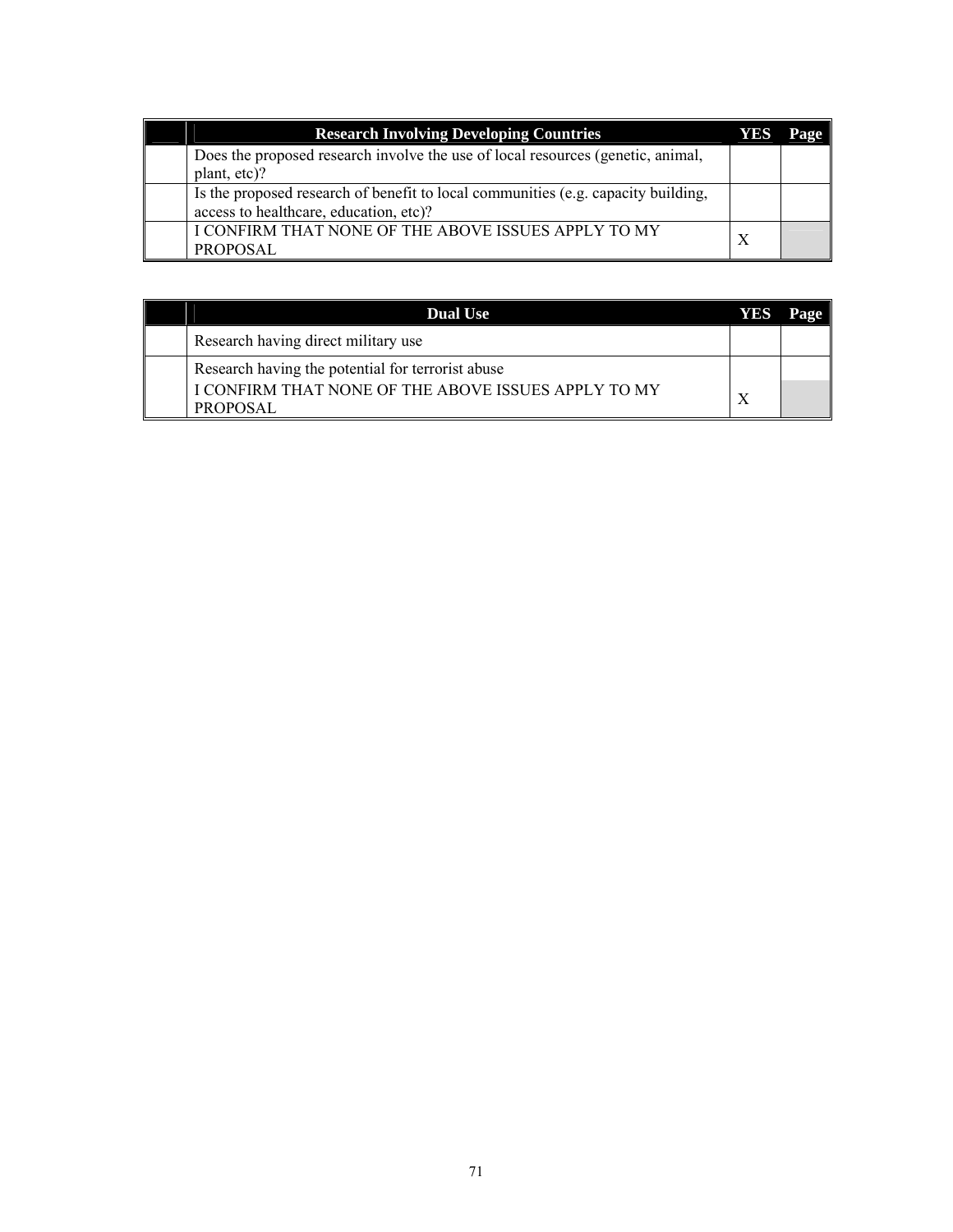# **Appendix to Section 4. Information Sheet and Consent Form**

# **A4.1. Information Sheet DESCRIPTION OF THE RESEARCH**

You are invited to participate in a research study about how people make decisions. A sum of money will be made available to participants by us (the researchers). You and the other participants will earn a payoff that depends on your and others' decisions. At the end of the research a questionnaire will be administered asking your opinions about some aspects of today's societies, and some information about you.

# **WHAT WILL MY PARTICIPATION INVOLVE?**

If you decide to participate in this research you will be asked to make a series of decisions regarding how to allocate the sum of money made available to today's participants by the researchers. All decisions will be anonymous as they will be processed by a computer programme that does not reveal your identity either to other participants or to us. You will also be required to perform some simple tasks/*(answer some quizzes)/(participate in some random draws)*, which may also affect your final earnings. These do not require any particular skill or competence.

Your participation will last approximately 90 minutes in total.

# **ARE THERE ANY RISKS TO ME?**

There are no risks involved in participation in this research. You will be provided money on which you will be asked to make decision by us, and thus, you will not use your own money. All money that you earn in the research is yours to keep. Additionally, any behaviour or responses during this research will be kept completely confidential and anonymous.

### **ARE THERE ANY BENEFITS TO ME?**

You are free to take home any money you receive during this research.

You will receive a fixed show up fee of 6 Euros plus any money received during the research for the participants' decisions.

You are free to withdraw at any time of the research, but in this case you will receive no compensation.

# **HOW WILL MY CONFIDENTIALITY BE PROTECTED?**

While there will probably be publications as a result of this study, your name will not be used. Only group characteristics will be published. You will be identified in the research only by an ID number, and there will be no record linking your actual identity with your responses.

#### **WHOM SHOULD I CONTACT IF I HAVE QUESTIONS?**

You may ask any questions about the research at any time. Some of these may be answered only at the end of the whole research. You are free to retain this information sheet and contact us at the following email/phone number:

Gianluca Grimalda, Ph.D.

Your participation is completely voluntary. If you decide not to participate or to withdraw from the study there will be no adverse consequences.

If you consent to participation in this research, you may walk into this room now. You will then have to sign the enclosed consent form.

If you do not consent to participate in this research, you are free to leave now. We thank you for your time and interest.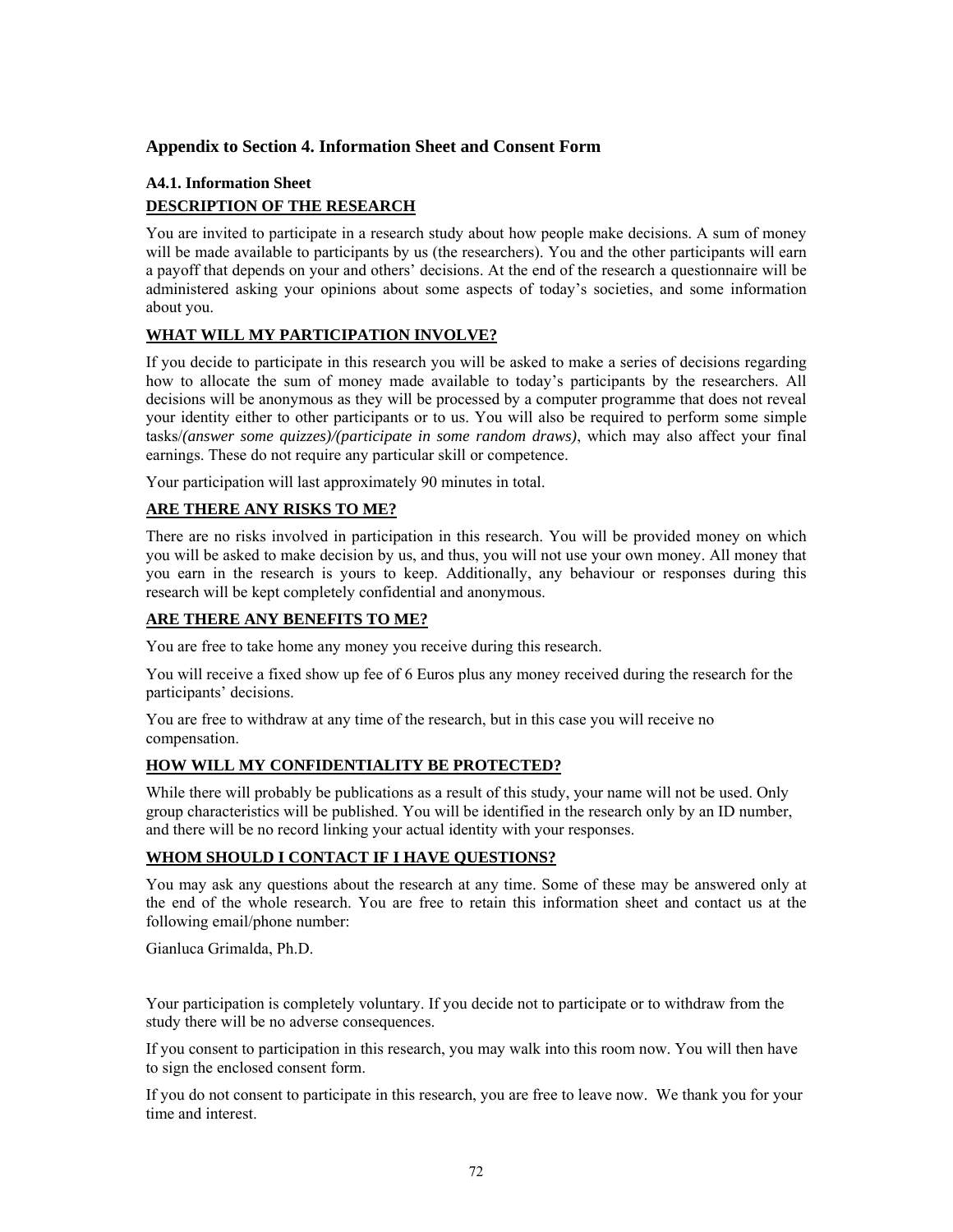**A4.2 Consent Form** 

**Participant identification number where applicable** 

#### **CONSENT FORM**

**Project Title: Research on Decision-Making N.20** 

**Name of Researcher: Gianluca Grimalda / Francesco Farina (to be completed by participant)** 

**I confirm that I have read and understood the information sheet dated………………. For the above project which I may keep for my records and have had the opportunity to ask any questions I may have.** 

#### **I agree to take part in the above study and am willing to:**

*- Make decisions with other people. These decisions will involve allocating money across different options. The money will be provided for by the researchers. - Answer some attitudinal questions from a questionnaire* 

#### **I understand that my information will be held and processed for the following purposes:**

*The information will be analysed with the sole purpose of producing scientific research on decisionmaking behaviour. No mention will be made of individuals who participated in this research, if not as a group – e.g. Warwick University students. No commercial use will be made of the data.* 

**I understand that my participation is voluntary and that I am free to withdraw at any time without giving any reason without being penalised or disadvantaged in any way.** 

**\_\_\_\_\_\_\_\_\_\_\_\_\_\_\_\_\_ \_\_\_\_\_\_\_\_\_\_\_\_\_ \_\_\_\_\_\_\_\_\_\_\_\_\_\_\_\_\_\_\_ Name of Participant Date** Date Signature

**\_\_\_\_\_\_\_\_\_\_\_\_\_\_\_\_\_\_ \_\_\_\_\_\_\_\_\_\_\_\_\_ \_\_\_\_\_\_\_\_\_\_\_\_\_\_\_\_\_\_\_\_** 

**Name of person taking Date** Signature **consent if different from Researcher** 

**Researcher Date Date Signature** 

**\_\_\_\_\_\_\_\_\_\_\_\_\_\_\_\_\_\_ \_\_\_\_\_\_\_\_\_\_\_\_\_ \_\_\_\_\_\_\_\_\_\_\_\_\_\_\_\_\_\_\_\_**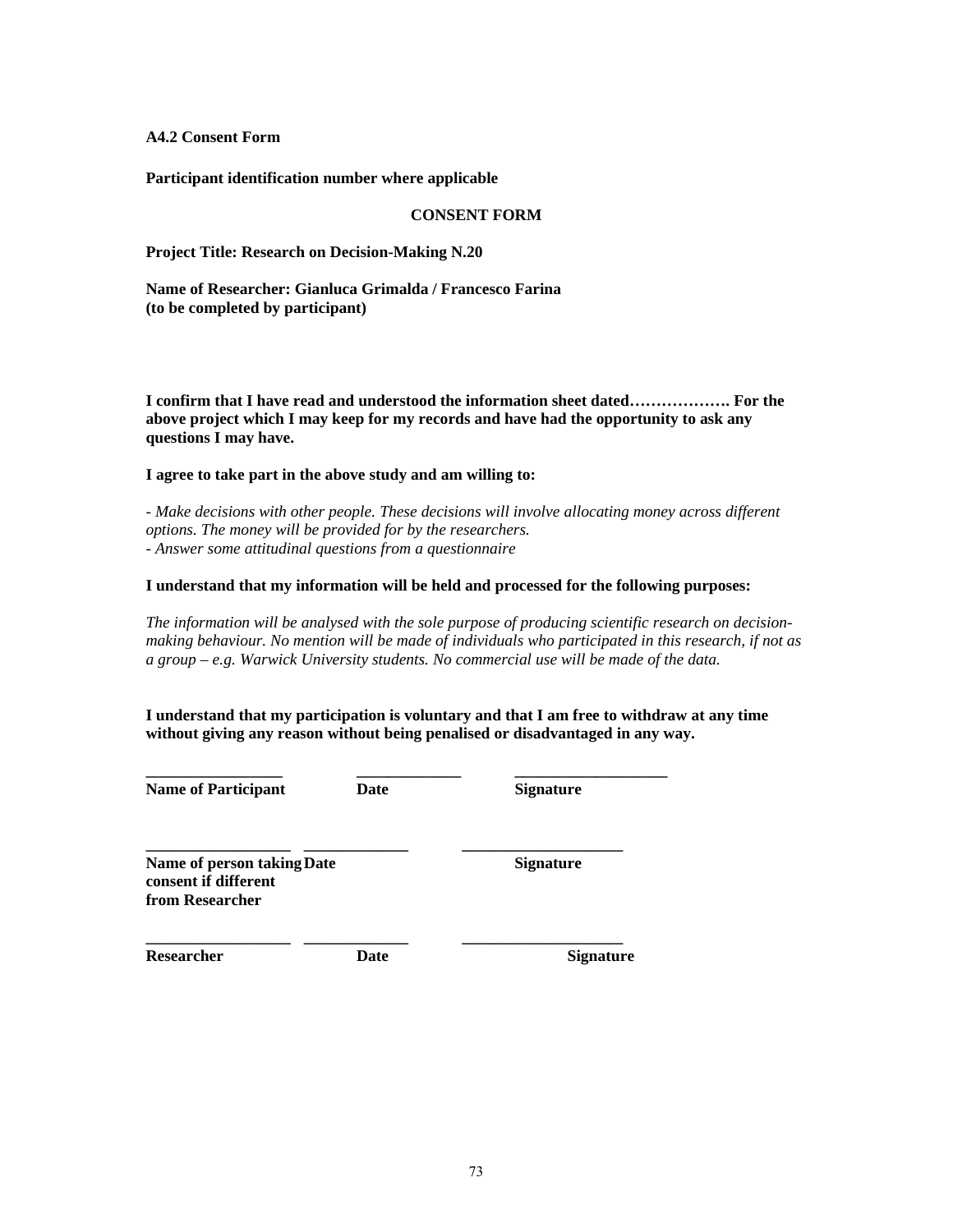### **5. Consideration of gender aspects**

The institutions involved in the project all have policies to promote equal opportunities. They all have arrangements in place, such as part-time and flexible working, to facilitate the involvement of people of both sexes who have obligations to look after young children. The issue of gender discrimination is explicitly studied in WP A3.

#### **6. References**

- Acemoglu, D. (1997). Training and innovation in an imperfect labour market, *Review of Economic Studies* 64, 445-464.
- Acemoglu, D. and J.-S. Pischke (1999a). The Structure of Wages and Investment in General Training, *Journal of Political Economy* 107, 539-572.
- Acemoglu, D. and J.-S. Pischke (1999b). Beyond Becker: Training in Imperfect Labour Markets, *The Economic Journal* 109, 112-142.
- Acheson, D., D. Barker, J. Chambers, H. Graham, M. G. Marmot, and M. Whitehead (1998). *Independent Inquiry into Inequalities in Health*. London: The Stationary Office.
- Aigner, D.J, F. Schneider and D. Ghosh (1988). Me and my shadow: estimating the size of the hidden economy from time series data. In: Barnett, W. A. et al. (Eds.), *Dynamic econometric modelling: proceedings of the third international symposium in economic theory and econometrics*. Cambridge: Cambridge University Press, 297-334.
- Alesina, A. and E. la Ferrara (2000). Participation in Heterogeneous Communities, *Quarterly Journal of Economics* 115, 847-904.
- Alesina, A., R. Di Tella, R. MacCulloch (2001). Inequality and Happiness: Are Americans and Europeans Different?, *National Bureau of Economic Research Working Paper* 8198.
- Alesina, A., R. Di Tella and R. MacCulloch (2004). Inequality and happiness: are Europeans and Americans different?, Journal of Public Economics 88, 2009-2042.
- Alesina A. and E. Glaeser (2004). *Fighting poverty in the US and Europe: a world of difference*. Oxford: Oxford University Press.
- Alesina, A. and N. Fuchs-Schündeln (2005). Good Bye Lenin (or not?): The Effect of Communism on People's Preferences, *NBER Working Paper* 11700.
- Alesina, A. and E. La Ferrara (2005). Preferences for redistribution in the land of opportunities, *Journal of Public Economics* 89, 897-931.
- Alesina, A. and G.-M. Angeletos (2005). Fairness and redistribution: US vs. Europe. *American Economic Review* 95, 913-935.
- Allingham, M. G. and A. Sandmo (1972). Income Tax Evasion: A Theoretical Analysis, *Journal of Public Economics* 1, 323-338.
- Alm, J., R. Bahl, and M.N. Murray (1991). Tax Base Erosion in Developing Countries, *Economic Development and Cultural Change* 39, 849-872.
- Altonji, J. G., and R.M. Blank (1999). Race and gender in the labor market. In: Ashenfelter, O. and D. Card (Eds.), *Handbook of Labor Economics* 3. North-Holland: Elsevier, 3143-3259.
- Amiel, Y., J. Creedy and S. Hurn (1999). Measuring attitudes towards inequality, *Scandianvian Journal of Economics* 101, 83-96
- Ariga, K. and G. Brunelli (2006). Are Education and Training Always Complements? Evidence from Thailand, *Industrial and Labor Relations Review* 59, 613-29.
- Arneson, R. (1989). Equality and equal opportunity of welfare, *Philosophical Studies* 56, 77-93.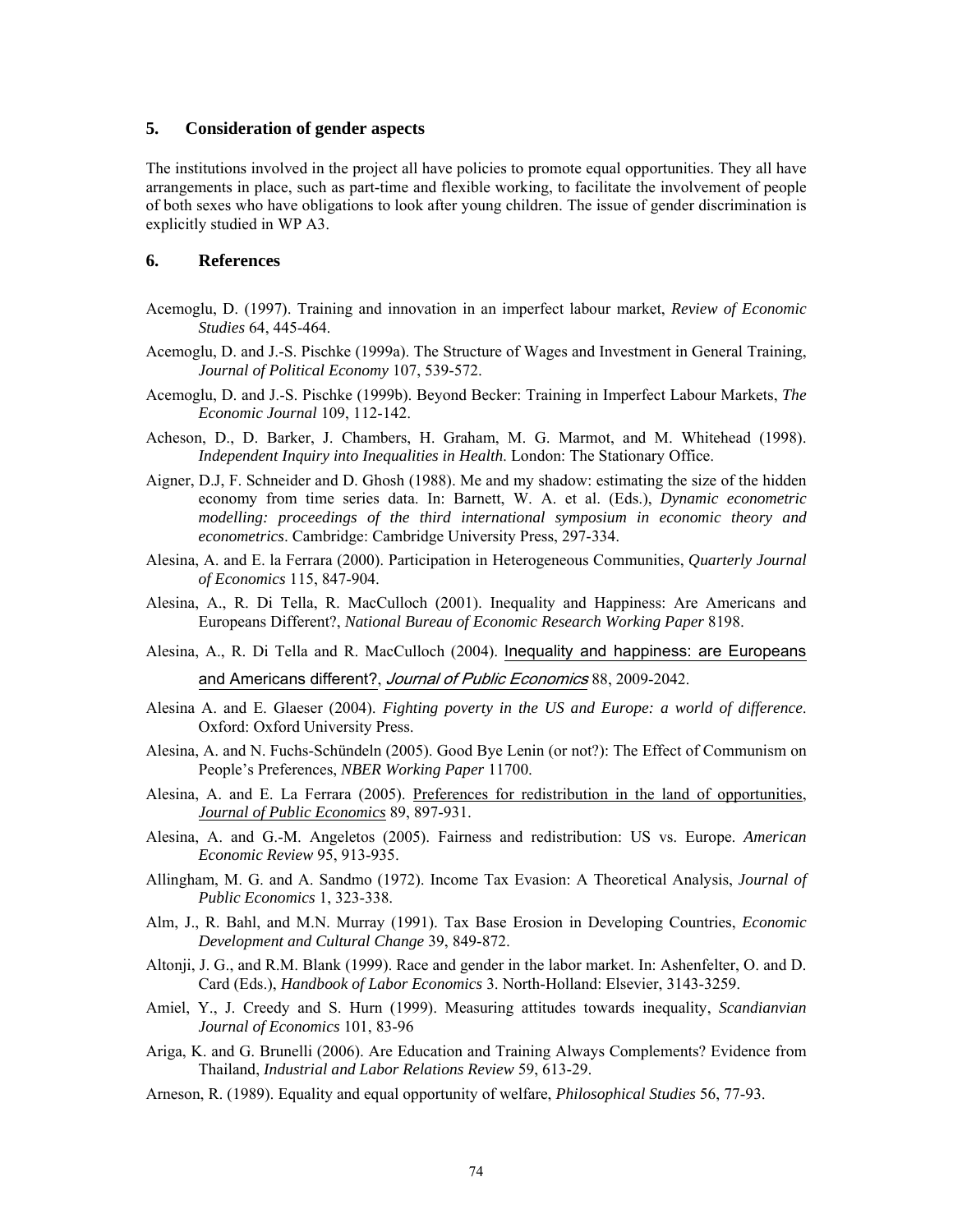- Arulampalam, W., M.L. Bryan and A.L. Booth (2004). Training in Europe, *Journal of the European Economic Association* 2, 346-60.
- Atkinson, A. B. (1970). On the measurement of inequality, *Journal of Economic Theory* 2, 244-263.
- Atkinson, A. (1999). Is rising inequality inevitable? A critique of the Transatlantic Consensus, *WIDER Annual lecture*.
- Atkinson, A.B. (2000). The changing distribution of income: evidence and explanations, *German Economic Review* 1, 3-18.
- Atkinson, A. B. and F. Bourguignon (2000): *Handbook of income distribution*. North-Holland: Elsevier.
- Atkinson, A.B.and A. Brandolini. (2001). Promise and Pitfalls in the Use of "Secondary" Data-Sets: Income Inequality in OECD Countries as a Case Study, *Journal of Economic Literature* 39, 771-799.
- Atkinson, A.B. (2003). Income inequality in OECD countries: Data and explanations, *CESifo Working Paper* 881.
- Atkinson, A. B. and T. Piketty (2007). *Top Incomes over the Twentieth Century: A Contrast between Continental European and English-speaking Countries*. Oxford: Oxford University Press.
- Atkinson, A.B. and T. Piketty (2009). *Top Incomes over the Twentieth Century: Volume II A Global Perspective.* Oxford: Oxford University Press, forthcoming.
- Banks, J., R. Blundell and A. Lewbel. (1997). Quadratic Engel Curves and Consumer Demand, *Review of Economics and Statistics* LXXIX, 527-539.
- Barker, D. J. P., P. D. Winter, C. Osmond, B. Margetts and S. J. Simmonds (1989). Weight in Infancy and Death from Ischaemic Heart Disease, *Lancet* ii, 577-580.
- Barker, D. J. P. (1992). *Fetal and Infant Origins of Adult Disease.* London: British Medical Journal Publishing Group.
- Barker, D. J. P. (1994). *Mothers, Babies and Disease in Later Life.* London: British Medical Journal Publishing Group.
- Barry, U., F. Bettio, H. Figueiredo, D. Grimshaw, F. Maier, and R. Plasman (2001). Indicators on gender gaps in pay and income. In: J. Rubery, C. Fagan, D. Grimshaw, H. Figueiredo and M. Smith, *Indicators on gender equality in the European Employment Strategy*. Manchester: EWERC, 74-100.
- Bartley, M., D. Blane, D. and Montgomery (1997). Socio-Economic Determinants of Health: Health and the Life Course: Why Safety Nets Matter, *British Medical Journal* 314, 1194-1196.
- Bassanini, A., A. Booth, G. Brunello, M. De Paola and E. Leuven (2005). Workplace Training in Europe, *IZA Discussion Paper* 1640.
- Beblo, M., D. Beninger, A. Heinze, and F. Laisney (2003). Measuring Selectivity-Corrected Gender Wage Gaps in the EU, *ZEW Discussion Papers* 03-74.
- Becker, D. and E. Gundlach (2007). Factor Price Equality and Biased Technical Change in a Two-Cone Trade Model, *Review of Development Economics* 11, 685-98.
- Becker, G. S. (1962). Investment in Human Capital: A Theoretical Analysis, *Journal of Political Economy* 70, 9-49.
- Benabou, R. (2000). Unequal Societies: Income Distribution and the Social Contract, *American Economic Review* 90, 96-129.
- Bénabou, R. and E.A. Ok (2001). Social Mobility and the Demand for Redistribution: The Poum Hypothesis, *Quarterly Journal of Economics* 116, 447-487.
- Bénabou, R. (2004). Inequality, technology, and the social contract. In P. Aghion and S. Durlauf (Eds.), *Handbook of Economic Growth*. Amsterdam: North-Holland.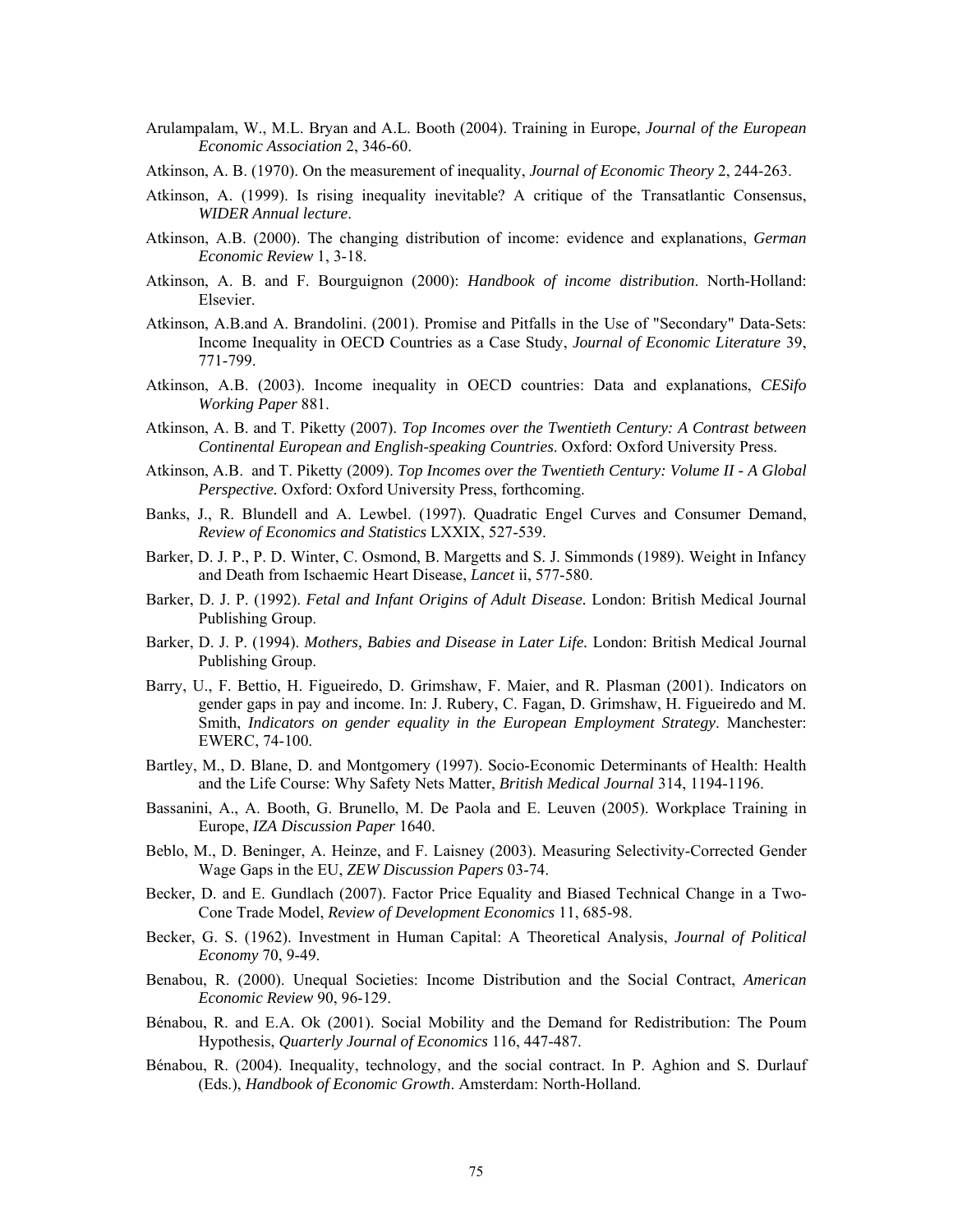- Benhabib, J. and A. Rustichini (1996). Social Conflict and Growth, *Journal of Economic Growth* 1, 129-146.
- Bennett, G. and Nevison (1992). Investing in skill: to stay or not to stay on?, *Oxford Review of Economic Policy* 8, 130-145.
- Bertola, G., F. Blau and L. Kahn (2002). Comparative analysis of labor market outcomes: lessons for the United States from international long–run evidence. In: A. Krueger and R. Solow (Eds.), *The Roaring Nineties: Can Full Employment be Sustained?.* New York: Russell Sage Foundation, 159-218.
- Beugelsdijk, S., H. de Groot, and A. van Schaik (2004). Trust and economic growth: a robustness analysis, *Oxford Economic Papers* 56, 118-134.
- Bishop, J. A., K. V. Chow, J. P. Formby and C. C. Ho (1994). The redistributive effects of noncompliance and tax evasion in the US. In: Creedy J. (Eds.) *Taxation, poverty, and income distribution*. Aldershot, UK: Edward Elgar.
- Bishop, J., J. Formby and P. Lambert (2000). Redistribution through the income tax: the vertical and horizontal effects of non compliance and tax evasion, *Public Finance Review* 28, 335-350.
- Bjornskov, C. (2005). The growth-inequality association: Government ideology matters, *Journal of Development Economics* 87, 300-308.
- Bjørnskov, C. (2007). Determinants of generalized trust: A cross-country comparison, *Public Choice* 130, 1-21.
- Bjørnskov, C. (2008). Social trust and fractionalization: a possible reinterpretation, *European Sociological Review* 24, 271-283.
- Bjørnskov, C., A. Dreher and J.A.V. Fischer (2007). The relation between inequality and happiness do subjective perceptions matter? In: *Values and Economy. Proceedings of the 32nd IAREP Conference*. Ljubljana: Filozofska Fakulteta*,* 471-477.
- Blane, D., M. Bartley, and G. Davey-Smith (1997). Disease Etymology and Materialist Explanations of Socio-Economic Mortality Differentials, *European Journal of Public Health* 7, 385-391.
- Blau, F. D., and L. M. Kahn (1996). Wage Structure and Gender Earnings Differentials: An International Comparison, *Economica* 63, 29-62.
- Blau, F. D., and L. M. Kahn (2000). Gender differences in pay, *Journal of Economic Perspectives*, 14, 75-99.
- Blau, F. D. and L. M. Kahn (2003). Understanding international differences in the gender pay gap, *Journal of Labor Economics* 21, 106-144.
- Blau, P. M. and O. D. Duncan (1967). *The American Occupational Structure*. New York: Wiley.
- Blinder, A. S. (1973). Wage discrimination: Reduced form and structural estimates, *Journal of Human Resources* 8, 436-455.
- Blundell, R., L. Dearden and C. Meghir (1999). *Work-related training and earnings*. Mimeo, Institute of Fiscal Studies.
- Boeri, T. (2002). Let Social Policy Models Compete and Europe Will Win, *John F. Kennedy School of Government. April 11-12, Conference Draft.*
- Boeri, T. and A. Brandolini (2004). The puzzling evolution of poverty in Italy, *Mimeo, November 24, 2004.*
- Bolton, G. and A. Ockenfels (2000). A theory of equity, reciprocity and competition, *American Economic Review* 90, 166-93.
- Bolton, G. E., J. Brandts and A. Ockenfels (2005). Fair Procedures: Evidence from Games Involving Lotteries, *Economic Journal* 115, 1054-1076.
- Boone, J. and J.C. van Ours (2004). Effective Active Labor Market Policies, *IZA DP* 1335.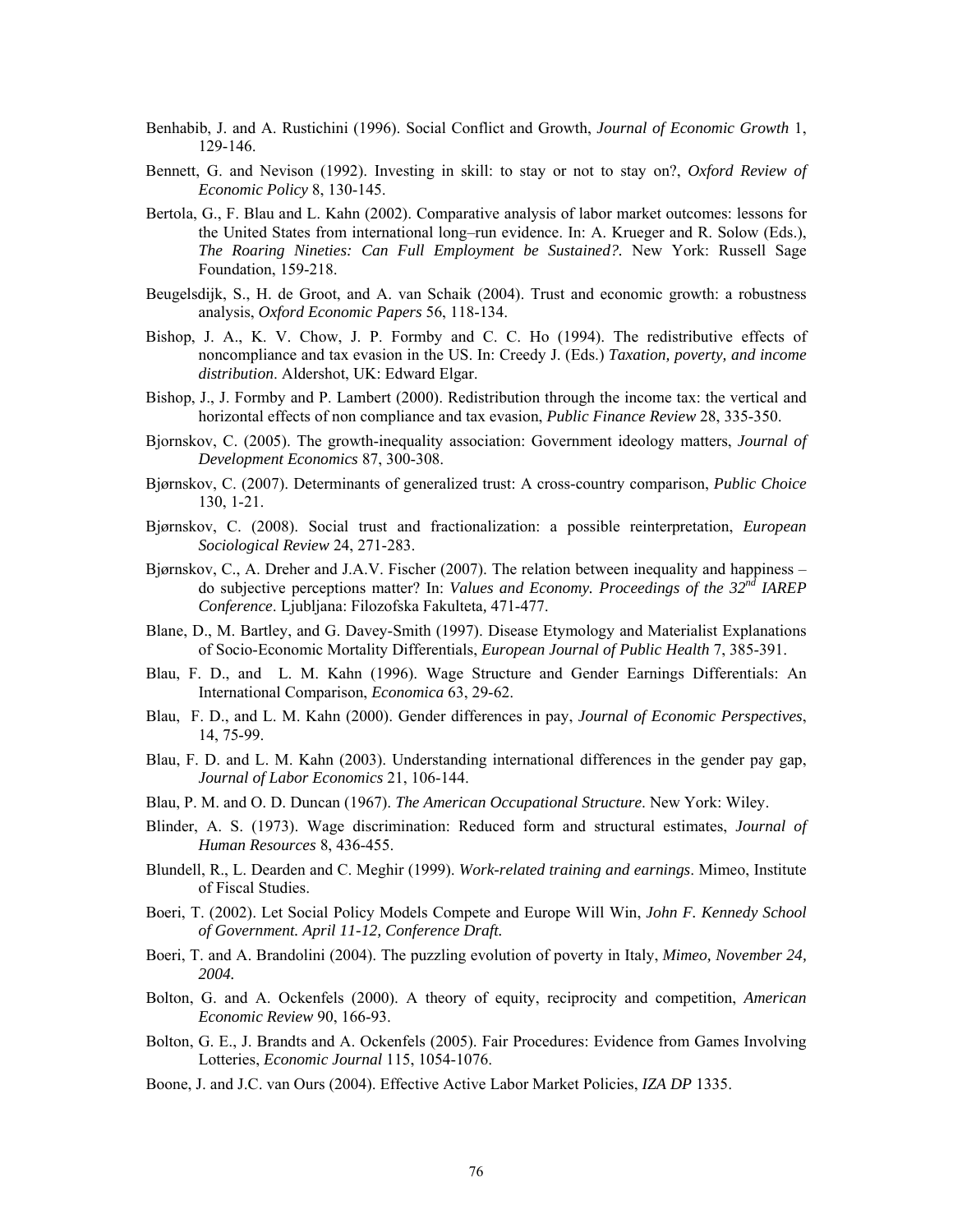- Booth, A. (1991). Job-related formal training: who receives it and what is it worth?, *Oxford Bulletin of Economics and Statistics* 53, 281-294.
- Borck, R. (2007). Voting, inequality and redistribution, *Journal of Economic Surveys* 21, 90-109.
- Brady, D. (2005). The welfare state and relative poverty in rich Western democracies, 1967-1997, *Social Forces* 83, 1329-1364.
- Brainerd, E. (2000). Women in Transition: Changes in Gender Wage Differentials in Eastern Europe and the Former Soviet Union, *Industrial and Labor Relations Review* 54,138-162.
- Brandolini, A. and T. Smeeding (2007). Inequality Patterns in Western-Type Democracies: Cross-Country Differences and Time Changes, *Luxembourg Income Study Working Paper* 458.
- Bratsberg, B., K. Røed, O. Raaum, R. Naylor, M. Jäntti, T. Eriksson, E. Österbacka and A. Björklund (2006). American Exceptionalism in a New Light: A Comparison of Intergenerational Earnings Mobility in the Nordic Countries, the United Kingdom and the United States, *IZA Discussion Paper No. 1938*.
- Breen R. (2004). *Social mobility in Europe*. Oxford: Oxford University Press.
- Breen, R. and J.H. Goldthorpe. (1997). Explaining Education Differentials towards a Formal Rational Action Theory, *Rationality and Society* 9, 275-305.
- Brehm, J. and W. Rahn. (1997). Individual-Level Evidence for the Causes and Consequences of Social Capital, *American Journal of Political Science* 41, 999-1023.
- Breen, R. and C. T. Whelan (1999) Social Mobility: A Comparative Analysis. In: A. Heath, R. Breen, & C. T. Whelan (eds.), *Ireland North and South: Perspectives from Social Science*, Oxford: Oxford University Press.
- Brown, A. J. G., Merkl, C. and D. J. Snower (2006). Comparing the Effectiveness of Employment Subsidies, *Kiel Working Paper* 1302.
- Brown, M. and E.M. Uslaner (2005). Inequality, Trust, and Civic Engagement, *American Politics Research* 31, 868-894.
- Budria, S. and P. Telhado-Pereira (2005). Educational Qualifications and Wage Inequality: Evidence for Europe, *Munich Personal RePEc Archive paper* 91.
- Burniaux, J.-M., F. Padrini, N. Brandt (2006). Labour Market Performance, income Inequality and Poverty in OECD countries, *OECD Economics Dept. Working Papers* 500. Paris: OECD Publishing.
- Cantarero, D., M. Pascual, and J. M. Sarabia (2005). Effects of Income Inequality on Population Health: New Evidence from the European Community Household Panel, A*pplied Economics* 37, 87-91.
- Carneiro, F. and J. Heckman (2003). Human Capital Policy, *NBER Working Paper* 9495.
- Checchi, D. and C. Garcia-Penalosa (2008). Labour Market Institutions and Income Inequality, *Economic Policy* 23, 601-649.
- Checchi D, A. Ichino, A. Rustichini (1999). More equal but less mobile? Education financing and intergenerational mobility in Italy and US, *Journal of Public Economics* 74, 351-393.
- Checchi D., C. Fiorio C. and M. Leonardi (2007). Intergenerational persistence in educational attainment in Italy, *Paper presented at XIX Conferenza Siep on Economia del capitale umano, Istituzioni, incentivi e valutazioni, Pavia, 13-14 September.*
- Chevalier A., K. Denny, D. McMahon (2005). A multi-country study of inter-generational educational mobility, *Mimeo*.
- Chinhui, J., K. M. Murphy, and B. Pierce (1993). Wage Inequality and the Rise in Returns to Skill, *Journal of Political Economy* 101, 410-42.
- Christofides, L.N. and C. Vrachimis (2007). The Gender Wage Gap in Cyprus, *Economic Analysis Papers 10-07*, Economics Research Centre, University of Cyprus.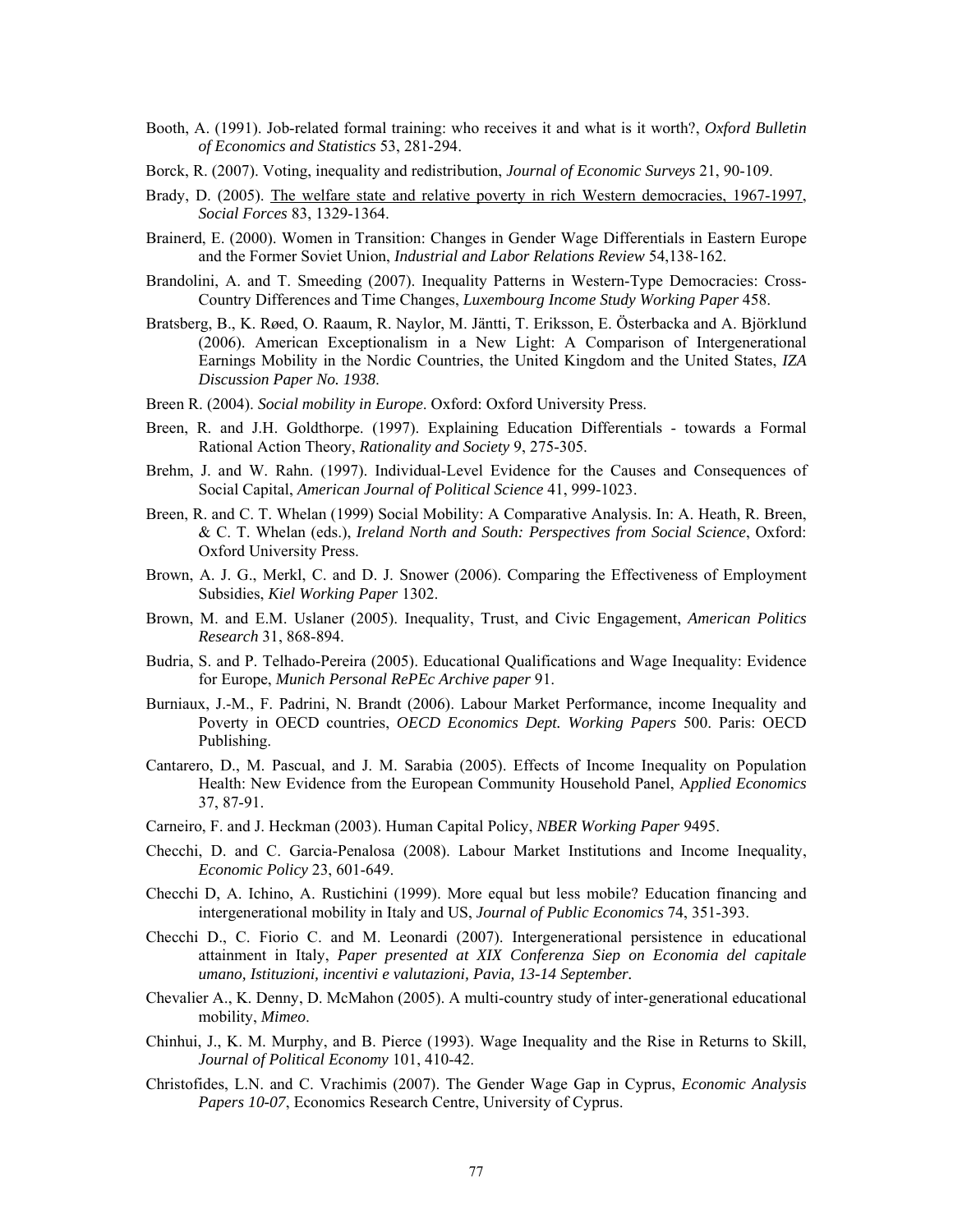Cohen, G. (1989). On the currency of egalitarian justice, *Ethics* 99, 906-944.

- Coleman, J. (1990). *Foundations of Social Theory,* Cambridge, MA, and London: Belknap Press of Harvard University Press.
- Corak M. (2004). *Generational income mobility in North America and Europe*, Cambridge: Cambridge University Press.
- Crawford, I. and J.P. Neary (2008). Testing for a Reference Consumer in International Comparisons of Living Standards, *American Economic Review* 98, 1731-1732.
- Cunha, F. and J. Heckman (2007). The Technology of Skill Formation, *American Economic Review* 97, 31-47.
- Cunha, F., J. Heckman, L. Lochner and D.V. Masterov (2005). Interpreting the Evidence on Life Cycle Skill Formation, *IZA Discussion Paper 1675*.
- Dahl, R. A. (2006). *On Political Equality*. Yale, New Haven, CT: Yale University Press.
- Davey S. G., D. Blane, and M. Bartley (1994). Explanations for Socio-Economic Differentials in Mortality: Evidence from Britain and Elsewhere, *European Journal of Public Health* 4, 132- 144.
- Davey-Smith, G. (2003). *Health Inequalities: Lifecourse Approaches*. Bristol: Policy Press.
- Davey-Smith, G., C. Hart, D. Blane, C. Gillis and V. Hawthorne (1997). Lifetime Socio-economic Position and Mortality: Prospective Observational Study, *British Medical Journal* 314, 547- 552.
- Davies, R., E. Heinesen and A. Holm. (2002). The Relative Risk Aversion Hypothesis of Educational Choice, *Journal of Population Economics* 15, 683-713.
- De Broucker P. and K. Underwood (1998). La mobilitè intergénérationnelle du niveau de scolarità: comparaison internazionale axée sur les études postsecondairés, *Revue trimestrelle de l'éducation* 5.
- De Werfhorst, H.G. and S. Hofstede. (2007). Cultural Capital or Relative Risk Aversion? Two Mechanisms for Educational Inequality Compared, *British Journal of Sociology* 58, 391-415.
- Deaton, A. (2002). Policy Implications of the Gradient of Health and Wealth, *H*e*alth Affairs* 21, 13- 30.
- Delhey, J. and K. Newton (2005). Predicting Cross-National Levels of Social Trust: Global Pattern or Nordic Exceptionalism?, *European Sociological Review* 21, 311-327.
- Diamon, P. and B. Koszegi (2003). Quasi-hypoerbolic Discounting and Retirement, *Journal of Public Economics* 87, 1839-1872.
- Drazen, A. (2000). *Political Economy in Macroeconomics*. Princeton, NJ: Princeton University Press.
- Duesenberry, J. (1949). Income*, Savings and the Theory of Consumer Behavior*. Cambridge: Harvard University Press.
- Durante, R. and L. Putterman, (2008). Preferences for Redistribution and Perception of Fairness: An Experimental Study, *Mimeo*.
- Dworkin, R. (1981). What is equality? Part 1: Equality of welfare*, Philosophy and Public Affairs* 10, 185-246.
- Esarey, J., T. Salmon and C. Barrilleaux. (2006). What Motivates Political Preferences? Self-Interest, Ideology, and Fairness in a Laboratory Democracy, *Mimeo*.
- Esping-Andersen, G. (1990). *The Three Worlds of Welfare Capitalism.* Cambridge: Polity Press and Princeton, NJ: Princeton University Press.
- European Commission (2004). *Report of the High Level Group on the Future of Social Policy in an enlarged European Union*. Directorate General for Employment, Social Affairs and Equal Opportunities.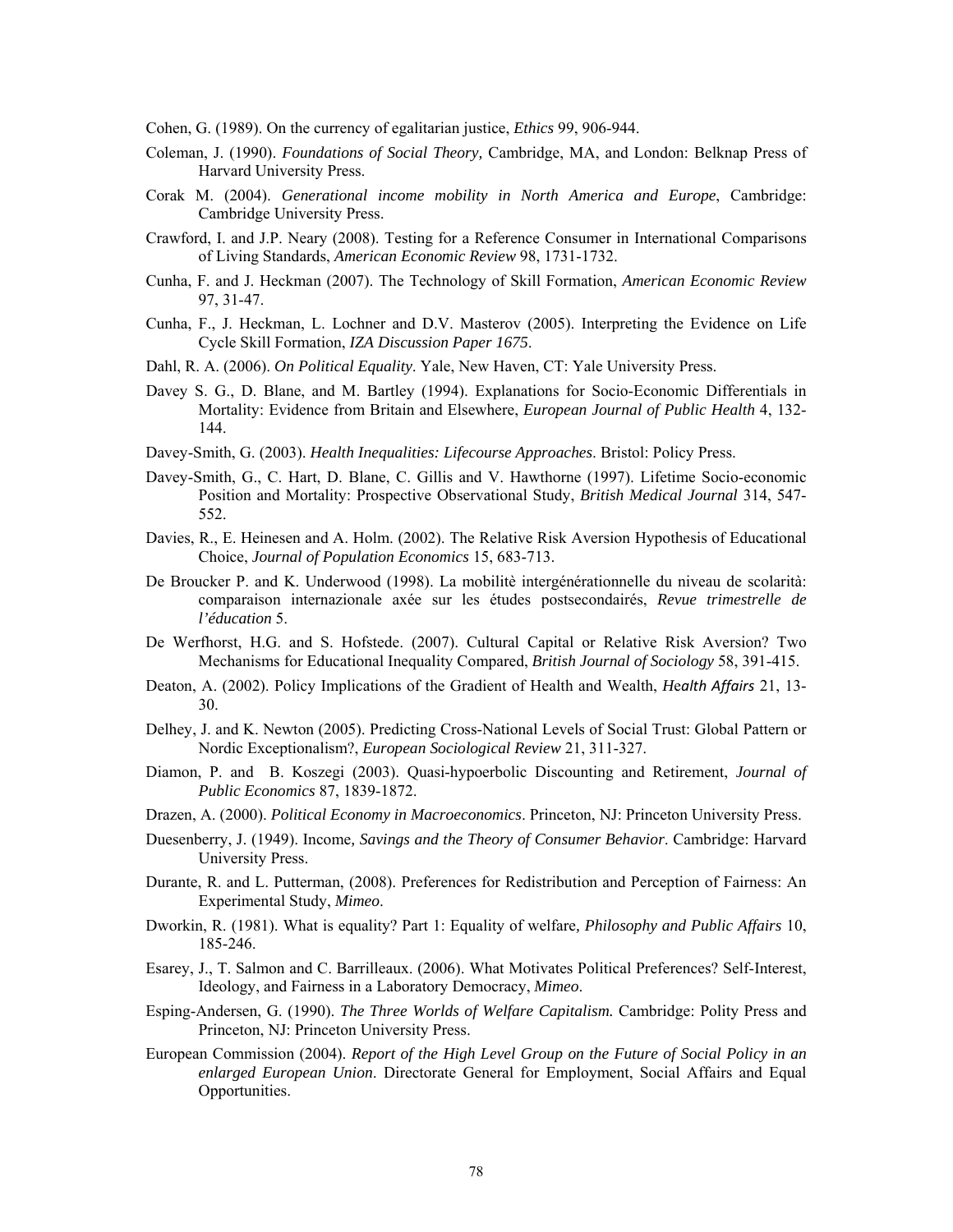- European Commission (2005). Communication from the Commission on the Social Agenda. *Com(2005)33 final*.
- European Commission (2006): *Employment in Europe 2006*. Directorate General for Employment, Social Affairs and Equal Opportunities.
- European Commission (2007). *Towards Common Principles of Flexicurity: More and Better Jobs through Flexibility and Security*, European Commission.
- Feige, L. (1979). How Big is the Irregular Economy?, *Challenge* 22, 5-13.
- Findlay, R. and H. Grubert (1959). Factor Intensities, Technological Progress, and the Terms of Trade, *Oxford Economic Papers* 11, 111–21.
- Findlay, R. and R. W. Jones (2000). Factor Bias and Technical Progress, *Economics Letters* 68, 303- 308.
- Fleming, J.S. and J. Micklewright (1999). Income Distribution, Economic Systems and Transition. In: Atkinson, A.B. and F. Bourguignon (Eds.), *Handbook of Income Distribution*. North-Holland: Elsevier Science.
- Fong, C. (2001). Social Preferences, Self-interest, and the Demand for Redistribution, *Journal of Public Economics* 82, 225-246.
- Förster, M. and M. Mira d'Ercole (2005). Income distribution and poverty in OECD countries in the second half of the 1990s, *OECD Social, Employment and Migration Working Papers*. Paris: OECD.
- Fox, K.J. (2003). An Economic Justification for the EKS Multilateral Index, *Review of Income and Wealth* 49, 407-414.
- Franzini M. and M. Raitano (2009). Persistence of inequality: fathers' income and sons achievements. Theoretical problems and new evidence on European countries, *International Review of Applied Economics*, forthcoming (already published as CRISS working paper 39).
- Freire-Serén, M. J. and J. Panadés (2008). Does tax evasion modify the redistributive effect of tax progressivity?, *The Economic Record*, forthcoming
- French, E. (2005). The Effects of Health, Wealth and Wages on Labour Supply and Retirement Behaviour, *Review of Economic Studies* 72, 395-427.
- Frey, B. and A. Stutzer (2005). Beyond outcomes: measuring procedural utility, *Oxford Economic Papers* 57, 90-111.
- Frey, B. and H. Weck-Hannemann (1984). The hidden economy as an unobserved variable, *European Economic Review* 26, 33–53.
- Fry, V.C. and P. Pashardes (1985). Constructing the True Cost of Living Index from the Engel Curves of the PIGLOG Demand System, *Journal of Applied Econometrics* 4, 41-56.
- Fry, V.C. and P. Pashardes (1985). Distributional Aspects of Inflation. Who has Suffered Most?, *Fiscal Studies* 6, 21-29.
- Gabriel, O.W., V. Kunz, S. Roßteuscher and J. W. Van Deth (2002). *Sozialkapital und Demokratie— Zivilgesellschaftliche Ressourcen im Vergleich.* Wien: WUV Universitätsverlag.
- Gabriele S. and M. Raitano (2007). Incentivi ad accumulare capitale umano e background familiare, l'evidenza italiana, *ISAE Quartely Report*, *October, 2007, presented at XIX Conferenza Siep*  on *Economia del capitale umano, Istituzioni, incentivi e valutazioni*, *Pavia, 13-14 September.*
- Gabriele S. and M. Raitano (2008). La trasmissione intergenerazionale dei titoli di studio nell'Unione Europea, *La Rivista delle politiche sociali* (Italian Journal of Social Policy) 2.
- Garfinkel, I., L. Rainwater, and T.M. Smeeding (2006). A Reexamination of Welfare State and Inequality in Rich Nations: How In-Kind Transfers and Indirect Taxes Change the Story, *Journal of Policy Analysis and Management* 25, 855-919.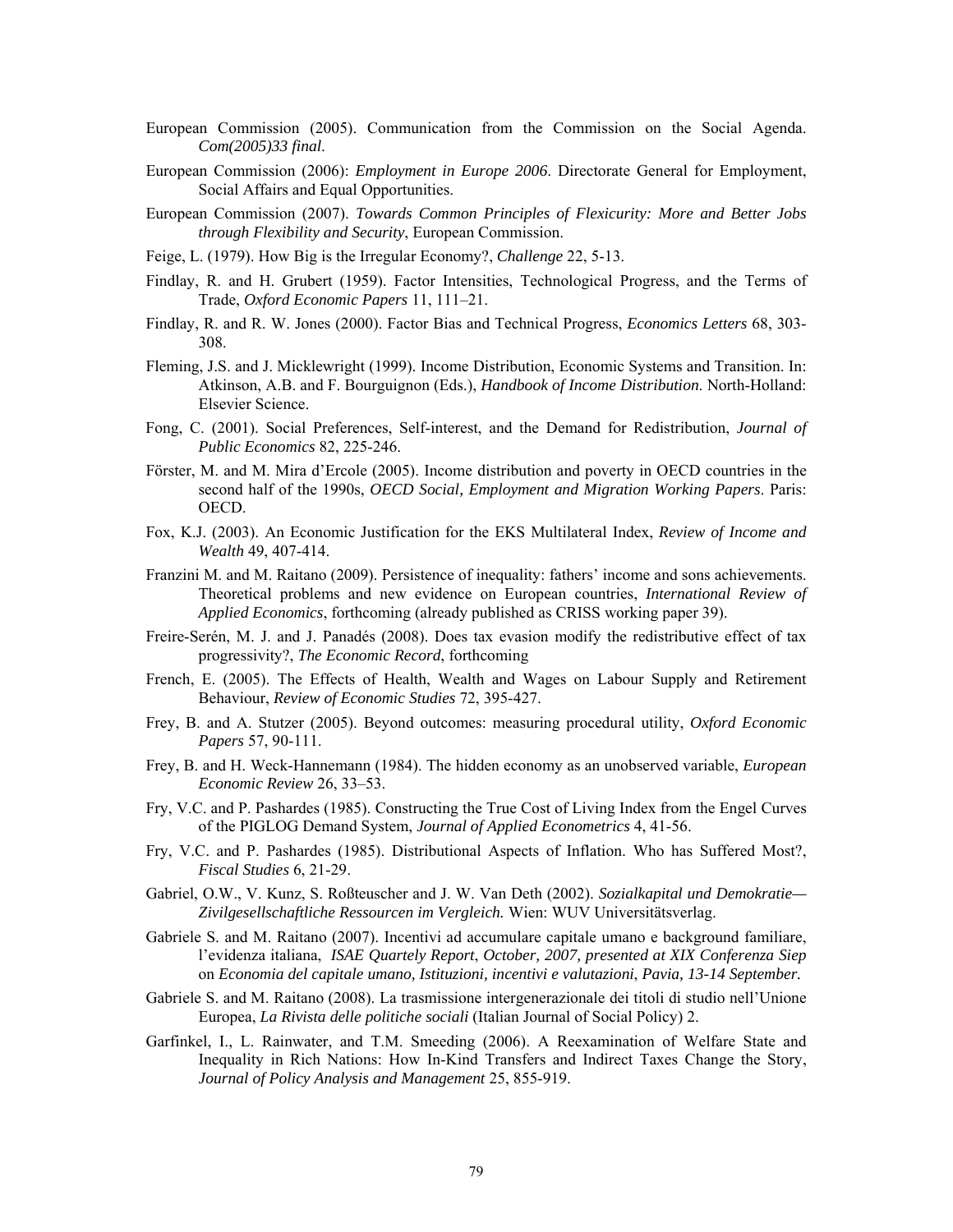- Gijsberts, M. (2002). The Legitimation of Income Inequality in State-socialist and Market Societies, *Acta Sociologica* 45, 269–285.
- Glaeser, E. L. (2005). Inequality, *HIER Discussion Paper Number 2078*, http://post.economics.harvard.edu/hier/2005papers/HIER2078.pdf.
- Globescan (2008). *Erosion of Support for Free Market system: Global Poll,*  http://www.globescan.com/news\_archives/free\_enterprise/.
- Goldthorpe, J. H., C. Llewellyn. and C. Payne (1980). *Social Mobility and Class Structure in Modern Britain*. Oxford: Clarendon Press.
- Gottschalk, P. and T. M. Smeeding (1997). Cross-national comparisons of earnings and income inequality, *Journal of Economic Literature* XXXV, 663-687.
- Gottschalk, P. and T. M. Smeeding (2000). Empirical evidence on income inequality in indudstrialized countries. In: Atkinson, A. and F. Bourguignon (Eds.), *Handbook of Income Distribution*. North-Holland: Elsevier Science.
- Gourinchas, P and J. Parker (2002). Consumption over the Life Cycle, *Econometrica* 70, 47-89.
- Gruen, C. and S. Klasen. (2001). Growth, Inequality, and Well-Being in Transition Countries, *Economics of Transition* 9, 359-394.
- Gruen, C. and S. Klasen (2003). Growth, Inequality, and Well-Being: Intertemporal and Global Comparisons, *CESifo Economic Studies* 49, 617-659.
- Gruen, C. and S. Klasen (2005). Has transition improved well-being?, *Economic Research South Africa Working Paper* 4.
- Gruen, C. and S. Klasen. (2008). Growth, inequality, and welfare: Comparisons across space and time, *Oxford Economic Papers* 60, 212-236.
- Gustavsson, M. and H. Jordahl (2008). Inequality and trust in Sweden: Some inequalities are more harmful than others, *Journal of Public Economics* 92, 348-365.
- Gutmann, P. M. (1977). The Subterranean Economy, *Financial Analysts Journal* 33, 26-34.
- Harris, C. and D. Laibson. (2001). Dynamic Choices of Hyperbolic Consumers, *Econometrica* 69, 935-957.
- Heckman, J. (1979). Sample Selection Bias as a Specification Error, *Econometrica* 47, 153-163.
- Heinemann, F. and B. Tanz (2008). The Impact of Trust on reforms, *ZEW Discussion Paper* 08-053.
- Hertz T., T. Jayasundera, P. Piraino, S. Selcuk, N. Smith, A. Veraschangina (2007). The inheritance of education inequality: international comparisons and fifty-year trends, *B.E. Journal of Economic Analysis and Policy* 7.
- Hirschman, A. O. (1973). Changing Tolerance for Income Inequality in the Course of Economic Development, *Quarterly Journal of Economics* 87, 544–66.
- Hoffman, E., K. McCabe, K. Shachat and V. L. Smith (1994). Preferences, property rights, anonymity in bargaining games, *Games and Economic Behavior* 7, 346–380.
- Jannti M., B. Bratsberg, K. Roed, O. Raaum, R. Naylor, E. Osterbacka, A. Bjorklund and T. Eriksson (2006). American exceptionalism in a new light, *IZA discussion paper* 1938.
- Jenkins, S. P. (1997). Trends in real income in Britain: a microeconomic analysis, *Empirical Economics* 22, 483-500.
- Jolliffe, D. (2002). The Gender Wage Gap in Bulgaria: A Semiparametric Estimation of Discrimination, *Journal of Comparative Economics* 30, 276-295.
- Jordahl, H. (2008). Inequality and trust. In: G.T. Svendsen and G.L.H. Svendsen (Eds.), *Handbook of Social Capital*. London: Edward Elgar.
- Kakwani , N. C. and P. Lambert (1998). On measuring inequity in taxation: a new approach, *European Journal of Political Economy* 14, 369-380.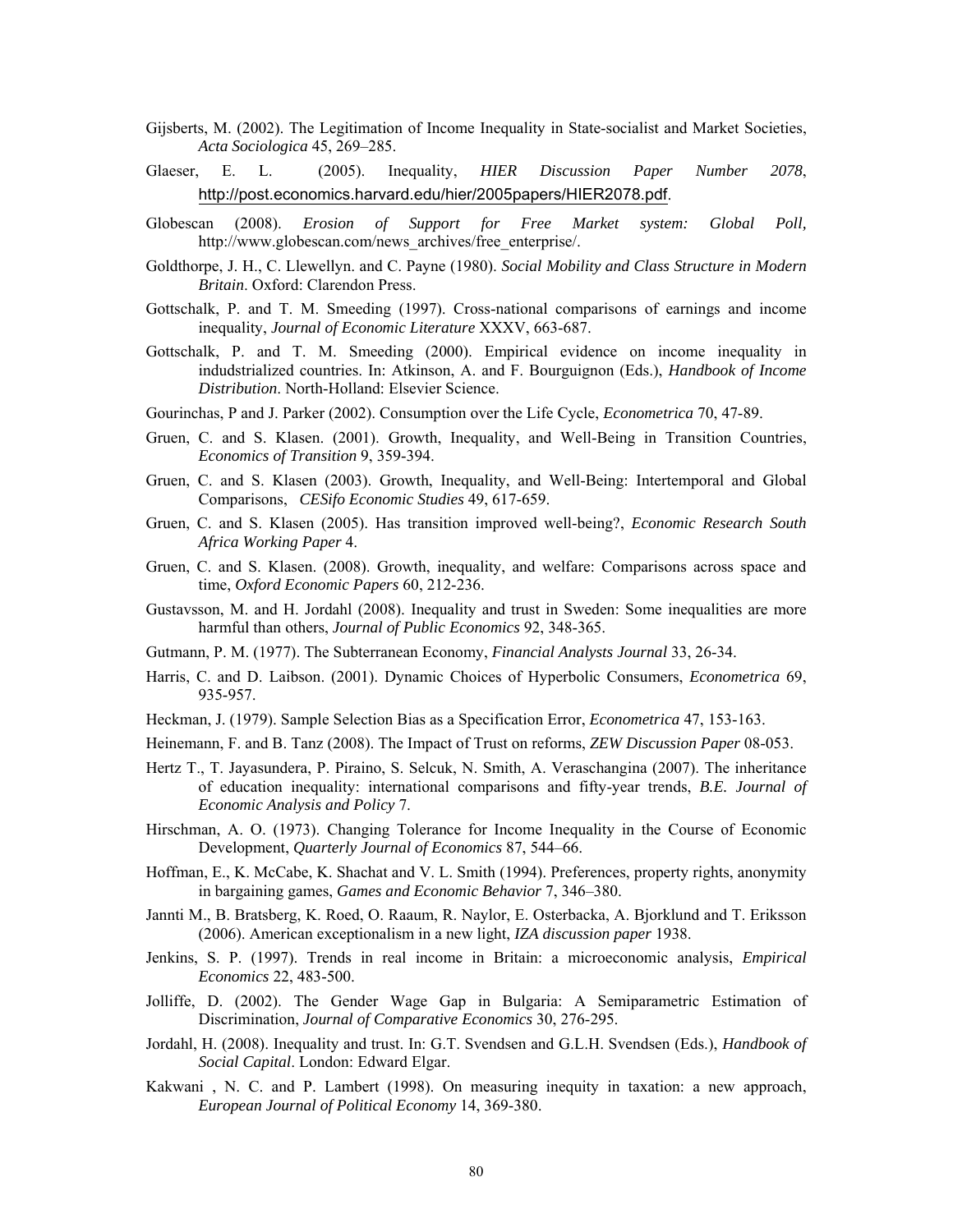- Kakwani, N. C. (1981). Welfare measures: an international comparison, *Journal of Development Economics* 8, 21-45
- Kaltenthaler K., S. Ceccoli and R. Gelleny (2008). Attitudes toward eliminating income inequality in Europe, *European Union Politics* 9, 217-241.
- Kaufmann, D., A. Kraay and M. Mastruzzi (2008). Governance Matters VII: Aggregate and Individual Governance Indicators, 1996-2007, *World Bank Policy Research Working Paper* 4654.
- Kehoe, T., Levine, D. and P. Romer (1990). Determinacy of Equilibria in Dynamic Models with Finitely Many Consumers, *Journal of Economic Theory* 50, 1-21.
- Kelley, J. and K. Zagorski (2004). Economic Change and the Legitimation of Inequality: The Transition from Socialism to the Free Market in Central-East Europe, *Research in Social Stratification and Mobility* 22, 321-366.
- Kidd, M. P. and M. Shannon (1996). The Gender Wage Gap: A Comparison of Australia and Canada, *The Canadian Journal of Economics*, Special Issue: Part 1, 121-125.
- Kim, M. K. and S. W. Polachek (1994). Panel Estimates of Male-Female Earnings Functions, *Journal of Human Resources* 29, 406–428.
- Klasen, S. (1994). Inequality and Growth: Introducing Distribution-Weighted Growth Rates to Reassess US Post-war Economic Performance, *Review of Income and Wealth* 40, 251-272.
- Klasen, S. (2001). Social Exclusion*,* Children, and Education: Implications of a Rights-based. Approach, *European Societies* 3, 413-445.
- Klasen, S. (2008). The Efficiency of Equity, *Review of Political Econom*y 20, 257-274.
- Kluve, J. (2006). *The Effectiveness of European Active Labor Market Policy*, *IZA DP 2018*.
- Knack, S. (1992). Civic norms, social sanctions, and voter turnout, *Rationality and Society* 4, 133- 156.
- Knack, S. and P. Keefer (1997). Does Social Capital have an Economic Pay-Off? A Cross-Country Investigation, *Quarterly Journal of Economics* 112, 1251–1288.
- Kornüs, A. (1939). The Problem of the True Index of the Cost of Living, *Econometrica* 7, 10-29.
- Krugman, P. R. (2000). Technology, Trade, and Factor Prices, *Journal of International Economics* 50, 51–71.
- Kuckulenz, A. and T. Zwick (2003). The impact of training on earnings differences between participant groups and training forms. *Mimeo, ZEW Mannheim.*
- Kuh, D. J. L. and Y. Ben Shlomo (1997). *Lifecourse Approach to Chronic Disease Epidemiology.* Oxford: Oxford University Press.
- Kunze, A. (2000). The Determination of Wages and the Gender Wage Gap: A Survey, *Research in Social Stratification and Mobility* 22, 319-364.
- Layte, R. (2007). Equity in the Utilisation of Hospital Inpatient Services in Ireland? An Improved Approach to the Measurement of Health Need, *Economic and Social Review* 38, 191-210.
- Leamer, E. E. (1998). In search of Stolper-Samuelson linkages between international trade and lower wages. In: Collins, S.M. (Eds.), *Imports, Exports, and the American Worker, Brookings Institution.* Washington, DC, 141-203.
- Lechthaler, W. and D. Snower (2007). Institutions and Training Inequality, *Kiel Working Papers* 1372.
- Lechthaler, W. and D. Snower (2008). Minimum Wages and Firm Training, *Labour Economics*, forthcoming.
- Leigh, A. (2006). Trust, Inequality and Ethnic Heterogeneity, *Economic Record* 82, 268-280.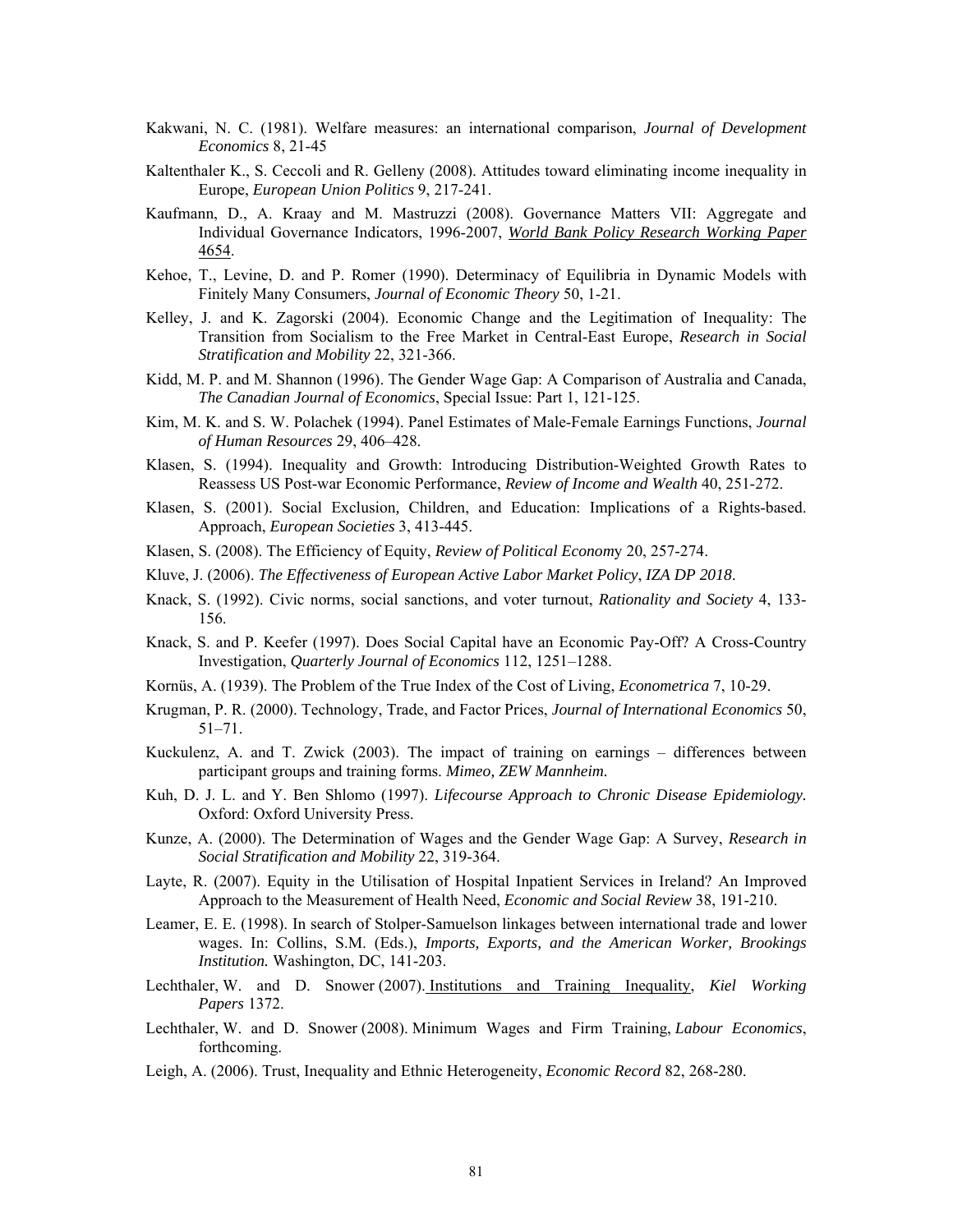- Leuven, E. (2004). A Review of the Wage Returns to Private Sector Training. *Paper presented at the joint EC-OECD Seminar on "Human Capital and Labour and Market Performance", Brussels, December.*
- Lewbel, A. (2002). Selection Model and Conditional Treatment Effects, Including Endogenous Regressors, *Mimeo, Boston College.*
- Lipset, S. M. and R. Bendix (1959). *Social Mobility in Industrial Society*. Berkeley, CA: University of California Press
- Logan, T.D. (2008). Are Engel Curve Estimates of CPI Bias Biased?, *NBER Working Paper* 13870*.*
- Lübker, M. (2007). Inequality and the demand for redistribution: are the assumptions of the new growth theory valid?, *Socio-Economic Review* 5, 117-148;
- Luhmann, N. (2000). *Vertrauen.* Stuttgart: Lucius and Lucius.
- Lynch, L. (1992). Private sector training and the earnings of young workers, *American Economic Review* 82, 299–312.
- Lyssiotou, P., P. Pashardes, and T. Stengos (2004). Estimates of the Black Economy Based on Consumer Demand Approaches, *Economic Journal* 114, 622-640.
- Mackenbach, J. (2006): Health Inequalities: Europe in Profile. An independent expert report, *commissioned by the UK Presidency of the EU*
- Mackenbach, J. P. and M. Bakker (2002). *Reducing Inequalities in Health: A European Perspective.* London: Routledge*.*
- Manski, C. (2000). Economic analysis of social interactions, *Journal of Economic Perspectives* 14, 115-136.
- Meltzer, A. H. and S. F. Richard (1981). A rational theory of the size of government, *Journal of Political Economy* 5, 914-927.
- Merton. R. K. (1968). *Social theory and social structure*. Glencoe, IL: The Free Press.
- Mincer, J., and S. Polachek (1974). Family Investment in Human Capital: Earnings of Women, *Journal of Political Economy* 82, 76-108.
- Misztal, B.A. (1996). *Trust in Modern Societies The Search for the Bases of Social Order*. Cambridge: Polity Press.
- Mocetti (2007a) Scelte post-obbligo e dispersione scolastica nella scuola secondaria, *Paper presented at XIX Conferenza Siep on Economia del capitale umano, Istituzioni, incentivi e valutazioni*, *Pavia, 13-14 September 2007*.
- Moene, K. O. and M. Wallerstein (2001). Inequality, social insurance, and redistribution. T*he American Political Science Review* 95, 859–874.
- Moller, S., D. Bradley, E. Huber and F. Nielsen (2003). Determinants of relative poverty in advanced capitalist democracies, *American Sociological Review* 68, 22-51.
- Mortensen, D. T. and C. A. Pissarides (1994). Job Creation and Job Desctruction in the Theory of Unemployment, *Review of Economic Studies* 61, 397-415.
- Murthi M and E. R. Tiongson (2008). Attitudes to Equality: The "Socialist Legacy" Revisited, *The World Bank Policy Research Working Paper* 4529.
- Nannestad, P. (2008). New Work on Trust: What Have We Learnt, if Anything?, *Annual Review of Political Science* 11, 413-436.
- Neary, J.P. (2004). Rationalising the Penn World Table: True Multilateral Indices for International Comparisons of Real Income, *American Economic Review* 94, 1411-1428.
- Newton, K. (1997). Social Capital and Democracy, *American Behavioral Scientist* 40, 575-586.
- Nickell W. (2006). The CEP-OECD Institutions Data Set (1960-2004), *CEP Discussion Paper* 759.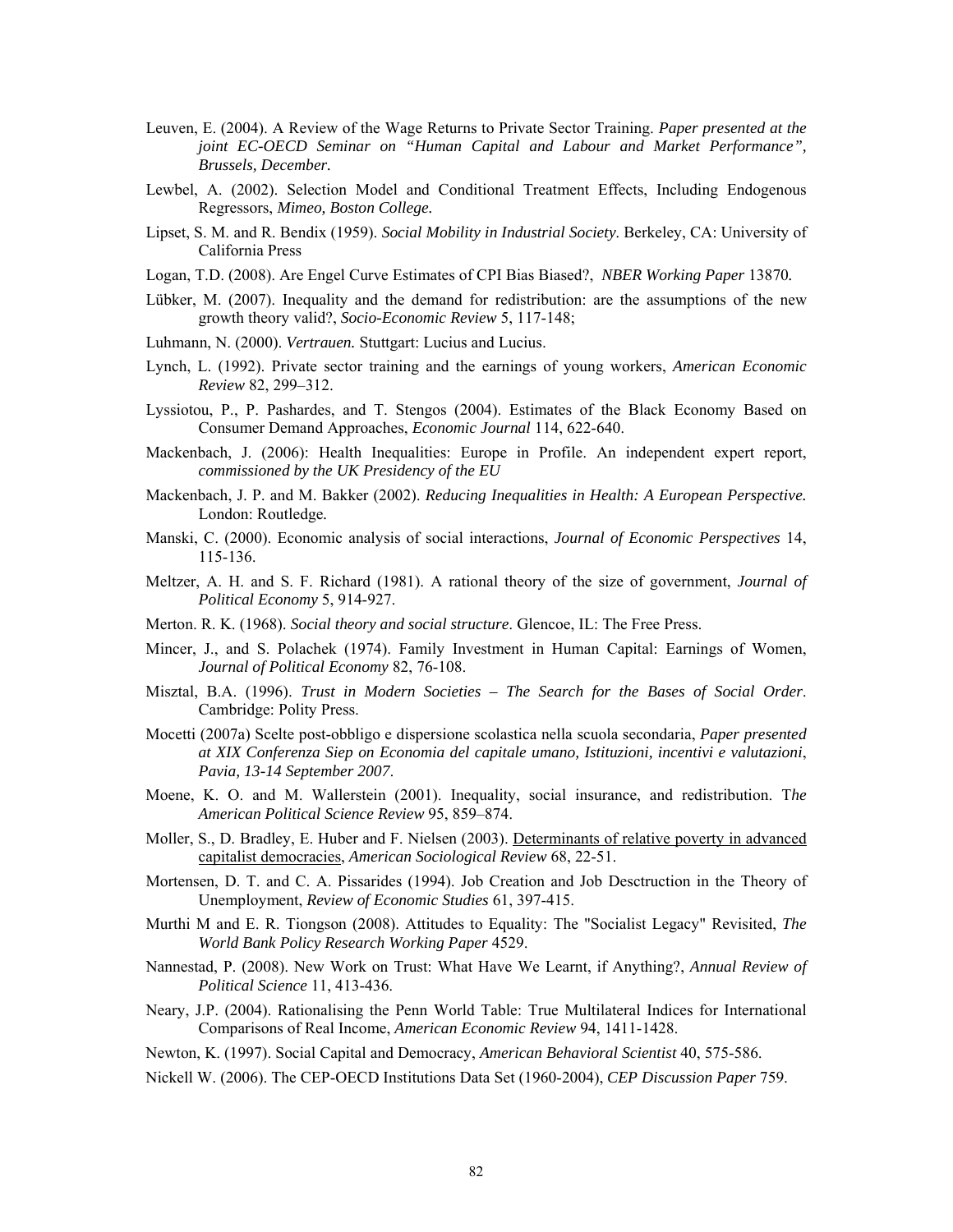- Nickell, S., L. Nunziata and W. Ochel (2005). Unemployment in the OECD since the 1960s: What do we know?, *Economic Journal* 115, 1–27.
- Oaxaca, R., (1973). Male-female wage differentials in urban labour markets, *International Economic Review* 14(3), 693-709.
- OECD (1994). *The OECD Jobs Study: facts, analysis, strategy.* Paris: OECD
- OECD (2004a). *Learning form tomorrow's world. First results from Pisa 2003*. Paris: OECD.
- OECD (2004b). *OECD Employment Outlook.* Paris: OECD.
- OECD (2006). *OECD Employment Outlook*. Paris: OECD.
- OECD (2007). *PPPs and Real Expenditures*. *2005 Benchmark year*. Paris: OECD.
- OECD (2008). *Growing Unequal? Income Distribution and Poverty in OECD Countries*. Paris: OECD..
- Offe, C. and F. Susanne (2001). Schwund des Sozialkapitals? Der Fall Deutschland , in Putnam, Robert (ed.): *Gesellschaft und Gemeinsinn*. Gütersloh: Verlag Bertelsmann Stiftung. *,* 417- 506.
- Olivetti, C. and B. Rongolo (2008).Unequal Pay or Unequal employment? A Cross-Country Analysis of Gender Gaps, *Journal of Labour Economics* 26, 621-653.
- Osberg, L. and T. Smeeding (2006). "Fair" Inequality? Attitudes toward pay Differentials: The United States in Comparative Perspective, *American Sociological Review* 71, 450-473.
- Paes, R., J. Molinas, F. Ferreira and J. Saavedra, (2009). *Measuring Inequality of Opportunities in Latin American and the Caribbean*. Washington D.C.: World Bank.
- Paldam, M. (2007). Generalized Trust-The macro perspective, *Article presented at the Workshop and Summer School Social Capital, Corporate Social Responsibility and Sustainable Economic Development at the University of Trento.*
- Panayiotou, A. (2006). *The gender pay gap in Cyprus: Origins and policy responses*, External report commissioned by and presented to the EU Directorate-general Employment and Social Affairs, Unit G1 "Equality between women and men".
- Parent, D. (1999). Wages and mobility: The impact of employer-provided training, *Journal of Labor Economics* 17, 298–317.
- Pashardes, P. and A. Polycarpou (2008). Tax-evasion in Cyprus, *Cyprus Economic Policy Review*, forthcoming.
- Paxton, P. (1999). Is Social Capital Declining in the United States-A Multiple Indicator Assessment?, *American Journal of Sociology* 105, 88-127.
- Paxton, P. (2002). Social Capital and Democracy: An Interdependent Relationship, *American Sociological Review* 67, 254-277.
- Pearson, M. and P.Wissén (1984). Redistributional aspects of tax evasion, *Scandinavian Journal of Economics* 86, 131-149.
- Persson, T. and G. Tabellini (1994). Is Inequality Harmful for Growth, *American Economic Review* 84, 600-621.
- Persson, T. and G. Tabellini (2000). *Political economics. Explaining Economic policy,* Cambridge, MA: MIT Press.
- Pestieau, P. and U. Possen (1991). Tax Evasion and Occupational Choice, *Journal of Public Economics* 45, 107-125.
- Piketty, T. (1995). Social Mobility and Redistributive Policies, *Quarterly Journal of Economics* 110, 551-584.
- Piketty, T. and E. Saez (2003). Income Inequality in the United States 1913-1998, *Quarterly Journal of Economics* 118, 1-39.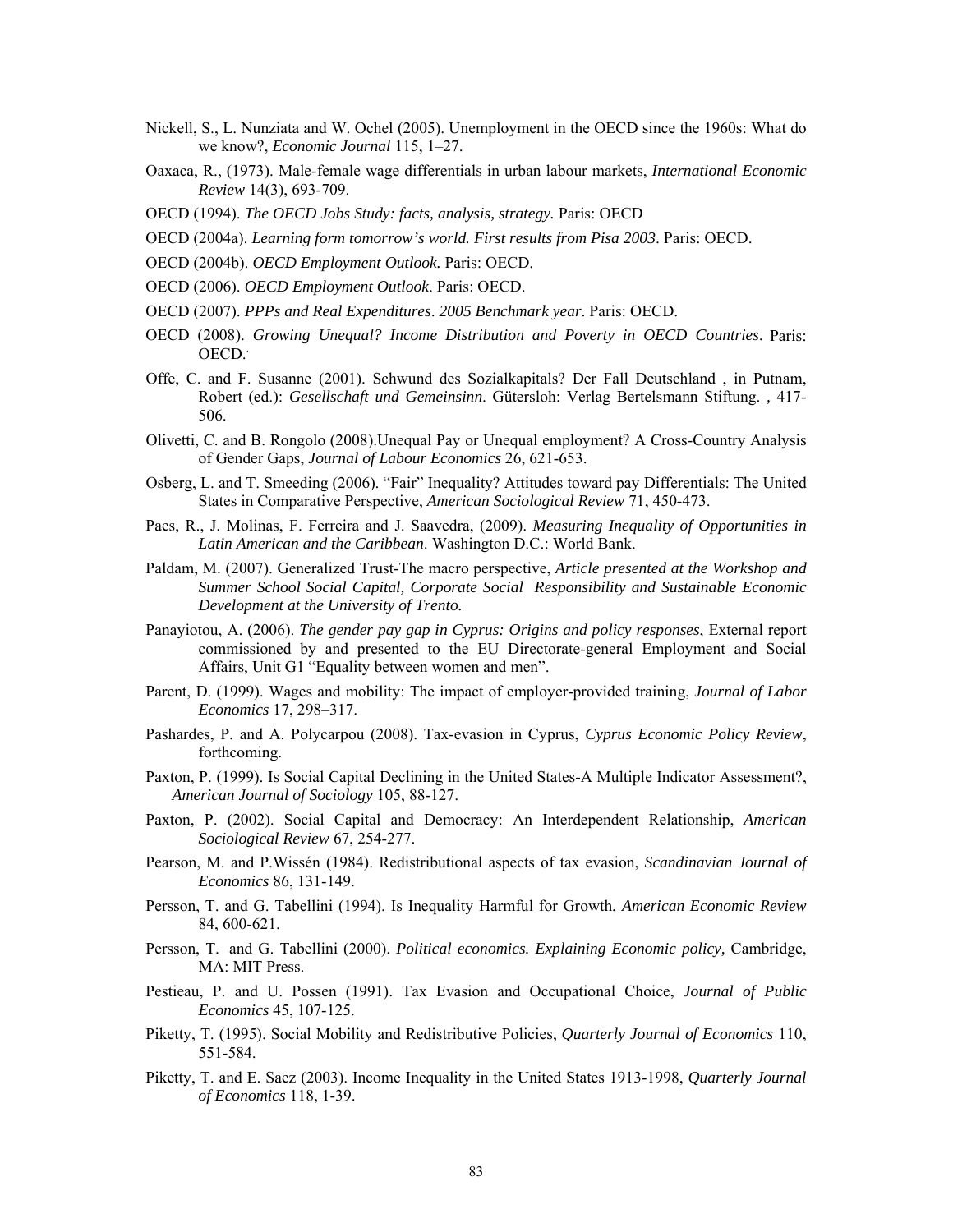- Pischke, J.-S. (2001). Continuous training in Germany, *Journal of Population Economics* 14, 523– 548.
- Pissarides, C. and G. Weber (1989). An expenditure-based estimate of Britain's black economy, *Journal of Public Economics* 39, 17–32.
- Polachek, S. W. (1981). Occupational Self-Selection: A Human Capital Approach to Sex Differences in Occupational Structure, *The Review of Economics and Statistics* 63, 60-69.
- Putnam, R.D. (1993). *Making Democracy Work: Civic Traditions in Modern Italy,* Princeton, NJ: Princeton University Press.
- Putnam, R.D. (1995). Bowling alone: America's Declining Social Capital, *Journal of Democracy* 6, 65-78.
- Putnam, R.D. (2000). *Bowling alone: The Collapse and Revival of American Community*, New York, NY: Simon and Schuster.
- Putnam, R.D. (2001a). Social Capital: Measurement and Consequences, *ISUMA* 2, 41-51.
- Putnam, R.D. (Ed.) (2001b). *Gesellschaft und Gemeinsinn,* Gütersloh: Verlag Bertelsmann Stiftung:
- Rabin, M. (1993). Incorporating Fairness into Game Theory and Economics, *American Economic Review* LXXXIII, 1281-1302.
- Ravallion, M and M. Loskhin (2000). Who wants to redistribute? The tunnel effect in 1990s Russia, *Journal of Public Economics* 76, 87–104.
- Rice, P. (1999). Gender earnings differentials: the European experience*, Policy Research report on Gender and Development*, Working paper series 8. Washington: The World Bank.
- Rinne, U., M. Schneider and A. Uhlendorff (2007). Too Bad to Benefit? Effect Heterogeneity of Public Training Programs, *IZA Discussion Paper* 3240.
- Roemer, J. (1993). A pragmatic theory of responsibility for the egalitarian planner, *Philosophy & Public Affairs* 22, 146-166.
- Roemer, J. (1998). *Equality of Opportunity*. Cambridge, MA: Harvard University Press.
- Roemer, J., R. Aaberge, U. Colombino, J. Fritzell, S. Jenkins, A. Lefranc, I. Marx,, M. Page, E. Pommer, J. Ruiz-Castillo, M. San Segundo, T. Tranaes, A. Trannoy, G. Wagner and I. Zubiri (2003). To what extent do fiscal regimes equalize opportunities for income acquisition among citizens?, *Journal of Public Economics* 87, 539-565.
- Roth, F. (2007). Social Capital, Trust and Economic Growth—A Cross-Sectional and Panel Analysis*, Dissertation zur Erlangung des wirtschaftswissenschaftlichen Doktorgrades der Wirtschaftswissenschaftlichen Fakultät der Universität Göttingen,*  http://webdoc.sub.gwdg.de/diss/2007/roth/.
- Roth, F. (2008). The Welfare State, Social Capital and Trust A Panel Analysis for 23 OECD Countries, *paper presented at a conference on Europe: With or Without You, University of Vienna, 24 May 20008* (http://cinefogo.cuni.cz/index.php?&l=0&w=15&id\_out=520).
- Roth, F. (2009). Does too much trust hamper economic growth, *Kyklos* 62, 103-128.
- Rothstein, B. and E.M. Uslaner (2005). All for all: Equality and Social Trust, *LSE Health and Social Care Discussion Paper* 15, London School of Economics and Political Science.
- Rubery, J., D. Grimshaw and H. Figueiredo (2002). *The gender pay gap and gender mainstreaming pay policy in EU Member States*. Manchester: EWERC.
- Runciman, W.G. (1966). *Relative deprivation and social justice.* London: Routledge and Kegan Paul.
- Rutkowksi, J. (2001). Earnings Inequality in Transition Economies of Central Europe Trends and Patterns in the 1990s, *Social Protection Discussion Paper Series* 0117, Social Protection Unit, Human Development Network. Washington D.C.: The World Bank.
- Sanfay, P. and U. Teksöz. (2007). Does transition make you happy?, *Economics of Transition* 15, 704-731.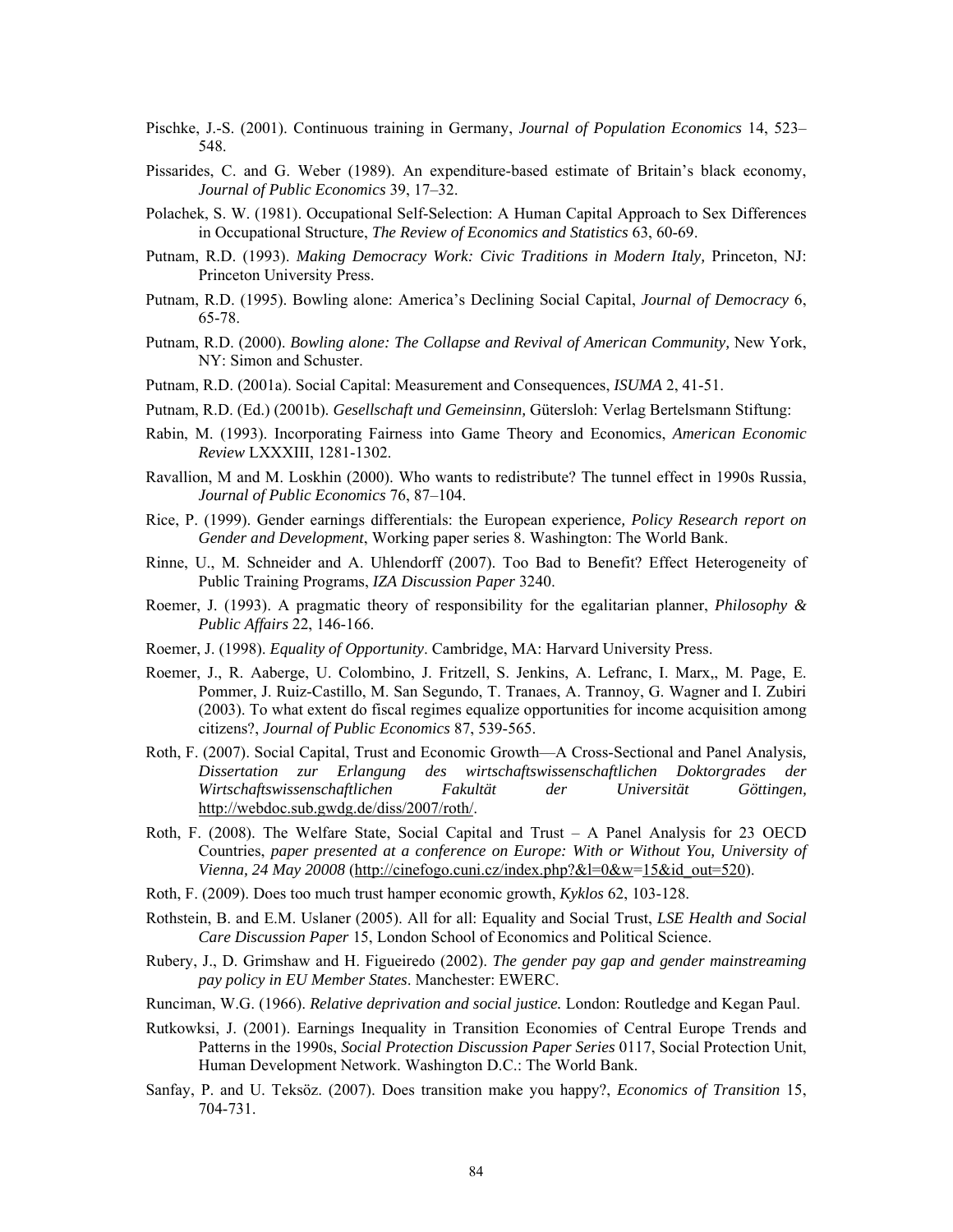Schulz, T.W. (1961). Investment in Human Capital, *American Economic Review* 51, 1–17.

Schulz, T.W. (1963). *The Economic Value of Education.* New York, NY: Columbia University Press.

- Sefton J., J. van de Ven and M.R. Weale (2008). Means Testing Retirement Benefits: Fostering Equity or Discouraging Savings?, *Economic Journal* 118, 556-590.
- Sen, A. (1976). Real National Income, *Review of Economic Studies* 43, 19-39.
- Senik, C. (2005). Income distribution and well-being: what can we learn from subjective data? *Journal of Economic Surveys* 19, 43–63.
- Senik, C. (2006). Ambition and Jealousy: Income Interactions in the "Old" Europe versus the "New" Europe and the United States. *IZA Discussion Papers* 2083.
- Shavit, Y. and W. Müller (1998). *From School to Work*. Oxford: Oxford University Press.
- Shorrocks, A.F. (1982). Inequality Decomposition by Factor Components, *Econometrica* 50, 193-211.
- Slemrod, J. B. and S. Yitzhaki (2000). Tax Avoidance, Evasion, and Administration, *NBER Working Paper* W7473.
- Smeeding, T. M. (2002). G*lobalization, Inequality, and the Rich Countries of the G-20: Evidence from the Luxembourg Income Study (LIS).* Syracuse, NY: Center for Policy Research Maxwell School of Citizenship and Public Affairs, Syracuse University.
- Solon, G. (2002). Cross-country differences in intergenerational income mobility, *Journal of Economic Perspectives* 16, 59-66.
- Solow, R. M. (1956). A Contribution to the Theory of Economic Growth, *Quarterly Journal of Economics,* 70, 65–94.
- Solt, F. (2008). Economic Inequality and Democratic Political Engagement, *American Journal of Political Science* 52, 48-60.
- SSO2007. *Annual Monitoring Report 2007 of the Network on Social Inclusion and income Distribution*, European Observatory on the Social Situation (SSO), Applica, European Centre-ISER-TÁRKI.
- Suhrcke, M. (2001). Preferences for Inequality: East vs. West, *UNICEF Innocenti Working Paper* 89.
- Svallfors S. (1997). Worlds of welfare and attitudes to redistribution: a comparison of eight western nations, *European Sociological Review* 13, 283-304.
- Tanzi, V. (1983). The underground economy in the United States: annual estimates 1930–1980, *IMF Staff Papers* 30, 283-305.
- TÁRKI (2008). *European Social Report 2008,* Budapest: TÁRKI.
- Thomas, V., Y. Wang and F. Xibo (2002). A New Dataset on Inequality in Education: Gini and Theil Indices of Schooling for 140 countries, 1960-2000. Washington D.C.: Worldbank.
- Tóth, I. G. (2007). Tolerance for inequalities and the demand for redistribution in Hungary, 1987- 2005, *Draft Revision date: June 2007* http://www.dse.unifi.it/sviluppo/doc/Tóth2\_Tóth.pdf
- Tóth, I. G. (2003). Jövedelemegyenlőtlenségek: tényleg növekszenek, vagy csak úgy látjuk (Income inequalities: are they or we just see them growing?), *Közgazdasági Szemle* L, 209-234.
- Tóth, I. G. (2005). *Jövedelem eloszlás. A gazdasági rendszerváltástól az uniós csatlakozásig* (Income distribution. From economic system change to the joining of the European Union), Budapest: Századvég-ARTT
- Tóth, I. G. (2006). Measured and perceived income distribution: tunnel effect, reference group shifts and skill biased transition in Hungary 1987-2005, *Paper presented at the 29th IARIW General Conference, Joensuu, Finland 20 - 26 August, 2006*  http://www.iariw.org/papers/2006/Tóth.pdf.
- Tóth, I. G. (2008). The demand for redistribution. A test on Hungarian data, *Czech Sociological Review*, forthcoming.